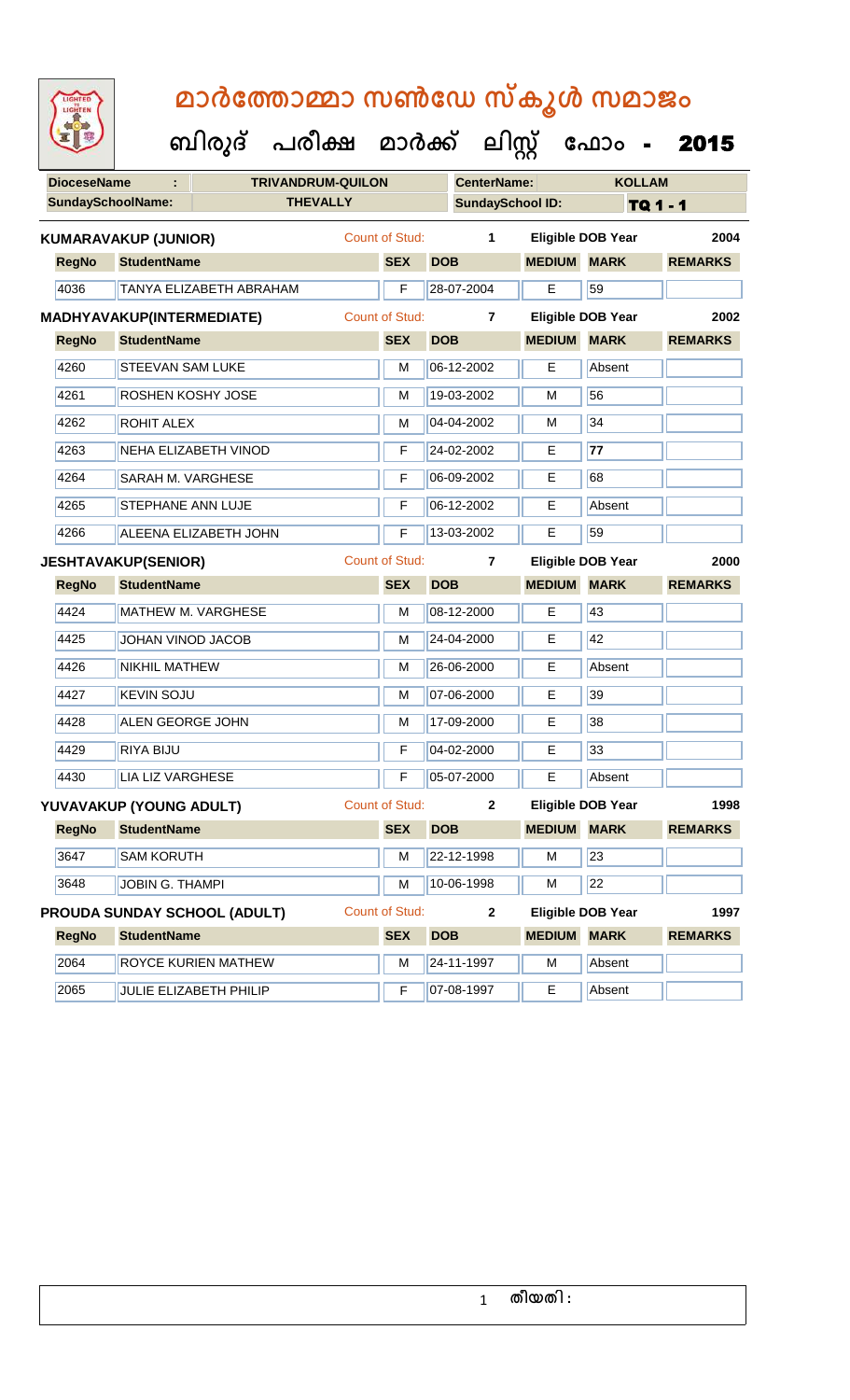**DioceseName : TRIVANDRUM-QUILON CenterName: KOLLAM** SundaySchoolName: **PATTATHANAM SundaySchool ID:** TQ 1 - 2  **ബിരുദ് പരീക്ഷ മാര്ക് ക ലിസ്റ്റ ക ഫ ാോം** - 2015 **RegNo StudentName SEX DOB MEDIUM MARK REMARKS KUMARAVAKUP (JUNIOR)** Count of Stud: **11 Eligible DOB Year 2004** 4037 ALAN THOMAS KURYAN M 26-10-2004 M **84** 4038 CHRISTIN JIJU M 03-07-2004 M 55 4039 JACOB THOMAS. J M 26-10-2004 M 54 4040 JISHNU M 20-10-2004 M 57 4041 ALVIA ANNA THOMAS F 22-11-2004 M 57 4042 ANEETA WILSON F 14-08-2004 M Absent 4043 ANN MARY MATHEW F 29-05-2004 M Absent 4044 RACHEL S. THOMAS F 26-07-2004 M **92** 4045 REBEKA ANIL F 10-03-2004 M **86** 4046 REEJA PHILIP **F 23-05-2004** M 51 4047 JOHN BOSE M 18-04-2004 M 44 **RegNo StudentName SEX DOB MEDIUM MARK REMARKS MADHYAVAKUP(INTERMEDIATE)** Count of Stud: **9 Eligible DOB Year 2002** 4267 JACKSON SUKU GEORGE M M 30-08-2002 M 19 4268 JJOSHY JOSE M M 11-05-2002 M 64 4269 LEO MATHEW M M 02-02-2002 M 32 4270 SANDEEP M 19-10-2002 M 44 4271 STALIN M 03-08-2002 M Absent 4272 FEMINA R. PHILIP F 22-07-2002 M 24 4273 JASNA SARA JOHN F 26-08-2002 E 27 4274 LEAH LALJY **F 28-05-2002** M 34 4275 REBA SUSAN THOMAS F F 04-05-2002 E 71 **RegNo StudentName SEX DOB MEDIUM MARK REMARKS JESHTAVAKUP(SENIOR)** Count of Stud: **12 Eligible DOB Year 2000** 4431 HANS THOMAS GEORGE M M 05-09-2000 M Absent 4432 SARIN BABU M M 24-01-2000 M 43 4433 ANIL KUMAR M 03-11-2000 M 33 4434 NANDU. M M 03-11-2000 M 26 4435 RINU ROY M 03-06-2000 M Absent 4436 SREEKUMAR M M 06-12-2000 M 44 4437 STEEV THOMAS MEDICINE MANUSCRIPT MANUSCRIPT MANUSCRIPT MANUSCRIPT MANUSCRIPT MANUSCRIPT MANUSCRIPT MANUSC 4438 VISHNU . R M 21-10-2000 M 21-10-2000 M 4439 ANJALI SEBASTIAN F 24-06-2000 M 45 4440 HRIDYA JACOB F 02-06-2000 M 51 4441 JITHA LOJI F 21-07-2000 M 23

4442 SERIN ELSA REJI **F 29-04-2000** M Absent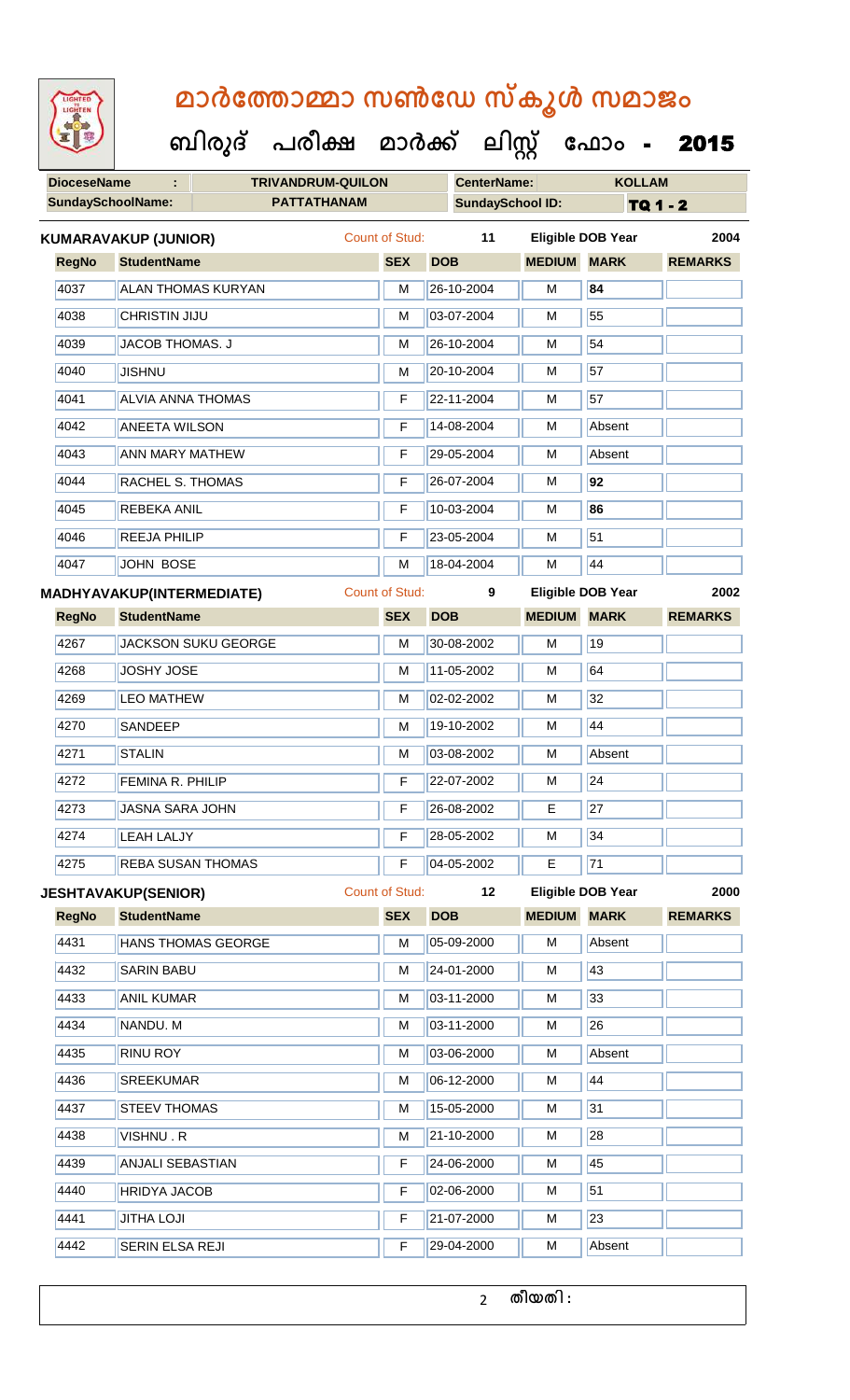# **DioceseName : TRIVANDRUM-QUILON CenterName: KOLLAM ബിരുദ് പരീക്ഷ മാര്ക് ക ലിസ്റ്റ ക ഫ ാോം** - 2015  **മാര്കഫതാമ്മാ സണ്ഫേ സ്കൂള് സമാജോം**

|              |                         | <b>PATTATHANAM</b>                                  | <b>SundaySchool ID:</b> |            |   | TQ 1 - 2    |                                           |  |
|--------------|-------------------------|-----------------------------------------------------|-------------------------|------------|---|-------------|-------------------------------------------|--|
|              |                         | Count of Stud:                                      |                         | 4          |   |             | 1998                                      |  |
| <b>RegNo</b> | <b>StudentName</b>      |                                                     | <b>SEX</b>              | <b>DOB</b> |   | <b>MARK</b> | <b>REMARKS</b>                            |  |
| 3649         | <b>AJO MATHEW EAPEN</b> |                                                     | M                       | 22-02-1998 | Е | Absent      |                                           |  |
| 3650         | <b>DANIEL PHILIP</b>    |                                                     | M                       | 30-01-1998 | M | Absent      |                                           |  |
| 3651         | <b>JUBIN IYPE</b>       |                                                     | M                       | 31-08-1998 | M | Absent      |                                           |  |
| 3652         | <b>ANCY SEBASTIAN</b>   |                                                     | F                       | 15-05-1998 | М | 33          |                                           |  |
|              |                         | <b>SundaySchoolName:</b><br>YUVAVAKUP (YOUNG ADULT) |                         |            |   |             | <b>Eligible DOB Year</b><br><b>MEDIUM</b> |  |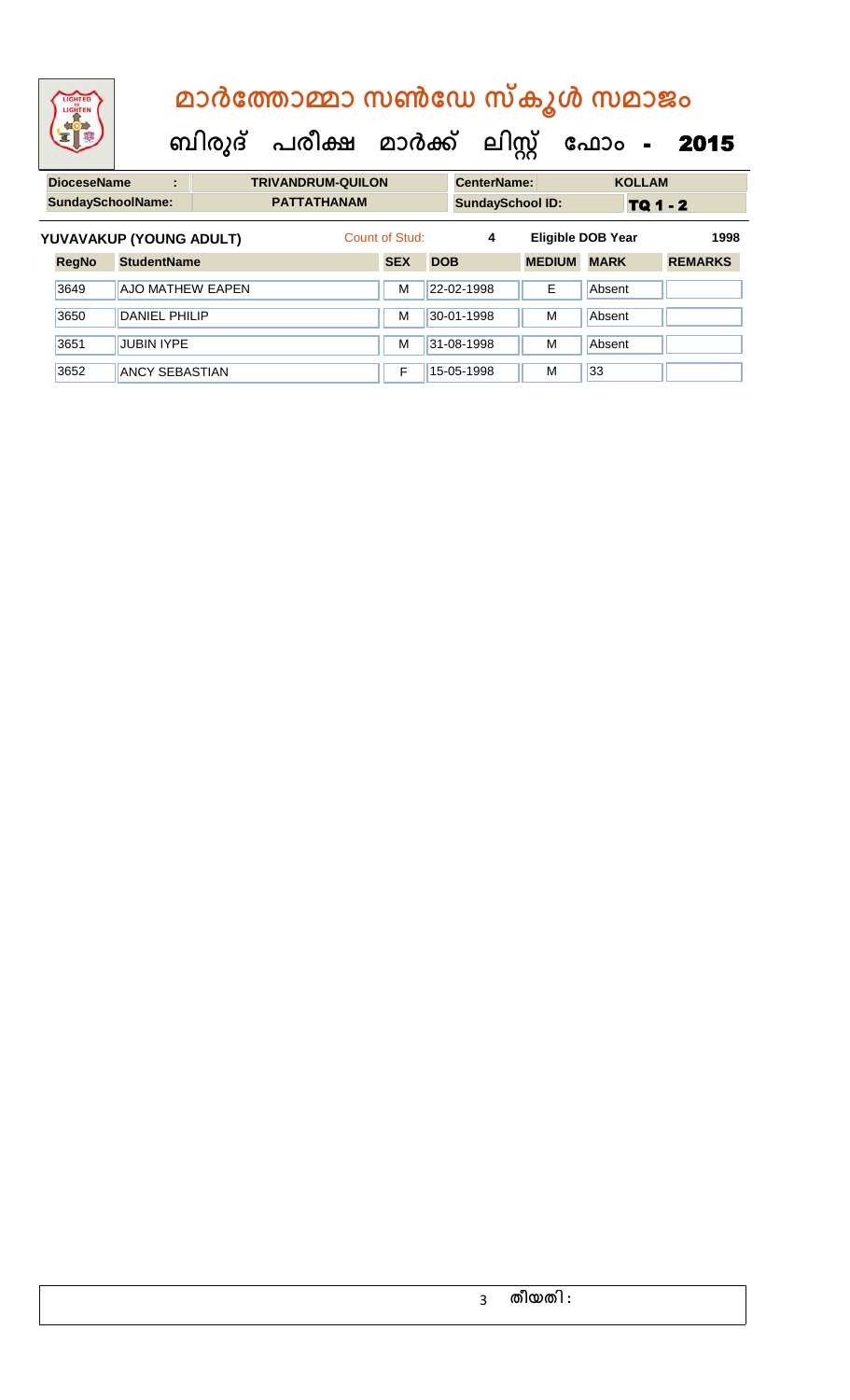|  | മാർത്തോമ്മാ സൺഡേ സ്കൂൾ സമാജം        |  |  |
|--|-------------------------------------|--|--|
|  | സിരുദ് പരീക്ഷ മാർക്ക് ലിസ് പോപ - 20 |  |  |

| <b>KOLLAM</b><br><b>DioceseName</b><br><b>TRIVANDRUM-QUILON</b><br><b>CenterName:</b><br>÷<br><b>SundaySchoolName:</b><br><b>PERINAD ST.THOMAS</b><br><b>SundaySchool ID:</b><br>TQ 1 - 3<br>Count of Stud:<br>$\overline{\mathbf{4}}$<br><b>Eligible DOB Year</b><br>2004<br><b>KUMARAVAKUP (JUNIOR)</b><br><b>MARK</b><br><b>RegNo</b><br><b>StudentName</b><br><b>SEX</b><br><b>DOB</b><br><b>MEDIUM</b><br><b>REMARKS</b><br>35<br>4048<br><b>ANANTH G. PRADEEP</b><br>11-02-2004<br>M<br>M<br>4049<br>16-02-2004<br>88<br><b>DERIN P. SANU</b><br>М<br>M<br>16<br>4050<br>RIJIL BIJU<br>02-03-2004<br>M<br>M<br>6<br>4051<br><b>SUBIN SABU</b><br>25-05-2004<br>M<br>M<br><b>Count of Stud:</b><br>6<br><b>Eligible DOB Year</b><br>2002<br><b>MADHYAVAKUP(INTERMEDIATE)</b><br><b>StudentName</b><br><b>SEX</b><br><b>DOB</b><br><b>MEDIUM</b><br><b>MARK</b><br><b>RegNo</b><br><b>REMARKS</b><br>36<br>4276<br>22-06-2002<br>M<br><b>ABIN ABRAHAM</b><br>M<br>01-03-2002<br>47<br>4277<br><b>AMITHA M. KOSHY</b><br>F<br>M<br>4278<br>16-07-2002<br>75<br><b>ANAGHA MARY PHILIP</b><br>M<br>F<br>48<br>4279<br>RINU P. ALEX<br>29-07-2002<br>F<br>М<br>15<br>4280<br>SAJIN G. MATHEW<br>06-03-2002<br>M<br>M<br>$\overline{24}$<br>4281<br>19-02-2002<br>SANIMOL. S<br>F<br>M<br><b>Count of Stud:</b><br><b>Eligible DOB Year</b><br><b>JESHTAVAKUP(SENIOR)</b><br>$\overline{7}$<br>2000<br><b>SEX</b><br><b>DOB</b><br><b>MEDIUM</b><br><b>MARK</b><br><b>RegNo</b><br><b>StudentName</b><br><b>REMARKS</b><br>34<br>4443<br><b>EBIN BABU</b><br>23-10-2000<br>M<br>М<br>$\overline{22}$<br>4444<br><b>JINU SAM JACOB</b><br>09-06-2000<br>M<br>M<br>RIYA P. ALEX<br>14-06-2000<br>45<br>4445<br>F<br>м<br>27<br>ROHAN P. SINU<br>4446<br>M<br>23-08-2000<br>M<br>27<br>4447<br><b>SUBIN SAM MATHEW</b><br>13-01-2000<br>М<br>М<br>38<br>4448<br><b>SUMI RAJU</b><br>F<br>24-02-2000<br>М<br>21<br>4449<br>BINU. B<br>15-02-2000<br>М<br>М<br>Count of Stud:<br><b>Eligible DOB Year</b><br>YUVAVAKUP (YOUNG ADULT)<br>6<br>1998<br><b>SEX</b><br><b>MEDIUM</b><br><b>MARK</b><br><b>RegNo</b><br><b>StudentName</b><br><b>DOB</b><br><b>REMARKS</b><br>3653<br>24<br>ALAN B. JOHN<br>11-04-1998<br>M<br>М<br>3654<br>26-11-1998<br>Absent<br><b>REUBEN P. SANU</b><br>M<br>М<br>3655<br>JAIS P. JOHNSON<br>09-05-1998<br>Absent<br>М<br>М<br>32<br>3656<br><b>ANITHA M. KOSHY</b><br>27-10-1998<br>М<br>F<br>3657<br>SAIRA S. ELIZABETH<br>01-04-1998<br>Absent<br>F<br>М<br>3658<br>29-10-1998<br><b>JIBIN ALEXANDER</b><br>Absent<br>м<br>М<br>Count of Stud:<br><b>Eligible DOB Year</b><br>PROUDA SUNDAY SCHOOL (ADULT)<br>4<br>1997<br><b>SEX</b><br><b>MEDIUM</b><br><b>MARK</b><br><b>RegNo</b><br><b>StudentName</b><br><b>DOB</b><br><b>REMARKS</b><br>2066<br><b>RINCY RAJU</b><br>21-06-1997<br>Absent<br>F<br>M<br>36<br>2067<br><b>LIBY RACHEL BABU</b><br>F<br>15-09-1997<br>М<br>9<br>2068<br>SACHIN G. MATHEW<br>03-11-1997<br>М<br>М<br>18<br>2069<br><b>JINTO KUNJUMON</b><br>24-05-1997<br>М<br>М | 92 | ബിരുദ് | പരീക്ഷ | മാർക്ക് | ലിസ്റ്റ് | ഫോം | 2015 |
|----------------------------------------------------------------------------------------------------------------------------------------------------------------------------------------------------------------------------------------------------------------------------------------------------------------------------------------------------------------------------------------------------------------------------------------------------------------------------------------------------------------------------------------------------------------------------------------------------------------------------------------------------------------------------------------------------------------------------------------------------------------------------------------------------------------------------------------------------------------------------------------------------------------------------------------------------------------------------------------------------------------------------------------------------------------------------------------------------------------------------------------------------------------------------------------------------------------------------------------------------------------------------------------------------------------------------------------------------------------------------------------------------------------------------------------------------------------------------------------------------------------------------------------------------------------------------------------------------------------------------------------------------------------------------------------------------------------------------------------------------------------------------------------------------------------------------------------------------------------------------------------------------------------------------------------------------------------------------------------------------------------------------------------------------------------------------------------------------------------------------------------------------------------------------------------------------------------------------------------------------------------------------------------------------------------------------------------------------------------------------------------------------------------------------------------------------------------------------------------------------------------------------------------------------------------------------------------------------------------------------------------------------------------------------------------------------------------------------------------------------------------------------------------------------------------------------------------------------------------------------------------------------------------------------------------------------------------------------------------------------------------------------------|----|--------|--------|---------|----------|-----|------|
|                                                                                                                                                                                                                                                                                                                                                                                                                                                                                                                                                                                                                                                                                                                                                                                                                                                                                                                                                                                                                                                                                                                                                                                                                                                                                                                                                                                                                                                                                                                                                                                                                                                                                                                                                                                                                                                                                                                                                                                                                                                                                                                                                                                                                                                                                                                                                                                                                                                                                                                                                                                                                                                                                                                                                                                                                                                                                                                                                                                                                                  |    |        |        |         |          |     |      |
|                                                                                                                                                                                                                                                                                                                                                                                                                                                                                                                                                                                                                                                                                                                                                                                                                                                                                                                                                                                                                                                                                                                                                                                                                                                                                                                                                                                                                                                                                                                                                                                                                                                                                                                                                                                                                                                                                                                                                                                                                                                                                                                                                                                                                                                                                                                                                                                                                                                                                                                                                                                                                                                                                                                                                                                                                                                                                                                                                                                                                                  |    |        |        |         |          |     |      |
|                                                                                                                                                                                                                                                                                                                                                                                                                                                                                                                                                                                                                                                                                                                                                                                                                                                                                                                                                                                                                                                                                                                                                                                                                                                                                                                                                                                                                                                                                                                                                                                                                                                                                                                                                                                                                                                                                                                                                                                                                                                                                                                                                                                                                                                                                                                                                                                                                                                                                                                                                                                                                                                                                                                                                                                                                                                                                                                                                                                                                                  |    |        |        |         |          |     |      |
|                                                                                                                                                                                                                                                                                                                                                                                                                                                                                                                                                                                                                                                                                                                                                                                                                                                                                                                                                                                                                                                                                                                                                                                                                                                                                                                                                                                                                                                                                                                                                                                                                                                                                                                                                                                                                                                                                                                                                                                                                                                                                                                                                                                                                                                                                                                                                                                                                                                                                                                                                                                                                                                                                                                                                                                                                                                                                                                                                                                                                                  |    |        |        |         |          |     |      |
|                                                                                                                                                                                                                                                                                                                                                                                                                                                                                                                                                                                                                                                                                                                                                                                                                                                                                                                                                                                                                                                                                                                                                                                                                                                                                                                                                                                                                                                                                                                                                                                                                                                                                                                                                                                                                                                                                                                                                                                                                                                                                                                                                                                                                                                                                                                                                                                                                                                                                                                                                                                                                                                                                                                                                                                                                                                                                                                                                                                                                                  |    |        |        |         |          |     |      |
|                                                                                                                                                                                                                                                                                                                                                                                                                                                                                                                                                                                                                                                                                                                                                                                                                                                                                                                                                                                                                                                                                                                                                                                                                                                                                                                                                                                                                                                                                                                                                                                                                                                                                                                                                                                                                                                                                                                                                                                                                                                                                                                                                                                                                                                                                                                                                                                                                                                                                                                                                                                                                                                                                                                                                                                                                                                                                                                                                                                                                                  |    |        |        |         |          |     |      |
|                                                                                                                                                                                                                                                                                                                                                                                                                                                                                                                                                                                                                                                                                                                                                                                                                                                                                                                                                                                                                                                                                                                                                                                                                                                                                                                                                                                                                                                                                                                                                                                                                                                                                                                                                                                                                                                                                                                                                                                                                                                                                                                                                                                                                                                                                                                                                                                                                                                                                                                                                                                                                                                                                                                                                                                                                                                                                                                                                                                                                                  |    |        |        |         |          |     |      |
|                                                                                                                                                                                                                                                                                                                                                                                                                                                                                                                                                                                                                                                                                                                                                                                                                                                                                                                                                                                                                                                                                                                                                                                                                                                                                                                                                                                                                                                                                                                                                                                                                                                                                                                                                                                                                                                                                                                                                                                                                                                                                                                                                                                                                                                                                                                                                                                                                                                                                                                                                                                                                                                                                                                                                                                                                                                                                                                                                                                                                                  |    |        |        |         |          |     |      |
|                                                                                                                                                                                                                                                                                                                                                                                                                                                                                                                                                                                                                                                                                                                                                                                                                                                                                                                                                                                                                                                                                                                                                                                                                                                                                                                                                                                                                                                                                                                                                                                                                                                                                                                                                                                                                                                                                                                                                                                                                                                                                                                                                                                                                                                                                                                                                                                                                                                                                                                                                                                                                                                                                                                                                                                                                                                                                                                                                                                                                                  |    |        |        |         |          |     |      |
|                                                                                                                                                                                                                                                                                                                                                                                                                                                                                                                                                                                                                                                                                                                                                                                                                                                                                                                                                                                                                                                                                                                                                                                                                                                                                                                                                                                                                                                                                                                                                                                                                                                                                                                                                                                                                                                                                                                                                                                                                                                                                                                                                                                                                                                                                                                                                                                                                                                                                                                                                                                                                                                                                                                                                                                                                                                                                                                                                                                                                                  |    |        |        |         |          |     |      |
|                                                                                                                                                                                                                                                                                                                                                                                                                                                                                                                                                                                                                                                                                                                                                                                                                                                                                                                                                                                                                                                                                                                                                                                                                                                                                                                                                                                                                                                                                                                                                                                                                                                                                                                                                                                                                                                                                                                                                                                                                                                                                                                                                                                                                                                                                                                                                                                                                                                                                                                                                                                                                                                                                                                                                                                                                                                                                                                                                                                                                                  |    |        |        |         |          |     |      |
|                                                                                                                                                                                                                                                                                                                                                                                                                                                                                                                                                                                                                                                                                                                                                                                                                                                                                                                                                                                                                                                                                                                                                                                                                                                                                                                                                                                                                                                                                                                                                                                                                                                                                                                                                                                                                                                                                                                                                                                                                                                                                                                                                                                                                                                                                                                                                                                                                                                                                                                                                                                                                                                                                                                                                                                                                                                                                                                                                                                                                                  |    |        |        |         |          |     |      |
|                                                                                                                                                                                                                                                                                                                                                                                                                                                                                                                                                                                                                                                                                                                                                                                                                                                                                                                                                                                                                                                                                                                                                                                                                                                                                                                                                                                                                                                                                                                                                                                                                                                                                                                                                                                                                                                                                                                                                                                                                                                                                                                                                                                                                                                                                                                                                                                                                                                                                                                                                                                                                                                                                                                                                                                                                                                                                                                                                                                                                                  |    |        |        |         |          |     |      |
|                                                                                                                                                                                                                                                                                                                                                                                                                                                                                                                                                                                                                                                                                                                                                                                                                                                                                                                                                                                                                                                                                                                                                                                                                                                                                                                                                                                                                                                                                                                                                                                                                                                                                                                                                                                                                                                                                                                                                                                                                                                                                                                                                                                                                                                                                                                                                                                                                                                                                                                                                                                                                                                                                                                                                                                                                                                                                                                                                                                                                                  |    |        |        |         |          |     |      |
|                                                                                                                                                                                                                                                                                                                                                                                                                                                                                                                                                                                                                                                                                                                                                                                                                                                                                                                                                                                                                                                                                                                                                                                                                                                                                                                                                                                                                                                                                                                                                                                                                                                                                                                                                                                                                                                                                                                                                                                                                                                                                                                                                                                                                                                                                                                                                                                                                                                                                                                                                                                                                                                                                                                                                                                                                                                                                                                                                                                                                                  |    |        |        |         |          |     |      |
|                                                                                                                                                                                                                                                                                                                                                                                                                                                                                                                                                                                                                                                                                                                                                                                                                                                                                                                                                                                                                                                                                                                                                                                                                                                                                                                                                                                                                                                                                                                                                                                                                                                                                                                                                                                                                                                                                                                                                                                                                                                                                                                                                                                                                                                                                                                                                                                                                                                                                                                                                                                                                                                                                                                                                                                                                                                                                                                                                                                                                                  |    |        |        |         |          |     |      |
|                                                                                                                                                                                                                                                                                                                                                                                                                                                                                                                                                                                                                                                                                                                                                                                                                                                                                                                                                                                                                                                                                                                                                                                                                                                                                                                                                                                                                                                                                                                                                                                                                                                                                                                                                                                                                                                                                                                                                                                                                                                                                                                                                                                                                                                                                                                                                                                                                                                                                                                                                                                                                                                                                                                                                                                                                                                                                                                                                                                                                                  |    |        |        |         |          |     |      |
|                                                                                                                                                                                                                                                                                                                                                                                                                                                                                                                                                                                                                                                                                                                                                                                                                                                                                                                                                                                                                                                                                                                                                                                                                                                                                                                                                                                                                                                                                                                                                                                                                                                                                                                                                                                                                                                                                                                                                                                                                                                                                                                                                                                                                                                                                                                                                                                                                                                                                                                                                                                                                                                                                                                                                                                                                                                                                                                                                                                                                                  |    |        |        |         |          |     |      |
|                                                                                                                                                                                                                                                                                                                                                                                                                                                                                                                                                                                                                                                                                                                                                                                                                                                                                                                                                                                                                                                                                                                                                                                                                                                                                                                                                                                                                                                                                                                                                                                                                                                                                                                                                                                                                                                                                                                                                                                                                                                                                                                                                                                                                                                                                                                                                                                                                                                                                                                                                                                                                                                                                                                                                                                                                                                                                                                                                                                                                                  |    |        |        |         |          |     |      |
|                                                                                                                                                                                                                                                                                                                                                                                                                                                                                                                                                                                                                                                                                                                                                                                                                                                                                                                                                                                                                                                                                                                                                                                                                                                                                                                                                                                                                                                                                                                                                                                                                                                                                                                                                                                                                                                                                                                                                                                                                                                                                                                                                                                                                                                                                                                                                                                                                                                                                                                                                                                                                                                                                                                                                                                                                                                                                                                                                                                                                                  |    |        |        |         |          |     |      |
|                                                                                                                                                                                                                                                                                                                                                                                                                                                                                                                                                                                                                                                                                                                                                                                                                                                                                                                                                                                                                                                                                                                                                                                                                                                                                                                                                                                                                                                                                                                                                                                                                                                                                                                                                                                                                                                                                                                                                                                                                                                                                                                                                                                                                                                                                                                                                                                                                                                                                                                                                                                                                                                                                                                                                                                                                                                                                                                                                                                                                                  |    |        |        |         |          |     |      |
|                                                                                                                                                                                                                                                                                                                                                                                                                                                                                                                                                                                                                                                                                                                                                                                                                                                                                                                                                                                                                                                                                                                                                                                                                                                                                                                                                                                                                                                                                                                                                                                                                                                                                                                                                                                                                                                                                                                                                                                                                                                                                                                                                                                                                                                                                                                                                                                                                                                                                                                                                                                                                                                                                                                                                                                                                                                                                                                                                                                                                                  |    |        |        |         |          |     |      |
|                                                                                                                                                                                                                                                                                                                                                                                                                                                                                                                                                                                                                                                                                                                                                                                                                                                                                                                                                                                                                                                                                                                                                                                                                                                                                                                                                                                                                                                                                                                                                                                                                                                                                                                                                                                                                                                                                                                                                                                                                                                                                                                                                                                                                                                                                                                                                                                                                                                                                                                                                                                                                                                                                                                                                                                                                                                                                                                                                                                                                                  |    |        |        |         |          |     |      |
|                                                                                                                                                                                                                                                                                                                                                                                                                                                                                                                                                                                                                                                                                                                                                                                                                                                                                                                                                                                                                                                                                                                                                                                                                                                                                                                                                                                                                                                                                                                                                                                                                                                                                                                                                                                                                                                                                                                                                                                                                                                                                                                                                                                                                                                                                                                                                                                                                                                                                                                                                                                                                                                                                                                                                                                                                                                                                                                                                                                                                                  |    |        |        |         |          |     |      |
|                                                                                                                                                                                                                                                                                                                                                                                                                                                                                                                                                                                                                                                                                                                                                                                                                                                                                                                                                                                                                                                                                                                                                                                                                                                                                                                                                                                                                                                                                                                                                                                                                                                                                                                                                                                                                                                                                                                                                                                                                                                                                                                                                                                                                                                                                                                                                                                                                                                                                                                                                                                                                                                                                                                                                                                                                                                                                                                                                                                                                                  |    |        |        |         |          |     |      |
|                                                                                                                                                                                                                                                                                                                                                                                                                                                                                                                                                                                                                                                                                                                                                                                                                                                                                                                                                                                                                                                                                                                                                                                                                                                                                                                                                                                                                                                                                                                                                                                                                                                                                                                                                                                                                                                                                                                                                                                                                                                                                                                                                                                                                                                                                                                                                                                                                                                                                                                                                                                                                                                                                                                                                                                                                                                                                                                                                                                                                                  |    |        |        |         |          |     |      |
|                                                                                                                                                                                                                                                                                                                                                                                                                                                                                                                                                                                                                                                                                                                                                                                                                                                                                                                                                                                                                                                                                                                                                                                                                                                                                                                                                                                                                                                                                                                                                                                                                                                                                                                                                                                                                                                                                                                                                                                                                                                                                                                                                                                                                                                                                                                                                                                                                                                                                                                                                                                                                                                                                                                                                                                                                                                                                                                                                                                                                                  |    |        |        |         |          |     |      |
|                                                                                                                                                                                                                                                                                                                                                                                                                                                                                                                                                                                                                                                                                                                                                                                                                                                                                                                                                                                                                                                                                                                                                                                                                                                                                                                                                                                                                                                                                                                                                                                                                                                                                                                                                                                                                                                                                                                                                                                                                                                                                                                                                                                                                                                                                                                                                                                                                                                                                                                                                                                                                                                                                                                                                                                                                                                                                                                                                                                                                                  |    |        |        |         |          |     |      |
|                                                                                                                                                                                                                                                                                                                                                                                                                                                                                                                                                                                                                                                                                                                                                                                                                                                                                                                                                                                                                                                                                                                                                                                                                                                                                                                                                                                                                                                                                                                                                                                                                                                                                                                                                                                                                                                                                                                                                                                                                                                                                                                                                                                                                                                                                                                                                                                                                                                                                                                                                                                                                                                                                                                                                                                                                                                                                                                                                                                                                                  |    |        |        |         |          |     |      |
|                                                                                                                                                                                                                                                                                                                                                                                                                                                                                                                                                                                                                                                                                                                                                                                                                                                                                                                                                                                                                                                                                                                                                                                                                                                                                                                                                                                                                                                                                                                                                                                                                                                                                                                                                                                                                                                                                                                                                                                                                                                                                                                                                                                                                                                                                                                                                                                                                                                                                                                                                                                                                                                                                                                                                                                                                                                                                                                                                                                                                                  |    |        |        |         |          |     |      |
|                                                                                                                                                                                                                                                                                                                                                                                                                                                                                                                                                                                                                                                                                                                                                                                                                                                                                                                                                                                                                                                                                                                                                                                                                                                                                                                                                                                                                                                                                                                                                                                                                                                                                                                                                                                                                                                                                                                                                                                                                                                                                                                                                                                                                                                                                                                                                                                                                                                                                                                                                                                                                                                                                                                                                                                                                                                                                                                                                                                                                                  |    |        |        |         |          |     |      |
|                                                                                                                                                                                                                                                                                                                                                                                                                                                                                                                                                                                                                                                                                                                                                                                                                                                                                                                                                                                                                                                                                                                                                                                                                                                                                                                                                                                                                                                                                                                                                                                                                                                                                                                                                                                                                                                                                                                                                                                                                                                                                                                                                                                                                                                                                                                                                                                                                                                                                                                                                                                                                                                                                                                                                                                                                                                                                                                                                                                                                                  |    |        |        |         |          |     |      |
|                                                                                                                                                                                                                                                                                                                                                                                                                                                                                                                                                                                                                                                                                                                                                                                                                                                                                                                                                                                                                                                                                                                                                                                                                                                                                                                                                                                                                                                                                                                                                                                                                                                                                                                                                                                                                                                                                                                                                                                                                                                                                                                                                                                                                                                                                                                                                                                                                                                                                                                                                                                                                                                                                                                                                                                                                                                                                                                                                                                                                                  |    |        |        |         |          |     |      |
|                                                                                                                                                                                                                                                                                                                                                                                                                                                                                                                                                                                                                                                                                                                                                                                                                                                                                                                                                                                                                                                                                                                                                                                                                                                                                                                                                                                                                                                                                                                                                                                                                                                                                                                                                                                                                                                                                                                                                                                                                                                                                                                                                                                                                                                                                                                                                                                                                                                                                                                                                                                                                                                                                                                                                                                                                                                                                                                                                                                                                                  |    |        |        |         |          |     |      |
|                                                                                                                                                                                                                                                                                                                                                                                                                                                                                                                                                                                                                                                                                                                                                                                                                                                                                                                                                                                                                                                                                                                                                                                                                                                                                                                                                                                                                                                                                                                                                                                                                                                                                                                                                                                                                                                                                                                                                                                                                                                                                                                                                                                                                                                                                                                                                                                                                                                                                                                                                                                                                                                                                                                                                                                                                                                                                                                                                                                                                                  |    |        |        |         |          |     |      |
|                                                                                                                                                                                                                                                                                                                                                                                                                                                                                                                                                                                                                                                                                                                                                                                                                                                                                                                                                                                                                                                                                                                                                                                                                                                                                                                                                                                                                                                                                                                                                                                                                                                                                                                                                                                                                                                                                                                                                                                                                                                                                                                                                                                                                                                                                                                                                                                                                                                                                                                                                                                                                                                                                                                                                                                                                                                                                                                                                                                                                                  |    |        |        |         |          |     |      |
|                                                                                                                                                                                                                                                                                                                                                                                                                                                                                                                                                                                                                                                                                                                                                                                                                                                                                                                                                                                                                                                                                                                                                                                                                                                                                                                                                                                                                                                                                                                                                                                                                                                                                                                                                                                                                                                                                                                                                                                                                                                                                                                                                                                                                                                                                                                                                                                                                                                                                                                                                                                                                                                                                                                                                                                                                                                                                                                                                                                                                                  |    |        |        |         |          |     |      |
|                                                                                                                                                                                                                                                                                                                                                                                                                                                                                                                                                                                                                                                                                                                                                                                                                                                                                                                                                                                                                                                                                                                                                                                                                                                                                                                                                                                                                                                                                                                                                                                                                                                                                                                                                                                                                                                                                                                                                                                                                                                                                                                                                                                                                                                                                                                                                                                                                                                                                                                                                                                                                                                                                                                                                                                                                                                                                                                                                                                                                                  |    |        |        |         |          |     |      |
|                                                                                                                                                                                                                                                                                                                                                                                                                                                                                                                                                                                                                                                                                                                                                                                                                                                                                                                                                                                                                                                                                                                                                                                                                                                                                                                                                                                                                                                                                                                                                                                                                                                                                                                                                                                                                                                                                                                                                                                                                                                                                                                                                                                                                                                                                                                                                                                                                                                                                                                                                                                                                                                                                                                                                                                                                                                                                                                                                                                                                                  |    |        |        |         |          |     |      |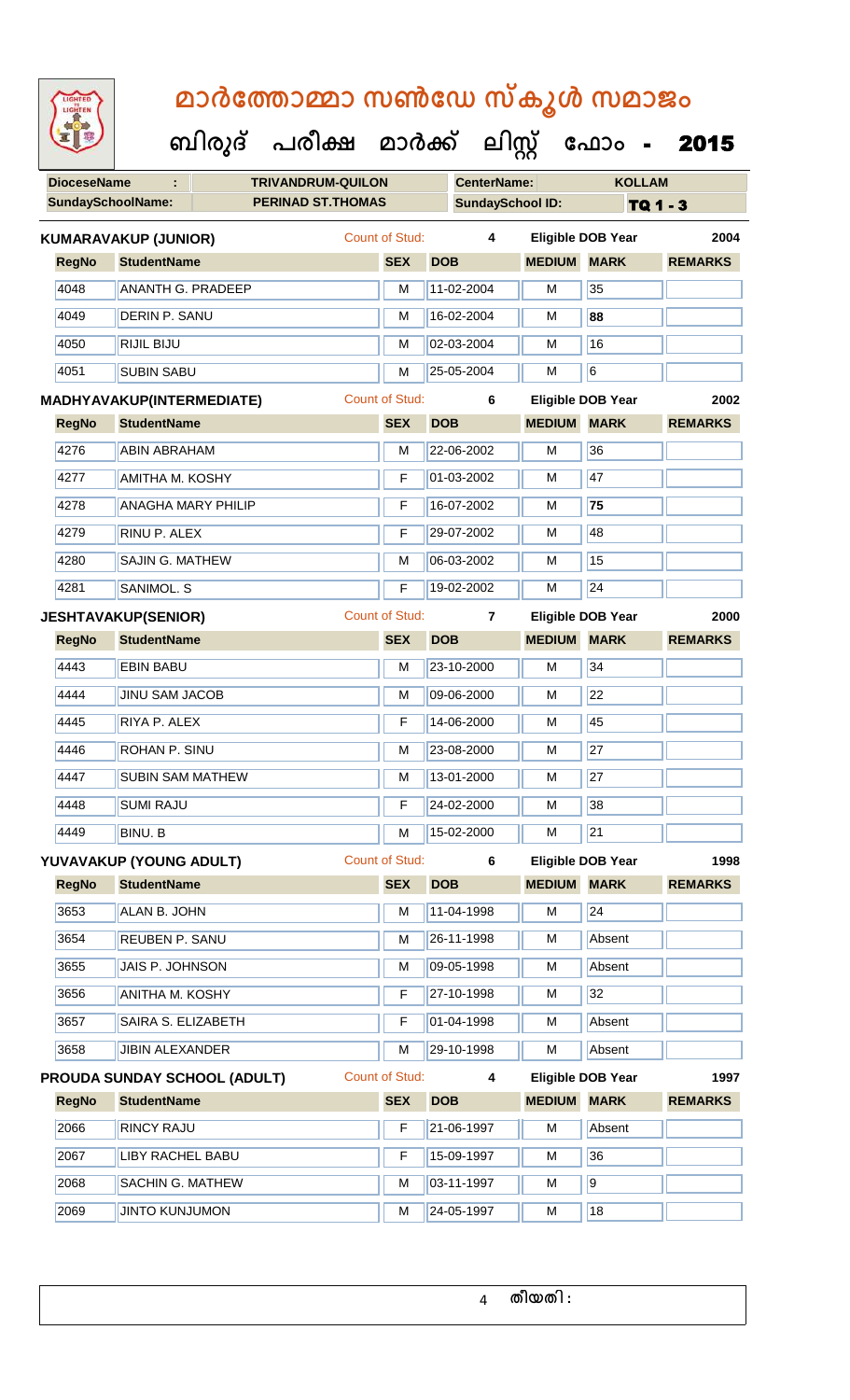| LIGHTED<br>LIGHTEN       | മാർത്തോമ്മാ സൺഡേ സ്കൂൾ സമാജം       |                       |                         |                    |                          |                |  |
|--------------------------|------------------------------------|-----------------------|-------------------------|--------------------|--------------------------|----------------|--|
|                          | ബിരുദ് പരീക്ഷ മാർക്ക് ലിസ്സ് ഫോം - |                       |                         |                    |                          | 2015           |  |
| <b>DioceseName</b>       | <b>TRIVANDRUM-QUILON</b><br>٠      |                       | <b>CenterName:</b>      |                    | <b>KOLLAM</b>            |                |  |
| <b>SundaySchoolName:</b> | <b>PERINAD IMMANUEL</b>            |                       | <b>SundaySchool ID:</b> |                    | TQ 1 - 4                 |                |  |
|                          | <b>KUMARAVAKUP (JUNIOR)</b>        | <b>Count of Stud:</b> | 6                       |                    | <b>Eligible DOB Year</b> | 2004           |  |
| <b>RegNo</b>             | <b>StudentName</b>                 | <b>SEX</b>            | <b>DOB</b>              | <b>MEDIUM</b>      | <b>MARK</b>              | <b>REMARKS</b> |  |
| 4052                     | <b>JINCY M. JACOB</b>              | F                     | 15-04-2004              | М                  | 67                       |                |  |
| 4053                     | AARON D. SANJEEV                   | М                     | 11-01-2004              | м                  | 67                       |                |  |
| 4054                     | <b>JEPHIN GEORGE THARAKAN</b>      | м                     | 18-02-2004              | м                  | 23                       |                |  |
| 4055                     | <b>JESIN GEORGE THARAKAN</b>       | м                     | 18-02-2004              | М                  | 39                       |                |  |
| 4056                     | <b>SUBIN S. VARGHESE</b>           | М                     | 27-03-2004              | м                  | 46                       |                |  |
| 4057                     | <b>MARIA DANIEL</b>                | F                     | 21-09-2004              | M                  | 38                       |                |  |
|                          | MADHYAVAKUP(INTERMEDIATE)          | <b>Count of Stud:</b> | 6                       |                    | Eligible DOB Year        | 2002           |  |
| <b>RegNo</b>             | <b>StudentName</b>                 | <b>SEX</b>            | <b>DOB</b>              | <b>MEDIUM</b>      | <b>MARK</b>              | <b>REMARKS</b> |  |
| 4282                     | <b>RINTU K. ROY</b>                | F                     | 30-04-2002              | М                  | 44                       |                |  |
| 4283                     | <b>AKSA S. SANTHOSH</b>            | F                     | 17-07-2002              | м                  | 62                       |                |  |
| 4284                     | <b>AJU JOHN</b>                    | М                     | 03-01-2002              | м                  | 11                       |                |  |
| 4285                     | SHIJO M. JOY                       | м                     | 03-04-2002              | М                  | 10                       |                |  |
| 4286                     | <b>ASWIN D. SANJEEV</b>            | м                     | 07-01-2002              | м                  | 33                       |                |  |
| 4287                     | <b>AMITH M. JOHNSON</b>            | M                     | 20-02-2002              | М                  | 9                        |                |  |
|                          | <b>JESHTAVAKUP(SENIOR)</b>         | <b>Count of Stud:</b> | 4                       |                    | <b>Eligible DOB Year</b> | 2000           |  |
| <b>RegNo</b>             | <b>StudentName</b>                 | <b>SEX</b>            | <b>DOB</b>              | <b>MEDIUM</b>      | <b>MARK</b>              | <b>REMARKS</b> |  |
| 4450                     | SHERON K. GEORGE                   | F                     | 26-05-2000              | M                  | 75                       |                |  |
| 4451                     | <b>NIBU SAJU</b>                   | M                     | 21-11-2000              | М                  | 33                       |                |  |
| 4452                     | <b>ANUPAMA PHILIP</b>              | F                     | 26-04-2000              | М                  | 42                       |                |  |
| 4453                     | <b>AMAL THOMAS</b>                 | М                     | 26-01-2000              | M                  | 29                       |                |  |
|                          | YUVAVAKUP (YOUNG ADULT)            | <b>Count of Stud:</b> | 5                       |                    | <b>Eligible DOB Year</b> | 1998           |  |
| <b>RegNo</b>             | <b>StudentName</b>                 | <b>SEX</b>            | <b>DOB</b>              | <b>MEDIUM MARK</b> |                          | <b>REMARKS</b> |  |
| 3659                     | <b>SHERIN ALEX</b>                 | F                     | 20-04-1998              | M                  | 41                       |                |  |
| 3660                     | REJI RAJU                          | М                     | 03-09-1998              | M                  | 30                       |                |  |
| 3661                     | SHILPA PHILIP                      | F                     | 30-08-1998              | M                  | 33                       |                |  |
| 3662                     | ANJU P. SANTHOSH                   | F                     | 25-08-1998              | М                  | Absent                   |                |  |

3663 ||ASHA THOMAS || F ||20-08-1998 || M ||43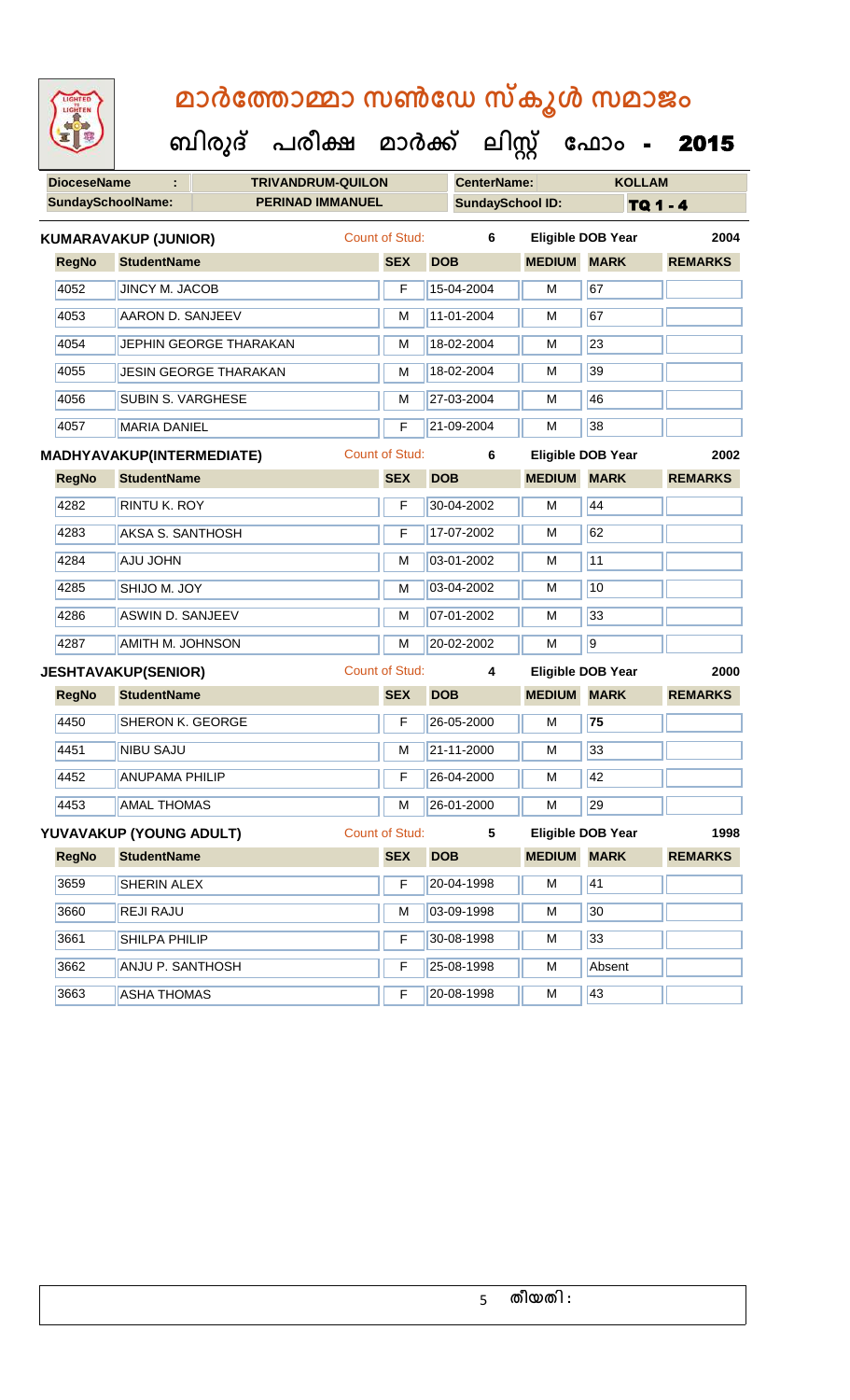|                                                     | <b>IGHTED</b><br>LIGHTER    | മാർത്തോമ്മാ സൺഡേ സ്കൂൾ സമാജം |  |  |                                |                |                    |                         |                          |               |                 |                |
|-----------------------------------------------------|-----------------------------|------------------------------|--|--|--------------------------------|----------------|--------------------|-------------------------|--------------------------|---------------|-----------------|----------------|
|                                                     |                             |                              |  |  | ബിരുദ് പരീക്ഷ മാർക്ക് ലിസ്റ്റ് |                |                    |                         |                          | ഫോം -         |                 | 2015           |
| <b>DioceseName</b><br><b>TRIVANDRUM-QUILON</b><br>÷ |                             |                              |  |  |                                |                | <b>CenterName:</b> |                         |                          | <b>KOLLAM</b> |                 |                |
|                                                     | <b>SundaySchoolName:</b>    |                              |  |  | <b>ASHTAMUDY</b>               |                |                    | <b>SundaySchool ID:</b> |                          |               | <b>TQ 1 - 5</b> |                |
|                                                     | <b>KUMARAVAKUP (JUNIOR)</b> |                              |  |  |                                | Count of Stud: |                    | 1                       | <b>Eligible DOB Year</b> |               |                 | 2004           |
|                                                     | <b>RegNo</b>                | <b>StudentName</b>           |  |  |                                | <b>SEX</b>     | <b>DOB</b>         |                         | <b>MEDIUM</b>            | <b>MARK</b>   |                 | <b>REMARKS</b> |
|                                                     | 4058                        | ABI B. ABRAHAM               |  |  |                                | м              |                    | $ 02 - 02 - 2004$       | м                        | 23            |                 |                |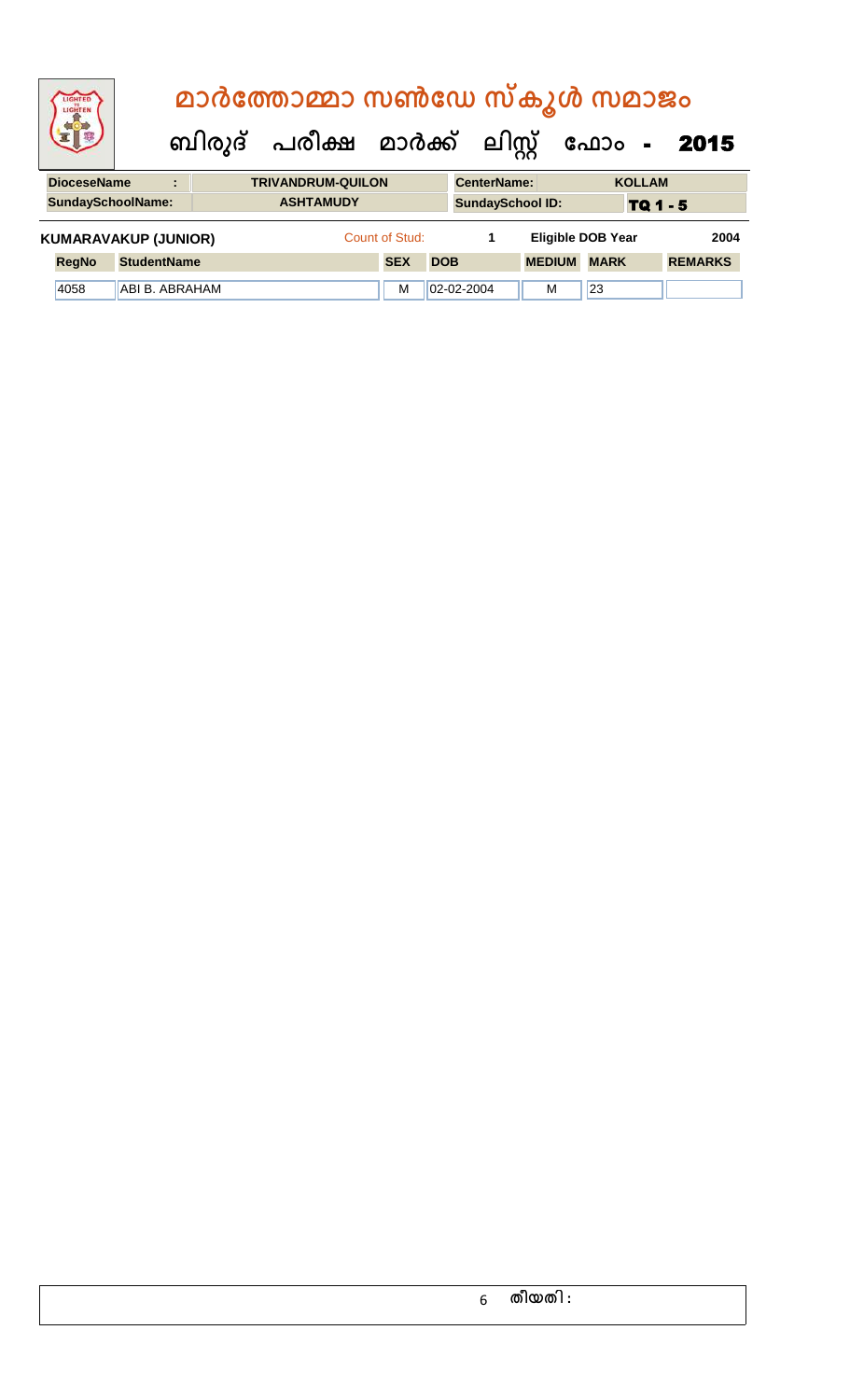**DioceseName : TRIVANDRUM-QUILON CenterName: KOLLAM** SundaySchoolName: **CHATHANOOR CHRISTHOSE** SundaySchool ID: **TQ 1 - 6 ബിരുദ് പരീക്ഷ മാര്ക് ക ലിസ്റ്റ ക ഫ ാോം** - 2015 **RegNo StudentName SEX DOB MEDIUM MARK REMARKS KUMARAVAKUP (JUNIOR)** Count of Stud: **8 Eligible DOB Year 2004** 4059 ANEETA AJI F 10-04-2004 M **83** 4060 ALVIN MANOJ M 05-04-2004 M 59 4061 JERIN GEORGE **F 11-08-2004** M 48 4062 MELAN K. ALEX M M 08-04-2004 M Absent 4063 SOUMYA ANN JOHN F 22-04-2004 M **81** 4064 ALAN C. MATHEW M 28-06-2004 M 28-06-2004 M 4065 BIVITHA VINOY F 25-05-2004 M **88** 4066 JEENA JACOB F 17-07-2004 M 72 **RegNo StudentName SEX DOB MEDIUM MARK REMARKS MADHYAVAKUP(INTERMEDIATE)** Count of Stud: **12 Eligible DOB Year 2002** 4288 SONU. S M 04-10-2002 M 15 4289 ASWIN V. JOHN M 21-11-2002 M Absent 4290 **ROJIN ROY M 11-04-2002 M** 33 4291 SIBIN K. SABU M 11-12-2002 M Absent 4292 CHERYL MARY CHACKO F F 20-04-2002 M 45 4293 | ANSU RAJEN | F | 25-05-2002 | M | 23 4294 JOSNA JOSE F 03-02-2002 M 36 4295 SARA MARY MATHEW F 21-12-2002 M 37 4296 MEGHA SHAI MANU F 29-05-2002 M 54 4297 THEJA ANN SEENU F 10-12-2002 M 46 4298 SWEETY SHAJI THOMAS F 28-12-2002 M Absent 4299 BOBBY V. JOHN M 20-11-2002 M Absent **RegNo StudentName SEX DOB MEDIUM MARK REMARKS JESHTAVAKUP(SENIOR)** Count of Stud: **6 Eligible DOB Year 2000** 4454 SIBI THOMAS M M 08-04-2000 M Absent 4455 JUSTIN A. JOSEPH M 11-02-2000 M Absent 4456 RINJU K. MATHAI F 08-05-2000 M Absent 4457 BINCY BINU F 12-11-2000 M 27 4458 RESHMA RAJU F 08-04-2000 M 18 4459 JUBY BABU F 03-05-2000 M 12 **RegNo StudentName SEX DOB MEDIUM MARK REMARKS YUVAVAKUP (YOUNG ADULT)** Count of Stud: **2 Eligible DOB Year 1998** 3664 JIJIN J.S M 14-01-1998 M **91** 3665 JOOBIN BABU M 02-03-1998 M **76 RegNo StudentName SEX DOB MEDIUM MARK REMARKS PROUDA SUNDAY SCHOOL (ADULT)** Count of Stud: **7 Eligible DOB Year 1997** 2070 SUMIYA. S F 21-05-1997 M 23 7 **തീയതി :**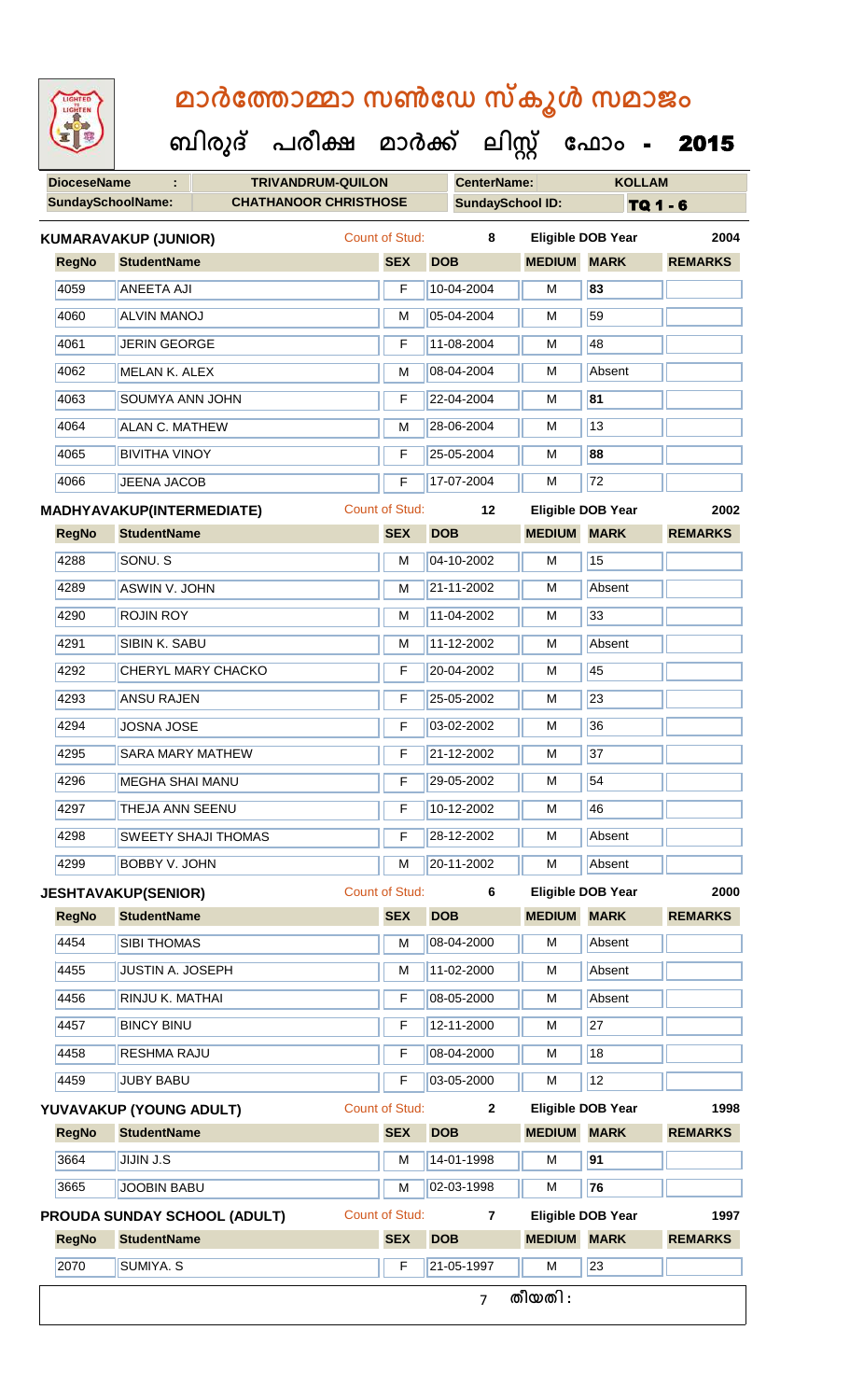| <b>DioceseName</b>       | ÷                       | <b>TRIVANDRUM-QUILON</b>     |                         | <b>CenterName:</b> |                 | <b>KOLLAM</b> |
|--------------------------|-------------------------|------------------------------|-------------------------|--------------------|-----------------|---------------|
| <b>SundaySchoolName:</b> |                         | <b>CHATHANOOR CHRISTHOSE</b> | <b>SundaySchool ID:</b> |                    | <b>TQ 1 - 6</b> |               |
| 2071                     | <b>ANEESHA RAJEN</b>    |                              | F                       | 09-01-1997         | M               | 22            |
| 2072                     | <b>SUSMI SAJI</b>       |                              | F                       | 17-02-1997         | M               | 25            |
| 2073                     |                         | ROBIN CHRIYAN JACOB          | м                       | 10-10-1997         | M               | 21            |
| 2074                     |                         | <b>BIBIN GEORGE OOMMEN</b>   | м                       | 21-12-1997         | M               | 26            |
| 2075                     | <b>JOBIN GEORGE</b>     |                              | M                       | 11-02-1997         | M               | 23            |
| 2076                     | <b>SNEHA GRACE JOHN</b> |                              | F                       | 18-05-1997         | M               | 65            |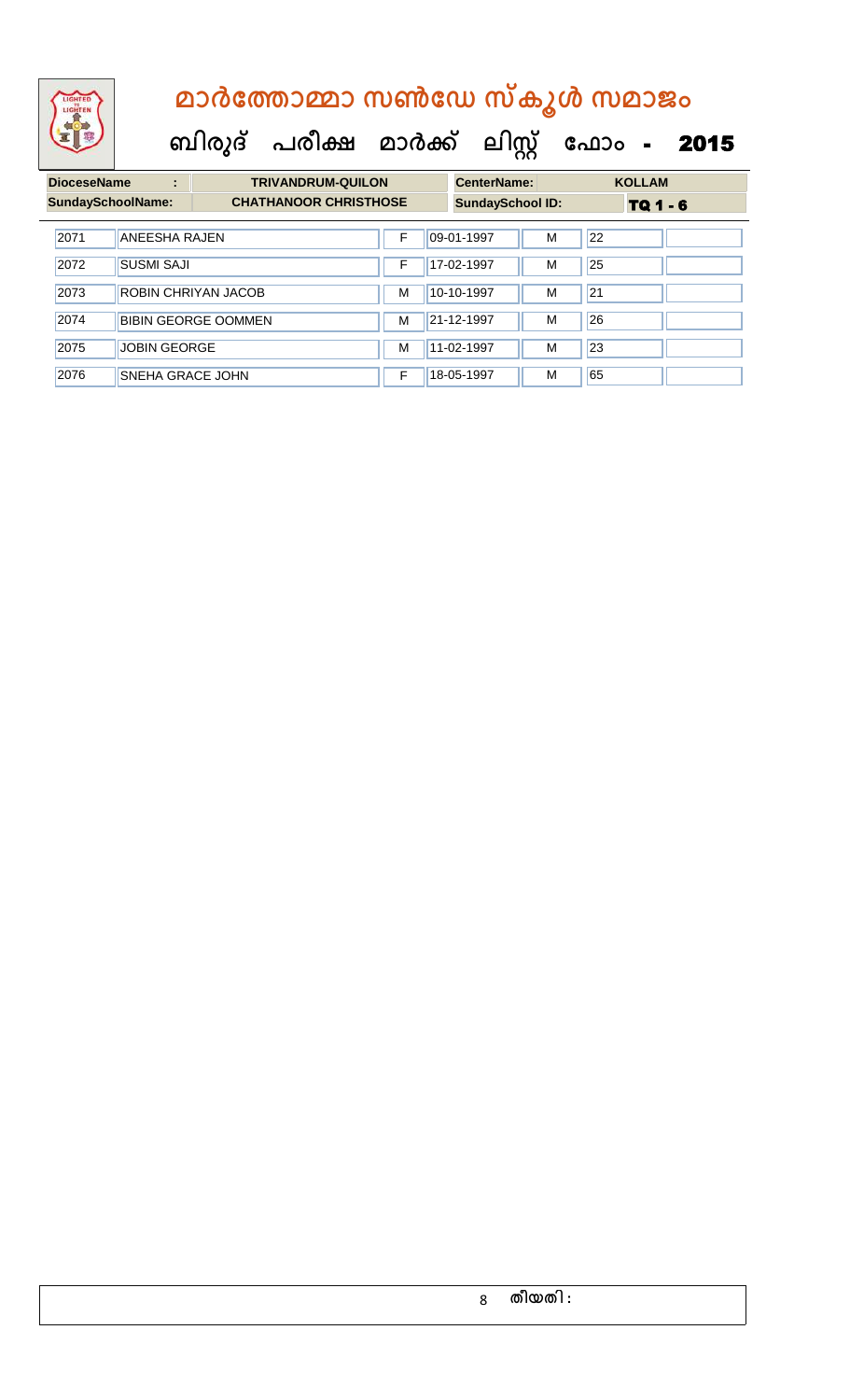**DioceseName : TRIVANDRUM-QUILON CenterName: KOLLAM** SundaySchoolName: **CHATHANNOOR SundaySchool ID:** TQ 1 - 7  **ബിരുദ് പരീക്ഷ മാര്ക് ക ലിസ്റ്റ ക ഫ ാോം** - 2015 **RegNo StudentName SEX DOB MEDIUM MARK REMARKS KUMARAVAKUP (JUNIOR)** Count of Stud: **8 Eligible DOB Year 2004** 4067 ALAN LALAL M 30-06-2004 M 64 4068 SEBA M. THAMPI F 15-04-2004 M **76** 4069 ANN MARY JOHN F 21-08-2004 M Absent 4070 RIMI SHAJI F 09-01-2004 M 59 4071 AYANA MARIAM JOHNSON F 16-04-2004 M 58 4072 JITHIYA JOHN F 30-07-2004 M **92** 4073 | IVINE THOMAS F 19-02-2004 | M 52 4074 KEVIN T. JOHN M 26-11-2004 M 56 **RegNo StudentName SEX DOB MEDIUM MARK REMARKS MADHYAVAKUP(INTERMEDIATE)** Count of Stud: **11 Eligible DOB Year 2002** 4300 DIYA P. PHILIP F 21-03-2002 M **83** 4301 JIBI JOHN F 13-03-2002 M **75** 4302 JUBY K. THOMAS F 19-12-2002 M 60 4303 DIYA THANKACHAN F 02-11-2002 M 19 4304 ANNA LALAL F 06-03-2002 M 65 4305 NITHYA PRINCE F 01-08-2002 M 14 4306 IRINE THOMAS F 11-04-2002 M **80** 4307 SHELCY THANKAM JOHN F 23-07-2002 M Absent 4308 ABIN JACOB M 12-12-2002 M 13-12-12-2004 4309 LIJIN J. CHERIYAN M 109-08-2002 M 27 4310 LIJITH J. CHERIYAN M 09-08-2002 M 18 **RegNo StudentName SEX DOB MEDIUM MARK REMARKS JESHTAVAKUP(SENIOR)** Count of Stud: **7 Eligible DOB Year 2000** 4460 ADARSH VIJU GEORGE M M 02-01-2000 M 54 4461 AARON JOHN M 28-07-2000 E 68 4462 AKASH JOSE M 30-10-2000 M 30-10-2000 M 4463 JJITTU CHERIYAN M M 05-10-2000 M 58 4464 BINCY JOHNSON F 29-01-2000 M Absent 4465 ASHLEY PRAKASH F 11-12-2000 M 66 4466 ANJU THOMAS F 18-08-2000 M 60 **RegNo StudentName SEX DOB MEDIUM MARK REMARKS YUVAVAKUP (YOUNG ADULT)** Count of Stud: **6 Eligible DOB Year 1998** 3666 JJOMY JOHN F 11-12-1998 M 69 3667 ROBIN GEORGE M M 11-05-1998 M 34 3668 ROSHAN VARGHESE M M 17-01-1998 M 50 3669 ALBIN P. JOSE M 21-04-1998 M 3669 M 54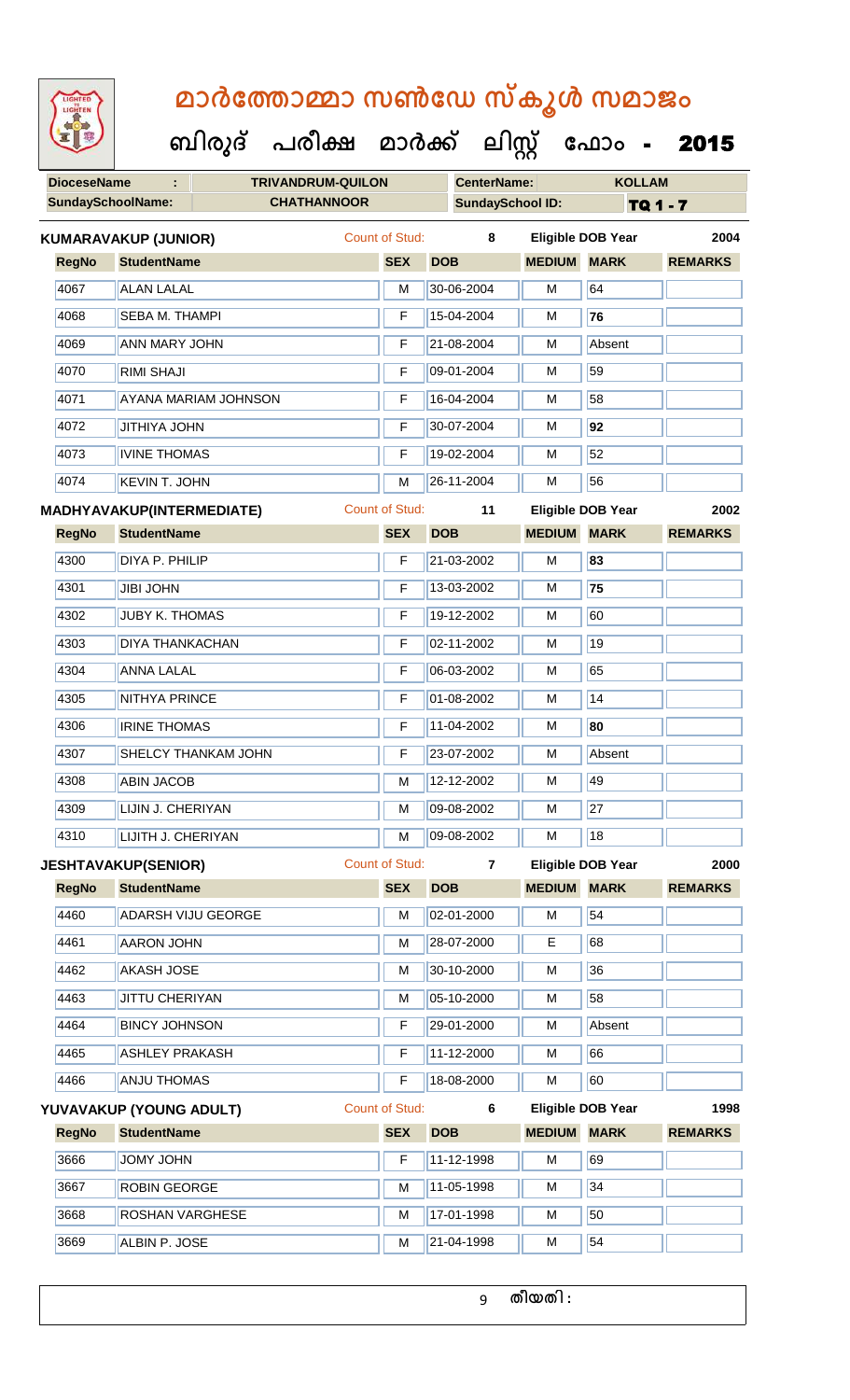# **DioceseName : TRIVANDRUM-QUILON CenterName: KOLLAM ബിരുദ് പരീക്ഷ മാര്ക് ക ലിസ്റ്റ ക ഫ ാോം** - 2015  **മാര്കഫതാമ്മാ സണ്ഫേ സ്കൂള് സമാജോം**

| ---------------- |      |                                                                                       |  |  |   |                | ---------------- | ---------- |  |
|------------------|------|---------------------------------------------------------------------------------------|--|--|---|----------------|------------------|------------|--|
|                  |      | <b>CHATHANNOOR</b><br><b>SundaySchoolName:</b><br><b>SundaySchool ID:</b><br>TQ 1 - 7 |  |  |   |                |                  |            |  |
|                  | 3670 | ISILPA THOMAS                                                                         |  |  |   | $ 06-01-1998 $ | М                | Absent     |  |
|                  | 3671 | <b>BIJO B. VARGHESE</b>                                                               |  |  | M | 28-08-1998     | M                | Absent     |  |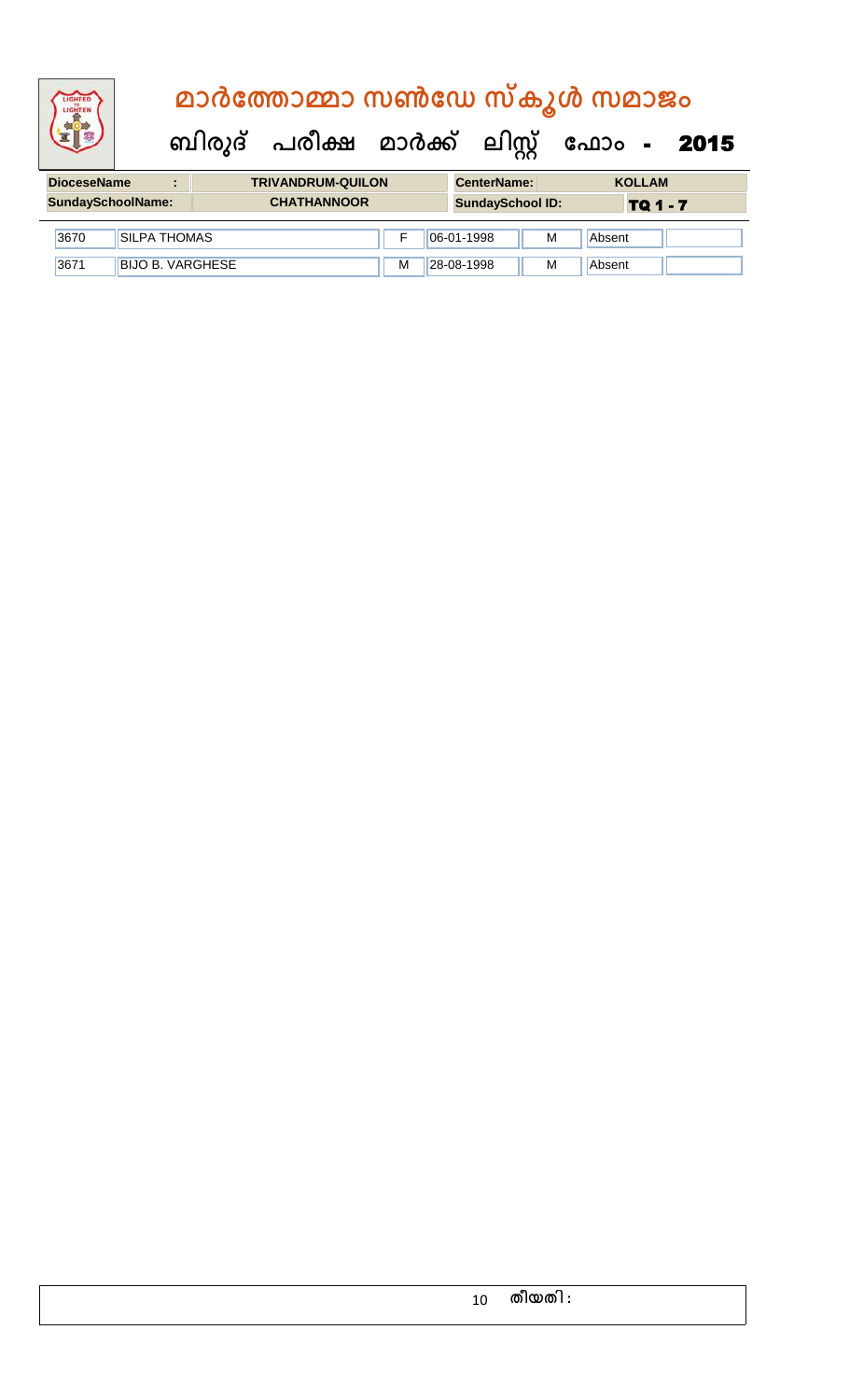LIGHTEN

| 92                 |                             | ബിരുദ് | പരീക്ഷ                   |                       | മാർക്ക്    |                         | ലിസ്റ്റ്           | ഫോം                      | 2015           |
|--------------------|-----------------------------|--------|--------------------------|-----------------------|------------|-------------------------|--------------------|--------------------------|----------------|
| <b>DioceseName</b> | ÷                           |        | <b>TRIVANDRUM-QUILON</b> |                       |            | <b>CenterName:</b>      |                    | <b>KOLLAM</b>            |                |
|                    | <b>SundaySchoolName:</b>    |        | KALLUVATHUKAL IMMANUEL   |                       |            | <b>SundaySchool ID:</b> |                    |                          | TQ 1 - 8       |
|                    | <b>KUMARAVAKUP (JUNIOR)</b> |        |                          | Count of Stud:        |            | 4                       |                    | <b>Eligible DOB Year</b> | 2004           |
| <b>RegNo</b>       | <b>StudentName</b>          |        |                          | <b>SEX</b>            | <b>DOB</b> |                         | <b>MEDIUM MARK</b> |                          | <b>REMARKS</b> |
| 4075               | <b>ANSU SABU</b>            |        |                          | F                     |            | 01-11-2004              | M                  | 75                       |                |
| 4076               | <b>DIYA JOHNSON</b>         |        |                          | F                     |            | 20-05-2004              | M                  | 93                       |                |
| 4077               | <b>RINCY J. THOMAS</b>      |        |                          | F                     |            | 04-04-2004              | M                  | 49                       |                |
| 4078               | P.L. PRADEEP                |        |                          | M                     |            | 22-09-2004              | M                  | 15                       |                |
|                    | MADHYAVAKUP(INTERMEDIATE)   |        |                          | <b>Count of Stud:</b> |            | 12                      |                    | <b>Eligible DOB Year</b> | 2002           |
| <b>RegNo</b>       | <b>StudentName</b>          |        |                          | <b>SEX</b>            | <b>DOB</b> |                         | <b>MEDIUM</b>      | <b>MARK</b>              | <b>REMARKS</b> |
| 4311               | <b>SHARU SHIBU</b>          |        |                          | F                     |            | 11-02-2002              | M                  | 79                       |                |
| 4312               | <b>JOSNA ABRAHAM</b>        |        |                          | F                     |            | 24-12-2002              | M                  | 37                       |                |
| 4313               | <b>ABEENA T. SABU</b>       |        |                          | F                     |            | 19-11-2002              | M                  | 25                       |                |
| 4314               | <b>ANUJA SAMUEL</b>         |        |                          | F                     |            | 06-07-2002              | M                  | 35                       |                |
| 4315               | <b>JEMY JOY</b>             |        |                          | F                     |            | 25-07-2002              | M                  | 52                       |                |
| 4316               | <b>KESIYA BABU</b>          |        |                          | F                     |            | 31-10-2002              | M                  | 63                       |                |
| 4317               | <b>ANJU SABU</b>            |        |                          | F                     |            | 06-02-2002              | M                  | 75                       |                |
| 4318               | <b>SNEHA JAMES</b>          |        |                          | F                     |            | 11-06-2002              | M                  | 61                       |                |
| 4319               | <b>JOSNA SAJI</b>           |        |                          | F                     |            | 22-04-2002              | M                  | 55                       |                |
| 4320               | <b>AARON S. GEORGE</b>      |        |                          | M                     |            | 04-12-2002              | M                  | 37                       |                |
| 4321               | <b>ALAN T. ACHENKUNJU</b>   |        |                          | M                     |            | 23-07-2002              | M                  | 35                       |                |
| 4322               | <b>FEBIN JOLLY</b>          |        |                          | M                     |            | $26-04-2002$            | М                  | 34                       |                |
|                    | <b>JESHTAVAKUP(SENIOR)</b>  |        |                          | Count of Stud:        |            | $\overline{7}$          |                    | Eligible DOB Year        | 2000           |
| <b>RegNo</b>       | <b>StudentName</b>          |        |                          | <b>SEX</b>            | <b>DOB</b> |                         | <b>MEDIUM MARK</b> |                          | <b>REMARKS</b> |
| 4467               | DANI P. ANNA                |        |                          | F                     |            | 12-08-2000              | M                  | 65                       |                |
| 4468               | <b>JIBIN JOY</b>            |        |                          | M                     |            | 16-12-2000              | M                  | 34                       |                |
| 4469               | <b>JOSHNA JOY</b>           |        |                          | F                     |            | 20-07-2000              | M                  | 43                       |                |
| 4470               | <b>JOEL T. DAVID</b>        |        |                          | M                     |            | 10-05-2000              | E                  | 64                       |                |
| 4471               | <b>SHIBIN BABU</b>          |        |                          | М                     |            | 24-07-2000              | M                  | 40                       |                |
| 4472               | <b>JISHA JOY</b>            |        |                          | F                     |            | 15-07-2000              | M                  | 32                       |                |
| 4473               | <b>JERIN RAJU</b>           |        |                          | M                     |            | 24-04-2000              | M                  | 28                       |                |
|                    | YUVAVAKUP (YOUNG ADULT)     |        |                          | Count of Stud:        |            | $\overline{2}$          |                    | <b>Eligible DOB Year</b> | 1998           |
| <b>RegNo</b>       | <b>StudentName</b>          |        |                          | <b>SEX</b>            | <b>DOB</b> |                         | <b>MEDIUM</b>      | <b>MARK</b>              | <b>REMARKS</b> |
| 3672               | <b>JINU RAJU</b>            |        |                          | M                     |            | 09-12-1998              | M                  | 42                       |                |
| 3673               | <b>BINCY JOY</b>            |        |                          | F                     |            | 13-03-1998              | M                  | 22                       |                |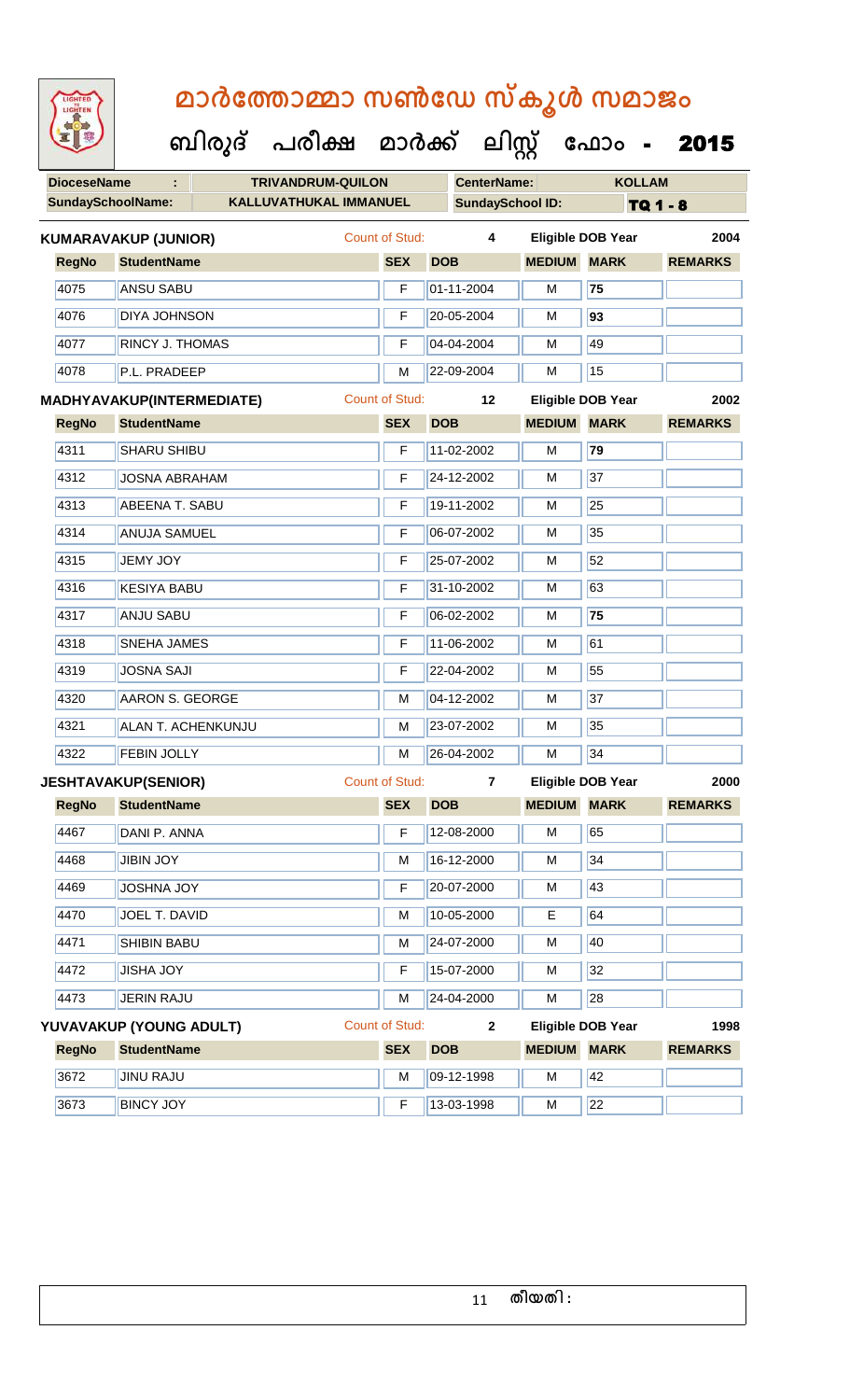**DioceseName : TRIVANDRUM-QUILON CenterName: KOLLAM SundaySchoolName: KAITHAKUZHY SundaySchool ID: TQ 1 - 9 ബിരുദ് പരീക്ഷ മാര്ക് ക ലിസ്റ്റ ക ഫ ാോം** - 2015 **RegNo StudentName SEX DOB MEDIUM MARK REMARKS KUMARAVAKUP (JUNIOR)** Count of Stud: **16 Eligible DOB Year 2004** 4079 ALAN C. SHINE M M 18-08-2004 M 59 4080 ALBIN V. ANIL M 23-07-2004 M 42 4081 ALEENA V. SUNIL F 12-12-2004 M 35 4082 ASHWIN P. ALEX M M 20-12-2004 M 33 4083 DEENA OOMMEN F 15-12-2004 M 69 4084 EBIN GEORGE M 13-07-2004 M 25 4085 JJIYA MARIYAM KOSHY F 08-02-2004 M 68 4086 JOANN ALEX F 17-09-2004 M 52 4087 JUBIN JOSE M M 08-11-2004 M 15 4088 JYOTHIS K. GEORGE F 01-10-2004 M 49 4089 LIJI L.S **F 08-06-2004** M 41 4090 NELSA SARA NEBU F 23-06-2004 M **77** 4091 NIKHIL V. MOHAN M 28-10-2004 M 28-10-2004 M

4092 ROHAN MATHEW M 06-03-2004 M 71 4093 SHANU SHAJI F 20-09-2004 M 34 4094 THEJUS K. J M 27-01-2004 M 52 **RegNo StudentName SEX DOB MEDIUM MARK REMARKS MADHYAVAKUP(INTERMEDIATE)** Count of Stud: **14 Eligible DOB Year 2002** 4323 **AJIN. Y M 18-03-2002 M** 22 4324 ALEENA RAJ F 26-05-2002 M 31 4325 AMALA CHERIAN F 26-06-2002 M 29 4326 ANAGHA MARIYAM SHINE F 13-09-2002 M 53 4327 ANN MARY MATHEW F 28-11-2002 M 41 4328 FEBI RAJU F 24-01-2002 M 58 4329 MEGHA ACHENKUNJU F 25-05-2002 M 60 4330 JINI JOHN F 15-04-2002 M 33 |4331 ||RINCY KOSHY || F ||24-10-2002 || M ||50 4332 SELIN MATHAI **F 13-11-2002** M 18 4333 SHERIN SHAJI **F 01-03-2002** M 52 4334 SOJAN VARGHESE M M 08-04-2002 M 51 4335 SONU JACOB M M 10-04-2002 M 43 4336 THOMAS K.J M 28-01-2002 M 47 **RegNo StudentName SEX DOB MEDIUM MARK REMARKS JESHTAVAKUP(SENIOR)** Count of Stud: **15 Eligible DOB Year 2000** 4474 SHIJIN SAJI M 07-10-2000 M 27 4475 JOJIN JOHN M 22-08-2000 M 16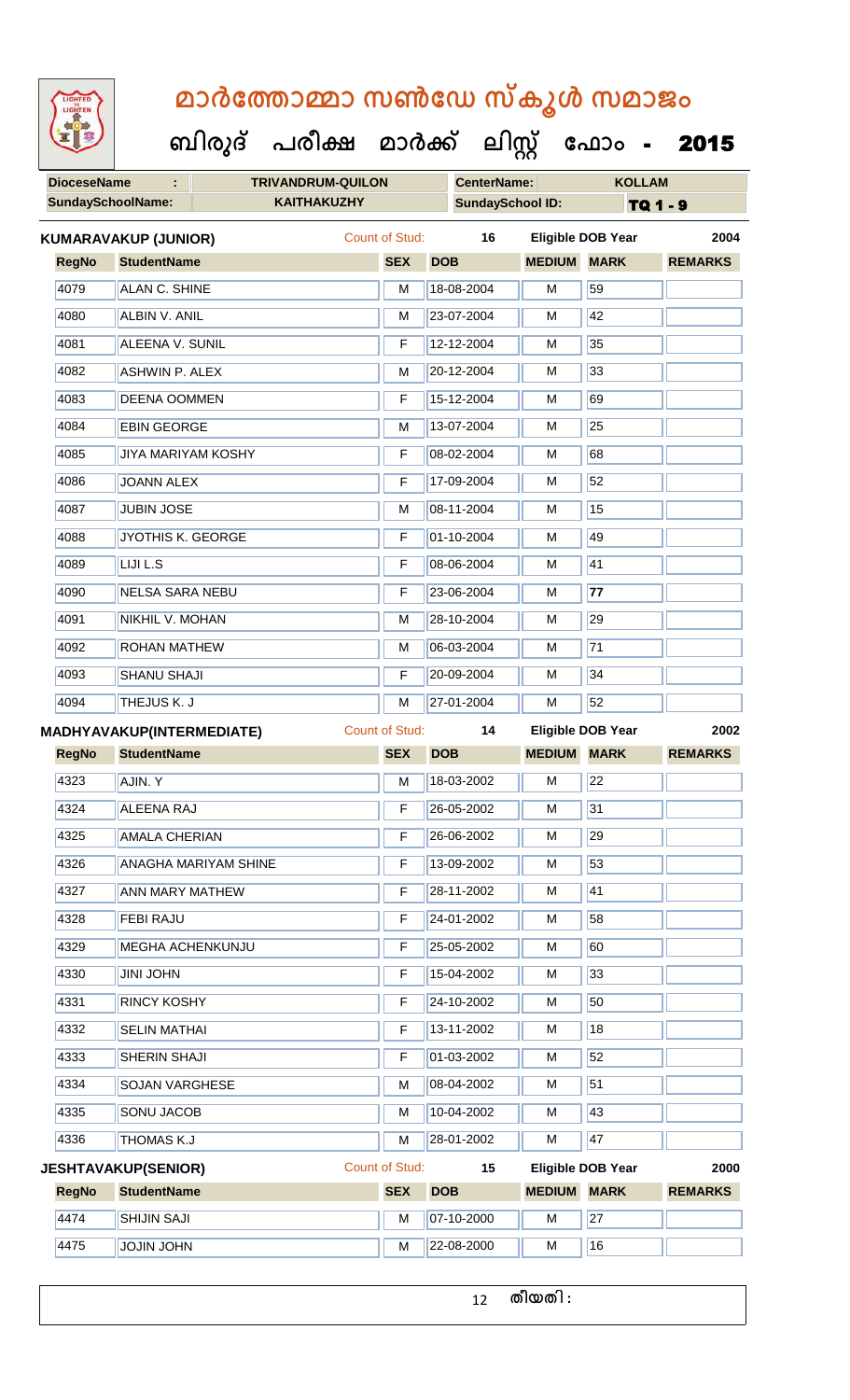

#### **ബിരുദ് പരീക്ഷ മാര്ക് ക ലിസ്റ്റ ക ഫ ാോം** - 2015

| <b>DioceseName</b>       | <b>TRIVANDRUM-QUILON</b><br>÷                    |                | <b>CenterName:</b>      |                    | <b>KOLLAM</b>            |                |
|--------------------------|--------------------------------------------------|----------------|-------------------------|--------------------|--------------------------|----------------|
| <b>SundaySchoolName:</b> | <b>KAITHAKUZHY</b>                               |                | <b>SundaySchool ID:</b> |                    | TQ 1 - 9                 |                |
| 4476                     | <b>ISAC DANIEL</b>                               | M              | 19-01-2000              | M                  | 13                       |                |
| 4477                     | NITHIN N. KOSHY                                  | M              | 13-01-2000              | M                  | 14                       |                |
| 4478                     | <b>DETTY JACOB</b>                               | F              | 28-07-2000              | М                  | 25                       |                |
| 4479                     | <b>ANITHA JACOB</b>                              | F              | 20-03-2000              | M                  | 44                       |                |
| 4480                     | <b>NIYA SARA NEBU</b>                            | F              | 29-03-2000              | M                  | 55                       |                |
| 4481                     | JIBIN K. JOSE                                    | M              | 13-02-2000              | М                  | 14                       |                |
| 4482                     | JOJIN M. JOSE                                    | M              | 07-06-2000              | M                  | 20                       |                |
| 4483                     | <b>DINO OOMMEN</b>                               | M              | 25-07-2000              | M                  | 23                       |                |
| 4484                     | <b>AJU M. THOMAS</b>                             | M              | 10-07-2000              | M                  | $\overline{21}$          |                |
| 4485                     | <b>ANIL ALEX</b>                                 | M              | 26-06-2000              | м                  | 17                       |                |
| 4486                     | SHIJIN SHAJU                                     | M              | 26-03-2000              | M                  | 38                       |                |
| 4487                     | <b>JOEL ALEX</b>                                 | M              | 26-03-2000              | М                  | 26                       |                |
| 4488                     | <b>JINU JOHN</b>                                 |                | 12-12-2000              | М                  | 35                       |                |
|                          | <b>Count of Stud:</b><br>YUVAVAKUP (YOUNG ADULT) |                | 14                      |                    | <b>Eligible DOB Year</b> | 1998           |
| <b>RegNo</b>             | <b>StudentName</b>                               | <b>SEX</b>     | <b>DOB</b>              | <b>MEDIUM</b>      | <b>MARK</b>              | <b>REMARKS</b> |
| 3674                     | <b>ABIN ACHENKUNJU</b>                           | м              | 11-11-1998              | M                  | 27                       |                |
| 3675                     | <b>ALEENA VARGHESE</b>                           | F              | 29-08-1998              | М                  | 24                       |                |
| 3676                     | <b>ALPHY GEORGE WILSON</b>                       | M              | 10-11-1998              | М                  | 46                       |                |
| 3677                     | <b>AMITH ALEXANDER</b>                           | M              | 26-08-1998              | M                  | 49                       |                |
| 3678                     | <b>BINCY BABU</b>                                | F              | 21-04-1998              | M                  | 47                       |                |
| 3679                     | BLESSEN SUNIL VARGHESE                           | M              | 09-10-1998              | М                  | Absent                   |                |
| 3680                     | <b>JACKSON JAMES</b>                             | M              | 11-03-1998              | M                  | 44                       |                |
| 3681                     | <b>JEFFIN JOHN</b>                               | M              | 15-12-1998              | M                  | 34                       |                |
| 3682                     | <b>JISHA M. JOSE</b>                             | F              | 04-06-1998              | М                  | 55                       |                |
| 3683                     | <b>MERIN K. SAJAN</b>                            | F              | 06-04-1998              | M                  | Absent                   |                |
| 3684                     | <b>RUTH THAMPI</b>                               | F              | 24-11-1998              | M                  | 56                       |                |
| 3685                     | SAHIL SABU                                       | M              | 21-02-1998              | М                  | 49                       |                |
| 3686                     | SNEHA.A                                          | F              | 18-05-1998              | М                  | 56                       |                |
| 3687                     | <b>TENY MATHEW THOMAS</b>                        | M              | 31-07-1998              | M                  | 38                       |                |
|                          | <b>PROUDA SUNDAY SCHOOL (ADULT)</b>              | Count of Stud: | 13                      |                    | Eligible DOB Year        | 1997           |
| <b>RegNo</b>             | <b>StudentName</b>                               | <b>SEX</b>     | <b>DOB</b>              | <b>MEDIUM MARK</b> |                          | <b>REMARKS</b> |
| 2077                     | SAM K. RAJU                                      |                | 23-11-1997              | M                  | 67                       |                |
| 2078                     | <b>ANUSHA ALEX</b>                               | F              | 20-11-1997              | M                  | 49                       |                |
| 2079                     | <b>ANKITH GEORGE THOMAS</b>                      | M              | 20-11-1997              | M                  | Absent                   |                |
| 2080                     | <b>JOSSY KOSHY</b>                               | F              | 08-09-1997              | M                  | 44                       |                |
| 2081                     | AJIN ACHENKUNJU                                  | M              | 28-07-1997              | М                  | 12                       |                |
| 2082                     | <b>MONCY KOSHY</b>                               | F              | 15-07-1997              | M                  | 45                       |                |

2083 JOSH OOMMEN PHILIP M M 11-07-1997 M 7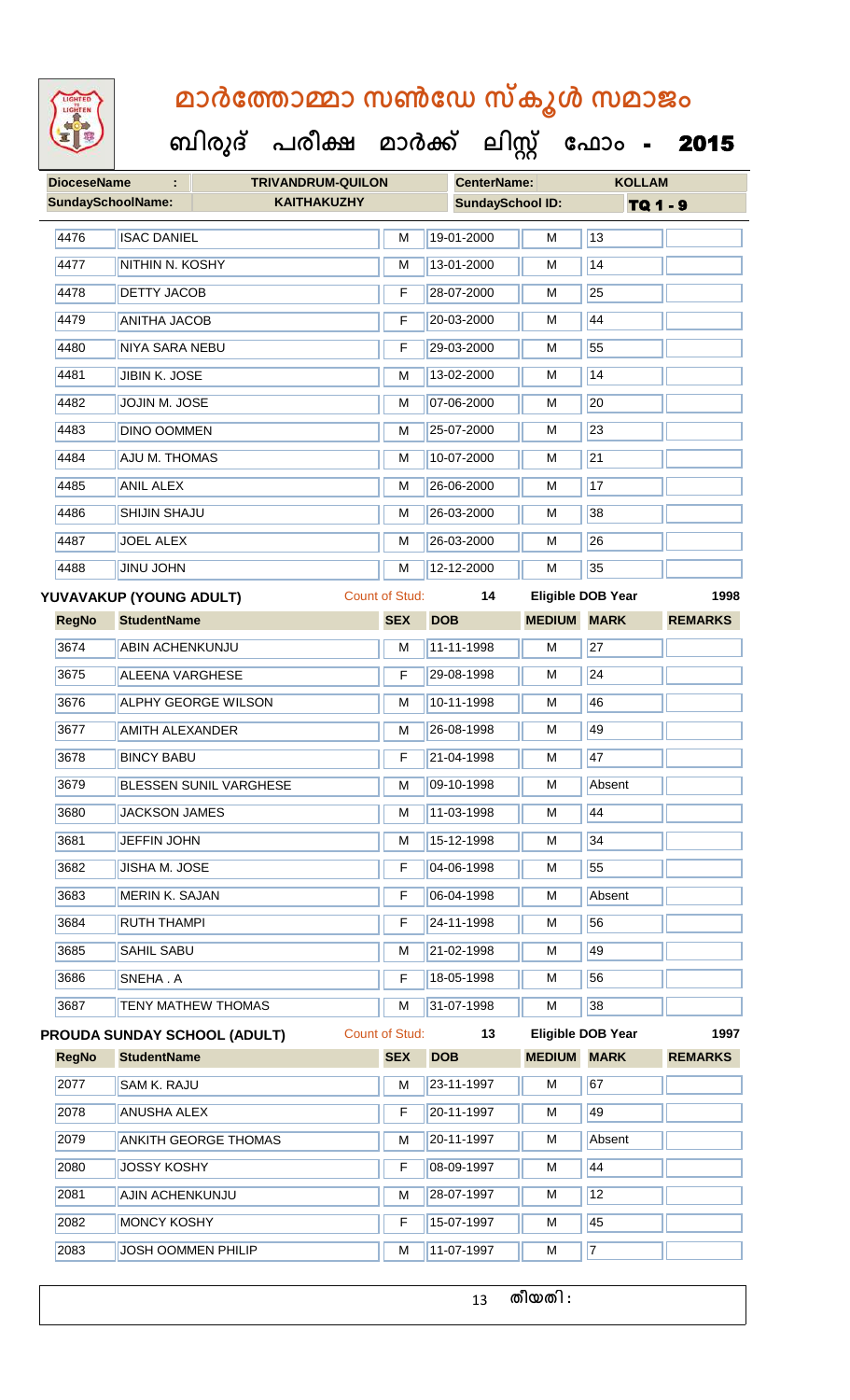**ബിരുദ് പരീക്ഷ മാര്ക് ക ലിസ്റ്റ ക ഫ ാോം** - 2015

**DioceseName : TRIVANDRUM-QUILON CenterName: KOLLAM** SundaySchoolName: **KAITHAKUZHY SundaySchool ID:** TQ 1 - 9 2084 JUBY GEEVARGHESE F 16-06-1997 M **85 2085 GIFTY M. JOSE THE THE 16-06-1997 M** Absent 2086 JUSTIN JOY M 23-04-1997 M 13 2087 SANTHOSH JOHN M 23-02-1997 M **82** 2088 SAMUEL GEORGE PHILIP M M 10-04-1997 M 17 2089 SALU MATHAI M M 17-02-1997 M Absent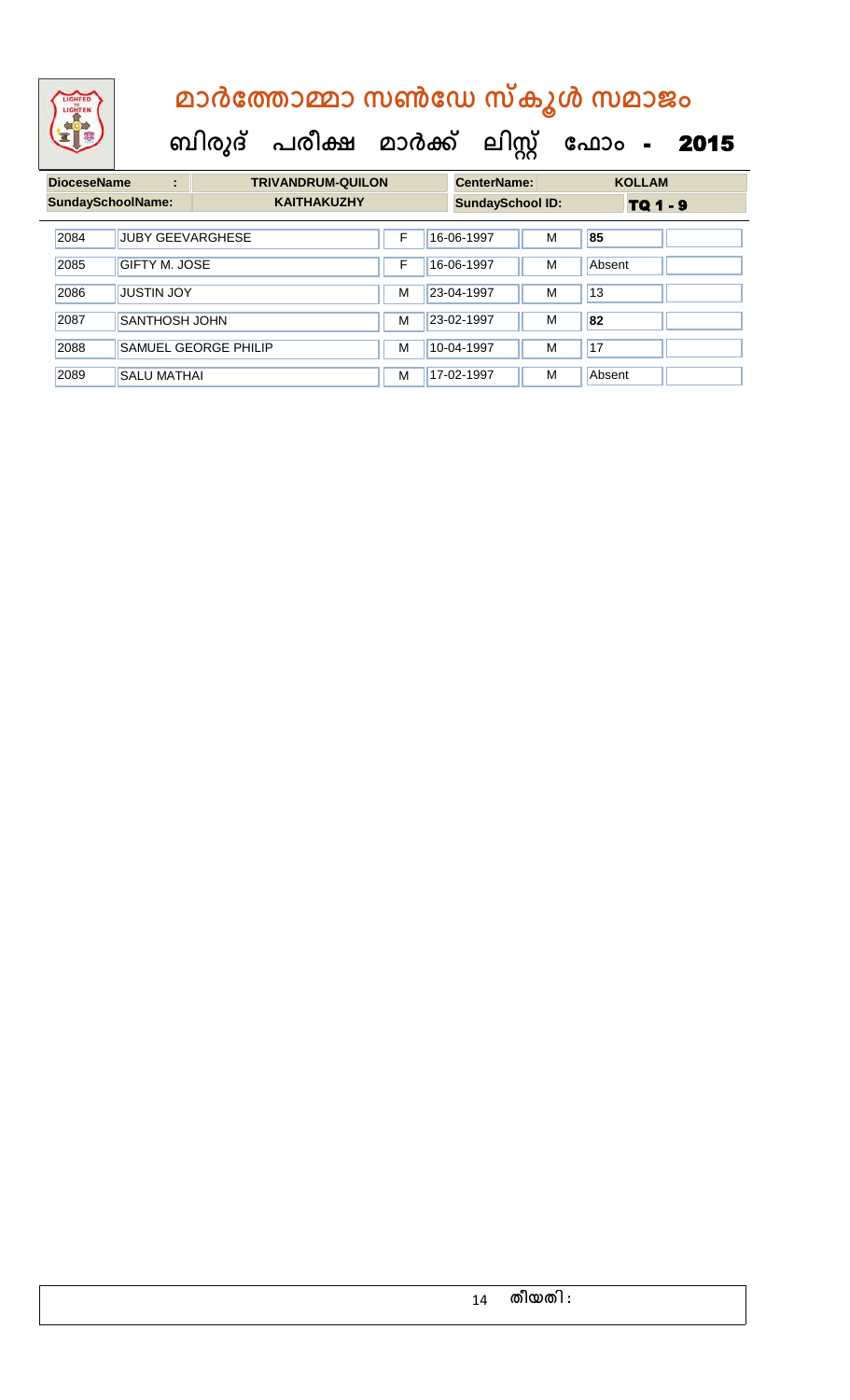| <b>DioceseName</b> | ÷                                | <b>TRIVANDRUM-QUILON</b>   |                       |            | <b>CenterName:</b>      |               | <b>KOLLAM</b>            |                |
|--------------------|----------------------------------|----------------------------|-----------------------|------------|-------------------------|---------------|--------------------------|----------------|
|                    | <b>SundaySchoolName:</b>         | <b>MARAKULAM ST THOMAS</b> |                       |            | <b>SundaySchool ID:</b> |               |                          | TQ 1 - 10      |
|                    | <b>KUMARAVAKUP (JUNIOR)</b>      |                            | Count of Stud:        |            | 3                       |               | <b>Eligible DOB Year</b> | 2004           |
| <b>RegNo</b>       | <b>StudentName</b>               |                            | <b>SEX</b>            | <b>DOB</b> |                         | <b>MEDIUM</b> | <b>MARK</b>              | <b>REMARKS</b> |
| 4095               | JOYAL. K                         |                            | м                     |            | 17-07-2004              | М             | 41                       |                |
| 4096               | <b>KESIYA T. LUKE</b>            |                            | F                     |            | 07-08-2004              | м             | 81                       |                |
| 4097               | <b>KESIYA KUNJUMON</b>           |                            | F                     |            | 11-07-2004              | М             | 60                       |                |
|                    | <b>MADHYAVAKUP(INTERMEDIATE)</b> |                            | <b>Count of Stud:</b> |            | 4                       |               | <b>Eligible DOB Year</b> | 2002           |
| <b>RegNo</b>       | <b>StudentName</b>               |                            | <b>SEX</b>            | <b>DOB</b> |                         | <b>MEDIUM</b> | <b>MARK</b>              | <b>REMARKS</b> |
| 4337               | <b>AKHILA MAMACHAN</b>           |                            | F                     |            | 13-05-2002              | М             | 67                       |                |
| 4338               | <b>BIJO BIJU</b>                 |                            | м                     |            | 20-06-2002              | М             | 60                       |                |
| 4339               | <b>ROBIN RAJAN</b>               |                            | M                     |            | 27-03-2002              | м             | 76                       |                |
| 4340               | <b>SNEHA MATHEW</b>              |                            | F                     |            | 04-05-2002              | м             | 26                       |                |
|                    | <b>JESHTAVAKUP(SENIOR)</b>       |                            | <b>Count of Stud:</b> |            | 4                       |               | <b>Eligible DOB Year</b> | 2000           |
| <b>RegNo</b>       | <b>StudentName</b>               |                            | <b>SEX</b>            | <b>DOB</b> |                         | <b>MEDIUM</b> | <b>MARK</b>              | <b>REMARKS</b> |
| 4489               | <b>ALEENA ALEX</b>               |                            | F                     |            | 12-08-2000              | М             | 59                       |                |
| 4490               | <b>JINISHA. S</b>                |                            | F                     |            | 21-06-2000              | М             | 65                       |                |
| 4491               | <b>MEKHA MATHEW</b>              |                            | F                     |            | 17-03-2000              | м             | 48                       |                |
| 4492               | <b>THEJUS T. LUKE</b>            |                            | M                     |            | 07-05-2000              | М             | $\overline{41}$          |                |
|                    | YUVAVAKUP (YOUNG ADULT)          |                            | <b>Count of Stud:</b> |            | 4                       |               | <b>Eligible DOB Year</b> | 1998           |
| <b>RegNo</b>       | <b>StudentName</b>               |                            | <b>SEX</b>            | <b>DOB</b> |                         | <b>MEDIUM</b> | <b>MARK</b>              | <b>REMARKS</b> |
| 3688               | <b>ADHARSH. B</b>                |                            | M                     |            | 11-05-1998              | М             | 38                       |                |
| 3689               | <b>SAJINA S. LUKE</b>            |                            | F                     |            | 18-03-1998              | М             | 41                       |                |
| 3690               | <b>JIBIN JOY</b>                 |                            | М                     |            | 30-07-1998              | м             | 39                       |                |
| 3691               | SHIBIN THOMAS                    |                            | м                     |            | 22-05-1998              | М             | 35                       |                |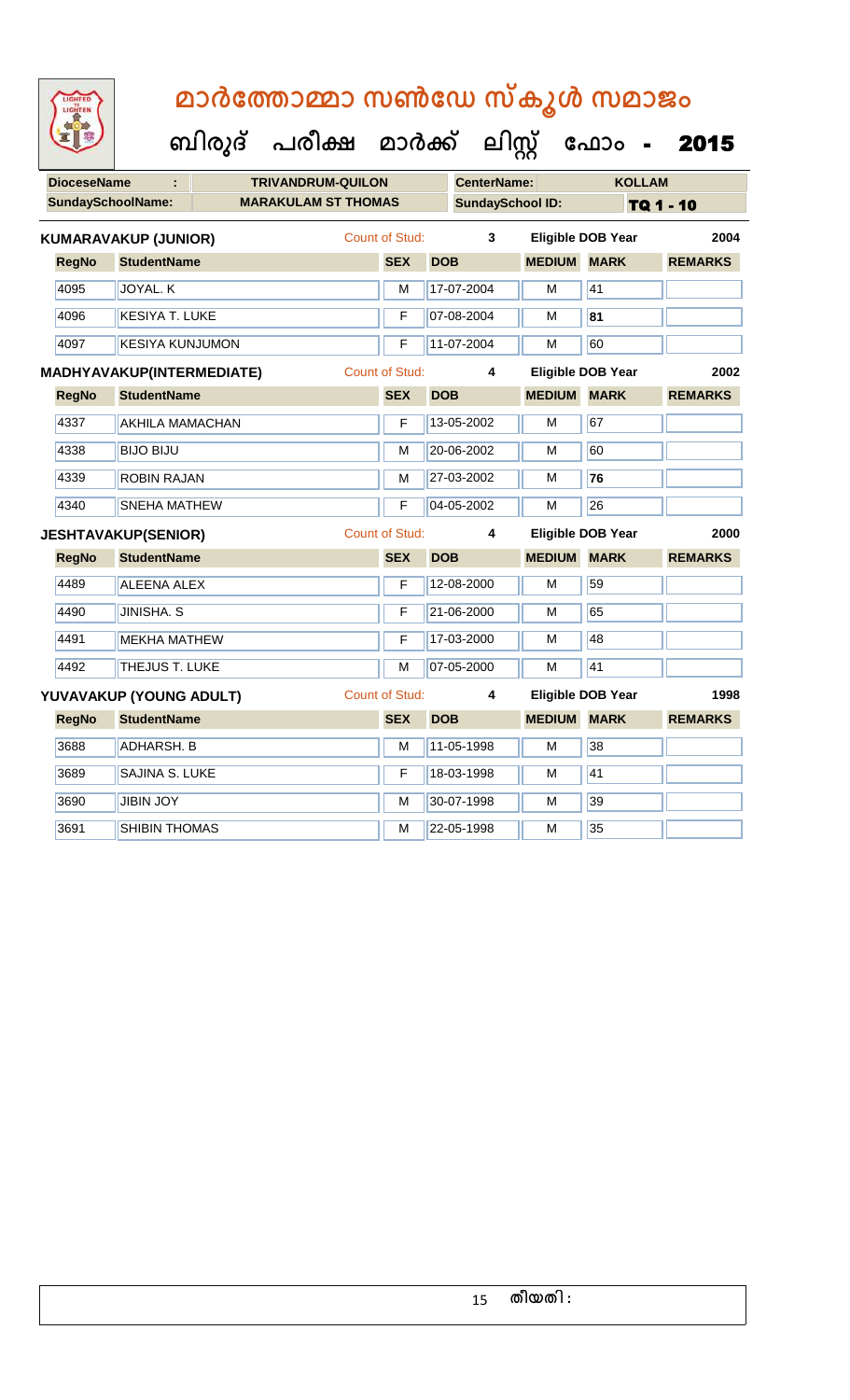**DioceseName : TRIVANDRUM-QUILON CenterName: PERINGALLOOR** SundaySchoolName: **KAMPAMCODE SundaySchool ID:** TQ 2 - 1  **ബിരുദ് പരീക്ഷ മാര്ക് ക ലിസ്റ്റ ക ഫ ാോം** - 2015 **RegNo StudentName SEX DOB MEDIUM MARK REMARKS KUMARAVAKUP (JUNIOR)** Count of Stud: **10 Eligible DOB Year 2004** 4098 ALVIN SHIBU M 06-05-2004 M Absent 4099 | AMAL O. THOMAS M 12-09-2004 | M 25 |4100 || ALBIN T. PANICKER || M || 19-04-2004 || M || 38 4101 BIBIN BABU M 04-03-2004 M **80** 4102 KARUN V.T.PANICKER M 16-03-2004 M **83** 4103 GANGA PRASAD F 27-08-2004 M 49 4104 GREESHMA PRASAD F 27-08-2004 M 42 4105 SANDRA RAJU F 25-05-2004 M Absent 4106 RIBIN ROY M 11-08-2004 M **82** 4107 NITHIN P. LEEN M 18-06-2004 M 55 **RegNo StudentName SEX DOB MEDIUM MARK REMARKS MADHYAVAKUP(INTERMEDIATE)** Count of Stud: **10 Eligible DOB Year 2002** 4341 ALAN JOHN REJI M 20-08-2002 M Absent 4342 FEBIN BABU M 22-06-2002 M 17 4343 JERIN JACOB M M 02-01-2002 M 12 4344 JEEVAN JOSE M 19-11-2002 M 5 4345 ABHIYA ACHENKUNJU F 10-04-2002 M **75** 4346 EMILY REENA BIJU F 09-03-2002 M Absent 4347 ANJU SARA JOHN F 17-08-2002 M Absent 4348 LIJI P. VARGHESE **F 01-07-2002** M Absent 4349 CHRISTY KURIAN F 06-09-2002 M Absent 4350 JOBIN G. JOY M 27-08-2002 M Absent **JESHTAVAKUP(SENIOR)** Count of Stud: **10 Eligible DOB Year 2000**

**RegNo StudentName SEX DOB MEDIUM MARK REMARKS 4493** ABIN BABU M M 11-11-2000 M 47 4494 ALEN K. ALEX M M 06-04-2000 M 35 4495 ALFI A. NELSON **F 21-09-2000** M 14 4496 **ANCY MAMACHEN F** 13-01-2000 **M** 42 4497 BETTY R. BOBEN F 13-06-2000 M 31 4498 CIRIL RAJU M 05-03-2000 M Absent 4499 FEBIN PAUL M 08-06-2000 M 50 4500 NEKHA GEORGE **F 13-05-2000** M 45 4501 ROSHAN BENEDICT M 16-06-2000 M 7 4502 TIBIN T. PANICKER M 29-08-2000 M 36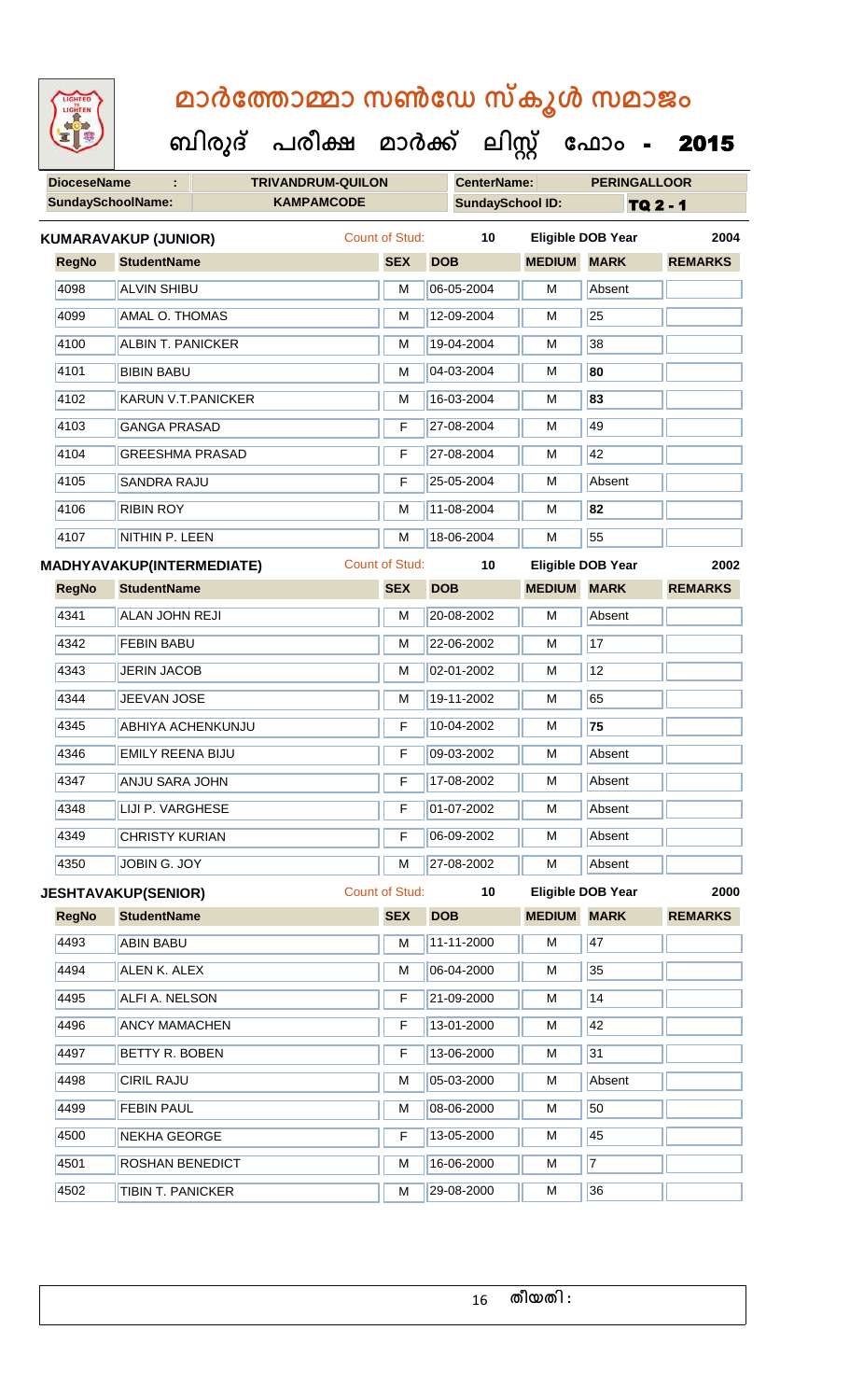| <b>DioceseName</b> |                          | <b>TRIVANDRUM-QUILON</b>     |                       |            | <b>CenterName:</b>      |                    | <b>PERINGALLOOR</b>      |                 |
|--------------------|--------------------------|------------------------------|-----------------------|------------|-------------------------|--------------------|--------------------------|-----------------|
|                    | <b>SundaySchoolName:</b> | <b>KAMPAMCODE</b>            |                       |            | <b>SundaySchool ID:</b> |                    |                          | <b>TQ 2 - 1</b> |
|                    | YUVAVAKUP (YOUNG ADULT)  |                              | Count of Stud:        |            | 6                       |                    | <b>Eligible DOB Year</b> | 1998            |
| <b>RegNo</b>       | <b>StudentName</b>       |                              | <b>SEX</b>            | <b>DOB</b> |                         | <b>MEDIUM</b>      | <b>MARK</b>              | <b>REMARKS</b>  |
| 3692               | <b>ALEN JOY</b>          |                              | М                     |            | 13-10-1998              | М                  | Absent                   |                 |
| 3693               | LIJIN P. VARGHESE        |                              | M                     |            | 24-11-1998              | M                  | Absent                   |                 |
| 3694               | <b>BINCY. B</b>          |                              | F                     |            | 06-05-1998              | M                  | 75                       |                 |
| 3695               | TEEMA P. RAJU            |                              | F                     |            | 03-02-1998              | М                  | 51                       |                 |
| 3696               | <b>ELINA SIBERSON</b>    |                              | F                     |            | 04-08-1998              | м                  | 66                       |                 |
| 3697               | <b>JISSA JOSE</b>        |                              | F                     |            | 05-03-1998              | м                  | 59                       |                 |
|                    |                          | PROUDA SUNDAY SCHOOL (ADULT) | <b>Count of Stud:</b> |            | 12                      |                    | <b>Eligible DOB Year</b> | 1997            |
| <b>RegNo</b>       | <b>StudentName</b>       |                              | <b>SEX</b>            | <b>DOB</b> |                         | <b>MEDIUM MARK</b> |                          | <b>REMARKS</b>  |
| 2090               |                          | ANJU ANNA ACHANKUNJE         | F                     |            | 14-12-1997              | M                  | 15                       |                 |
| 2091               | <b>FEBA PAUL</b>         |                              | F                     |            | 27-12-1997              | M                  | 78                       |                 |
| 2092               | <b>GLORIYA THOMAS</b>    |                              | F                     |            | 08-03-1997              | м                  | Absent                   |                 |
| 2093               | <b>LIKSA ROSE JOY</b>    |                              | F                     |            | 22-08-1997              | M                  | Absent                   |                 |
| 2094               | <b>ANJU MAMACHEN</b>     |                              | F                     |            | 10-02-1997              | м                  | Absent                   |                 |
| 2095               | <b>ANEENA JACOB</b>      |                              | F                     |            | 20-11-1997              | М                  | Absent                   |                 |
| 2096               | <b>ATHULYA S. PRASAD</b> |                              | F                     |            | 12-07-1997              | M                  | 15                       |                 |
| 2097               | ABIN G. BIJU             |                              | М                     |            | 26-09-1997              | м                  | Absent                   |                 |
| 2098               | <b>AKHIL ALEX</b>        |                              | M                     |            | 31-08-1997              | M                  | Absent                   |                 |
| 2099               | JERIN G. JOHNSON         |                              | М                     |            | 15-07-1997              | М                  | Absent                   |                 |
| 2100               | <b>ROBIN BABU</b>        |                              | М                     |            | 04-07-1997              | M                  | 6                        |                 |
| 2101               | <b>ROY P. KURIAN</b>     |                              | м                     |            | 12-09-1997              | М                  | Absent                   |                 |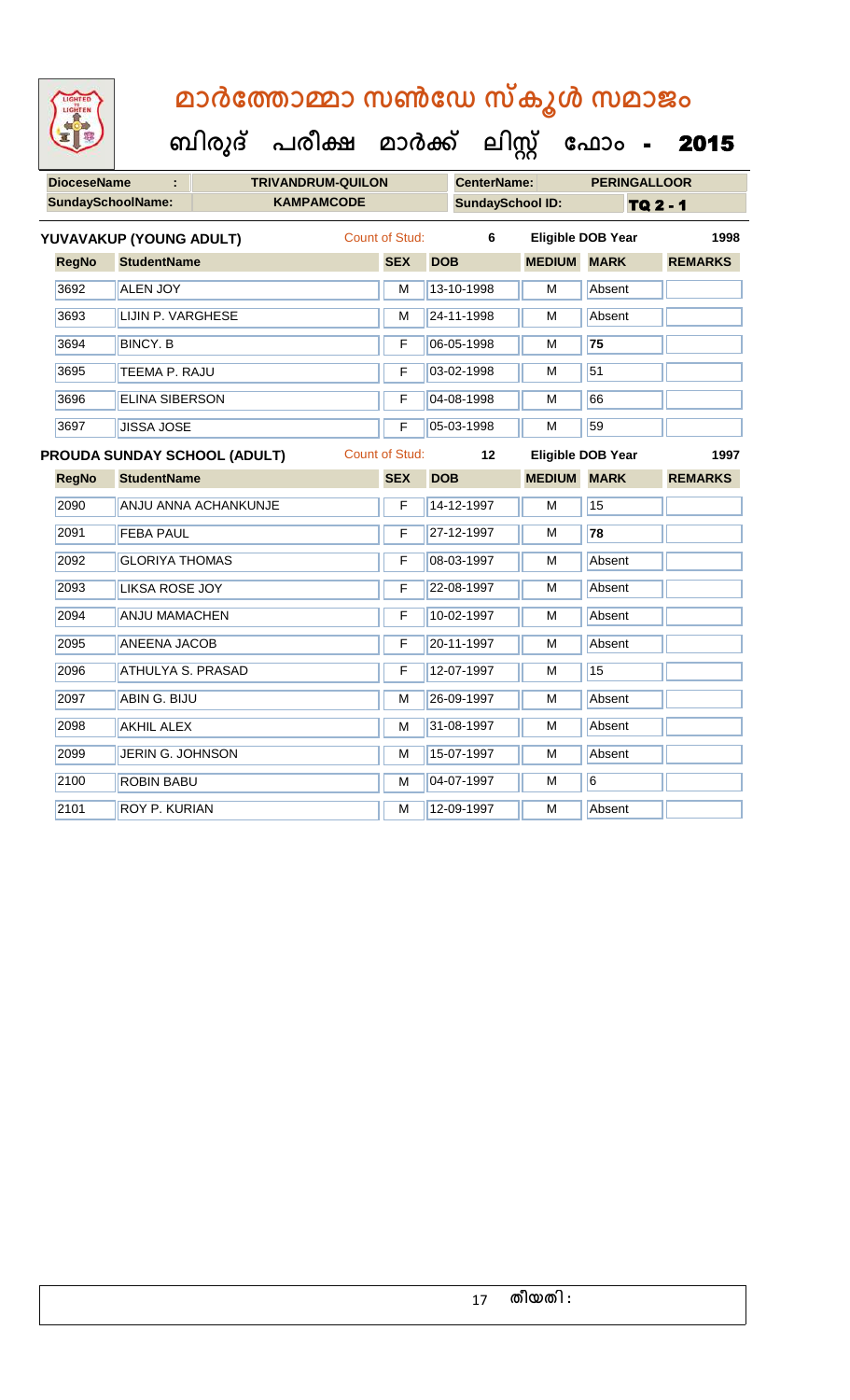**DioceseName : TRIVANDRUM-QUILON CenterName: PERINGALLOOR** SundaySchoolName: **VAYACKAL ST THOMAS SundaySchool ID:** TQ 2 - 2  **ബിരുദ് പരീക്ഷ മാര്ക് ക ലിസ്റ്റ ക ഫ ാോം** - 2015 **RegNo StudentName SEX DOB MEDIUM MARK REMARKS KUMARAVAKUP (JUNIOR)** Count of Stud: **7 Eligible DOB Year 2004** 4108 AJINA P. REJI **F** 06-10-2004 M 28 4109 ANEETA MARY JOHN F 08-03-2004 M 49 4110 DHAYA BIJU F 25-05-2004 M 24 4111 JASMINE SHAJI F 04-12-2004 M 61 4112 KESIYA ELSA ABRAHAM F 13-10-2004 M 71 4113 JUBY STANLY **F** 10-08-2004 M 43 4114 REUBEN JOSE M 09-05-2004 M **88 RegNo StudentName SEX DOB MEDIUM MARK REMARKS MADHYAVAKUP(INTERMEDIATE)** Count of Stud: **3 Eligible DOB Year 2002** 4351 **ALEN JOSEPH M 15-06-2002 M** 37 4352 SHINTO SHAJI M 13-10-2002 M 20 4353 JOEL MARIYAM YESUDAS F 10-07-2002 M **77 RegNo StudentName SEX DOB MEDIUM MARK REMARKS JESHTAVAKUP(SENIOR)** Count of Stud: **15 Eligible DOB Year 2000** 4503 **ABIN. G M 14-02-2000 M** 14-02-2000 M 4504 ALAN BABU M 25-11-2000 M 32 4505 ASHISH B. ALAPPATT M 05-07-2000 M **77** 4506 JELIN RAJ M 28-12-2000 M 27 4507 JESTIN SAJI M 26-09-2000 M 24 4508 JITHIN BABU M 19-02-2000 M Absent 4509 ROSHAN RAJU M 01-11-2000 M 66 4510 SONU. S M 15-04-2000 M 20 4511 **THARUN C. BENJAMIN** M 13-01-2000 M 53 4512 APARNNA JOSEPH F 28-07-2000 M 52 4513 AKSA MARIYAM PHILIP F 30-08-2000 M 71 4514 JISSA SHAJI F 16-04-2000 M **82** 4515 LIDIYA MARIYAM RAJU F 24-08-2000 M 69 4516 LINU K. VARGHESE **F** 09-06-2000 M 47 4517 STEPHY ALEX **F 20-01-2000** M 75 **RegNo StudentName SEX DOB MEDIUM MARK REMARKS YUVAVAKUP (YOUNG ADULT)** Count of Stud: **8 Eligible DOB Year 1998** 3698 **ABIN T. RAJ M 17-07-1998 M** 144 3699 AKHILA A. BABU F 14-09-1998 M 147 3700 ALEN ABRAHAM CHACKO M 10-08-1998 M 27 3701 LITTIN THANKACHAN M M 06-04-1998 M 42 3702 MEKHA ALEX F 07-02-1998 M Absent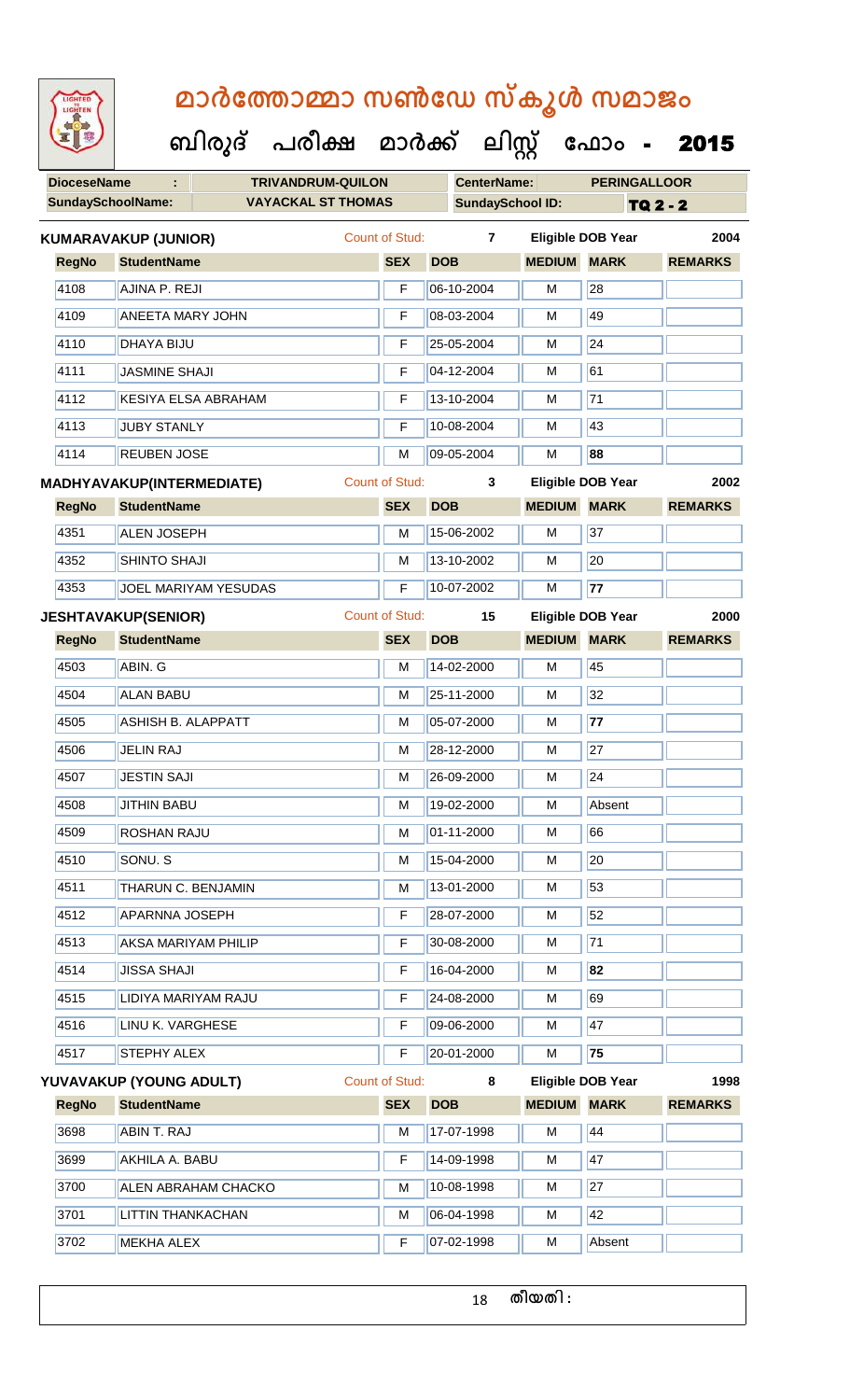| LIGHTER<br>LIGHTER |   | മാർത്തോമ്മാ സൺഡേ സ്കൂൾ സമാജം |                    |                                           |
|--------------------|---|------------------------------|--------------------|-------------------------------------------|
|                    |   |                              |                    | ബിരുദ് പരീക്ഷ മാർക്ക് ലിസ്റ്റ് ഫോം - 2015 |
| <b>DioceseName</b> | ÷ | <b>TRIVANDRUM-QUILON</b>     | <b>CenterName:</b> | <b>PERINGALLOOR</b>                       |

| рюсаамашс                  |                       |                              | INIVANDRUM-QUILUN         |                | UCHIGH NAHIG.           |               | <u>FLNINGALLVUN</u>      |                 |
|----------------------------|-----------------------|------------------------------|---------------------------|----------------|-------------------------|---------------|--------------------------|-----------------|
| <b>SundaySchoolName:</b>   |                       |                              | <b>VAYACKAL ST THOMAS</b> |                | <b>SundaySchool ID:</b> |               |                          | <b>TQ 2 - 2</b> |
| 3703                       | <b>MITHUN ABRAHAM</b> |                              |                           | М              | 06-04-1998              | М             | 51                       |                 |
| 3704                       |                       | PRISCA MARIYAM PHILIP        |                           | F              | 01-04-1998              | М             | 66                       |                 |
|                            |                       |                              |                           | М              |                         |               |                          |                 |
| 3705<br>THEJUS B. ALAPPATT |                       |                              |                           |                | 14-04-1998              | м             | 76                       |                 |
|                            |                       |                              |                           |                |                         |               |                          |                 |
|                            |                       | PROUDA SUNDAY SCHOOL (ADULT) |                           | Count of Stud: | 3                       |               | <b>Eligible DOB Year</b> | 1997            |
| <b>RegNo</b>               | <b>StudentName</b>    |                              |                           | <b>SEX</b>     | <b>DOB</b>              | <b>MEDIUM</b> | <b>MARK</b>              | <b>REMARKS</b>  |
| 2102                       | VISHAL E. BABU        |                              |                           | М              | 01-09-1997              | М             | Absent                   |                 |
| 2103                       |                       | <b>FLAVIYA MARIYAM RAJU</b>  |                           | F              | 05-09-1997              | м             | 16                       |                 |
| 2104                       | <b>RESHMA P. JOHN</b> |                              |                           | F              | 05-09-1997              | м             | Absent                   |                 |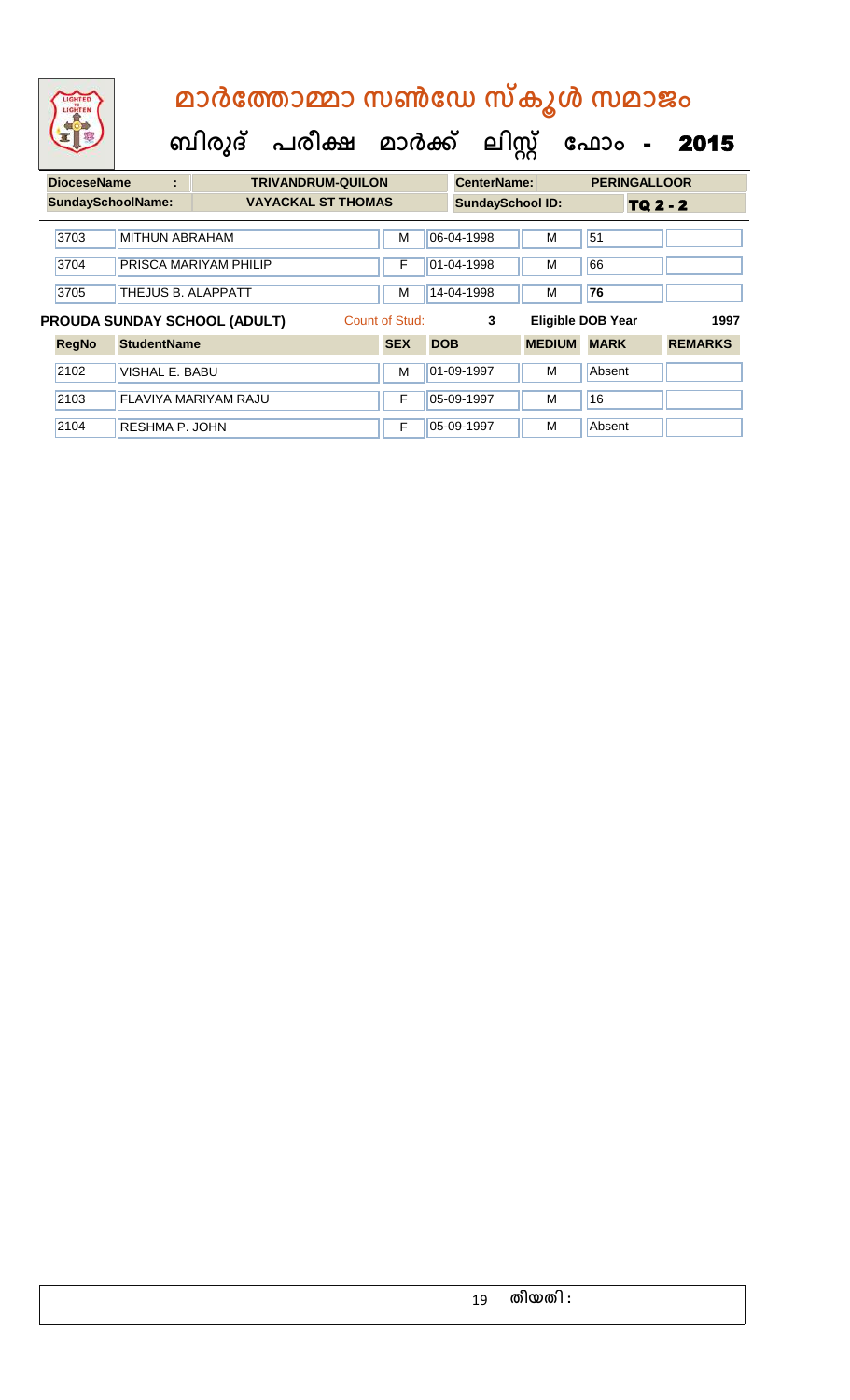**DioceseName : TRIVANDRUM-QUILON CenterName: PERINGALLOOR SundaySchoolName: PARAMCODE SundaySchool ID:** TQ 2 - 3  **ബിരുദ് പരീക്ഷ മാര്ക് ക ലിസ്റ്റ ക ഫ ാോം** - 2015 **RegNo StudentName SEX DOB MEDIUM MARK REMARKS KUMARAVAKUP (JUNIOR)** Count of Stud: **12 Eligible DOB Year 2004** 4115 SHERIN SHAJI F 30-01-2004 M **75** 4116 JULIE BIJU F 29-04-2004 M **81** 4117 | ANSA S. BIJU **F 05-05-2004** | M 52 4118 ALEENA SARA ALEX F 07-11-2004 M 33 4119 BIBIN B. GEORGE M M 09-04-2004 M 55 4120 SIJOMON. S M 13-08-2004 M 28 4121 ARON RAJU M 12-07-2004 M 63 4122 SIJO B. VARGHESE M N 28-09-2004 M 13 4123 GREETY GEORGE **F** 03-01-2004 M 42 4124 IRINE MATHEW F 17-05-2004 M **88** 4125 JESLY K. JOHNSON F 08-04-2004 M 72 4126 REETHU KUNJUMON F 26-06-2004 M 72 **RegNo StudentName SEX DOB MEDIUM MARK REMARKS MADHYAVAKUP(INTERMEDIATE)** Count of Stud: **9 Eligible DOB Year 2002** 4354 AKHIL RAJU M 25-07-2002 M 38 4355 ATHUL ALEX M 05-03-2002 M 63 4356 BIBIN G. BABU M 12-03-2002 M 43 4357 BLESSON BABU M 08-11-2002 M 48 4358 JJEENA LUKOSE **F 24-01-2002** M 38 4359 JOLSNA SAJI F 05-12-2002 M 35 4360 RENIN REJI M M 29-01-2002 M 60 4361 SACHIN RAJU M 12-03-2002 M Absent 4362 JOSHIN JOY M 27-01-2002 M Absent **RegNo StudentName SEX DOB MEDIUM MARK REMARKS JESHTAVAKUP(SENIOR)** Count of Stud: **8 Eligible DOB Year 2000** 4518 ENCY EDISON F 03-02-2000 M 23 4519 JERIN GEORGE M M 10-09-2000 M 17 4520 JJOYAL SAJAN M 10-08-2000 M 34 4521 NEBIN T. SABU M 22-10-2000 M 36 4522 NIMISHA RAJAN F 06-12-2000 M 56 4523 SHARU. R F 11-12-2000 M 38 4524 SHIBI BABU F 30-05-2000 M **81** 4525 SIMI SAJI F 23-10-2000 M 60 **RegNo StudentName SEX DOB MEDIUM MARK REMARKS YUVAVAKUP (YOUNG ADULT)** Count of Stud: **8 Eligible DOB Year 1998** 3706 NIKHIL RAJAN M 15-04-1998 M 61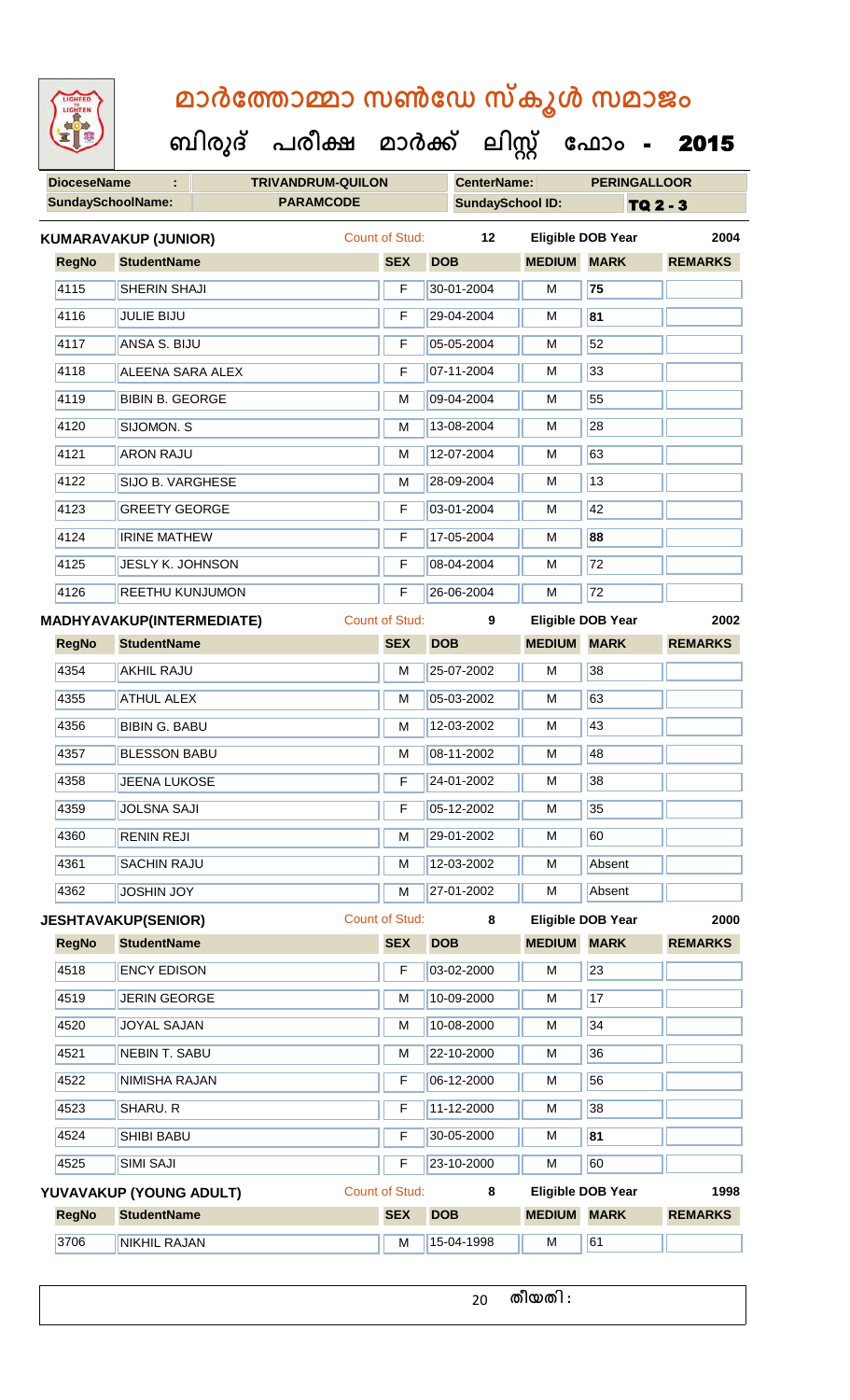

#### **ബിരുദ് പരീക്ഷ മാര്ക് ക ലിസ്റ്റ ക ഫ ാോം** - 2015

| <b>DioceseName</b>       |                        | <b>TRIVANDRUM-QUILON</b>            |                       | <b>CenterName:</b>      |               | <b>PERINGALLOOR</b>      |                |
|--------------------------|------------------------|-------------------------------------|-----------------------|-------------------------|---------------|--------------------------|----------------|
| <b>SundaySchoolName:</b> |                        | <b>PARAMCODE</b>                    |                       | <b>SundaySchool ID:</b> |               | <b>TQ 2 - 3</b>          |                |
| 3707                     | <b>BINOY, B</b>        |                                     | M                     | 23-02-1998              | M             | 27                       |                |
| 3708                     | <b>CHRISTY JOHNSON</b> |                                     | F                     | 29-03-1998              | M             | 49                       |                |
| 3709                     | <b>JISA LUKOSE</b>     |                                     | F                     | 05-03-1998              | M             | 49                       |                |
| 3710                     | JIJI. Y                |                                     | F                     | 02-03-1998              | M             | 64                       |                |
| 3711                     | LIKITHA T. KUNJUMON    |                                     | F                     | 10-01-1998              | M             | 43                       |                |
| 3712                     | <b>SOYA THOMAS</b>     |                                     | F                     | 10-10-1998              | M             | 48                       |                |
| 3713                     | <b>AKSA T. LUKOSE</b>  |                                     |                       | 07-07-1998              | M             | Absent                   |                |
|                          |                        | <b>PROUDA SUNDAY SCHOOL (ADULT)</b> | <b>Count of Stud:</b> | 8                       |               | <b>Eligible DOB Year</b> | 1997           |
|                          |                        |                                     |                       |                         |               |                          |                |
| <b>RegNo</b>             | <b>StudentName</b>     |                                     | <b>SEX</b>            | <b>DOB</b>              | <b>MEDIUM</b> | <b>MARK</b>              | <b>REMARKS</b> |
| 2105                     | <b>SILPA BINNY</b>     |                                     | F                     | 18-11-1997              | M             | $\overline{9}$           |                |
| 2106                     | <b>ANIJA MAMACHAN</b>  |                                     | F                     | 16-10-1997              | M             | 46                       |                |
| 2107                     | <b>RINCY REJI</b>      |                                     | F                     | 15-05-1997              | M             | Absent                   |                |
| 2108                     | <b>GRACE JACOB</b>     |                                     | F                     | 10-05-1997              | M             | Absent                   |                |
| 2109                     | <b>JINCY THOMAS</b>    |                                     | F                     | 24-04-1997              | M             | 44                       |                |
| 2110                     | <b>BINCY BABU</b>      |                                     | F                     | 12-06-1997              | M             | Absent                   |                |
| 2111                     | <b>SHIBIN SHAJI</b>    |                                     | M                     | 03-06-1997              | M             | $\overline{9}$           |                |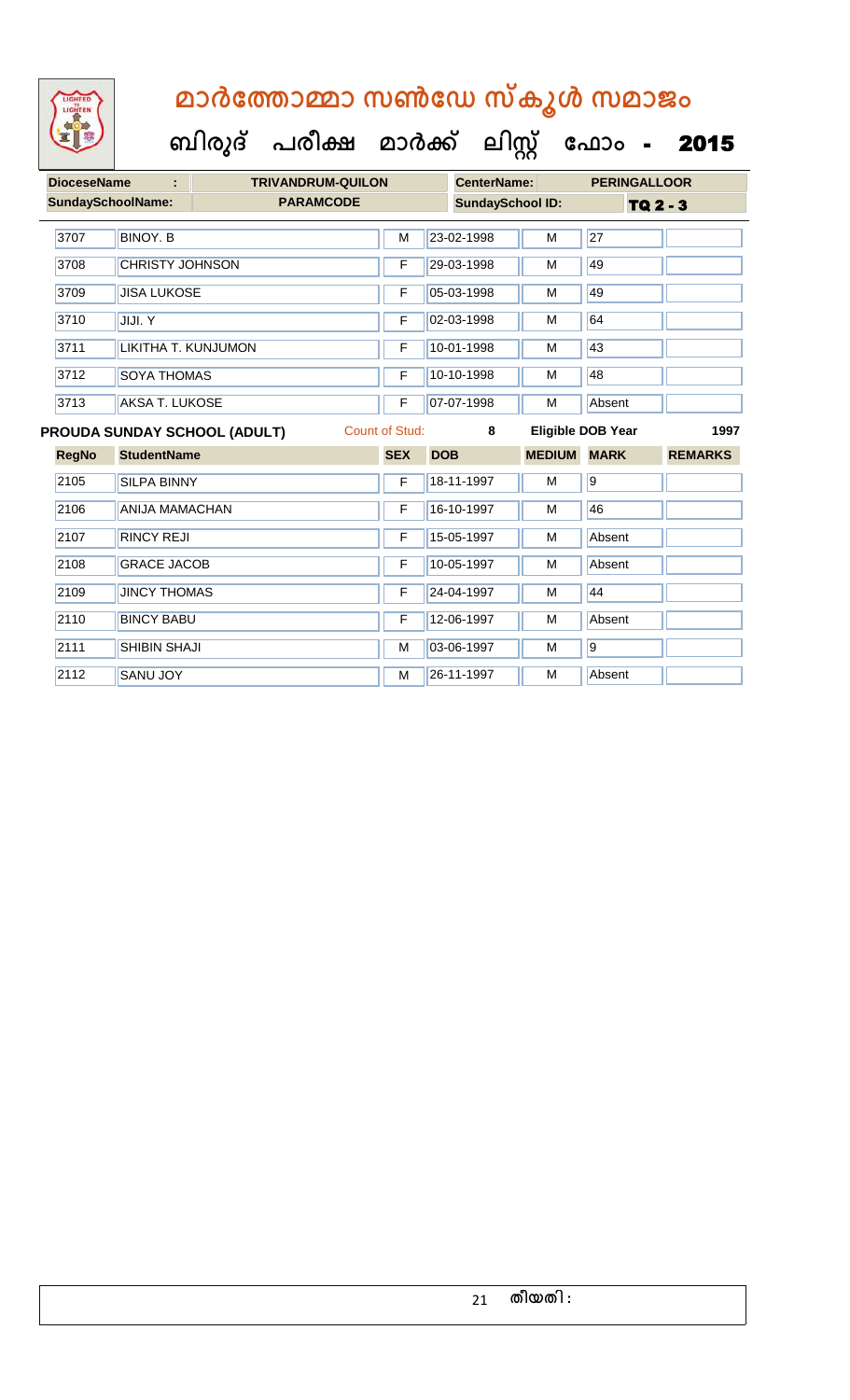LIGHTED

| <b>CenterName:</b><br><b>DioceseName</b><br>÷<br><b>TRIVANDRUM-QUILON</b><br>SundaySchoolName:<br><b>MATHAIMUKKU IMMANUEL</b><br><b>SundaySchool ID:</b> |                     |
|----------------------------------------------------------------------------------------------------------------------------------------------------------|---------------------|
|                                                                                                                                                          | <b>PERINGALLOOR</b> |
|                                                                                                                                                          | <b>TQ 2 - 4</b>     |
| <b>Count of Stud:</b><br>$\overline{\mathbf{4}}$<br><b>Eligible DOB Year</b><br><b>KUMARAVAKUP (JUNIOR)</b>                                              | 2004                |
| <b>MEDIUM MARK</b><br><b>RegNo</b><br><b>StudentName</b><br><b>SEX</b><br><b>DOB</b>                                                                     | <b>REMARKS</b>      |
| 4127<br>05-03-2004<br><b>DANISH WILSON</b><br>M<br>M<br>97                                                                                               |                     |
| 4128<br>JEFFRY JOHNSON<br>19-01-2004<br>98<br>M<br>м                                                                                                     |                     |
| 4129<br>22-02-2004<br>Absent<br><b>ALEN BIJU</b><br>М<br>M                                                                                               |                     |
| 94<br>4130<br>F<br>27-03-2004<br><b>DIYA ANIL</b><br>М                                                                                                   |                     |
| <b>Count of Stud:</b><br><b>Eligible DOB Year</b><br>1<br><b>MADHYAVAKUP(INTERMEDIATE)</b>                                                               | 2002                |
| <b>SEX</b><br><b>DOB</b><br><b>MEDIUM</b><br><b>MARK</b><br><b>RegNo</b><br><b>StudentName</b>                                                           | <b>REMARKS</b>      |
| 15-07-2002<br>4363<br>M<br>Absent<br><b>EBIN RAJU</b><br>M                                                                                               |                     |
| <b>Count of Stud:</b><br><b>Eligible DOB Year</b><br><b>JESHTAVAKUP(SENIOR)</b><br>4                                                                     | 2000                |
| <b>StudentName</b><br><b>SEX</b><br><b>DOB</b><br><b>MEDIUM</b><br><b>MARK</b><br><b>RegNo</b>                                                           | <b>REMARKS</b>      |
| 4526<br>28<br>JITHIN J. RAJU<br>17-03-2000<br>M<br>м                                                                                                     |                     |
| 51<br>4527<br><b>JOJI JOHN</b><br>F<br>21-05-2000<br>M                                                                                                   |                     |
| 54<br>4528<br>20-11-2000<br><b>RINCY REJI</b><br>F<br>М                                                                                                  |                     |
|                                                                                                                                                          |                     |
| 4529<br>SNEHA THANKACHAN<br>F<br>28-03-2000<br>М<br>77                                                                                                   |                     |
| <b>Count of Stud:</b><br>Eligible DOB Year<br>YUVAVAKUP (YOUNG ADULT)<br>4                                                                               | 1998                |
| <b>StudentName</b><br><b>DOB</b><br><b>MEDIUM</b><br><b>MARK</b><br><b>RegNo</b><br><b>SEX</b>                                                           | <b>REMARKS</b>      |
| $\overline{27}$<br>3714<br>03-06-1998<br>M<br><b>ROBIN BABY</b><br>M                                                                                     |                     |
| 3715<br>24-04-1998<br>64<br>ANJU A. KUNJUMON<br>F<br>M                                                                                                   |                     |
| $\overline{72}$<br>3716<br>26-09-1998<br>M<br><b>MERLIN BABU</b><br>F                                                                                    |                     |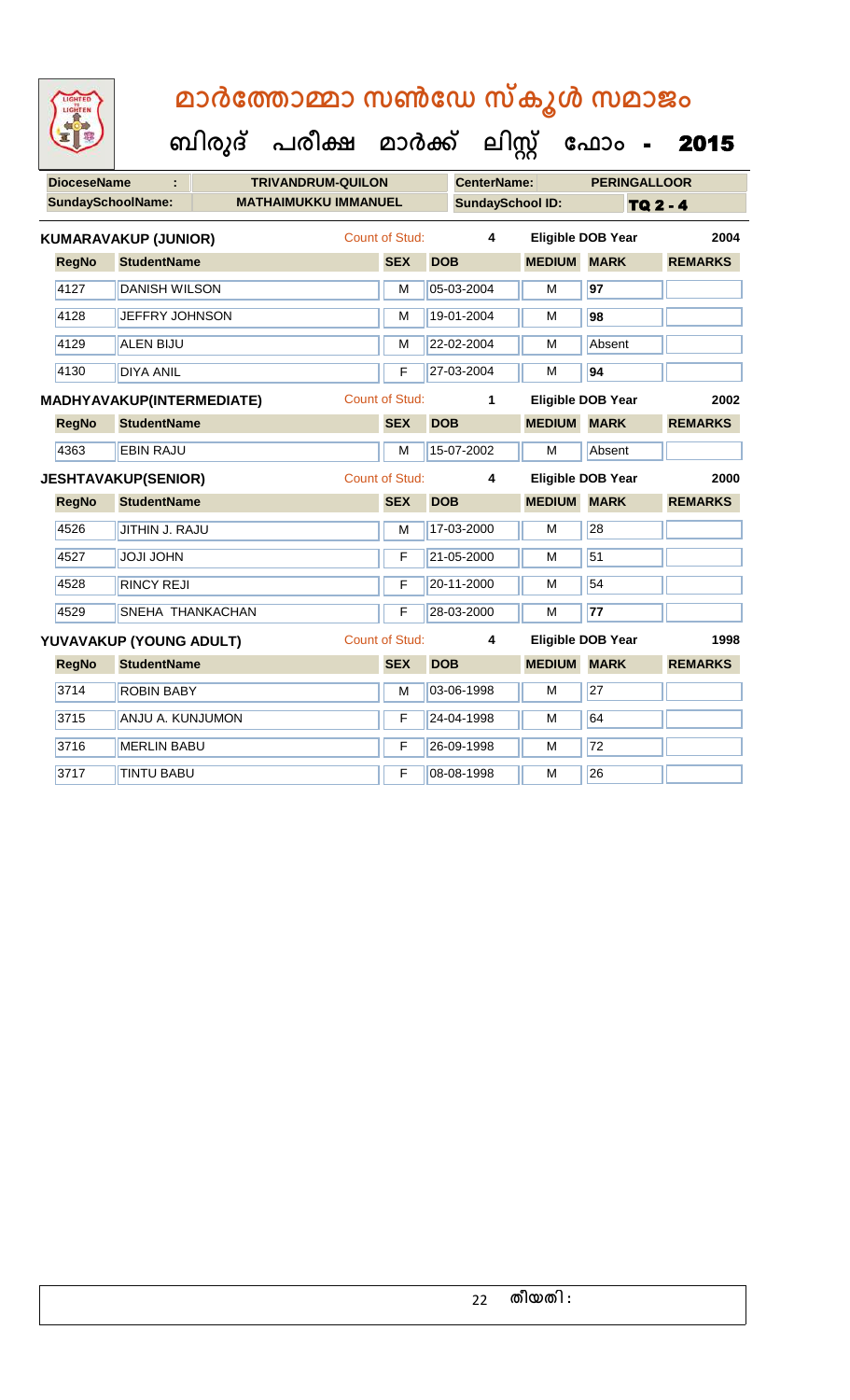| <b>DioceseName</b> | ÷                                | <b>TRIVANDRUM-QUILON</b>            |                       |            | <b>CenterName:</b>      |                    | <b>PERINGALLOOR</b>      |                |
|--------------------|----------------------------------|-------------------------------------|-----------------------|------------|-------------------------|--------------------|--------------------------|----------------|
|                    | <b>SundaySchoolName:</b>         | <b>AYOOR SALEM</b>                  |                       |            | <b>SundaySchool ID:</b> |                    |                          | TQ 2 - 5       |
|                    | <b>KUMARAVAKUP (JUNIOR)</b>      |                                     | Count of Stud:        |            | 3                       |                    | <b>Eligible DOB Year</b> | 2004           |
| <b>RegNo</b>       | <b>StudentName</b>               |                                     | <b>SEX</b>            | <b>DOB</b> |                         | <b>MEDIUM</b>      | <b>MARK</b>              | <b>REMARKS</b> |
| 4131               | <b>ALBI MATHEW</b>               |                                     | м                     |            | 11-05-2004              | M                  | 40                       |                |
| 4132               | <b>ALBIN T. ANIL</b>             |                                     | М                     |            | 18-06-2004              | м                  | $\overline{14}$          |                |
| 4133               | LENA C. LAL                      |                                     | F                     |            | 14-09-2004              | M                  | 46                       |                |
|                    | <b>MADHYAVAKUP(INTERMEDIATE)</b> |                                     | <b>Count of Stud:</b> |            | 4                       |                    | <b>Eligible DOB Year</b> | 2002           |
| <b>RegNo</b>       | <b>StudentName</b>               |                                     | <b>SEX</b>            | <b>DOB</b> |                         | <b>MEDIUM</b>      | <b>MARK</b>              | <b>REMARKS</b> |
| 4364               | <b>JESNA ANNA BOBAN</b>          |                                     | F                     |            | 17-04-2002              | M                  | 85                       |                |
| 4365               |                                  | <b>KSHEMA THANKOM SAM</b>           | F                     |            | 17-08-2002              | м                  | 36                       |                |
| 4366               | SONA CHERIAN                     |                                     | F                     |            | 16-06-2002              | M                  | 13                       |                |
| 4367               | <b>STENY ANILKUMAR</b>           |                                     | F                     |            | 09-05-2002              | M                  | 28                       |                |
|                    | <b>JESHTAVAKUP(SENIOR)</b>       |                                     | <b>Count of Stud:</b> |            | 5                       |                    | <b>Eligible DOB Year</b> | 2000           |
| <b>RegNo</b>       | <b>StudentName</b>               |                                     | <b>SEX</b>            | <b>DOB</b> |                         | <b>MEDIUM MARK</b> |                          | <b>REMARKS</b> |
| 4530               | <b>ALAN C. LAL</b>               |                                     | M                     |            | 25-11-2000              | M                  | 13                       |                |
| 4531               | JOVAN D. JAMESE                  |                                     | M                     |            | 29-11-2000              | E                  | $\overline{9}$           |                |
| 4532               | <b>JOSHINI . S</b>               |                                     | F                     |            | 08-05-2000              | M                  | 56                       |                |
| 4533               |                                  | PHEBA ELSA ABRAHAM                  | F                     |            | 10-02-2000              | E.                 | 85                       |                |
| 4534               | STELIO B. GEORGE                 |                                     | M                     |            | 14-06-2000              | M                  | 12                       |                |
|                    | YUVAVAKUP (YOUNG ADULT)          |                                     | Count of Stud:        |            | 5                       |                    | <b>Eligible DOB Year</b> | 1998           |
| <b>RegNo</b>       | <b>StudentName</b>               |                                     | <b>SEX</b>            | <b>DOB</b> |                         | <b>MEDIUM</b>      | <b>MARK</b>              | <b>REMARKS</b> |
| 3718               | ANOOP. M                         |                                     | м                     |            | 16-02-1998              | M                  | 18                       |                |
| 3719               | <b>BUBI MATHEW</b>               |                                     | F                     |            | 08-04-1998              | M                  | 51                       |                |
| 3720               |                                  | JOYAN OOMMEN KOVOOR                 | M                     |            | 26-08-1998              | M                  | 19                       |                |
| 3721               | SAVIO B. GEORGE                  |                                     | M                     |            | 11-06-1998              | M                  | 14                       |                |
| 3722               | SHILPA ROY                       |                                     | F                     |            | 14-07-1998              | M                  | 65                       |                |
|                    |                                  | <b>PROUDA SUNDAY SCHOOL (ADULT)</b> | <b>Count of Stud:</b> |            | 5                       |                    | <b>Eligible DOB Year</b> | 1997           |
| <b>RegNo</b>       | <b>StudentName</b>               |                                     | <b>SEX</b>            | <b>DOB</b> |                         | <b>MEDIUM</b>      | <b>MARK</b>              | <b>REMARKS</b> |
| 2113               | JEENA B. VARGHESE                |                                     | F                     |            | 16-02-1997              | M                  | 25                       |                |
| 2114               | <b>JEAN RAJU</b>                 |                                     | F                     |            | 10-03-1997              | M                  | Absent                   |                |
| 2115               | JITHU V. RAJU                    |                                     | M                     |            | 26-09-1997              | M                  | 6                        |                |
| 2116               |                                  | RAISA ANN VARGHESE                  | F                     |            | 12-06-1997              | M                  | 35                       |                |
| 2117               | <b>TEENA SUNNY</b>               |                                     | F                     |            | 02-12-1997              | M                  | Absent                   |                |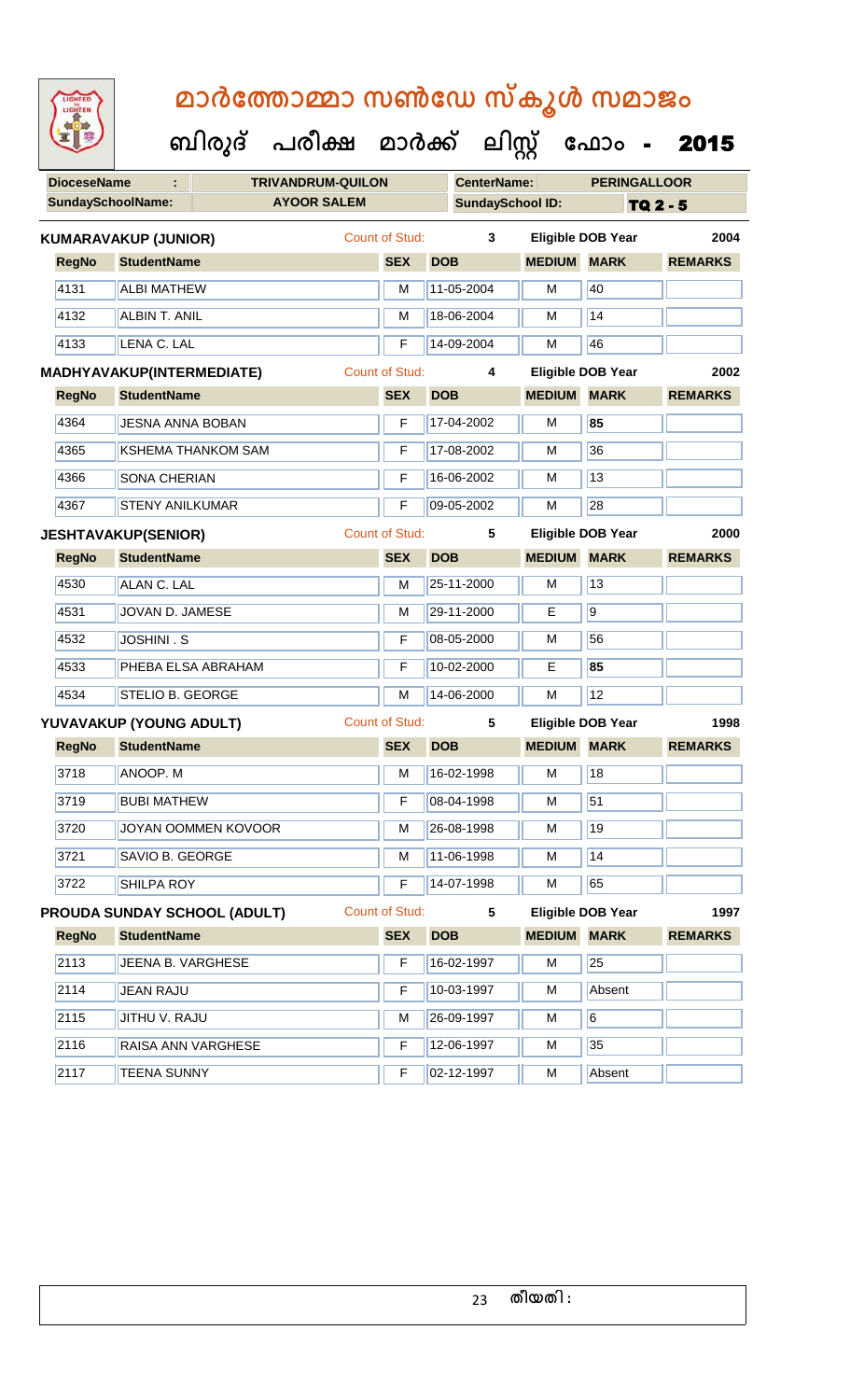**ബിരുദ് പരീക്ഷ മാര്ക് ക ലിസ്റ്റ ക ഫ ാോം** - 2015

| <b>DioceseName</b><br>÷  |                             |                             |  | <b>TRIVANDRUM-QUILON</b><br><b>CenterName:</b> |                         |                    | <b>PERINGALLOOR</b>      |                |
|--------------------------|-----------------------------|-----------------------------|--|------------------------------------------------|-------------------------|--------------------|--------------------------|----------------|
| <b>SundaySchoolName:</b> |                             | <b>PERINGALLOOR</b>         |  |                                                | <b>SundaySchool ID:</b> |                    | TQ 2 - 6                 |                |
|                          | <b>KUMARAVAKUP (JUNIOR)</b> |                             |  | <b>Count of Stud:</b>                          | 19                      |                    | <b>Eligible DOB Year</b> | 2004           |
| <b>RegNo</b>             | <b>StudentName</b>          |                             |  | <b>SEX</b>                                     | <b>DOB</b>              | <b>MEDIUM MARK</b> |                          | <b>REMARKS</b> |
| 4134                     | <b>ALBERT ABRAHAM</b>       |                             |  | M                                              | 12-01-2004              | M                  | 45                       |                |
| 4135                     | <b>ALEN SAJI</b>            |                             |  | М                                              | 24-12-2004              | M                  | $\overline{73}$          |                |
| 4136                     | <b>ALVIN VINU</b>           |                             |  | M                                              | 07-07-2004              | M                  | 18                       |                |
| 4137                     | <b>ALEN VARGHESE</b>        |                             |  | M                                              | 02-07-2004              | М                  | 63                       |                |
| 4138                     | <b>ABEL THOMAS GEOGI</b>    |                             |  | M                                              | 03-01-2004              | M                  | 84                       |                |
| 4139                     | ALBIN K. SHAJI              |                             |  | М                                              | 03-08-2004              | M                  | 54                       |                |
| 4140                     | <b>ARUN.K</b>               |                             |  | М                                              | 03-08-2004              | M                  | 30                       |                |
| 4141                     | <b>RISHIN SHAJI</b>         |                             |  | M                                              | 03-05-2004              | М                  | 40                       |                |
| 4142                     | <b>ANASWARA SHAJI</b>       |                             |  | F                                              | 03-09-2004              | M                  | 79                       |                |
| 4143                     | <b>ANGEL B. GEORGE</b>      |                             |  | F                                              | 18-12-2004              | M                  | 49                       |                |
| 4144                     | <b>EMI THANKAM PRASAD</b>   |                             |  | F                                              | 28-07-2004              | M                  | 20                       |                |
| 4145                     | <b>FEBA THOMAS</b>          |                             |  | F                                              | 19-11-2004              | M                  | 88                       |                |
| 4146                     | SHANU K. SHAJI              |                             |  | F                                              | 05-08-2004              | M                  | 50                       |                |
| 4147                     | <b>SREAYA SAJI</b>          |                             |  | F                                              | 24-08-2004              | М                  | $\overline{70}$          |                |
| 4148                     |                             | <b>KESIYA SHAJAN THOMAS</b> |  | F                                              | 25-07-2004              | М                  | Absent                   |                |
| 4149                     | <b>KRIPA ALEX</b>           |                             |  | F                                              | 20-08-2004              | M                  | 66                       |                |
| 4150                     | REEJA THOMAS                |                             |  | F                                              | 03-01-2004              | М                  | 84                       |                |
| 4151                     | <b>KESIYA THOMAS</b>        |                             |  | F                                              | 24-08-2004              | М                  | 67                       |                |
| 4152                     | <b>SNEHA SAJI</b>           |                             |  | F<br>_______                                   | 03-02-2004              | М                  | 46                       |                |
|                          | MADHYAVAKUP(INTERMEDIATE)   |                             |  | <b>Count of Stud:</b>                          | 26                      |                    | Eligible DOB Year        | 2002           |
| <b>RegNo</b>             | <b>StudentName</b>          |                             |  | <b>SEX</b>                                     | <b>DOB</b>              | <b>MEDIUM MARK</b> |                          | <b>REMARKS</b> |
| 4368                     | <b>ABI THOMAS</b>           |                             |  | М                                              | 01-01-2002              | М                  | 25                       |                |
| 4369                     | <b>ANSON S. GEORGE</b>      |                             |  | М                                              | 07-10-2002              | M                  | $\overline{28}$          |                |
| 4370                     | ROBIN RAJU                  |                             |  | М                                              | 21-04-2002              | М                  | 31                       |                |
| 4371                     | <b>MITHUN JOSE</b>          |                             |  | М                                              | 28-02-2002              | М                  | $\overline{8}$           |                |
| 4372                     | <b>SHARON K. SAJI</b>       |                             |  | M                                              | 19-08-2002              | М                  | 35                       |                |
| 4373                     | SHINTO SAJI                 |                             |  | М                                              | 12-03-2002              | М                  | 54                       |                |
| 4374                     | <b>ALBIN ABRAHAM</b>        |                             |  | М                                              | 01-10-2002              | М                  | 29                       |                |
| 4375                     | <b>RIJO REJI</b>            |                             |  | М                                              | 19-03-2002              | М                  | 10                       |                |
| 4376                     | <b>BIJO SHAJI</b>           |                             |  | М                                              | 18-11-2002              | M                  | 48                       |                |
| 4377                     | STEEV B. GEORGE             |                             |  | М                                              | 04-05-2002              | М                  | 40                       |                |
| 4378                     | <b>ASWIN KUNJUMON</b>       |                             |  | М                                              | 04-07-2002              | М                  | 15                       |                |
| 4379                     | MEGHA MARIYAM SAJI          |                             |  | F                                              | 14-09-2002              | М                  | 76                       |                |
| 4380                     | <b>ANGEL SABU</b>           |                             |  | F                                              | 06-04-2002              | M                  | 26                       |                |
| 4381                     | <b>JESNA PRASAD</b>         |                             |  | F                                              | 21-10-2002              | М                  | 32                       |                |
| 4382                     | <b>ANCY BIJU</b>            |                             |  | F                                              | 14-03-2002              | M                  | 11                       |                |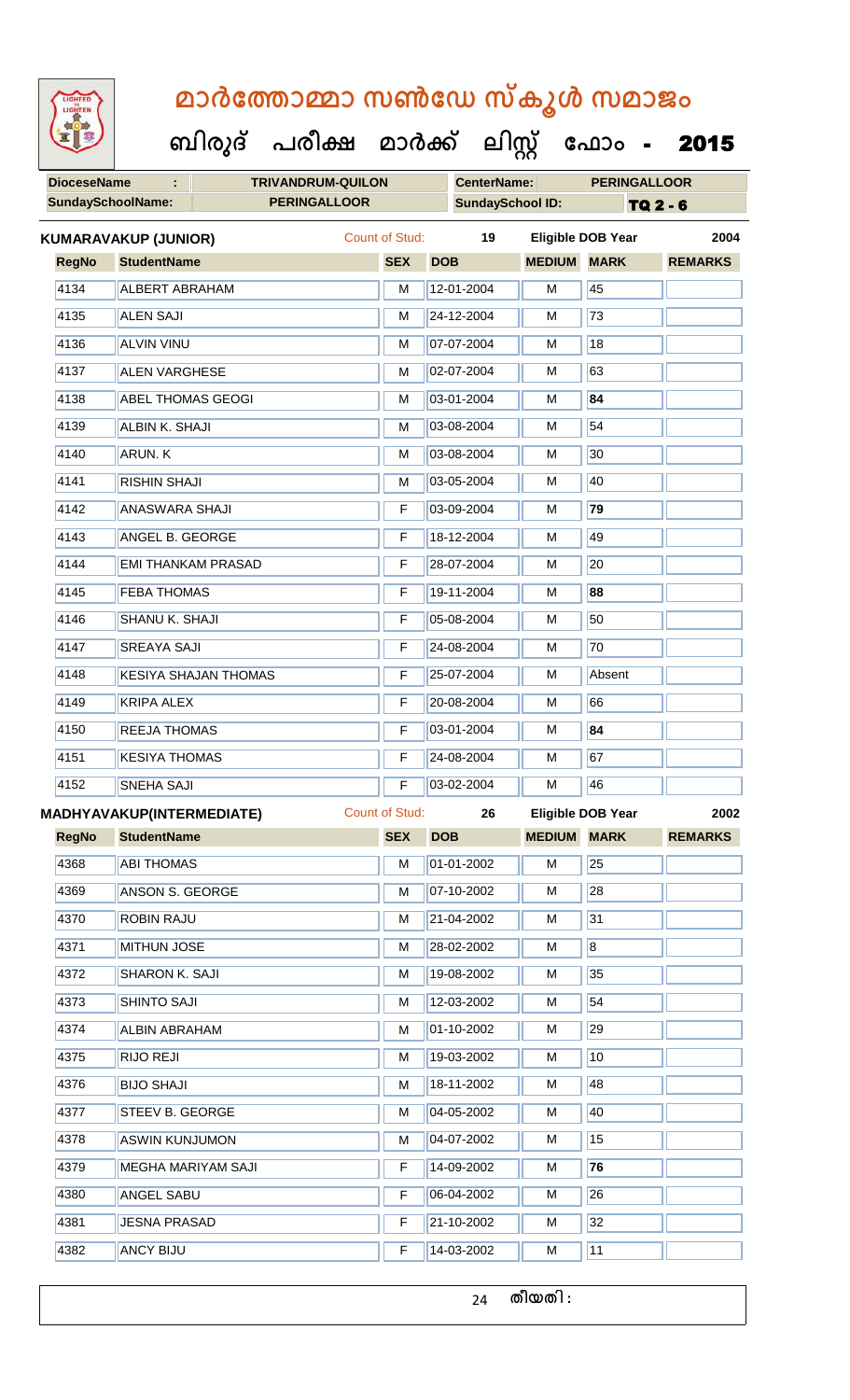

| <b>DioceseName</b> | ÷                          | <b>TRIVANDRUM-QUILON</b>   |                       | <b>CenterName:</b>      |               | <b>PERINGALLOOR</b>      |                |
|--------------------|----------------------------|----------------------------|-----------------------|-------------------------|---------------|--------------------------|----------------|
|                    | <b>SundaySchoolName:</b>   | <b>PERINGALLOOR</b>        |                       | <b>SundaySchool ID:</b> |               | TQ 2 - 6                 |                |
| 4383               | <b>ASHLY ALEX</b>          |                            | F                     | 23-03-2002              | М             | 32                       |                |
| 4384               | AKSA K. BIJU               |                            | F                     | 21-03-2002              | М             | 29                       |                |
| 4385               | <b>AMALA BAIJU</b>         |                            | F                     | 04-02-2002              | E             | 47                       |                |
| 4386               | <b>JIBI JOSE</b>           |                            | F                     | 09-01-2002              | М             | 49                       |                |
| 4387               | <b>ANAKHA ALEX</b>         |                            | F                     | 07-03-2002              | M             | 63                       |                |
| 4388               | <b>AKSA JACOB</b>          |                            | F                     | 18-03-2002              | М             | 62                       |                |
| 4389               | <b>DEENA PRASAD</b>        |                            | F                     | 24-05-2002              | М             | 45                       |                |
| 4390               | <b>DONA LEYA JOSE</b>      |                            | F                     | 21-05-2002              | М             | 45                       |                |
| 4391               | <b>GRACE B. GEORGE</b>     |                            | F                     | 09-06-2002              | M             | 24                       |                |
| 4392               | <b>IRINE C. JOSE</b>       |                            | F                     | 09-10-2002              | м             | 64                       |                |
| 4393               | <b>SNEHA JOSE</b>          |                            | F                     | 07-11-2002              | М             | 70                       |                |
|                    | <b>JESHTAVAKUP(SENIOR)</b> |                            | <b>Count of Stud:</b> | 23                      |               | <b>Eligible DOB Year</b> | 2000           |
| <b>RegNo</b>       | <b>StudentName</b>         |                            | <b>SEX</b>            | <b>DOB</b>              | <b>MEDIUM</b> | <b>MARK</b>              | <b>REMARKS</b> |
| 4535               | <b>AARON G. THOMAS</b>     |                            | M                     | 30-08-2000              | M             | 56                       |                |
| 4536               | <b>ASHIN T. ALEX</b>       |                            | M                     | 28-02-2000              | м             | 60                       |                |
| 4537               |                            | <b>KEVIN MATHEW SHAJAN</b> | M                     | 24-04-2000              | М             | 30                       |                |
| 4538               | <b>SAJIN SHAJI</b>         |                            | M                     | 22-10-2000              | М             | 34                       |                |
| 4539               | <b>TIJIN THOMAS</b>        |                            | M                     | 30-12-2000              | M             | 59                       |                |
| 4540               | <b>ABHISHEK ALEX</b>       |                            | M                     | 26-01-2000              | М             | 54                       |                |
| 4541               | <b>ABHISHEK. T.S</b>       |                            | M                     | 16-07-2000              | M             | 50                       |                |
| 4542               | <b>AMAL REJI GEORGE</b>    |                            | М                     | 26-03-2000              | М             | 53                       |                |
| 4543               | JOBIN K. JOSE              |                            | M                     | 19-12-2000              | М             | 47                       |                |
| 4544               | ALIN T. SAJI               |                            | F                     | 14-07-2000              | М             | 50                       |                |
| 4545               | <b>ALLU VARGHESE</b>       |                            | F                     | 21-02-2000              | М             | 40                       |                |
| 4546               | <b>AYANA JOSE</b>          |                            | F                     | 23-05-2000              | М             | 36                       |                |
| 4547               | <b>JINCY RAJU</b>          |                            | F                     | 13-07-2000              | м             | 21                       |                |
| 4548               | <b>LINTA LAIJU</b>         |                            | F                     | 19-06-2000              | М             | 45                       |                |
| 4549               | SNEHA BAIJU                |                            | F                     | 05-07-2000              | M             | 25                       |                |
| 4550               | SONA JOHN                  |                            | F                     | 19-07-2000              | М             | 31                       |                |
| 4551               | <b>ANAGHA ANN SHAJI</b>    |                            | F                     | 17-08-2000              | М             | 53                       |                |
| 4552               | ANJU K. ALEX               |                            | F                     | 24-04-2000              | м             | 80                       |                |
| 4553               | <b>BOBY JOSE</b>           |                            | F                     | 17-06-2000              | М             | 69                       |                |
| 4554               |                            | JANET G. ZACHARIACHAN      | F                     | 12-01-2000              | М             | 65                       |                |
| 4555               | JEENA. P                   |                            | F                     | 18-04-2000              | М             | 58                       |                |
| 4556               | JIBIMOL. S.K               |                            | F                     | 02-06-2000              | М             | Absent                   |                |
| 4557               | SHEBA SHAJI                |                            | F                     | 22-06-2000              | Μ             | 43                       |                |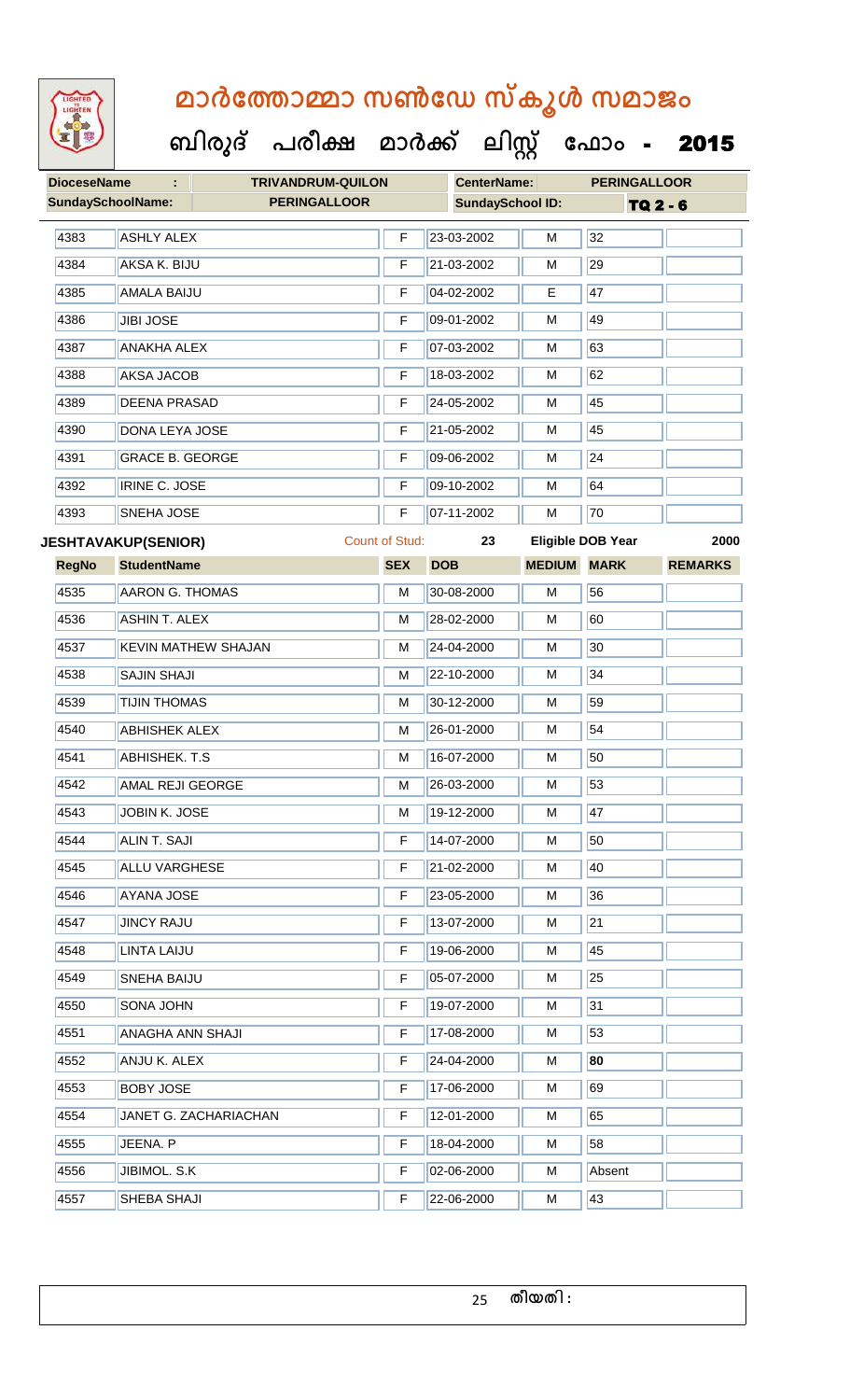**DioceseName : TRIVANDRUM-QUILON CenterName: PERINGALLOOR SundaySchoolName: PERINGALLOOR SundaySchool ID:** TQ 2 - 6  **ബിരുദ് പരീക്ഷ മാര്ക് ക ലിസ്റ്റ ക ഫ ാോം** - 2015 **RegNo StudentName SEX DOB MEDIUM MARK REMARKS YUVAVAKUP (YOUNG ADULT)** Count of Stud: **17 Eligible DOB Year 1998** 3723 CHRISTY JOSE M 25-10-1998 M Absent 3724 THEJAS B. OOMMEN M 13-11-1998 M 13-11-1998 M 3725 AJITH ISSAC M 101-04-1998 M 20 3726 ALBIN THOMAS M M 06-01-1998 M 3727 BIBIL ABRAHAM M 30-01-1998 M 30-01-1998 M 3728 JASMIN P JACOB **F 21-01-1998 M** M 77 3729 SANDRA RACHEL SHAJAN F 11-09-1998 M 32 3730 SUMIN K. SIMON **F** 14-06-1998 M 21 3731 ANUGHRAHA THOMAS F F 09-01-1998 M 52 3732 TEENU THOMAS F 13-11-1998 M 52 3733 MANOOJA MERLIN MATHEW F 23-01-1998 M 17 3734 ANILA K. ALEX F 04-04-1998 M 48 3735 DIYA SUSAN BABY **F 07-11-1998** M Absent 3736 HANNA MARIYAM JOHNSON F 17-03-1998 M 50 3737 JOSMI JOSE **F 13-12-1998** M Absent 3738 NEETHU JOY F 05-02-1998 M 66 3739 NITHYA JOY **F 05-02-1998** M 72 **RegNo StudentName SEX DOB MEDIUM MARK REMARKS PROUDA SUNDAY SCHOOL (ADULT)** Count of Stud: **11 Eligible DOB Year 1997** 2118 ABI SHALU M 20-08-1997 M Absent 2119 ABIN G. VARGHESE M 18-10-1997 M Absent 2120 ROY JOHN M 28-01-1997 M 35 2121 AKHIL K. JACOB M 02-02-1997 M Absent 2122 BIBIN BABU M 17-11-1997 M Absent 2123 **ABIN THOMAS** M 14-02-1997 **M** Absent 2124 **FEBA VARGHESE F 17-08-1997** M Absent 2125 ANCY OOMMEN F 25-06-1997 M Absent 2126 JESNA T. JOHNSON F 24-11-1997 M 48 2127 SHIBI SAM **F** 03-06-1997 M 56

2128 SHERLY JOHN **F 05-02-1997** M Absent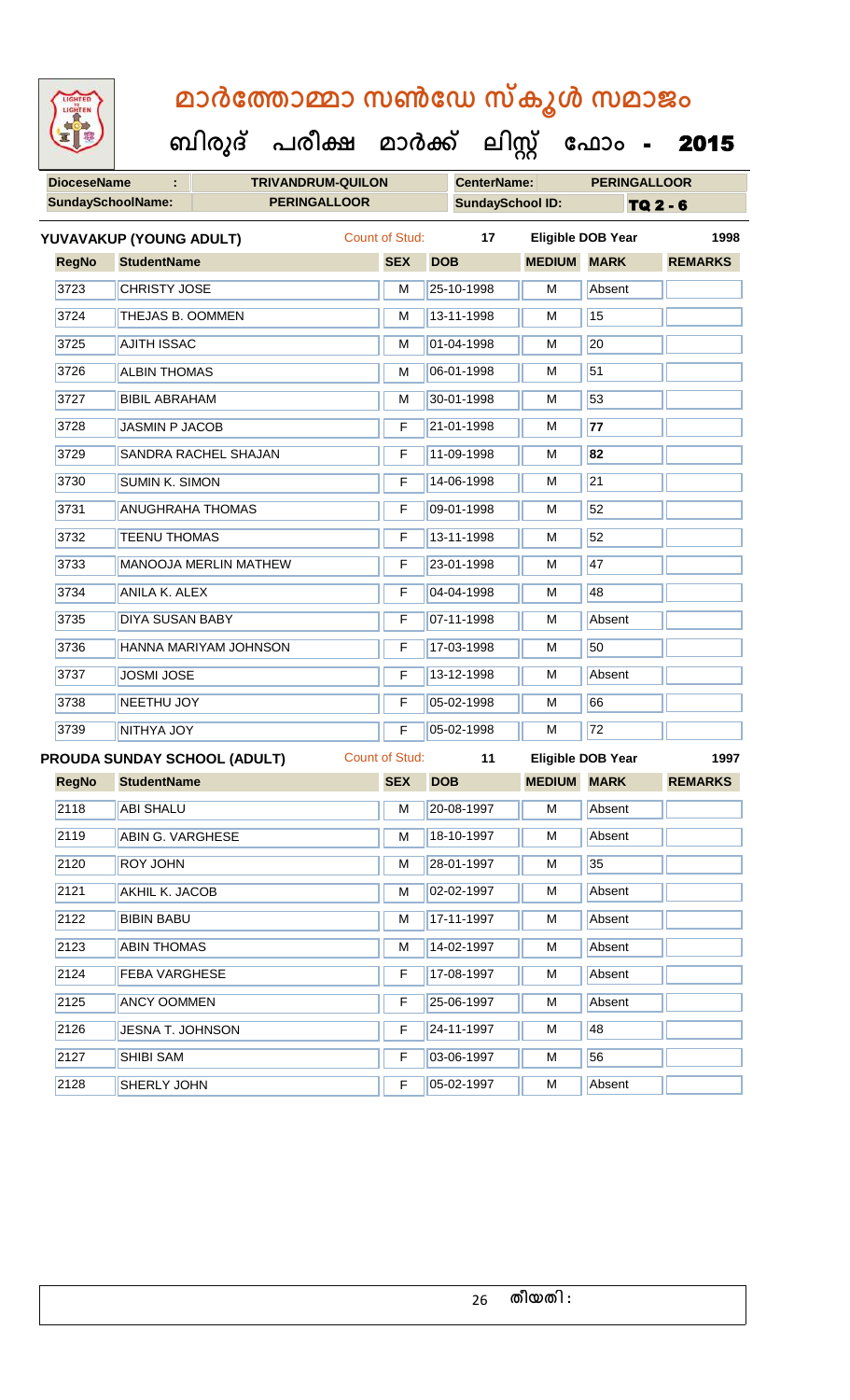LIGHTED

|                    |                                     | ബിരുദ് | പരിക്ഷ                    | മാർക്ക്               |                    | ലിസ്റ്റ്                | ഫോം                      | 2015            |
|--------------------|-------------------------------------|--------|---------------------------|-----------------------|--------------------|-------------------------|--------------------------|-----------------|
| <b>DioceseName</b> |                                     |        | <b>TRIVANDRUM-QUILON</b>  |                       | <b>CenterName:</b> |                         | <b>PERINGALLOOR</b>      |                 |
|                    | <b>SundaySchoolName:</b>            |        | <b>KODINJAL ST THOMAS</b> |                       |                    | <b>SundaySchool ID:</b> |                          | <b>TQ 2 - 7</b> |
|                    | <b>KUMARAVAKUP (JUNIOR)</b>         |        |                           | Count of Stud:        | 4                  |                         | <b>Eligible DOB Year</b> | 2004            |
| <b>RegNo</b>       | <b>StudentName</b>                  |        |                           | <b>SEX</b>            | <b>DOB</b>         | <b>MEDIUM MARK</b>      |                          | <b>REMARKS</b>  |
| 4153               | <b>JUSTIN SOLOMON</b>               |        |                           | M                     | 03-04-2004         | M                       | 15                       |                 |
| 4154               | <b>AKSA ACHENKUNJU</b>              |        |                           | F                     | 31-01-2004         | M                       | 75                       |                 |
| 4155               | <b>DONA ABRAHAM</b>                 |        |                           | F                     | 02-09-2004         | M                       | 69                       |                 |
| 4156               | <b>ROFNA REJI</b>                   |        |                           | F                     | 10-10-2004         | М                       | Absent                   |                 |
|                    | MADHYAVAKUP(INTERMEDIATE)           |        |                           | <b>Count of Stud:</b> | 3                  |                         | <b>Eligible DOB Year</b> | 2002            |
| <b>RegNo</b>       | <b>StudentName</b>                  |        |                           | <b>SEX</b>            | <b>DOB</b>         | <b>MEDIUM</b>           | <b>MARK</b>              | <b>REMARKS</b>  |
| 4394               | <b>ALBIN ACHENKUNJU</b>             |        |                           | м                     | 13-02-2002         | м                       | 42                       |                 |
| 4395               | M.S. SAGAR                          |        |                           | M                     | 26-08-2002         | M                       | 13                       |                 |
| 4396               | <b>NEHA SUSON KOSHY</b>             |        |                           | F                     | 15-03-2002         | M                       | 83                       |                 |
|                    | <b>JESHTAVAKUP(SENIOR)</b>          |        |                           | <b>Count of Stud:</b> | 5                  |                         | <b>Eligible DOB Year</b> | 2000            |
| <b>RegNo</b>       | <b>StudentName</b>                  |        |                           | <b>SEX</b>            | <b>DOB</b>         | <b>MEDIUM MARK</b>      |                          | <b>REMARKS</b>  |
| 4558               | <b>JOB M. SHAJI</b>                 |        |                           | M                     | 16-02-2000         | M                       | 47                       |                 |
| 4559               | <b>JESWIN VARGHESE</b>              |        |                           | M                     | 25-10-2000         | M                       | 29                       |                 |
| 4560               | M.S. SABIN                          |        |                           | M                     | 08-04-2000         | M                       | $\overline{32}$          |                 |
| 4561               | ROHAN JACOB ALEXANDER               |        |                           | M                     | 21-01-2000         | м                       | Absent                   |                 |
| 4562               | <b>ROSNI REJI</b>                   |        |                           | F                     | 10-01-2000         | M                       | 64                       |                 |
|                    | YUVAVAKUP (YOUNG ADULT)             |        |                           | <b>Count of Stud:</b> | 1                  |                         | <b>Eligible DOB Year</b> | 1998            |
| <b>RegNo</b>       | <b>StudentName</b>                  |        |                           | <b>SEX</b>            | <b>DOB</b>         | <b>MEDIUM MARK</b>      |                          | <b>REMARKS</b>  |
| 3740               | <b>JIJO JACOB</b>                   |        |                           | M                     | 24-05-1998         | M                       | $\overline{24}$          |                 |
|                    | <b>PROUDA SUNDAY SCHOOL (ADULT)</b> |        |                           | <b>Count of Stud:</b> | 1                  |                         | Eligible DOB Year        | 1997            |
| <b>RegNo</b>       | <b>StudentName</b>                  |        |                           | <b>SEX</b>            | <b>DOB</b>         | <b>MEDIUM</b>           | <b>MARK</b>              | <b>REMARKS</b>  |
| 2129               | <b>BETTY MAMACHAN</b>               |        |                           | F                     | 12-10-1997         | M                       | 51                       |                 |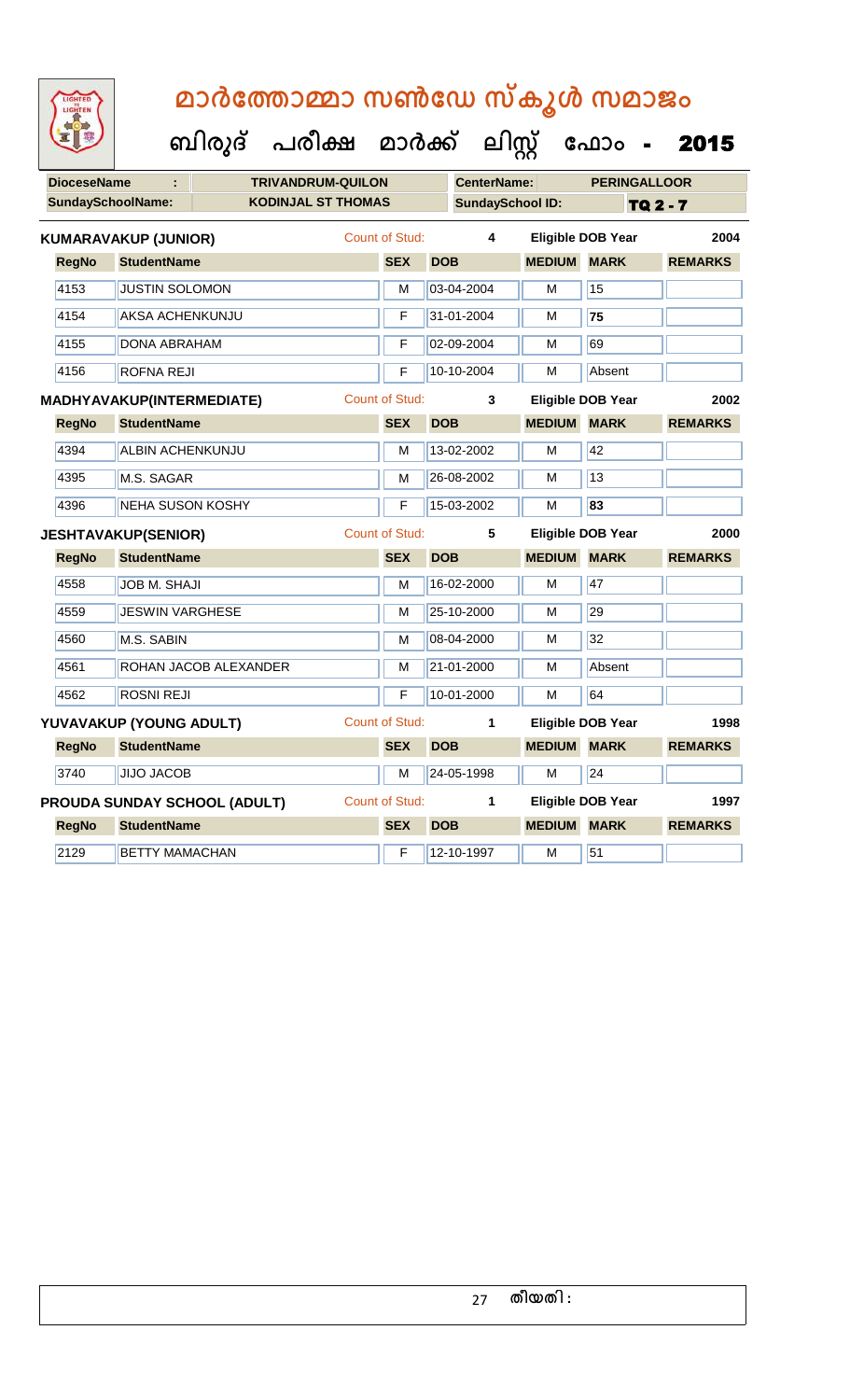| LIGHTED<br>LIGHTEN |                                  |                              | മാർത്തോമ്മാ സൺഡേ സ്കൂൾ സമാജം<br>ബിരുദ് പരീക്ഷ മാർക്ക് ലിസ്റ്റ് ഫോം - 2015 |                       |                         |                    |                    |                          |                |  |
|--------------------|----------------------------------|------------------------------|---------------------------------------------------------------------------|-----------------------|-------------------------|--------------------|--------------------|--------------------------|----------------|--|
| <b>DioceseName</b> |                                  |                              | <b>TRIVANDRUM-QUILON</b>                                                  |                       |                         | <b>CenterName:</b> |                    | <b>PERINGALLOOR</b>      |                |  |
|                    | <b>SundaySchoolName:</b>         |                              | <b>MALAPEROOR</b>                                                         |                       | <b>SundaySchool ID:</b> |                    |                    | <b>TQ 2 - 8</b>          |                |  |
|                    | <b>KUMARAVAKUP (JUNIOR)</b>      |                              |                                                                           | <b>Count of Stud:</b> |                         | 6                  |                    | <b>Eligible DOB Year</b> | 2004           |  |
| <b>RegNo</b>       | <b>StudentName</b>               |                              |                                                                           | <b>SEX</b>            | <b>DOB</b>              |                    | <b>MEDIUM</b>      | <b>MARK</b>              | <b>REMARKS</b> |  |
| 4157               | <b>BINIL YOHANNAN</b>            |                              |                                                                           | м                     |                         | 20-07-2004         | м                  | 69                       |                |  |
| 4158               | <b>AKASH BABU</b>                |                              |                                                                           | M                     |                         | 12-07-2004         | м                  | 6                        |                |  |
| 4159               | <b>JUSTIN JOHNSON</b>            |                              |                                                                           | М                     |                         | 25-12-2004         | м                  | 25                       |                |  |
| 4160               | <b>ROSHAN BINU</b>               |                              |                                                                           | М                     |                         | 17-11-2004         | м                  | 75                       |                |  |
| 4161               | <b>ASHLY GEEVARGHESE</b>         |                              |                                                                           | F                     |                         | 20-09-2004         | м                  | 90                       |                |  |
| 4162               | <b>ELENA LIZA JOSE</b>           |                              |                                                                           | F                     |                         | 03-01-2004         | м                  | 72                       |                |  |
|                    | <b>MADHYAVAKUP(INTERMEDIATE)</b> |                              |                                                                           | <b>Count of Stud:</b> |                         | $\overline{7}$     |                    | <b>Eligible DOB Year</b> | 2002           |  |
| <b>RegNo</b>       | <b>StudentName</b>               |                              |                                                                           | <b>SEX</b>            | <b>DOB</b>              |                    | <b>MEDIUM</b>      | <b>MARK</b>              | <b>REMARKS</b> |  |
| 4397               | <b>ABIN PAULOSE</b>              |                              |                                                                           | м                     |                         | 17-01-2002         | м                  | 36                       |                |  |
| 4398               | LIBIN. A                         |                              |                                                                           | M                     |                         | 02-01-2002         | м                  | 60                       |                |  |
| 4399               | <b>ASHLY ALEX</b>                |                              |                                                                           | F                     |                         | 19-03-2002         | м                  | 29                       |                |  |
| 4400               | <b>JEENA BABY</b>                |                              |                                                                           | F                     |                         | 11-12-2002         | м                  | 37                       |                |  |
| 4401               | <b>JINCY GEORGE</b>              |                              |                                                                           | F                     |                         | 05-09-2002         | м                  | 52                       |                |  |
| 4402               | <b>ASHMEY T. RAJAN</b>           |                              |                                                                           | F                     |                         | 10-09-2002         | м                  | 57                       |                |  |
| 4403               | <b>SNEHA PHILIP</b>              |                              |                                                                           | F                     |                         | 12-05-2002         | м                  | 35                       |                |  |
|                    | <b>JESHTAVAKUP(SENIOR)</b>       |                              |                                                                           | <b>Count of Stud:</b> |                         | 3                  |                    | <b>Eligible DOB Year</b> | 2000           |  |
| <b>RegNo</b>       | <b>StudentName</b>               |                              |                                                                           | <b>SEX</b>            | <b>DOB</b>              |                    | <b>MEDIUM MARK</b> |                          | <b>REMARKS</b> |  |
| 4563               | <b>ASHLY ALEX</b>                |                              |                                                                           | F                     |                         | 21-05-2000         | М                  | 44                       |                |  |
| 4564               | <b>BIJINA T. BABU</b>            |                              |                                                                           | F                     |                         | 15-08-2000         | M                  | 54                       |                |  |
| 4565               | <b>REBIN ALEX</b>                |                              |                                                                           | M                     |                         | 06-06-2000         | м                  | 48                       |                |  |
|                    | YUVAVAKUP (YOUNG ADULT)          |                              |                                                                           | <b>Count of Stud:</b> |                         | $\mathbf{2}$       |                    | <b>Eligible DOB Year</b> | 1998           |  |
| <b>RegNo</b>       | <b>StudentName</b>               |                              |                                                                           | <b>SEX</b>            | <b>DOB</b>              |                    | <b>MEDIUM MARK</b> |                          | <b>REMARKS</b> |  |
| 3741               | CHRISTY ANNA JIJU                |                              |                                                                           | F                     |                         | 15-09-1998         | M                  | 63                       |                |  |
| 3742               | <b>LINI THANKACHAN</b>           |                              |                                                                           | F                     |                         | 31-07-1998         | м                  | 53                       |                |  |
|                    |                                  | PROUDA SUNDAY SCHOOL (ADULT) |                                                                           | <b>Count of Stud:</b> |                         | 4                  |                    | <b>Eligible DOB Year</b> | 1997           |  |
| <b>RegNo</b>       | <b>StudentName</b>               |                              |                                                                           | <b>SEX</b>            | <b>DOB</b>              |                    | <b>MEDIUM</b>      | <b>MARK</b>              | <b>REMARKS</b> |  |
| 2130               | <b>ASHWIN ALEX</b>               |                              |                                                                           | M                     |                         | 27-11-1997         | M                  | 22                       |                |  |
| 2131               | <b>EDISON M.T</b>                |                              |                                                                           | M                     |                         | 04-08-1997         | M                  | Absent                   |                |  |
| 2132               | REENA RAJU                       |                              |                                                                           | F                     |                         | 18-07-1997         | M                  | Absent                   |                |  |
| 2133               | ANJALY ALEXANDER                 |                              |                                                                           | F                     |                         | 30-05-1997         | М                  | Absent                   |                |  |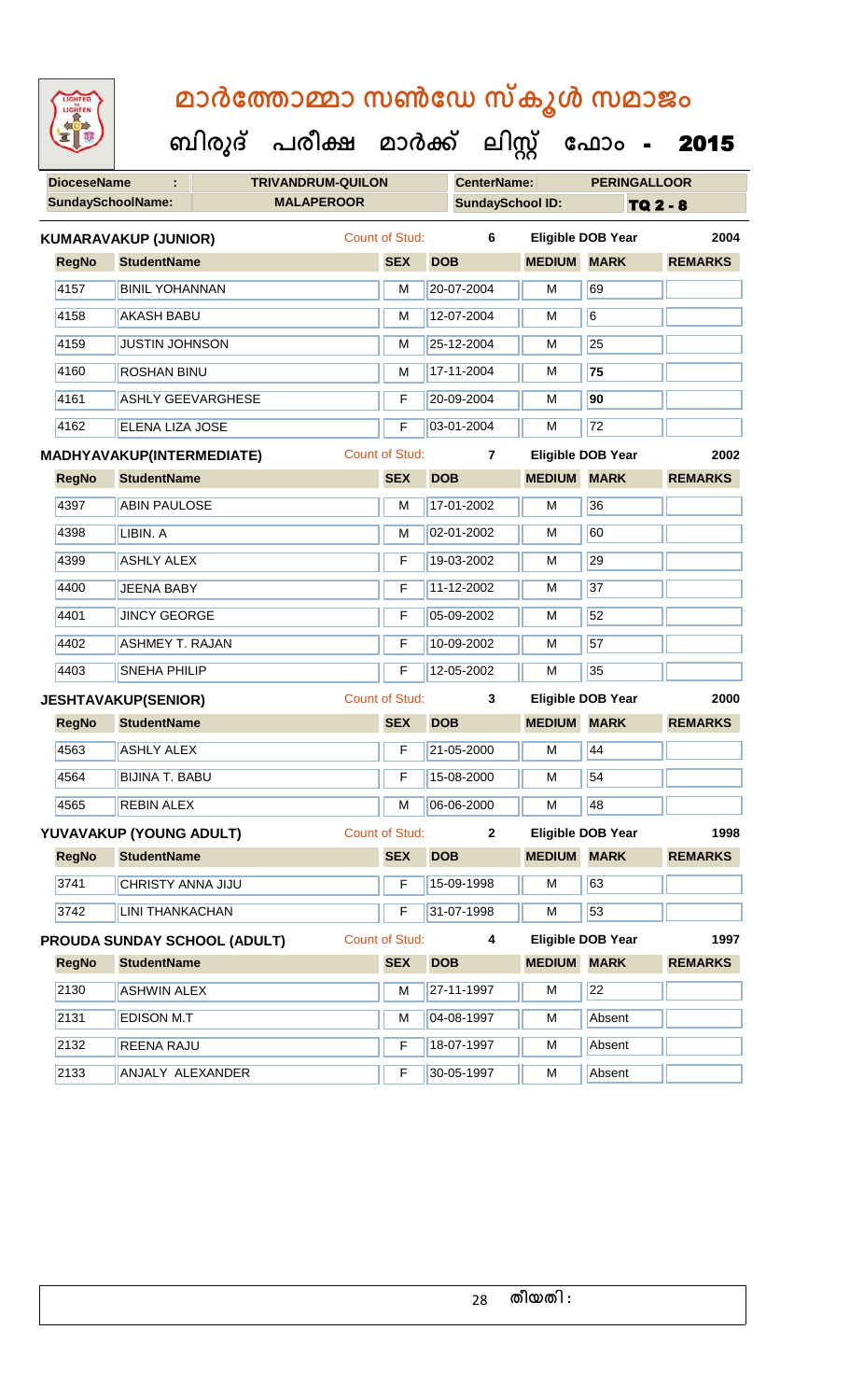# LIGHTED

# **മാര്കഫതാമ്മാ സണ്ഫേ സ്കൂള് സമാജോം**

ക

ں<br>ت

| W                        | ബിരുദ്                           | പരീക്ഷ                     | മാർക്ക്               |            | <u> ലിസ്റ്റ്</u>        |                    | ഫോം -                    | 2015           |
|--------------------------|----------------------------------|----------------------------|-----------------------|------------|-------------------------|--------------------|--------------------------|----------------|
| <b>DioceseName</b>       | ÷                                | <b>TRIVANDRUM-QUILON</b>   |                       |            | <b>CenterName:</b>      |                    | <b>ANCHAL</b>            |                |
| <b>SundaySchoolName:</b> |                                  | <b>CHANNAPETTA BETHANY</b> |                       |            | <b>SundaySchool ID:</b> |                    |                          | TQ 3 - 1       |
|                          | <b>KUMARAVAKUP (JUNIOR)</b>      |                            | Count of Stud:        |            | 16                      |                    | <b>Eligible DOB Year</b> | 2004           |
| <b>RegNo</b>             | <b>StudentName</b>               |                            | <b>SEX</b>            | <b>DOB</b> |                         | <b>MEDIUM</b>      | <b>MARK</b>              | <b>REMARKS</b> |
| $\overline{0}$           | JERIN I. JOY                     |                            | M                     | 11-05-2005 |                         | M                  | Absent                   |                |
| 4163                     | <b>ALBIN BIJU</b>                |                            | M                     | 11-02-2004 |                         | M                  | 49                       |                |
| 4164                     | <b>ALVIN JOHNSON</b>             |                            | М                     | 19-07-2004 |                         | M                  | 28                       |                |
| 4165                     | <b>ARPITHA JOHN</b>              |                            | F                     | 14-07-2004 |                         | M                  | 41                       |                |
| 4166                     | ATHUL S. ANIYAN                  |                            | M                     | 29-04-2004 |                         | M                  | 79                       |                |
| 4167                     | <b>HELAN JOHN</b>                |                            | M                     | 02-08-2004 |                         | М                  | 11                       |                |
| 4168                     | <b>JITHU ALEX</b>                |                            | M                     | 30-01-2004 |                         | M                  | 63                       |                |
| 4169                     | <b>JULIE RAJU</b>                |                            | F                     | 03-09-2004 |                         | M                  | 29                       |                |
| 4170                     | <b>PRINCE BINU</b>               |                            | M                     | 28-04-2004 |                         | M                  | 84                       |                |
| 4171                     | ALAN B. JOY                      |                            | M                     | 29-12-2004 |                         | M                  | 38                       |                |
| 4172                     | <b>ALEENA BINU</b>               |                            | F                     | 02-03-2004 |                         | M                  | 61                       |                |
| 4173                     | <b>ANUGRAHA B. PANICKER</b>      |                            | F                     | 21-10-2004 |                         | M                  | 38                       |                |
| 4174                     | <b>BITTU. B.S</b>                |                            | F                     | 11-11-2004 |                         | M                  | Absent                   |                |
| 4175                     | <b>SIMI GEORGE</b>               |                            | F                     | 23-02-2004 |                         | M                  | 93                       |                |
| 4176                     | <b>SNEHA BIJU</b>                |                            | F                     | 21-11-2004 |                         | M                  | 41                       |                |
| 4177                     | <b>SHERIN P. SABU</b>            |                            | F                     | 15-01-2004 |                         | M                  | 26                       |                |
|                          | <b>MADHYAVAKUP(INTERMEDIATE)</b> |                            | <b>Count of Stud:</b> |            | 16                      |                    | Eligible DOB Year        | 2002           |
| <b>RegNo</b>             | <b>StudentName</b>               |                            | <b>SEX</b>            | <b>DOB</b> |                         | <b>MEDIUM MARK</b> |                          | <b>REMARKS</b> |
| 4404                     | <b>AJIN JOHNSON</b>              |                            | M                     | 09-09-2002 |                         | M                  | 28                       |                |
| 4405                     | <b>ALLEN SAJAN</b>               |                            | M                     | 03-04-2002 |                         | M                  | $\overline{\mathbf{8}}$  |                |
| 4406                     | <b>CHRISTEENA THOMAS</b>         |                            | F                     | 12-04-2002 |                         | M                  | 25                       |                |
| 4407                     | <b>JISHA SAJI</b>                |                            | F                     | 12-09-2002 |                         | M                  | $\overline{\mathbf{8}}$  |                |
| 4408                     | JOBIN I. JOY                     |                            | M                     | 06-04-2002 |                         | M                  | 10                       |                |
| 4409                     | <b>JOMON JOHNSON</b>             |                            | М                     | 03-12-2002 |                         | М                  | Absent                   |                |
| 4410                     | LIJILY S. GEORGE                 |                            | F.                    | 03-07-2002 |                         | М                  | 12                       |                |
| 4411                     | <b>SNEHA SAJU</b>                |                            | F                     | 15-10-2002 |                         | M                  | 18                       |                |

4412 ALAN BABU M 22-08-2002 M 8 4413 ANESH S. VINCENT M 27-05-2002 M 8

4414 CHRISTY SAMUEL F 25-08-2002 M 56

4416 JUBINA JOY **F** 22-08-2002 M 23

4417 KENCY JOHN F 26-04-2002 M 16 4418 KENAZ JOHN M 26-04-2002 M 25 4419 RONIA ANN ZACHARIA F 28-05-2002 M 70

4415 JJJO K. GEORGE M 28-02-2002 M Absent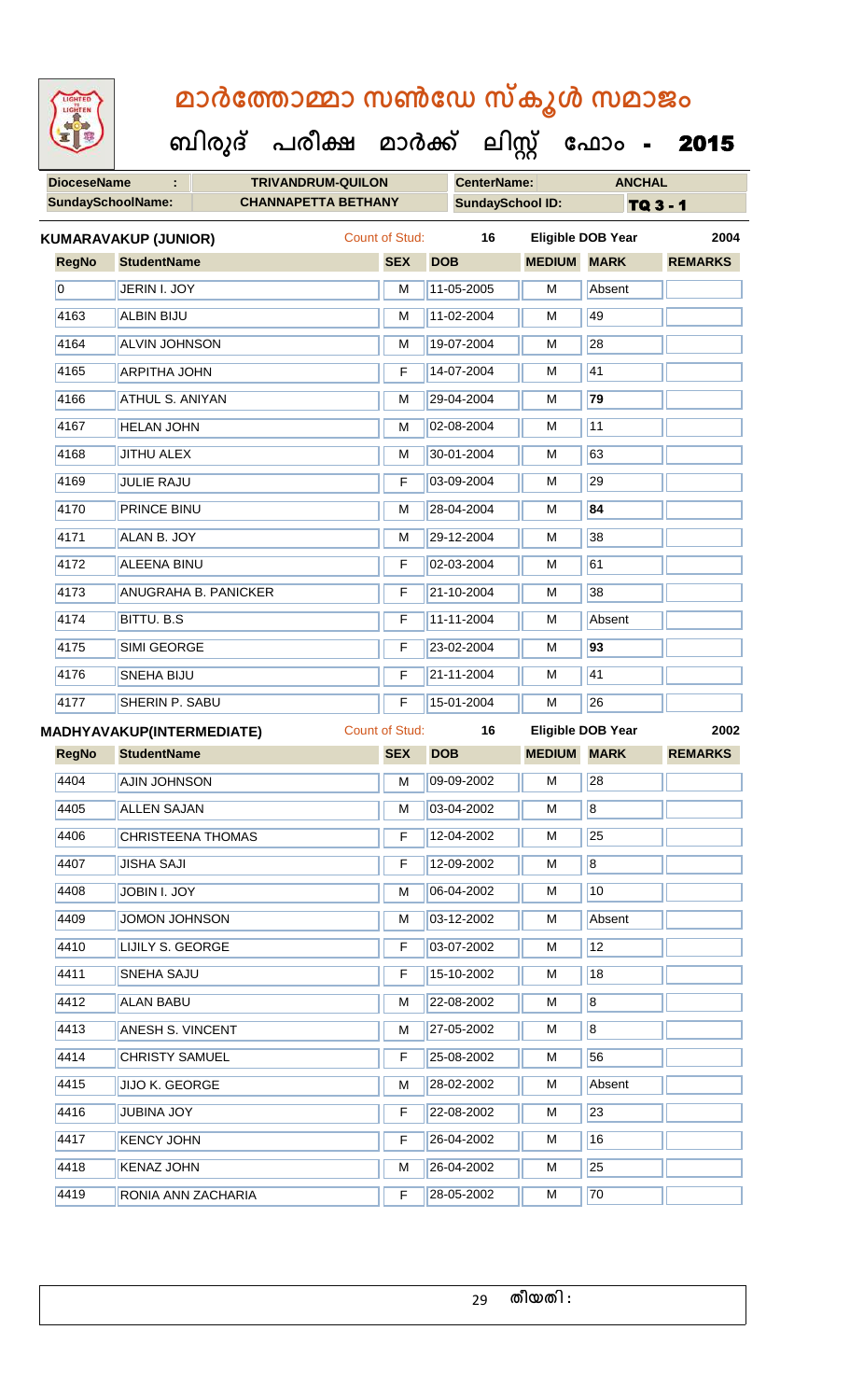**ബിരുദ് പരീക്ഷ മാര്ക് ക ലിസ്റ്റ ക ഫ ാോം** - 2015

**DioceseName : TRIVANDRUM-QUILON CenterName: ANCHAL**

|              | <b>SundaySchoolName:</b>    | <b>CHANNAPETTA BETHANY</b> |                       | <b>SundaySchool ID:</b> |                    |                           | TQ 3 - 1       |  |
|--------------|-----------------------------|----------------------------|-----------------------|-------------------------|--------------------|---------------------------|----------------|--|
|              | <b>JESHTAVAKUP(SENIOR)</b>  |                            | <b>Count of Stud:</b> | 20                      |                    | <b>Eligible DOB Year</b>  | 2000           |  |
| <b>RegNo</b> | <b>StudentName</b>          |                            | <b>SEX</b>            | <b>DOB</b>              | <b>MEDIUM</b>      | <b>MARK</b>               | <b>REMARKS</b> |  |
| 4566         | <b>EBIN K. THOMAS</b>       |                            | M                     | 27-10-2000              | M                  | 43                        |                |  |
| 4567         | ALINA B. LUKOSE             |                            | F                     | 10-01-2000              | M                  | 42                        |                |  |
| 4568         | <b>ANNA JACOB</b>           |                            | F                     | 17-01-2000              | М                  | 75                        |                |  |
| 4569         | <b>ASHNA MARIAM ANIL</b>    |                            | F                     | 27-01-2000              | M                  | 65                        |                |  |
| 4570         | FEBY JOY                    |                            | F                     | 24-11-2000              | M                  | 33                        |                |  |
| 4571         | <b>JEFFY JOY</b>            |                            | F                     | 13-05-2000              | M                  | 45                        |                |  |
| 4572         | <b>JIJO GEORGE</b>          |                            | M                     | 23-03-2000              | M                  | 33                        |                |  |
| 4573         | <b>JIYA MARIAM MATHEW</b>   |                            | F                     | 30-07-2000              | M                  | 36                        |                |  |
| 4574         | <b>NEVIN RAJU</b>           |                            | M                     | 13-01-2000              | М                  | 41                        |                |  |
| 4575         | <b>RENI GEORGE</b>          |                            | F                     | 05-05-2000              | M                  | 25                        |                |  |
| 4576         | <b>SOJU ALEXANDER</b>       |                            | М                     | 04-08-2000              | M                  | Absent                    |                |  |
| 4577         | AMAL S. ANIYAN              |                            | M                     | 28-10-2000              | M                  | 58                        |                |  |
| 4578         | <b>ANNIE K. RAJU</b>        |                            | F                     | 04-01-2000              | м                  | 61                        |                |  |
| 4579         | <b>DEMY DANIEL</b>          |                            | F                     | 30-10-2000              | M                  | 31                        |                |  |
| 4580         | <b>DENNIES T. MATHEW</b>    |                            | M                     | 06-05-2000              | M                  | 41                        |                |  |
| 4581         | <b>YOL ILIL</b>             |                            | F<br>M<br>M           | 20-10-2000              | М                  | 17                        |                |  |
| 4582         | <b>JUSTIN B. PANICKER</b>   |                            |                       | 18-08-2000              | M                  | Absent                    |                |  |
| 4583         | PRINCE VAIDYAN. R           |                            |                       | 04-11-2000              | M                  | 25                        |                |  |
| 4584         | RON REJI ZACHARIA           |                            | M                     | 07-04-2000              | М                  | 75                        |                |  |
| 4585         | <b>ROYAL ROY</b>            |                            | F                     | 02-12-2000              | M                  | 37                        |                |  |
|              | YUVAVAKUP (YOUNG ADULT)     |                            | Count of Stud:        | 18                      |                    | Eligible DOB Year<br>1998 |                |  |
| <b>RegNo</b> | <b>StudentName</b>          |                            | <b>SEX</b>            | <b>DOB</b>              | <b>MEDIUM MARK</b> |                           | <b>REMARKS</b> |  |
| 3743         | <b>ASHLY S. VINCENT</b>     |                            | F                     | 11-12-1998              | М                  | 75                        |                |  |
| 3744         | <b>JEENA BINOY PANICKER</b> |                            | F                     | 13-05-1998              | М                  | 86                        |                |  |
| 3745         | <b>JERIN JAMES</b>          |                            | М                     | 26-10-1998              | М                  | Absent                    |                |  |
| 3746         | JERIN R. PANICKER           |                            | М                     | 30-09-1998              | М                  | 13                        |                |  |
| 3747         | LINU ALEX                   |                            | F                     | 14-01-1998              | М                  | Absent                    |                |  |
| 3748         | RINTU THANKAM RAJAN         |                            | F                     | 26-10-1998              | М                  | Absent                    |                |  |
| 3749         | <b>TIMIN THOMAS</b>         |                            | М                     | 02-01-1998              | М                  | 73                        |                |  |
| 3750         | <b>TINCY JOY</b>            |                            | F                     | 03-07-1998              | М                  | 94                        |                |  |
| 3751         | <b>TITTO THANKACHAN</b>     |                            | M                     | 24-02-1998              | М                  | Absent                    |                |  |
| 3752         | <b>AERON WILSON VAIDYAN</b> |                            | M                     | 11-01-1998              | М                  | 36                        |                |  |
| 3753         | <b>ANCY K. THOMAS</b>       |                            | F                     | 06-07-1998              | М                  | 62                        |                |  |
| 3754         | <b>JIBIN BABU</b>           |                            | M                     | 17-04-1998              | М                  | 18                        |                |  |
| 3755         | LIJO S. GEORGE              |                            | М                     | 26-10-1998              | М                  | Absent                    |                |  |
| 3756         | <b>LINCY PONNACHEN</b>      |                            | F                     | 16-10-1998              | М                  | 43                        |                |  |
|              |                             |                            |                       |                         |                    |                           |                |  |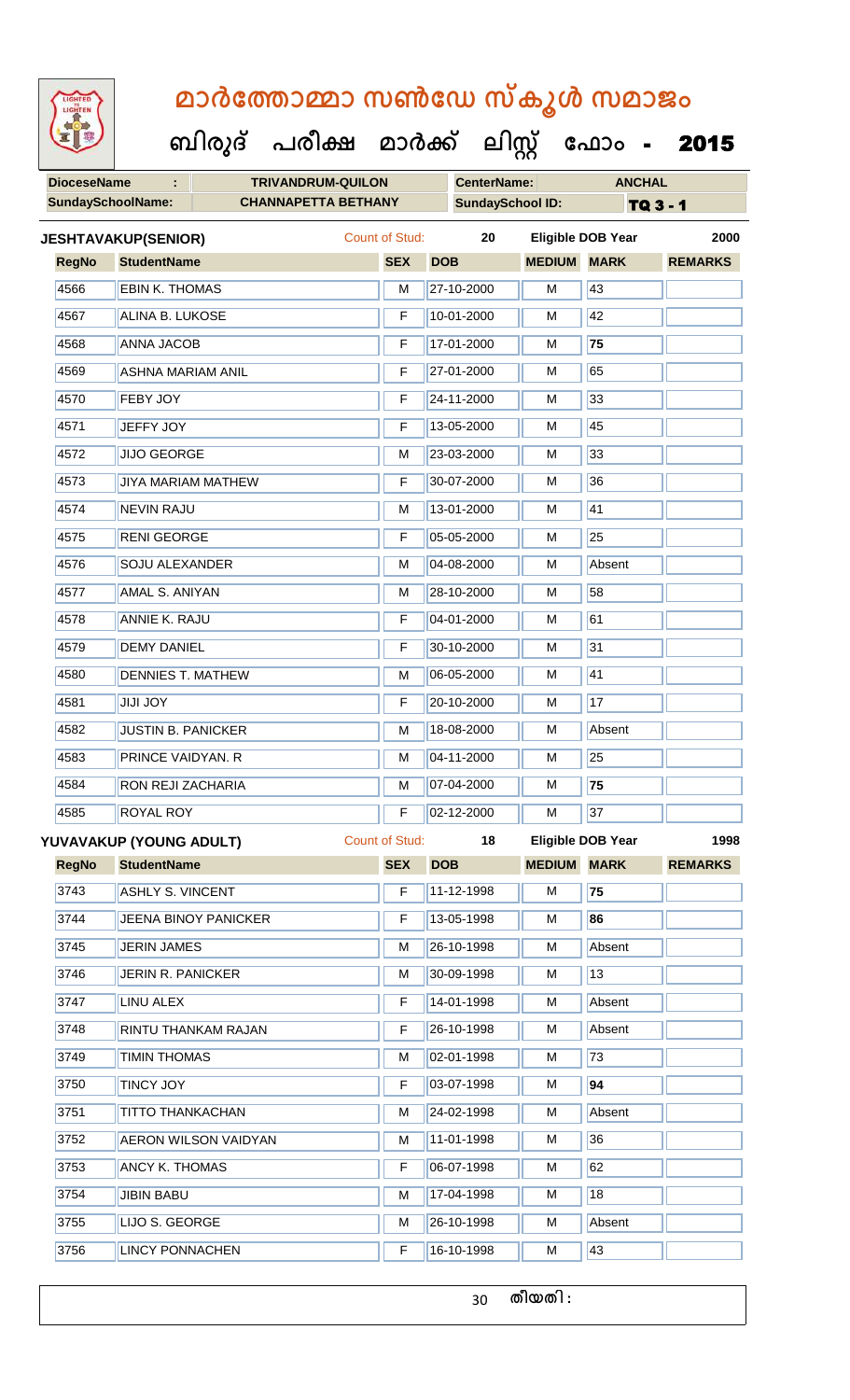

|  | <b>DioceseName</b>                                            | ÷                      | <b>TRIVANDRUM-QUILON</b>   |                       |            |            | <b>CenterName:</b>      |                          | <b>ANCHAL</b>  |                |  |
|--|---------------------------------------------------------------|------------------------|----------------------------|-----------------------|------------|------------|-------------------------|--------------------------|----------------|----------------|--|
|  | <b>SundaySchoolName:</b>                                      |                        | <b>CHANNAPETTA BETHANY</b> |                       |            |            | <b>SundaySchool ID:</b> |                          | TQ 3 - 1       |                |  |
|  |                                                               |                        |                            |                       |            |            |                         |                          |                |                |  |
|  | 3757                                                          | <b>RENIL BABY ANIL</b> |                            |                       | M          |            | 03-05-1998              | M                        | 20             |                |  |
|  | 3758                                                          | SHEBIN RAJU            |                            |                       | M          |            | 03-03-1998              | M                        | 36             |                |  |
|  | 3759<br><b>SNEHA MARIAM SAM</b><br>3760<br><b>SONIA BENNY</b> |                        |                            | F                     |            | 22-02-1998 | M                       | 93                       |                |                |  |
|  |                                                               |                        |                            | F                     |            | 04-09-1998 | M                       | Absent                   |                |                |  |
|  | <b>PROUDA SUNDAY SCHOOL (ADULT)</b>                           |                        |                            | <b>Count of Stud:</b> |            | 9          |                         | <b>Eligible DOB Year</b> | 1997           |                |  |
|  | <b>RegNo</b>                                                  | <b>StudentName</b>     |                            |                       | <b>SEX</b> | <b>DOB</b> |                         | <b>MEDIUM</b>            | <b>MARK</b>    | <b>REMARKS</b> |  |
|  | 2134                                                          | <b>AKSA SABU</b>       |                            |                       | F          |            | 10-06-1997              | М                        | 56             |                |  |
|  | 2135                                                          | <b>BINCY ALEX</b>      |                            |                       | F          |            | 21-10-1997              | M                        | Absent         |                |  |
|  | 2136                                                          | DONA C. ANIL           |                            |                       | F          |            | 26-02-1997              | M                        | Absent         |                |  |
|  | 2137                                                          | <b>JEMI JOY</b>        |                            |                       | F          |            | 08-06-1997              | М                        | Absent         |                |  |
|  | 2138                                                          | <b>RIMY MATHEW</b>     |                            |                       | F          |            | 04-10-1997              | м                        | Absent         |                |  |
|  | 2139                                                          | ROHITH E. JOSE         |                            |                       | M          |            | 05-04-1997              | M                        | Absent         |                |  |
|  | 2140                                                          | <b>SAVIN BABU</b>      |                            |                       | M          |            | 25-07-1997              | M                        | Absent         |                |  |
|  | 2141                                                          | <b>SIBIN GEORGE</b>    |                            |                       | M          |            | 22-12-1997              | M                        | $\overline{9}$ |                |  |
|  | 2142                                                          | <b>TITTY JOHNSON</b>   |                            |                       | F          |            | 15-12-1997              | M                        | 48             |                |  |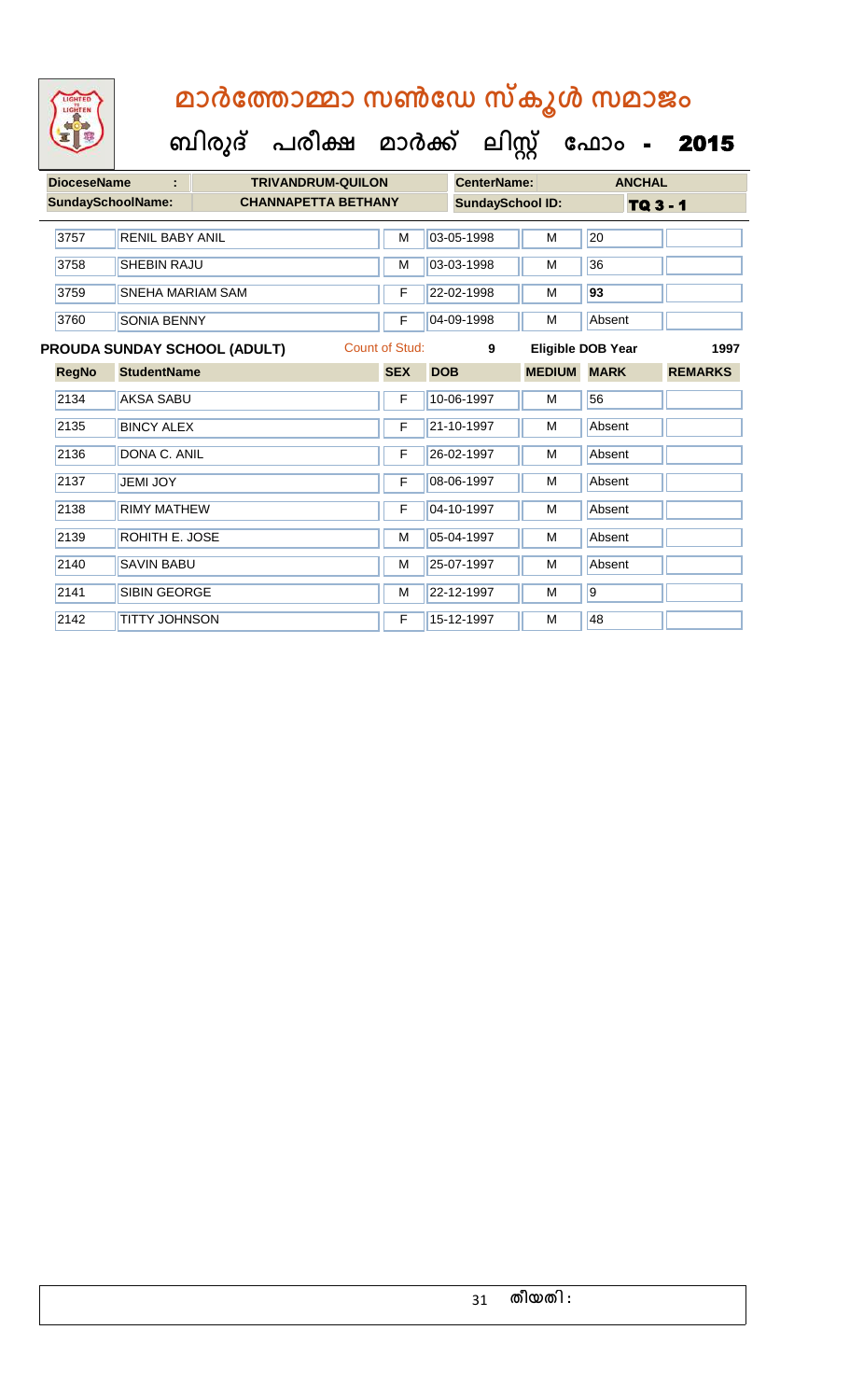| <b>DioceseName</b><br>÷    |                                                       |                         | <b>TRIVANDRUM-QUILON</b> |                |                |                         | <b>CenterName:</b> |                          | <b>ANCHAL</b>            |                |
|----------------------------|-------------------------------------------------------|-------------------------|--------------------------|----------------|----------------|-------------------------|--------------------|--------------------------|--------------------------|----------------|
| <b>SundaySchoolName:</b>   |                                                       |                         | <b>ANAKULAM</b>          |                |                | <b>SundaySchool ID:</b> |                    | TQ 3 - 2                 |                          |                |
| <b>JESHTAVAKUP(SENIOR)</b> |                                                       |                         |                          | Count of Stud: |                | 1                       |                    | <b>Eligible DOB Year</b> | 2000                     |                |
|                            | <b>RegNo</b>                                          | <b>StudentName</b>      |                          |                | <b>SEX</b>     | <b>DOB</b>              |                    | <b>MEDIUM</b>            | <b>MARK</b>              | <b>REMARKS</b> |
|                            | 4586                                                  | <b>JASMIN JOSEPH</b>    |                          |                | F              |                         | 08-02-2000         | М                        | 26                       |                |
|                            | YUVAVAKUP (YOUNG ADULT)                               |                         |                          |                | Count of Stud: |                         | $\overline{2}$     |                          | <b>Eligible DOB Year</b> | 1998           |
|                            | <b>RegNo</b>                                          | <b>StudentName</b>      |                          |                | <b>SEX</b>     | <b>DOB</b>              |                    | <b>MEDIUM</b>            | <b>MARK</b>              | <b>REMARKS</b> |
|                            | 3761                                                  | <b>ALAN T. VARGHESE</b> |                          |                | M              |                         | 16-09-1998         | м                        | Absent                   |                |
|                            | 3762                                                  |                         | FEBA MARIYAM THOMAS      |                | F              |                         | 20-05-1998         | м                        | 49                       |                |
|                            | Count of Stud:<br><b>PROUDA SUNDAY SCHOOL (ADULT)</b> |                         |                          |                |                |                         | 3                  |                          | Eligible DOB Year        | 1997           |
|                            | <b>RegNo</b>                                          | <b>StudentName</b>      |                          |                | <b>SEX</b>     | <b>DOB</b>              |                    | <b>MEDIUM</b>            | <b>MARK</b>              | <b>REMARKS</b> |
|                            | 2143                                                  | <b>ABIN T. BABU</b>     |                          |                | M              |                         | 08-11-1997         | м                        | 18                       |                |
|                            | 2144                                                  |                         | ELISHA T. CHACKOCHEN     |                | M              |                         | 27-07-1997         | м                        | 15                       |                |
|                            | 2145                                                  | <b>SHIJO SHAJI</b>      |                          |                | M              |                         | 29-05-1997         | м                        | Absent                   |                |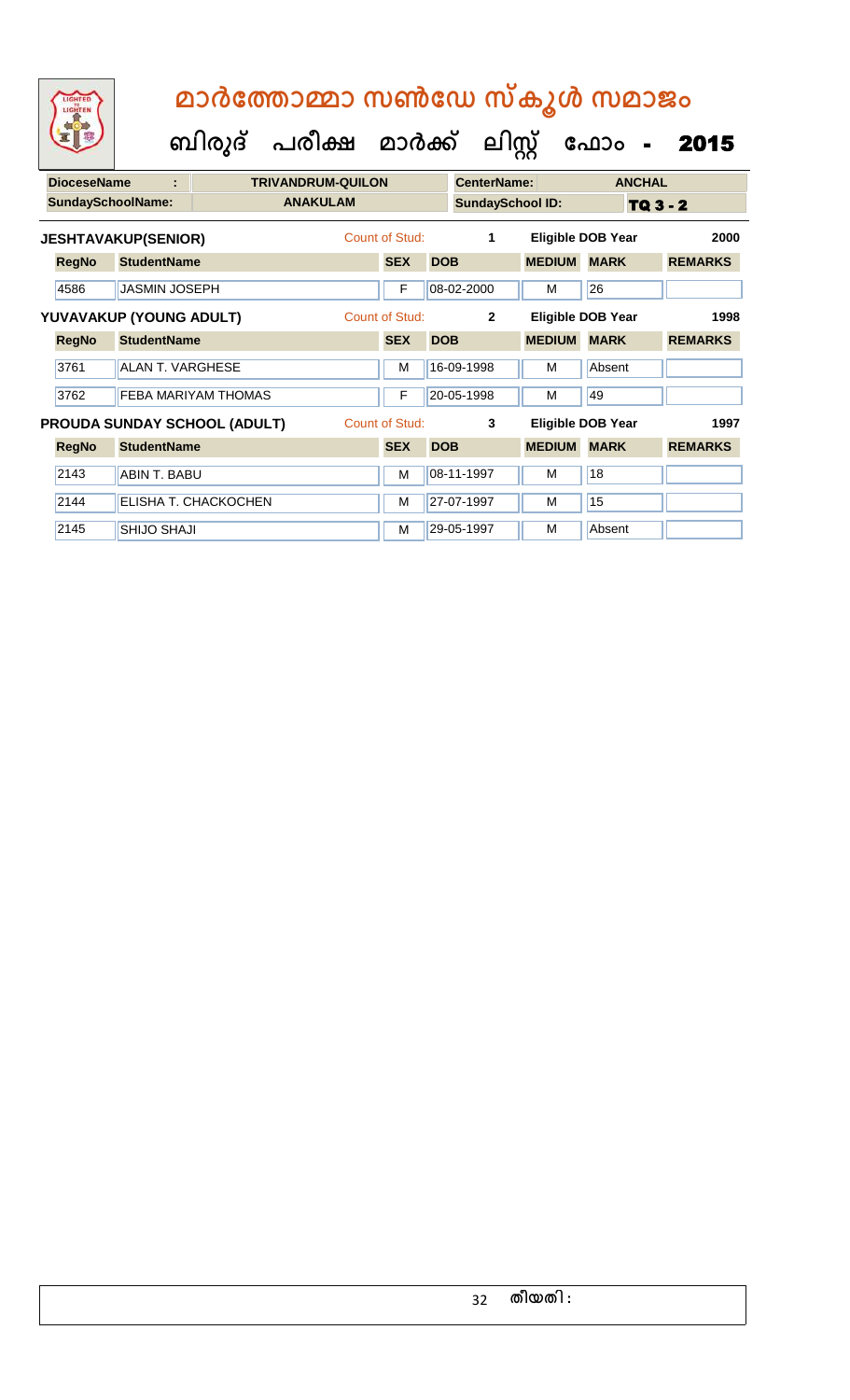| <b>IGHTED</b> |
|---------------|
|               |
|               |
|               |
|               |

| <b>DioceseName</b><br><b>TRIVANDRUM-QUILON</b><br>÷ |                                     |                |                       |                 | <b>CenterName:</b>       |                          | <b>ANCHAL</b>  |  |
|-----------------------------------------------------|-------------------------------------|----------------|-----------------------|-----------------|--------------------------|--------------------------|----------------|--|
| <b>SundaySchoolName:</b><br><b>MANNOOR SALEM</b>    |                                     |                |                       |                 | <b>SundaySchool ID:</b>  |                          | TQ 3 - 3       |  |
|                                                     | <b>KUMARAVAKUP (JUNIOR)</b>         | Count of Stud: | 5                     |                 | <b>Eligible DOB Year</b> | 2004                     |                |  |
| <b>RegNo</b>                                        | <b>StudentName</b>                  |                | <b>SEX</b>            | <b>DOB</b>      | <b>MEDIUM MARK</b>       |                          | <b>REMARKS</b> |  |
| 4178                                                | <b>ABIN RAJU</b>                    |                | M                     | 11-04-2004      | М                        | 40                       |                |  |
| 4179                                                | <b>ALEESHA</b>                      | F              | 03-01-2004            | M               | 57                       |                          |                |  |
| 4180                                                | <b>LIDIYA GEVARGHESE</b>            | F              | 22-06-2004            | М               | 92                       |                          |                |  |
| 4181                                                | ALWIN R. GEORGE                     |                |                       | 05-03-2004<br>М |                          | 49                       |                |  |
| 4182                                                | <b>JOHAN JOHN BINU</b>              |                | M                     | 16-12-2004      | M                        | 40                       |                |  |
|                                                     | <b>MADHYAVAKUP(INTERMEDIATE)</b>    |                | <b>Count of Stud:</b> | 8               | <b>Eligible DOB Year</b> | 2002                     |                |  |
| <b>RegNo</b>                                        | <b>StudentName</b>                  |                |                       | <b>DOB</b>      | <b>MEDIUM</b>            | <b>MARK</b>              | <b>REMARKS</b> |  |
| 4420                                                | ANANNIYA. J                         |                | F                     | 22-02-2002      | M                        | 61                       |                |  |
| 4421                                                | <b>VINTU JOHNSON</b><br><b>ANOK</b> |                |                       | 14-10-2002      | М                        | $\overline{82}$          |                |  |
| 4422                                                |                                     |                |                       | 28-02-2002      | M                        | 17                       |                |  |
| 4423                                                | <b>ABEL T ISSACE</b>                |                |                       | 03-10-2002      | 81<br>М                  |                          |                |  |
| 4424                                                | <b>ARON ZACHARIA</b>                |                | М                     | 11-07-2002      | М                        | 84                       |                |  |
| 4425                                                | MEFIN R.S                           |                | F                     | 11-11-2002      | M                        | 14                       |                |  |
| 4426                                                | PRISCELLA SAM                       |                | F                     | 10-05-2002      | М                        | 60                       |                |  |
| 4427                                                | <b>DIYA THOMAS</b>                  |                |                       | 04-11-2002      | M                        | 53                       |                |  |
|                                                     | <b>JESHTAVAKUP(SENIOR)</b>          |                | <b>Count of Stud:</b> | 4               | <b>Eligible DOB Year</b> | 2000                     |                |  |
| <b>RegNo</b>                                        | <b>StudentName</b>                  |                | <b>SEX</b>            | <b>DOB</b>      | <b>MEDIUM</b>            | <b>MARK</b>              | <b>REMARKS</b> |  |
| 4587                                                | <b>ANITHA VARGHESE</b>              |                | F                     | 18-01-2000      | M                        | 43                       |                |  |
| 4588                                                | <b>ASHNA CHERIYAN</b>               |                | F                     | 29-08-2000      | М                        | 52                       |                |  |
| 4589                                                | <b>BETTY KOSHY</b>                  |                | F                     | 11-04-2000      | М                        | 35                       |                |  |
| 4590                                                | REENU JACOB                         |                |                       | 20-08-2000      | М                        | Absent                   |                |  |
|                                                     | <b>PROUDA SUNDAY SCHOOL (ADULT)</b> |                | <b>Count of Stud:</b> | 3               |                          | <b>Eligible DOB Year</b> | 1997           |  |
| <b>RegNo</b>                                        | <b>StudentName</b>                  |                | <b>SEX</b>            | <b>DOB</b>      | <b>MEDIUM</b>            | <b>MARK</b>              | <b>REMARKS</b> |  |
| 2146                                                | PHEBA SAM                           |                | F                     | 29-08-1997      | М                        | 44                       |                |  |
| 2147                                                | <b>DAISY VARGHESE</b>               |                | F                     | 29-10-1997      | М                        | 32                       |                |  |
| 2148                                                | <b>MEENU JACOB</b>                  |                | F                     | 25-11-1997      | M                        | Absent                   |                |  |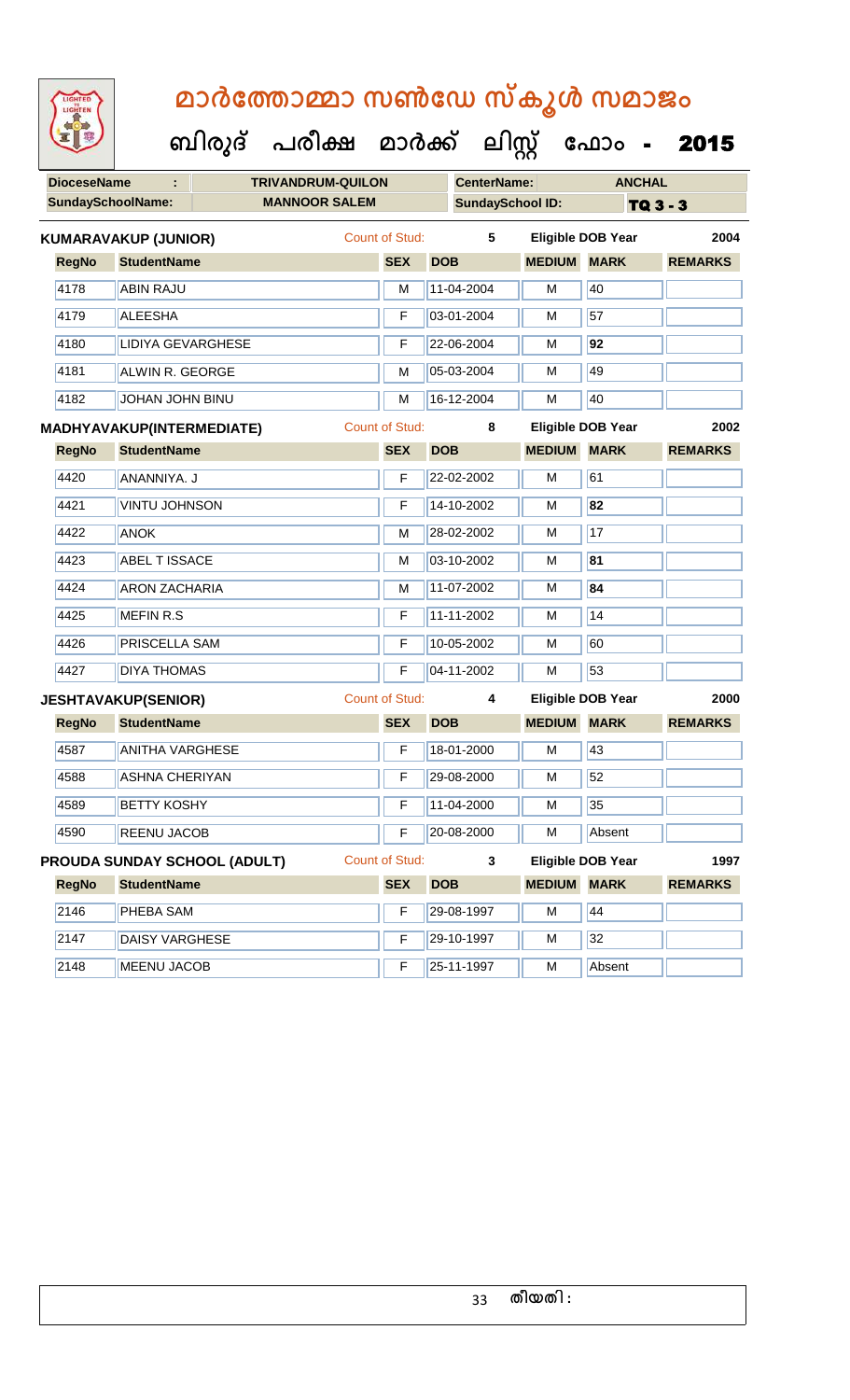| 92                                                   |                                     | ബിരുദ്     | പരീക്ഷ     | മാർക്ക്               |                         | ലിസ്റ്റ്           |                          | ഫോം                      | 2015           |
|------------------------------------------------------|-------------------------------------|------------|------------|-----------------------|-------------------------|--------------------|--------------------------|--------------------------|----------------|
| <b>DioceseName</b>                                   | <b>TRIVANDRUM-QUILON</b>            |            |            |                       |                         | <b>CenterName:</b> |                          | <b>ANCHAL</b>            |                |
| <b>SundaySchoolName:</b><br><b>MANACODE IMMANUEL</b> |                                     |            |            |                       | <b>SundaySchool ID:</b> |                    | <b>TQ 3 - 4</b>          |                          |                |
| <b>Count of Stud:</b><br><b>KUMARAVAKUP (JUNIOR)</b> |                                     |            |            |                       |                         | 4                  |                          | <b>Eligible DOB Year</b> | 2004           |
| <b>RegNo</b>                                         | <b>StudentName</b>                  |            |            | <b>SEX</b>            | <b>DOB</b>              |                    | <b>MEDIUM</b>            | <b>MARK</b>              | <b>REMARKS</b> |
| 4183                                                 | <b>BIRIN BIJU</b>                   |            |            | M                     |                         | 01-08-2004         | М                        | 27                       |                |
| 4184                                                 | <b>BEN K. KUNJUMON</b>              |            |            | M                     |                         | 03-11-2004         | М                        | 95                       |                |
| 4185                                                 | <b>EBEN JOHN THOMAS</b>             |            |            | M                     |                         | 05-08-2004         | M                        | 69                       |                |
| 4186                                                 | <b>ALEENA JACOB</b>                 |            |            | F                     |                         | 16-07-2004         | M                        | Absent                   |                |
|                                                      | MADHYAVAKUP(INTERMEDIATE)           |            |            | <b>Count of Stud:</b> |                         | 4                  |                          | <b>Eligible DOB Year</b> | 2002           |
| <b>RegNo</b>                                         | <b>StudentName</b>                  | <b>SEX</b> | <b>DOB</b> |                       | <b>MEDIUM</b>           | <b>MARK</b>        | <b>REMARKS</b>           |                          |                |
| 4428                                                 | SIJO CHACKO                         |            |            | M                     |                         | 23-03-2002         | М                        | 10                       |                |
| 4429                                                 | <b>MEGHA JACOB</b>                  |            |            | F                     |                         | 28-04-2002         | М                        | 77                       |                |
| 4430                                                 | <b>ANU THOMAS</b>                   |            |            | F                     |                         | 12-06-2002         | M                        | 44                       |                |
| 4431<br><b>SONA VARGHESE</b>                         |                                     |            |            | F                     |                         | 30-03-2002         | М                        | 58                       |                |
|                                                      | <b>JESHTAVAKUP(SENIOR)</b>          |            |            | <b>Count of Stud:</b> |                         | $\overline{7}$     | <b>Eligible DOB Year</b> | 2000                     |                |
| <b>RegNo</b>                                         | <b>StudentName</b>                  |            |            | <b>SEX</b>            | <b>DOB</b>              |                    | <b>MEDIUM</b>            | <b>MARK</b>              | <b>REMARKS</b> |
| 4591                                                 | <b>BIJIN VARGHESE</b>               |            |            | M                     |                         | 31-07-2000         | М                        | Absent                   |                |
| 4592                                                 | NITHIN Y. BABU                      |            |            | M                     |                         | 29-02-2000         | M                        | $\overline{9}$           |                |
| 4593                                                 | <b>ROBIN ROY</b>                    |            |            | M                     |                         | 18-02-2000         | M                        | 45                       |                |
| 4594                                                 | FEBIN C. ABRAHAM                    |            |            | M                     |                         | 21-10-2000         | M                        | 10                       |                |
| 4595                                                 | SHINO P.S                           |            |            | M                     |                         | 07-02-2000         | м                        | 21                       |                |
| 4596                                                 | ALEENA MARIYAM BENZIGER             |            |            | F                     |                         | 20-01-2000         | м                        | 83                       |                |
| 4597                                                 | BENETTA ANN KUNJUMON                |            |            | F                     |                         | 22-05-2000         | M                        | 84                       |                |
|                                                      | YUVAVAKUP (YOUNG ADULT)             |            |            | Count of Stud:        |                         | 4                  |                          | <b>Eligible DOB Year</b> | 1998           |
| <b>RegNo</b>                                         | <b>StudentName</b>                  |            |            | <b>SEX</b>            | <b>DOB</b>              |                    | <b>MEDIUM MARK</b>       |                          | <b>REMARKS</b> |
| 3763                                                 | JAISON P. REJI                      |            |            | M                     |                         | 30-05-1998         | M                        | 64                       |                |
| 3764                                                 | <b>EBIN VARGHESE</b>                |            |            | M                     |                         | 02-09-1998         | М                        | Absent                   |                |
| 3765                                                 | <b>BENSON VARGHESE</b>              |            |            | M                     |                         | 02-01-1998         | М                        | 45                       |                |
| 3766                                                 | SONU T. ABRAHAM                     |            |            | M                     |                         | 22-06-1998         | M                        | 47                       |                |
|                                                      | <b>PROUDA SUNDAY SCHOOL (ADULT)</b> |            |            | <b>Count of Stud:</b> |                         | 4                  |                          | <b>Eligible DOB Year</b> | 1997           |
| <b>RegNo</b>                                         | <b>StudentName</b>                  |            |            | <b>SEX</b>            | <b>DOB</b>              |                    | <b>MEDIUM</b>            | <b>MARK</b>              | <b>REMARKS</b> |
| 2149                                                 | <b>TOJAN P.RAJ</b>                  |            |            | M                     |                         | 12-11-1997         | M                        | 34                       |                |
| 2150                                                 | RUBY SARA VARGHESE                  |            |            | F                     |                         | 22-01-1997         | М                        | 34                       |                |
| 2151                                                 | SOUMYA THOMAS                       |            |            | F                     |                         | 18-05-1997         | М                        | Absent                   |                |
| 2152                                                 | <b>MERIN JACOB</b>                  |            |            | F                     |                         | 20-07-1997         | М                        | 49                       |                |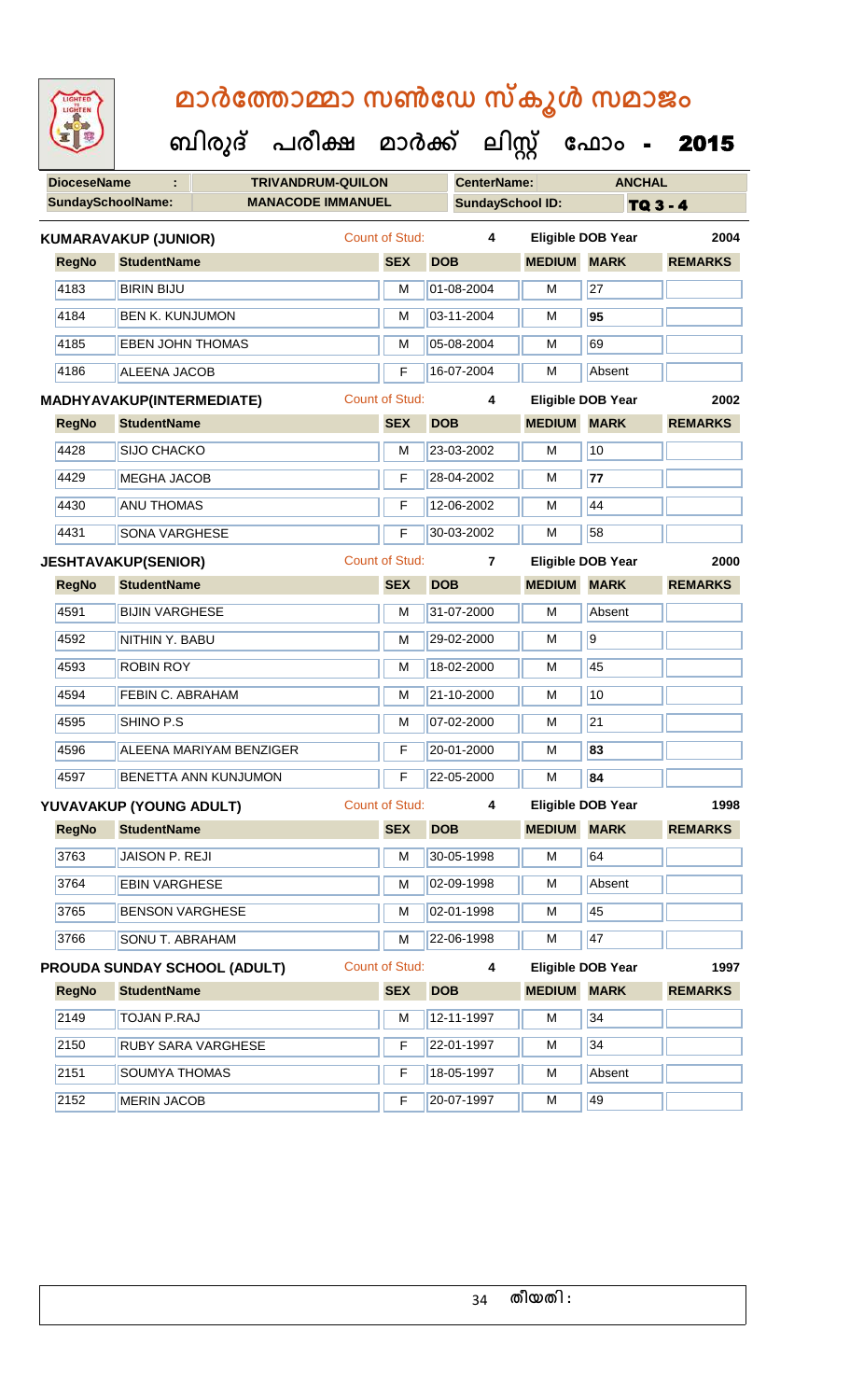| <b>DioceseName</b><br>÷     |                                           |                                  | <b>TRIVANDRUM-QUILON</b> |  |                                  |            | CenterName:             |               | <b>ANCHAL</b>            |                |
|-----------------------------|-------------------------------------------|----------------------------------|--------------------------|--|----------------------------------|------------|-------------------------|---------------|--------------------------|----------------|
| <b>SundaySchoolName:</b>    |                                           |                                  | <b>MUTHALATTU SHARON</b> |  |                                  |            | <b>SundaySchool ID:</b> |               | TQ 3 - 5                 |                |
| <b>KUMARAVAKUP (JUNIOR)</b> |                                           |                                  |                          |  | Count of Stud:                   |            | 1                       |               | <b>Eligible DOB Year</b> | 2004           |
|                             | <b>RegNo</b>                              | <b>StudentName</b>               |                          |  | <b>SEX</b>                       | <b>DOB</b> |                         | <b>MEDIUM</b> | <b>MARK</b>              | <b>REMARKS</b> |
|                             | 4187                                      | <b>SOJI BIJU</b>                 |                          |  | F                                |            | 27-09-2004              | M             | 61                       |                |
|                             |                                           | <b>MADHYAVAKUP(INTERMEDIATE)</b> |                          |  | Count of Stud:<br>$\overline{2}$ |            |                         |               | Eligible DOB Year        |                |
|                             | <b>RegNo</b>                              | <b>StudentName</b>               |                          |  | <b>SEX</b>                       | <b>DOB</b> |                         | <b>MEDIUM</b> | <b>MARK</b>              | <b>REMARKS</b> |
|                             | 4432                                      | <b>JUSTIN JOY</b>                |                          |  | M                                |            | 02-08-2002              | M             | 57                       |                |
|                             | 4433                                      | <b>SHANU VARGHESE</b>            |                          |  | M                                |            | 30-04-2002              | M             | 29                       |                |
| <b>JESHTAVAKUP(SENIOR)</b>  |                                           |                                  | Count of Stud:           |  | $\mathbf{2}$                     |            | Eligible DOB Year       | 2000          |                          |                |
|                             | <b>RegNo</b>                              | <b>StudentName</b>               |                          |  | <b>SEX</b>                       | <b>DOB</b> |                         | <b>MEDIUM</b> | <b>MARK</b>              | <b>REMARKS</b> |
|                             | 4598                                      | <b>ROWAN NINAN SIBU</b>          |                          |  | м                                |            | 13-07-2000              | M             | 45                       |                |
|                             | 4599                                      | <b>DHANYA VARGHESE</b>           |                          |  | F                                |            | 13-05-2000              | M             | Absent                   |                |
|                             | Count of Stud:<br>YUVAVAKUP (YOUNG ADULT) |                                  |                          |  |                                  |            | 1                       |               | Eligible DOB Year        | 1998           |
|                             | <b>RegNo</b>                              | <b>StudentName</b>               |                          |  | <b>SEX</b>                       | <b>DOB</b> |                         | <b>MEDIUM</b> | <b>MARK</b>              | <b>REMARKS</b> |
|                             | 3767                                      | <b>SUNU C. BABU</b>              |                          |  | F                                |            | 25-06-1998              | M             | 57                       |                |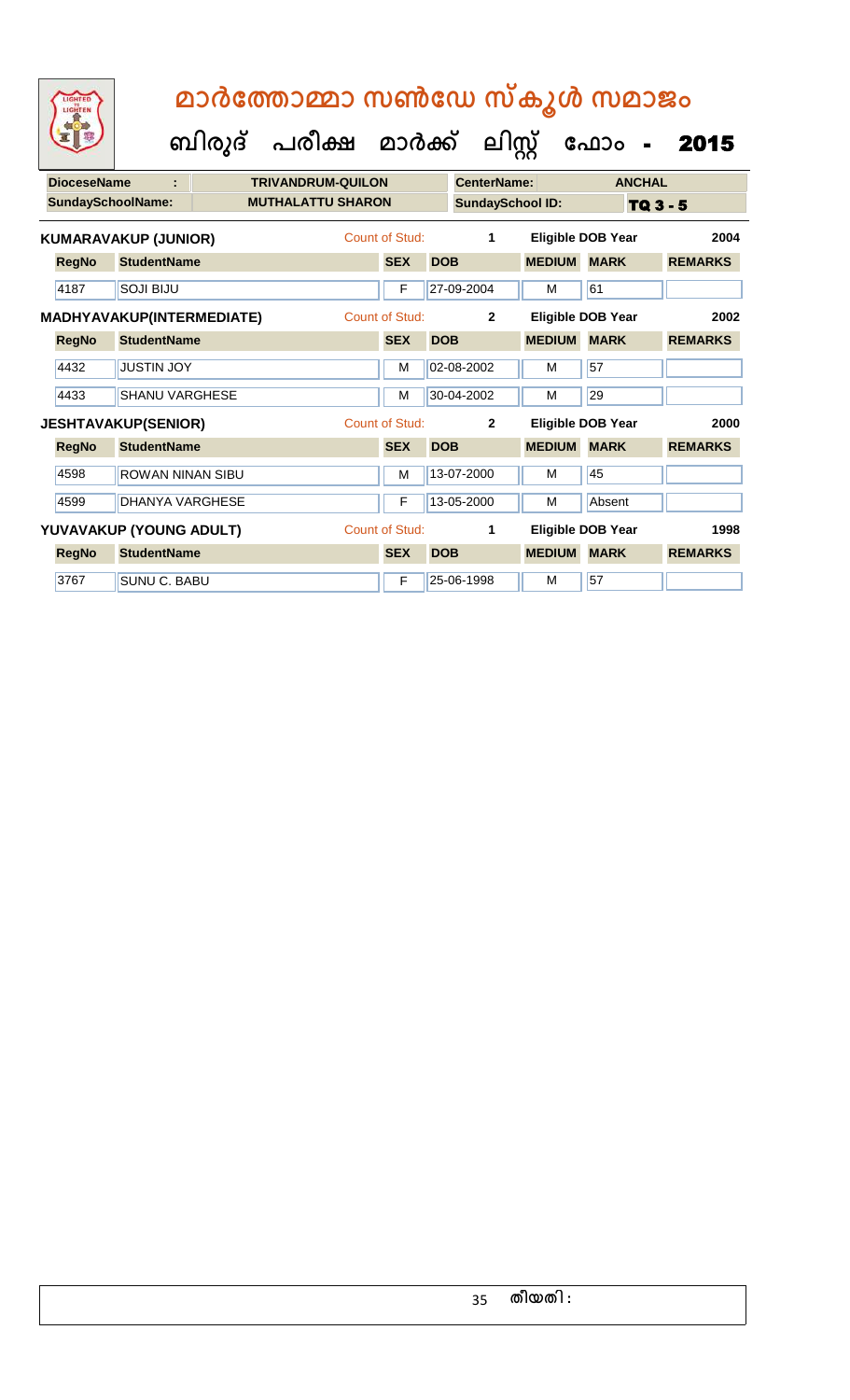**DioceseName : TRIVANDRUM-QUILON CenterName: ANCHAL** SundaySchoolName: **ANCHAL PALLIBHAGOM SundaySchool ID:** TQ 3 - 6  **ബിരുദ് പരീക്ഷ മാര്ക് ക ലിസ്റ്റ ക ഫ ാോം** - 2015 **RegNo StudentName SEX DOB MEDIUM MARK REMARKS KUMARAVAKUP (JUNIOR)** Count of Stud: **3 Eligible DOB Year 2004** 4188 **ANZ TOM MANSON** M 22-02-2004 M 65 4189 MERINE SARA MATHEW F 30-03-2004 M **92** 4190 PRAISY RAJU F 23-09-2004 M 55 **RegNo StudentName SEX DOB MEDIUM MARK REMARKS MADHYAVAKUP(INTERMEDIATE)** Count of Stud: **6 Eligible DOB Year 2002** 4434 NIKHIL VARGHESE M M 23-09-2002 M 52 4435 SNEHA WILSON F 20-11-2002 M 33 4436 SONA VARGHESE F 724-04-2002 M 19 4437 NAVYA G. THANKAM F 21-03-2002 M **75** 4438 ANIT SAM F 17-10-2002 M 32 4439 JOBIN JOHN M 29-10-2002 M **76 RegNo StudentName SEX DOB MEDIUM MARK REMARKS JESHTAVAKUP(SENIOR)** Count of Stud: **8 Eligible DOB Year 2000** 4600 JINCE SAJI M 10-02-2000 M 62 4601 SUBIN VARGHESE M M 22-10-2000 M 20 4602 ROHIT ALEX M 06-10-2000 M 21 4603 JOSHUA M. GEORGE M 1 M 08-04-2000 M 64 |4604 || TONY MATHAI MILLET || MILLET || MILLET || MILLET || MILLET || MILLET || MILLET || MILLET || MILLET | 4605 NITHIN RAJAN M 29-11-2000 M Absent 4606 NAVEEN G. THOMAS M M 02-02-2000 M 8 4607 JOBIN K. ABRAHAM M M 08-01-2000 M Absent **RegNo StudentName SEX DOB MEDIUM MARK REMARKS YUVAVAKUP (YOUNG ADULT)** Count of Stud: **7 Eligible DOB Year 1998** 3768 JEMUNA JOHN F 29-09-1998 M **80** 3769 JJOEL P.K M 26-09-1998 M 30 3770 STENY T. ACHANKUNJU F 27-10-1998 M 36 3771 | AKHIL VARGHESE M 18-08-1998 | M Absent 3772 JJBIN JACOB M 08-09-1998 M 45 3773 GEORGY M. GEORGE M N 22-04-1998 M 16 3774 MERIN T. KOSHY M 01-01-1998 M 56 **RegNo StudentName SEX DOB MEDIUM MARK REMARKS PROUDA SUNDAY SCHOOL (ADULT)** Count of Stud: **7 Eligible DOB Year 1997** 2153 ROJI P. RAJU M 21-05-1997 M Absent 2154 JIBI SUSAN GEORGE F 15-02-1997 M **77** 2155 SANJAY STEEPHEN M M 14-03-1997 M Absent 2156 SAJIN GEORGE **F 30-04-1997** M Absent 2157 SAIRA RANJAN F 14-03-1997 M Absent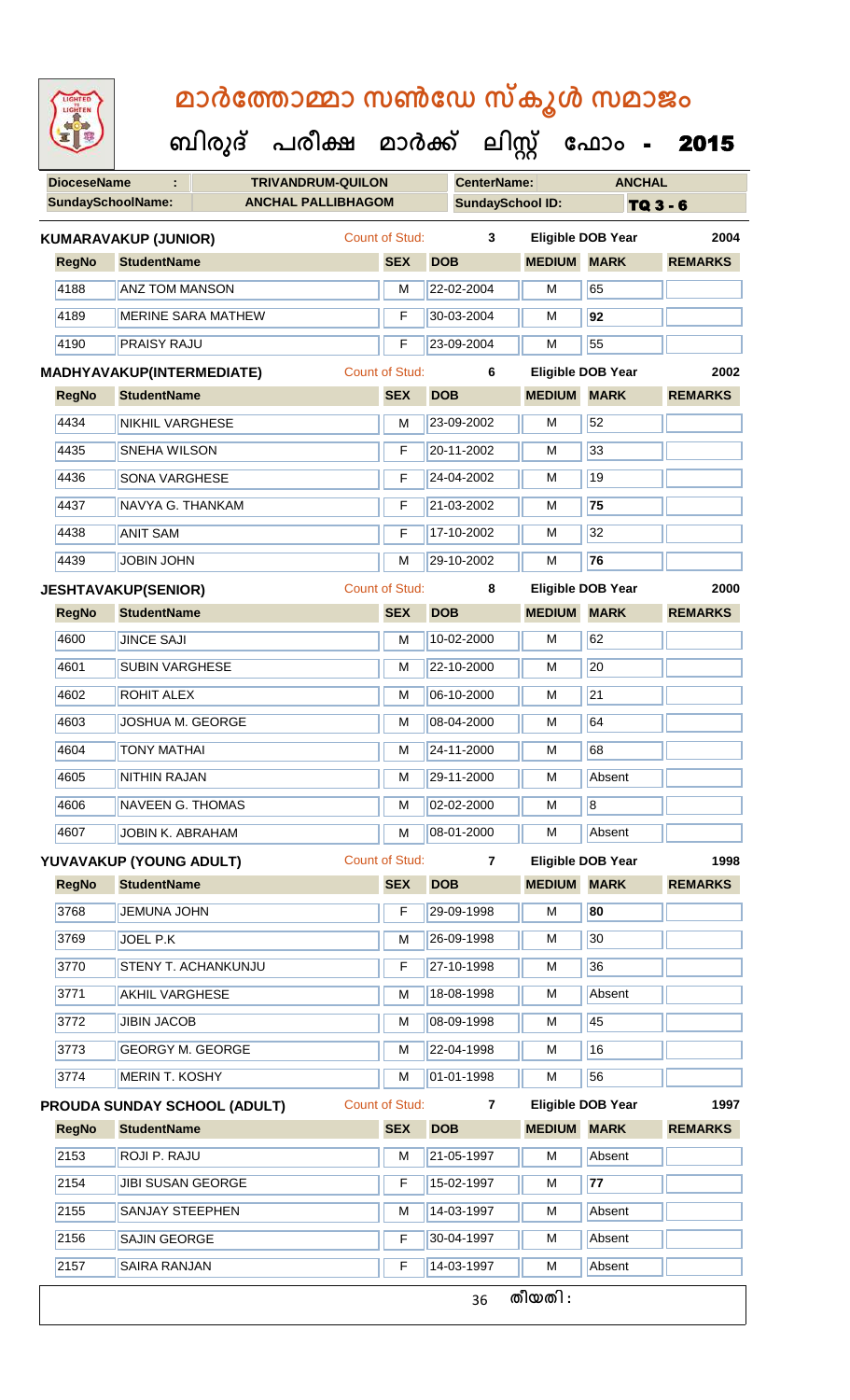# **ബിരുദ് പരീക്ഷ മാര്ക് ക ലിസ്റ്റ ക ഫ ാോം** - 2015  **മാര്കഫതാമ്മാ സണ്ഫേ സ്കൂള് സമാജോം**

| <b>DioceseName</b> |                          | <b>TRIVANDRUM-QUILON</b>  | <b>CenterName:</b>      |   | <b>ANCHAL</b> |
|--------------------|--------------------------|---------------------------|-------------------------|---|---------------|
|                    | <b>SundaySchoolName:</b> | <b>ANCHAL PALLIBHAGOM</b> | <b>SundaySchool ID:</b> |   | TQ 3 - 6      |
| 2158               | NIMISHA RAJAN            |                           | 08-04-1997              | M | Absent        |
| 2159               | <b>AMITHA SAMKUTTY</b>   |                           | 25-01-1997              | M | Absent        |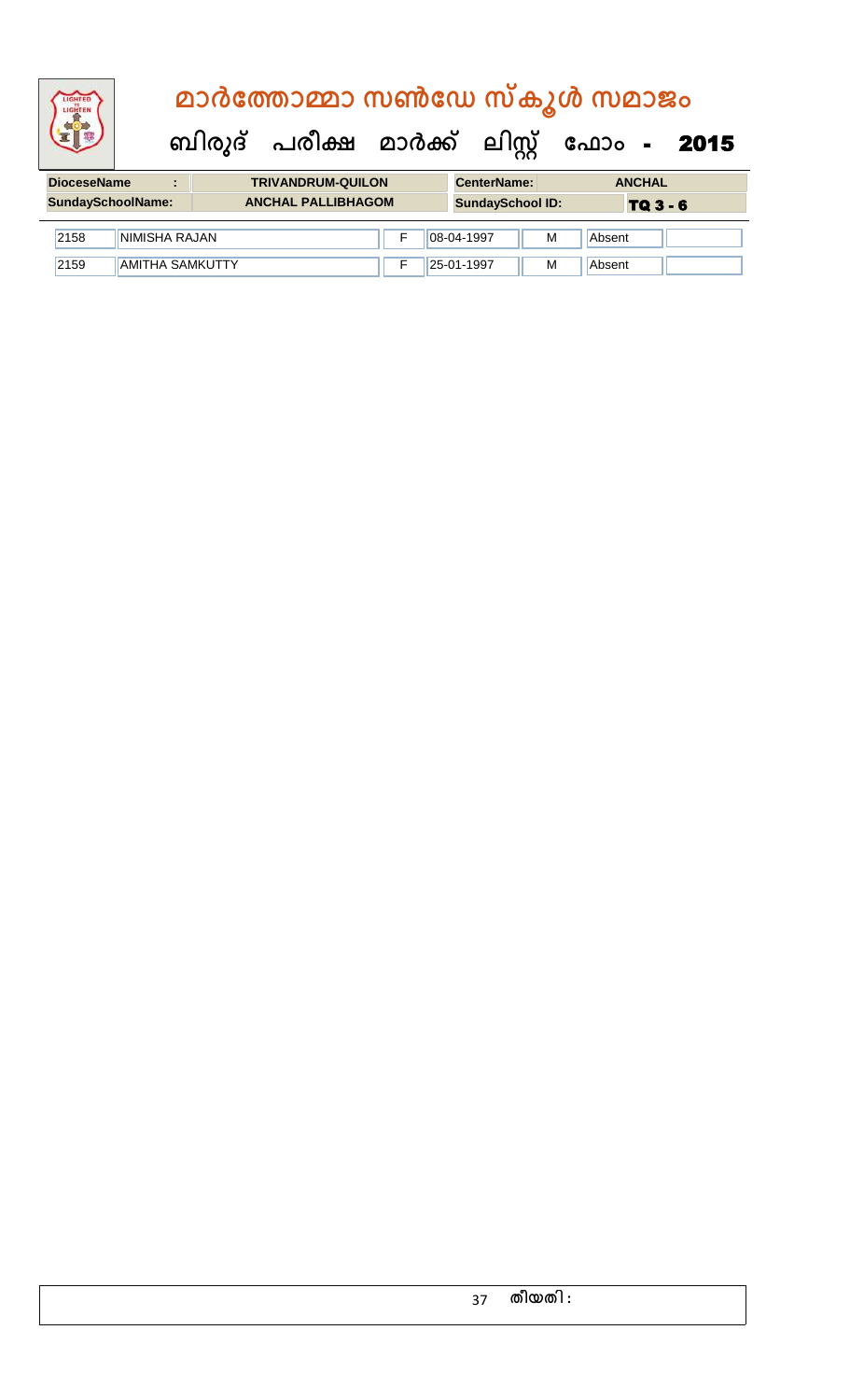|              | <b>DioceseName</b><br>÷.<br><b>TRIVANDRUM-QUILON</b><br><b>SundaySchoolName:</b> |                               |                       |            | <b>CenterName:</b>      |               | <b>ANCHAL</b>            |                 |
|--------------|----------------------------------------------------------------------------------|-------------------------------|-----------------------|------------|-------------------------|---------------|--------------------------|-----------------|
|              |                                                                                  | <b>ANCHAL ST PAULS</b>        |                       |            | <b>SundaySchool ID:</b> |               |                          | <b>TQ 3 - 7</b> |
|              | <b>KUMARAVAKUP (JUNIOR)</b>                                                      |                               | <b>Count of Stud:</b> |            | $\overline{7}$          |               | <b>Eligible DOB Year</b> | 2004            |
| <b>RegNo</b> | <b>StudentName</b>                                                               |                               | <b>SEX</b>            | <b>DOB</b> |                         | <b>MEDIUM</b> | <b>MARK</b>              | <b>REMARKS</b>  |
| 4191         | <b>AKSA ROBERT</b>                                                               |                               | F                     |            | 12-06-2004              | М             | 63                       |                 |
| 4192         | <b>ALAN MON</b>                                                                  |                               | M                     |            | 18-05-2004              | М             | 53                       |                 |
| 4193         | <b>AASHISH JAMES</b>                                                             |                               | M                     |            | 16-07-2004              | M             | 67                       |                 |
| 4194         | <b>DIYA SONY</b>                                                                 |                               | F                     |            | 15-07-2004              | M             | 60                       |                 |
| 4195         | <b>KEVIN REJI</b>                                                                |                               | M                     |            | 03-07-2004              | M             | $\overline{71}$          |                 |
| 4196         | <b>NEAL VINCENT</b>                                                              |                               | M                     |            | 12-11-2004              | M             | 33                       |                 |
| 4197         | <b>ROSHNI JOSE</b>                                                               |                               | F                     |            | 08-11-2004              | M             | 57                       |                 |
|              | <b>MADHYAVAKUP(INTERMEDIATE)</b>                                                 |                               | <b>Count of Stud:</b> |            | 8                       |               | Eligible DOB Year        | 2002            |
| <b>RegNo</b> | <b>StudentName</b>                                                               |                               | <b>SEX</b>            | <b>DOB</b> |                         | <b>MEDIUM</b> | <b>MARK</b>              | <b>REMARKS</b>  |
| 4440         | ALINA MARIAM AJI                                                                 |                               | F                     |            | 05-01-2002              | M             | 48                       |                 |
| 4441         | <b>ALAN BABU</b>                                                                 |                               | M                     |            | 29-07-2002              | M             | 16                       |                 |
| 4442         | <b>ALEENA SAJI</b>                                                               |                               | F                     |            | 22-01-2002              | M             | 18                       |                 |
| 4443         | <b>JOSHUA THOMAS</b>                                                             |                               | M                     |            | 30-09-2002              | M             | 19                       |                 |
| 4444         | MELVIN REJI GEORGE                                                               |                               | M                     |            | 26-06-2002              | M             | 40                       |                 |
| 4445         | ROSNA MARIAM NIBU                                                                |                               | F                     |            | 17-09-2002              | M             | 53                       |                 |
| 4446         | <b>HANNA ELSA MATHEW</b>                                                         |                               | F                     |            | 27-09-2002              | E             | 61                       |                 |
| 4447         | <b>BOBBY REJI MATHEW</b>                                                         |                               | M                     |            | 27-11-2002              | M             | 24                       |                 |
|              | <b>JESHTAVAKUP(SENIOR)</b>                                                       |                               | <b>Count of Stud:</b> |            | 9                       |               | <b>Eligible DOB Year</b> | 2000            |
| <b>RegNo</b> | <b>StudentName</b>                                                               |                               | <b>SEX</b>            | <b>DOB</b> |                         | <b>MEDIUM</b> | <b>MARK</b>              | <b>REMARKS</b>  |
| 4608         | AAN K. VARGHESE                                                                  |                               | F                     |            | 12-06-2000              | М             | 63                       |                 |
| 4609         | <b>ANJU VARGHESE</b>                                                             |                               | F                     |            | 16-05-2000              | М             | 60                       |                 |
| 4610         | <b>BINI PHILIP</b>                                                               |                               | F                     |            | 20-09-2000              | М             | Absent                   |                 |
| 4611         |                                                                                  | NEERATHA RABACCA THOMAS       | F                     |            | 06-06-2000              | М             | 76                       |                 |
| 4612         | OLIVE QUITY VINCENT                                                              |                               | F                     |            | 12-08-2000              | м             | 77                       |                 |
| 4613         | ROHIT MATHEW JOSE                                                                |                               | м                     |            | 31-01-2000              | M             | $\overline{7}$           |                 |
| 4614         |                                                                                  | SHERIN SARA MATHEW            | F                     |            | 03-12-2000              | М             | 64                       |                 |
| 4615         |                                                                                  | SHREYA RACHEL THOMAS          | F                     |            | 09-12-2000              | М             | 28                       |                 |
| 4616         | SNEHA BOBACHAN                                                                   |                               | F                     |            | 23-08-2000              | М             | 50                       |                 |
|              | YUVAVAKUP (YOUNG ADULT)                                                          |                               | <b>Count of Stud:</b> |            | 3                       |               | <b>Eligible DOB Year</b> | 1998            |
| <b>RegNo</b> | <b>StudentName</b>                                                               |                               | <b>SEX</b>            | <b>DOB</b> |                         | <b>MEDIUM</b> | <b>MARK</b>              | <b>REMARKS</b>  |
| 3775         | DAYA RITA PRASAD                                                                 |                               | F                     |            | 06-09-1998              | М             | 83                       |                 |
| 3776         | <b>JERLIN THOMAS</b>                                                             |                               | М                     |            | 11-06-1998              | М             | 33                       |                 |
| 3777         |                                                                                  | <b>MARIA ELIZABETH THOMAS</b> | F                     |            | 29-08-1998              | М             | 68                       |                 |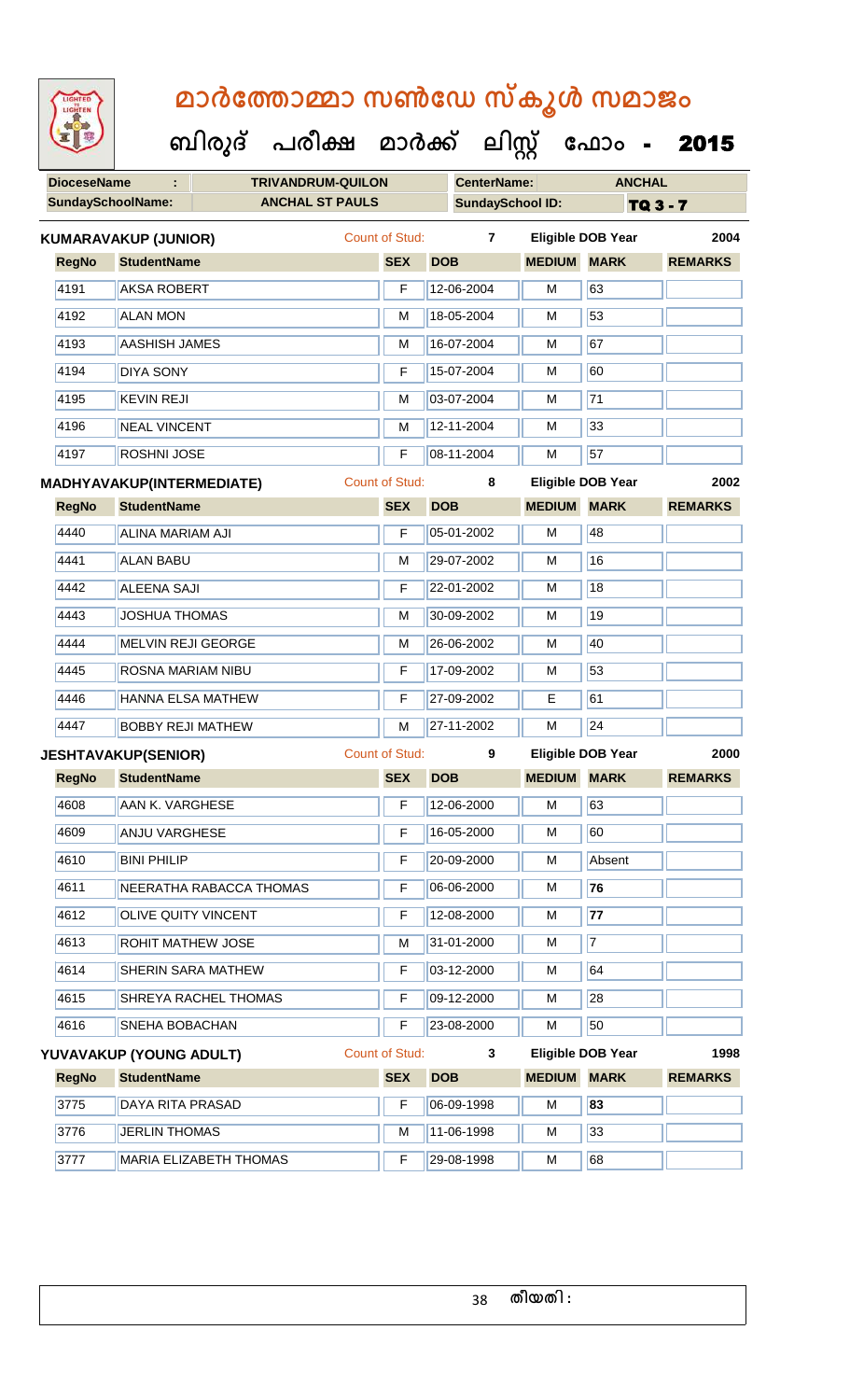**DioceseName : TRIVANDRUM-QUILON CenterName: ANCHAL** SundaySchoolName: **ELATHANDU BHAGOM SundaySchool ID:** TQ 3 - 8  **ബിരുദ് പരീക്ഷ മാര്ക് ക ലിസ്റ്റ ക ഫ ാോം** - 2015 **RegNo StudentName SEX DOB MEDIUM MARK REMARKS KUMARAVAKUP (JUNIOR)** Count of Stud: **3 Eligible DOB Year 2004** 0 **JUESSA JIJO JOHN F 16-11-2005** M Absent 4198 ANOOP ISSAC M 02-12-2004 M Absent 4199 JJIBY ALEX M 01-10-2004 M Absent **RegNo StudentName SEX DOB MEDIUM MARK REMARKS JESHTAVAKUP(SENIOR)** Count of Stud: **1 Eligible DOB Year 2000** 0 SNEHA SAJAN F 28-04-2001 M Absent **RegNo StudentName SEX DOB MEDIUM MARK REMARKS YUVAVAKUP (YOUNG ADULT)** Count of Stud: **4 Eligible DOB Year 1998** 0 DONA ROY F 31-01-1997 M Absent 0 FEBA SAJAN F 13-09-1997 M Absent 0 JIKKU SHAJI VARGHESE M 25-04-1997 M Absent 0 SONA ROY F 31-01-1997 M Absent **RegNo StudentName SEX DOB MEDIUM MARK REMARKS PROUDA SUNDAY SCHOOL (ADULT)** Count of Stud: **1 Eligible DOB Year 1997** 0 MILLY SHIBU F 05-12-1996 M Absent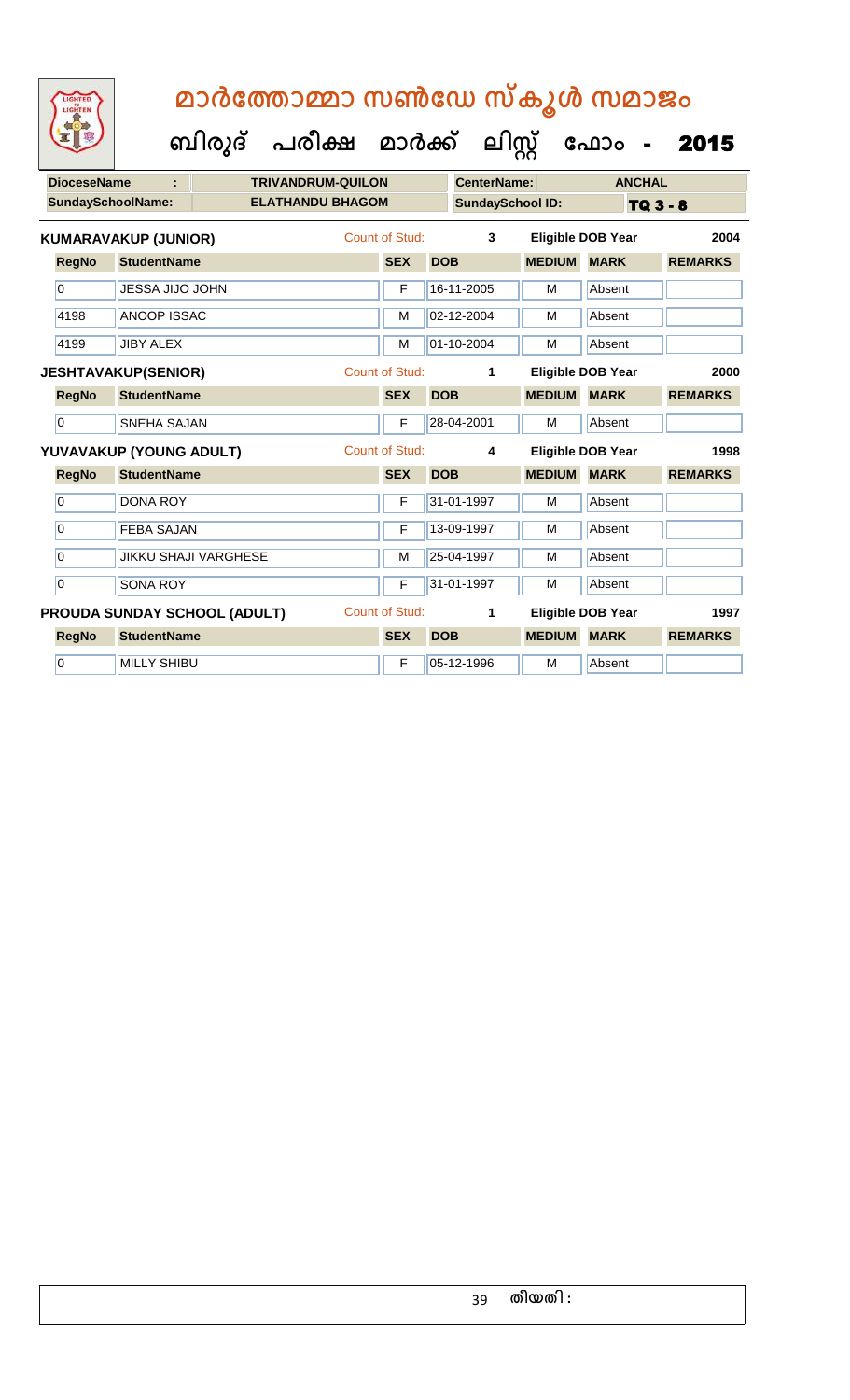|                                                         | LIGHTED<br>LIGHTEN                                                                              |                    |   |  |  | മാർത്തോമ്മാ സൺഡേ സ്കൂൾ സമാജം |                |            |                         |               |    |                          |               |                |  |
|---------------------------------------------------------|-------------------------------------------------------------------------------------------------|--------------------|---|--|--|------------------------------|----------------|------------|-------------------------|---------------|----|--------------------------|---------------|----------------|--|
| ബിരുദ് പരീക്ഷ മാർക്ക് ലിസ്റ്റ്<br>ഫോം<br>$\blacksquare$ |                                                                                                 |                    |   |  |  |                              |                |            |                         |               |    |                          | 2015          |                |  |
|                                                         | <b>DioceseName</b>                                                                              |                    | ÷ |  |  | <b>TRIVANDRUM-QUILON</b>     |                |            | <b>CenterName:</b>      |               |    |                          | <b>ANCHAL</b> |                |  |
|                                                         | <b>SundaySchoolName:</b>                                                                        |                    |   |  |  | <b>PUNCHAKONAM SAEM</b>      |                |            | <b>SundaySchool ID:</b> |               |    |                          | TQ 3 - 9      |                |  |
|                                                         | Count of Stud:<br>$\mathbf{2}$<br>MADHYAVAKUP(INTERMEDIATE)<br><b>Eligible DOB Year</b><br>2002 |                    |   |  |  |                              |                |            |                         |               |    |                          |               |                |  |
|                                                         | <b>RegNo</b>                                                                                    | <b>StudentName</b> |   |  |  |                              | <b>SEX</b>     | <b>DOB</b> |                         | <b>MEDIUM</b> |    | <b>MARK</b>              |               | <b>REMARKS</b> |  |
|                                                         | 4448                                                                                            | <b>JOJI GEORGE</b> |   |  |  |                              | M              |            | 10-12-2002              | м             | 21 |                          |               |                |  |
|                                                         | 4449                                                                                            | <b>SUBIN SUNNY</b> |   |  |  |                              | M              |            | 09-10-2002              | M             | 15 |                          |               |                |  |
|                                                         | YUVAVAKUP (YOUNG ADULT)                                                                         |                    |   |  |  |                              | Count of Stud: |            | 1                       |               |    | <b>Eligible DOB Year</b> |               | 1998           |  |
|                                                         | <b>RegNo</b>                                                                                    | <b>StudentName</b> |   |  |  |                              | <b>SEX</b>     | <b>DOB</b> |                         | <b>MEDIUM</b> |    | <b>MARK</b>              |               | <b>REMARKS</b> |  |

3778 JUCFIN SAM M 18-10-1998 M 38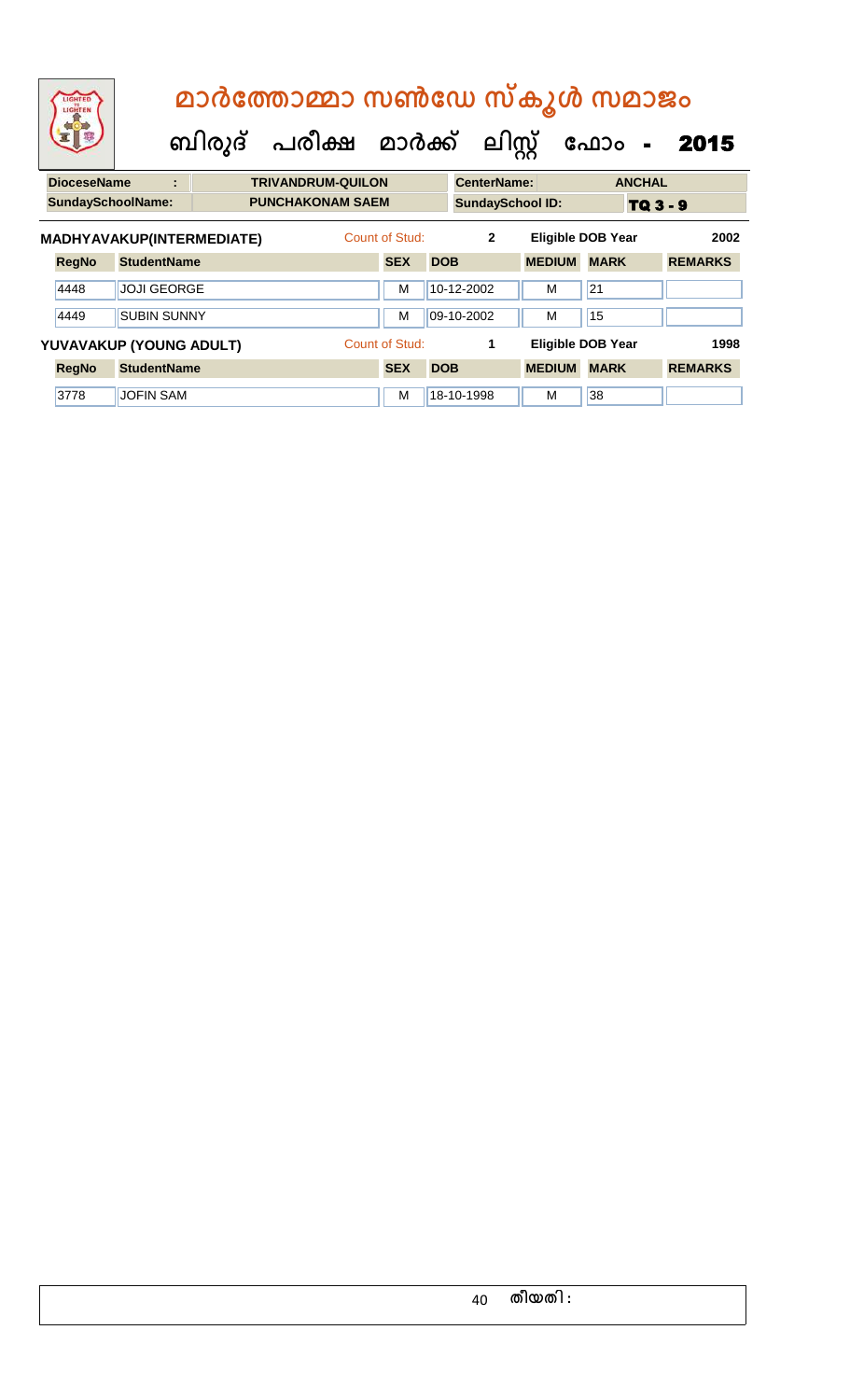**DioceseName : TRIVANDRUM-QUILON CenterName: KULATHUPUZHA** SundaySchoolName: **AYLARA ST THOMAS SundaySchool ID:** TQ 4 - 2  **ബിരുദ് പരീക്ഷ മാര്ക് ക ലിസ്റ്റ ക ഫ ാോം** - 2015 **RegNo StudentName SEX DOB MEDIUM MARK REMARKS KUMARAVAKUP (JUNIOR)** Count of Stud: **3 Eligible DOB Year 2004** 4200 KURIAN SHAJI VARGHESE M M 08-05-2004 M 71 4201 SUBIN M. THOMAS M N 08-04-2004 M 45 4202 JEEVAN ANIYANKUNJU M 26-12-2004 M 9 **RegNo StudentName SEX DOB MEDIUM MARK REMARKS MADHYAVAKUP(INTERMEDIATE)** Count of Stud: **2 Eligible DOB Year 2002** 4450 BIBIN MATHEW M 10-12-2002 M **90** 4451 AMEESHA JOSE **F** 12-06-2002 M 61 **RegNo StudentName SEX DOB MEDIUM MARK REMARKS JESHTAVAKUP(SENIOR)** Count of Stud: **1 Eligible DOB Year 2000** 4617 KRIPA THOMAS F 12-03-2000 M Absent **RegNo StudentName SEX DOB MEDIUM MARK REMARKS YUVAVAKUP (YOUNG ADULT)** Count of Stud: **4 Eligible DOB Year 1998** 3779 | AMIT JOSE M 15-07-1998 | M 58 3780 JJIBIN VARGHESE M 106-02-1998 M Absent 3781 KRIPA P. CHERIYAN **F 24-04-1998** M 78 3782 SHOOBY SHAJI F 23-02-1998 M 63 **RegNo StudentName SEX DOB MEDIUM MARK REMARKS PROUDA SUNDAY SCHOOL (ADULT)** Count of Stud: **3 Eligible DOB Year 1997** 2160 AMEL K. REJI M M 15-07-1997 M 20 2161 BIJIN C. BLESSON M 10-05-1997 M 10-05-1997 2162 ANSA MATHEW F 08-03-1997 M 36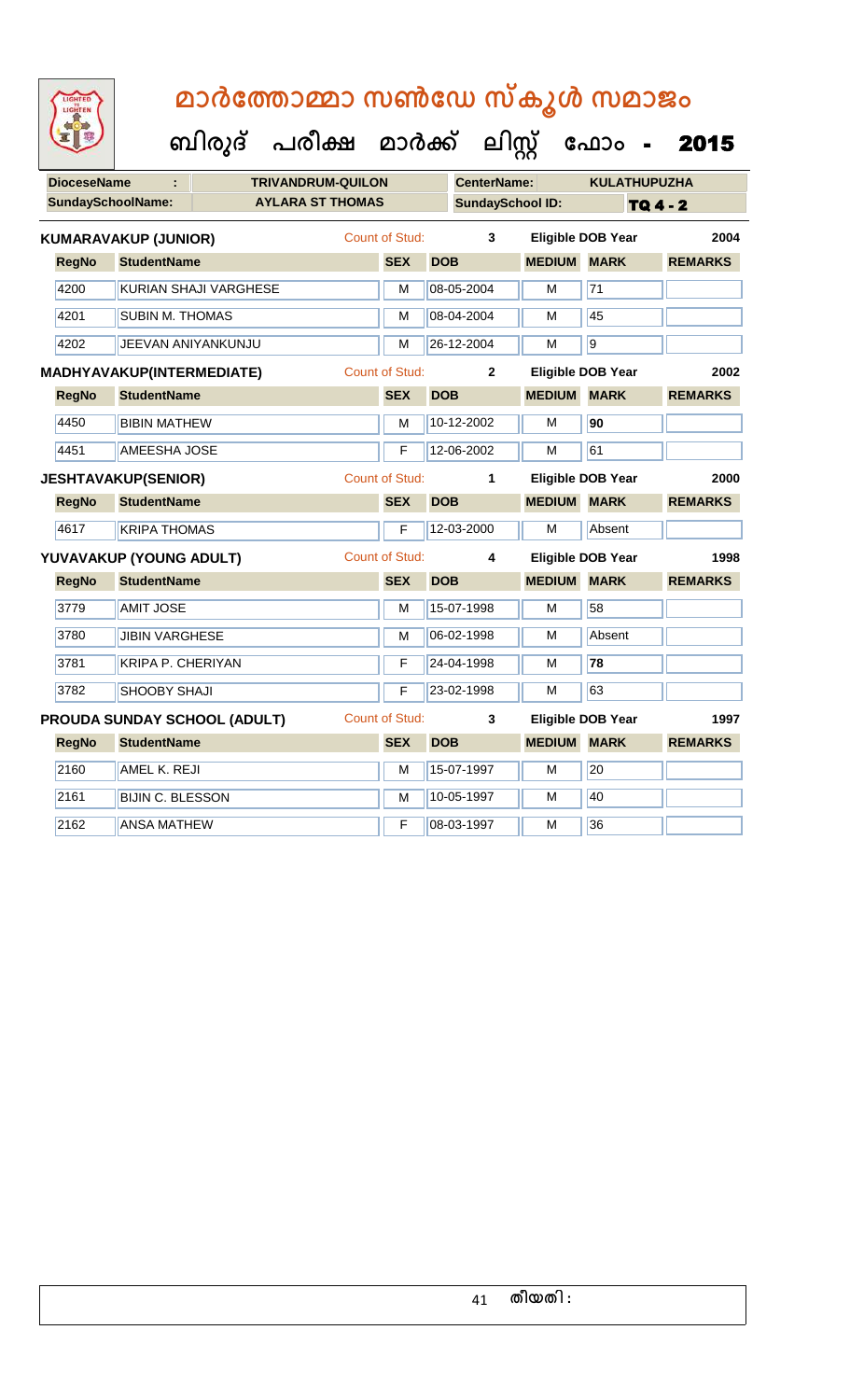**ക ഫ ാോം** - 2015

 **ബിരുദ് പരീക്ഷ മാര്ക്**

**DioceseName : TRIVANDRUM-QUILON CenterName: KULATHUPUZHA** SundaySchoolName: **KULATHUPUZHA ST THOMAS** SundaySchool ID: **TQ 4 - 3 ക ലിസ്റ്റ RegNo StudentName SEX DOB MEDIUM MARK REMARKS KUMARAVAKUP (JUNIOR)** Count of Stud: **2 Eligible DOB Year 2004** 4203 ANOLA SAJU DANIEL F 15-03-2004 M **95** 4204 JISHA ZACHARIA F 28-06-2004 M 23 **RegNo StudentName SEX DOB MEDIUM MARK REMARKS MADHYAVAKUP(INTERMEDIATE)** Count of Stud: **5 Eligible DOB Year 2002** 4452 JERIN VARGHESE M M 20-05-2002 M 44 4453 MONISH S. KOSHY M M 10-04-2002 M 34 4454 NIMISH S. KOSHY M 10-04-2002 M 41 4455 ASHLY SARA P. ALEXANDER F 14-07-2002 M 52 4456 IRINE ABEY F 20-04-2002 M **88 RegNo StudentName SEX DOB MEDIUM MARK REMARKS YUVAVAKUP (YOUNG ADULT)** Count of Stud: **5 Eligible DOB Year 1998** 3783 JONCY K. JOHN F 15-04-1998 M Absent 3784 JJANCY K. JOHN F 15-04-1998 M Absent 3785 VIBIN ELIAS M 18-06-1998 M 27 3786 DILLS REJI M 10-04-1998 M 31 3787 JJIBIN BABY M 23-08-1998 M 30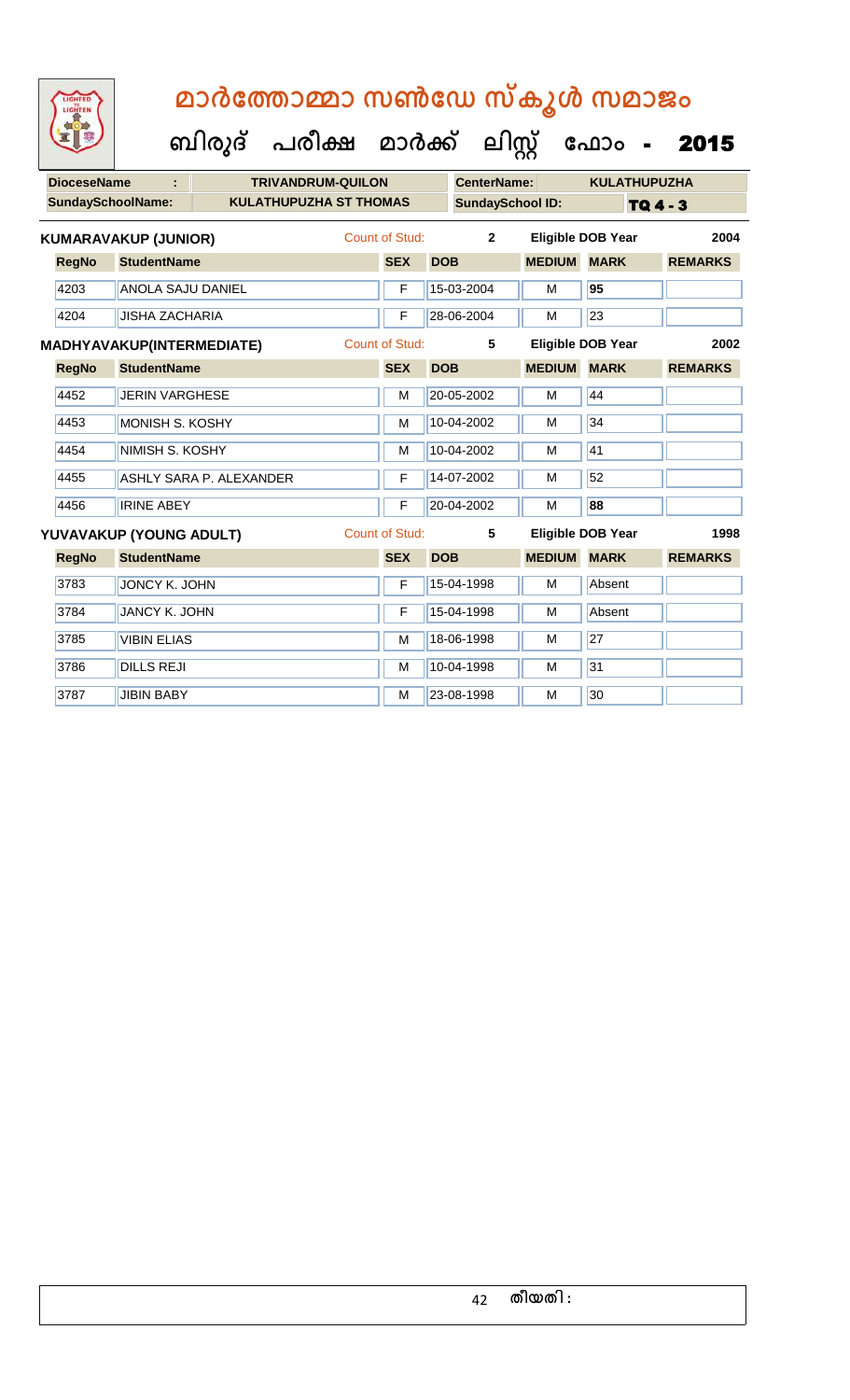**DioceseName : TRIVANDRUM-QUILON CenterName: KULATHUPUZHA** SundaySchoolName: THINGALKARICKAM **SundaySchool ID:** TQ 4 - 4  **ബിരുദ് പരീക്ഷ മാര്ക് ക ലിസ്റ്റ ക ഫ ാോം** - 2015 **RegNo StudentName SEX DOB MEDIUM MARK REMARKS KUMARAVAKUP (JUNIOR)** Count of Stud: **4 Eligible DOB Year 2004** 4205 AKASH BOBY M 28-07-2004 M 22 4206 BREENU BIJU F 05-06-2004 M 38 4207 JEENA MARIAM JOHN F 01-03-2004 M **77** 4208 ROSHMA SAJI F 14-04-2004 M 59 **RegNo StudentName SEX DOB MEDIUM MARK REMARKS MADHYAVAKUP(INTERMEDIATE)** Count of Stud: **2 Eligible DOB Year 2002** 4457 ATHIRA SABU F 05-02-2002 M **78** 4458 ROSHNI SAJI F 19-05-2002 M 48 **RegNo StudentName SEX DOB MEDIUM MARK REMARKS JESHTAVAKUP(SENIOR)** Count of Stud: **1 Eligible DOB Year 2000** 4618 ASHWIN ANIL M 20-06-2000 M 25 **RegNo StudentName SEX DOB MEDIUM MARK REMARKS YUVAVAKUP (YOUNG ADULT)** Count of Stud: **2 Eligible DOB Year 1998** 3788 JUERIN RAJAN M 02-04-1998 M 62 3789 SUMAM SARA SUNIL F 20-04-1998 M **80**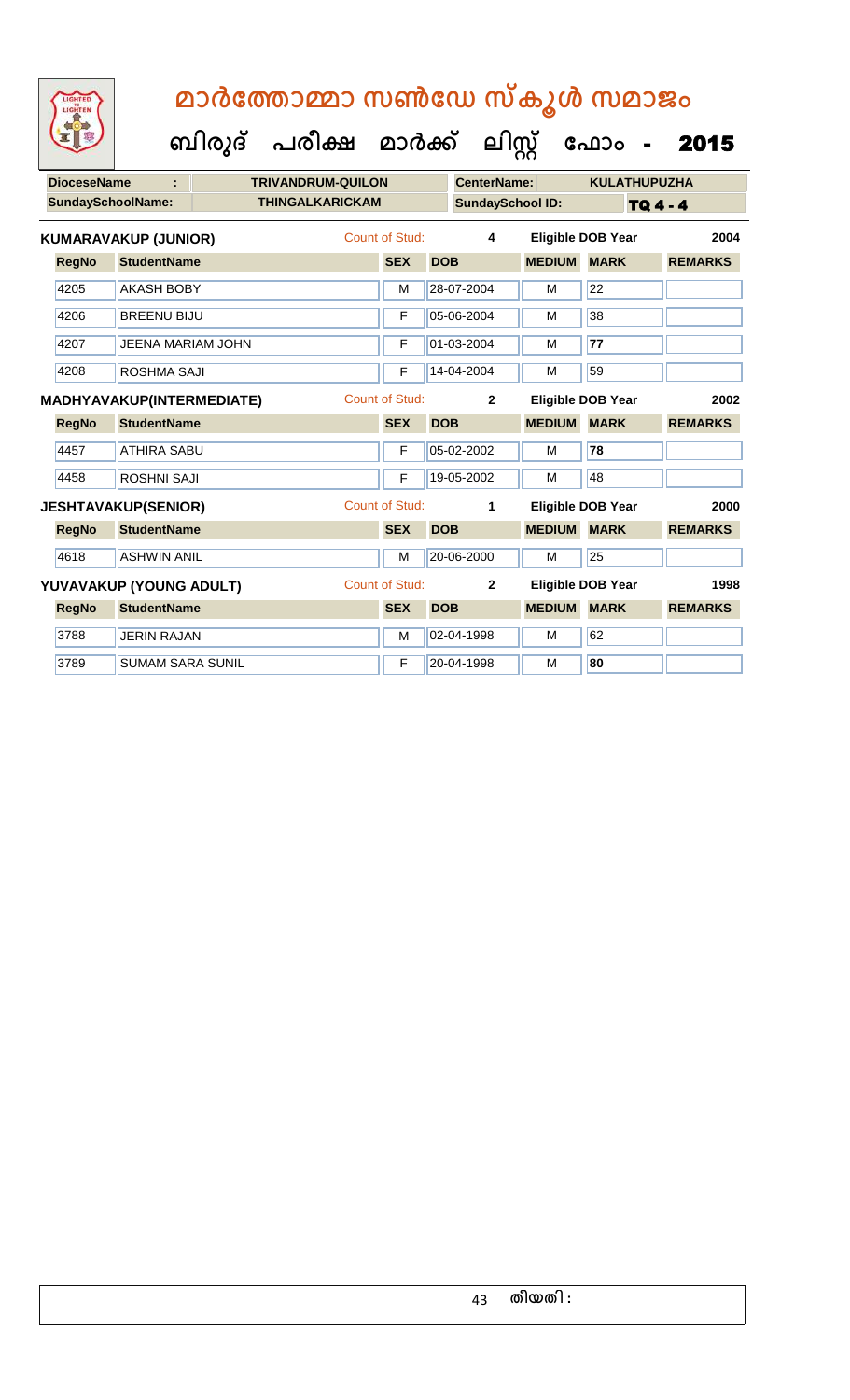| LIGHTED<br>LIGHTEN       |                                  | മാർത്തോമ്മാ സൺഡേ സ്കൂൾ സമാജം         |                       |            |                         |               |                          |                 |
|--------------------------|----------------------------------|--------------------------------------|-----------------------|------------|-------------------------|---------------|--------------------------|-----------------|
|                          |                                  | ബിരുദ് പരീക്ഷ മാർക്ക് ലിസ്റ്റ് ഫോം - |                       |            |                         |               |                          | 2015            |
| <b>DioceseName</b>       | ċ                                | <b>TRIVANDRUM-QUILON</b>             |                       |            | <b>CenterName:</b>      |               | <b>KULATHUPUZHA</b>      |                 |
| <b>SundaySchoolName:</b> |                                  | <b>CHANDANACAVE PALLIBHAGOM</b>      |                       |            | <b>SundaySchool ID:</b> |               |                          | <b>TQ 4 - 5</b> |
|                          | <b>KUMARAVAKUP (JUNIOR)</b>      |                                      | Count of Stud:        |            | 8                       |               | <b>Eligible DOB Year</b> | 2004            |
| <b>RegNo</b>             | <b>StudentName</b>               |                                      | <b>SEX</b>            | <b>DOB</b> |                         | <b>MEDIUM</b> | <b>MARK</b>              | <b>REMARKS</b>  |
| 4209                     | <b>AUSTIN ROY</b>                |                                      | м                     | 24-04-2004 |                         | M             | 60                       |                 |
| 4210                     | <b>GEORGE CRISOSTOM</b>          |                                      | М                     | 14-09-2004 |                         | м             | 83                       |                 |
| 4211                     | <b>ASHISH P. OOMMEN</b>          |                                      | м                     | 24-08-2004 |                         | м             | 15                       |                 |
| 4212                     | <b>DONA TOM</b>                  |                                      | F                     | 27-10-2004 |                         | м             | 56                       |                 |
| 4213                     | ANGEL ANNA KURIAN                |                                      | F                     | 20-11-2004 |                         | м             | 60                       |                 |
| 4214                     | <b>SIJI SUNNY</b>                |                                      | F                     | 19-04-2004 |                         | м             | 45                       |                 |
| 4215                     | <b>MARIAM ALEXANDER</b>          |                                      | F                     | 15-08-2004 |                         | M             | Absent                   |                 |
| 4216                     | NIDYA MONACHAN                   |                                      | F                     | 17-11-2004 |                         | M             | 21                       |                 |
|                          | <b>MADHYAVAKUP(INTERMEDIATE)</b> |                                      | <b>Count of Stud:</b> |            | 6                       |               | <b>Eligible DOB Year</b> | 2002            |
| <b>RegNo</b>             | <b>StudentName</b>               |                                      | <b>SEX</b>            | <b>DOB</b> |                         | <b>MEDIUM</b> | <b>MARK</b>              | <b>REMARKS</b>  |
| 4459                     | <b>SEBIN SABU</b>                |                                      | м                     | 13-12-2002 |                         | м             | 28                       |                 |
| 4460                     | RIYA B. M                        |                                      | F                     | 27-02-2002 |                         | м             | 24                       |                 |
| 4461                     | <b>UHOL ONIL</b>                 |                                      | м                     | 17-12-2002 |                         | м             | 33                       |                 |
| 4462                     | <b>ARON PHILIP</b>               |                                      | М                     | 20-10-2002 |                         | м             | $\overline{8}$           |                 |
| 4463                     | <b>ABY ABRAHAM</b>               |                                      | М                     | 25-01-2002 |                         | M             | 13                       |                 |
| 4464                     | <b>BINS BIJI JOHN</b>            |                                      | M                     | 06-11-2002 |                         | M             | 43                       |                 |
|                          | <b>JESHTAVAKUP(SENIOR)</b>       |                                      | <b>Count of Stud:</b> |            | 9                       |               | <b>Eligible DOB Year</b> | 2000            |
| <b>RegNo</b>             | <b>StudentName</b>               |                                      | <b>SEX</b>            | <b>DOB</b> |                         | <b>MEDIUM</b> | <b>MARK</b>              | <b>REMARKS</b>  |
| 4619                     | <b>ALAN K. MATHEW</b>            |                                      | M                     | 04-05-2000 |                         | M             | 25                       |                 |
| 4620                     | SIBI SAJI                        |                                      | М                     | 26-06-2000 |                         | M             | 40                       |                 |
| 4621                     | <b>BEN JOHNSON</b>               |                                      | M                     | 20-12-2000 |                         | м             | 34                       |                 |
| 4622                     | <b>GLEN RAJ</b>                  |                                      | М                     | 24-04-2000 |                         | M             | 27                       |                 |
| 4623                     | NIKHIL K. VINOD                  |                                      | M                     | 18-01-2000 |                         | M             | 19                       |                 |
| 4624                     | JEEVAN JOHN SAM                  |                                      | M                     | 31-03-2000 |                         | M             | 37                       |                 |
| 4625                     | <b>ABIN THOMAS</b>               |                                      | м                     | 15-01-2000 |                         | M             | 45                       |                 |
| 4626                     | <b>ASHLIN M. ROY</b>             |                                      | F                     | 27-12-2000 |                         | M             | 53                       |                 |
| 4627                     | SANDRA ELSA JOHN                 |                                      | F                     | 04-07-2000 |                         | M             | 39                       |                 |
|                          | YUVAVAKUP (YOUNG ADULT)          |                                      | <b>Count of Stud:</b> |            | $\overline{7}$          |               | <b>Eligible DOB Year</b> | 1998            |
| <b>RegNo</b>             | <b>StudentName</b>               |                                      | <b>SEX</b>            | <b>DOB</b> |                         | <b>MEDIUM</b> | <b>MARK</b>              | <b>REMARKS</b>  |
| 3790                     | <b>JITHIN JAMES</b>              |                                      | м                     | 16-04-1998 |                         | M             | 30                       |                 |
| 3791                     | <b>JUSTIN SAMUEL</b>             |                                      | M                     | 24-06-1998 |                         | M             | 51                       |                 |
| 3792                     | <b>UHOL OLIL</b>                 |                                      | М                     | 12-02-1998 |                         | M             | 25                       |                 |
| 3793                     | <b>GLORY MERIN SAM</b>           |                                      | F                     | 14-04-1998 |                         | M             | Absent                   |                 |
| 3794                     | <b>ANGEL ABRAHAM</b>             |                                      | F                     | 19-03-1998 |                         | M             | 42                       |                 |
| 3795                     | <b>JESNA JOSE</b>                |                                      | F                     | 09-12-1998 |                         | M             | 75                       |                 |
| 3796                     | <b>SHINU ABRAHAM</b>             |                                      | F                     | 02-12-1998 |                         | м             | Absent                   |                 |
|                          |                                  |                                      |                       |            |                         |               |                          |                 |

44 **തീയതി :**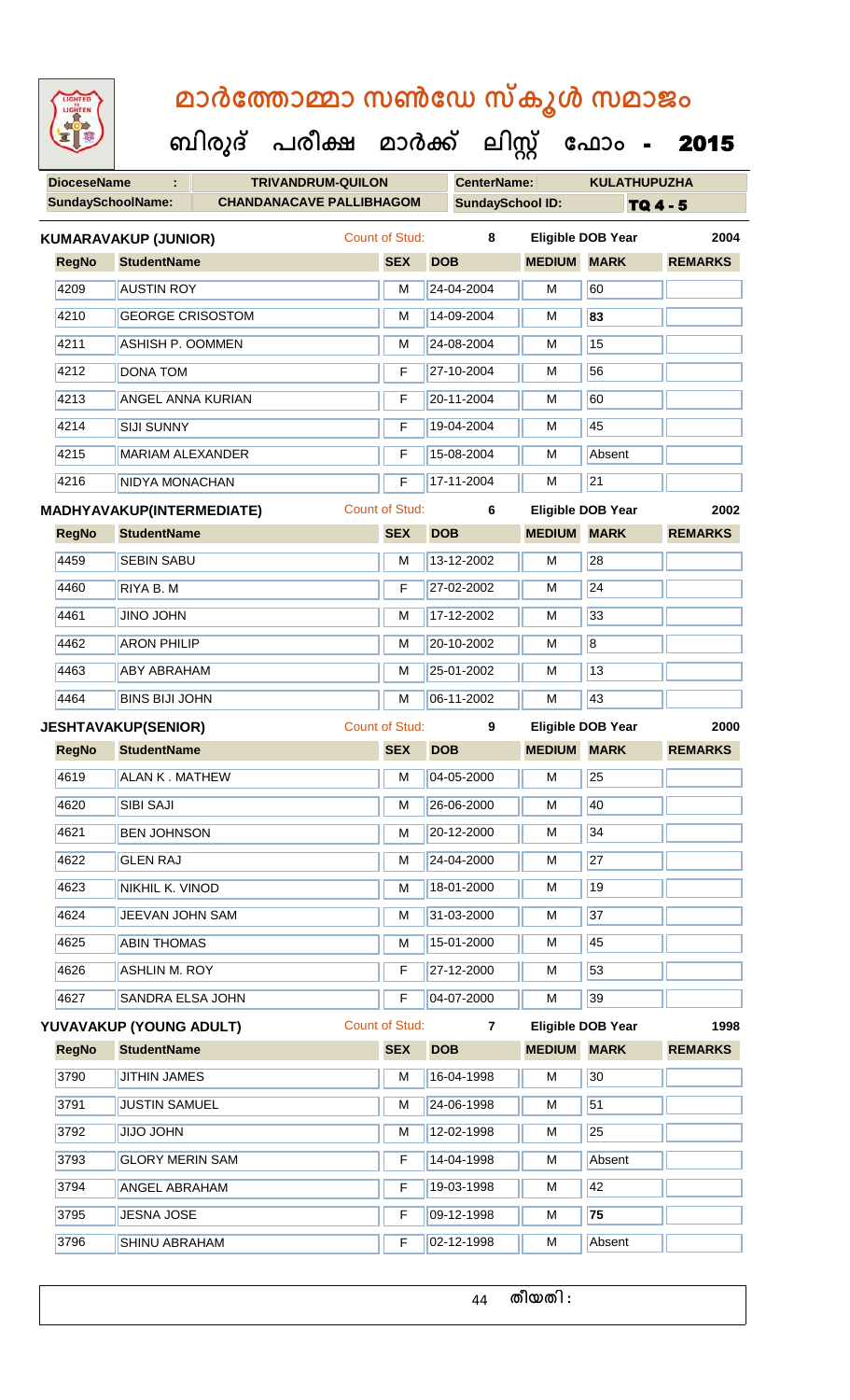| LIGHTED<br>LIGHTEN                  | മാർത്തോമ്മാ സൺഡേ സ്കൂൾ സമാജം                                                                              |   |                                |  |                          |                |            |                    |               |                          |                        |  |
|-------------------------------------|-----------------------------------------------------------------------------------------------------------|---|--------------------------------|--|--------------------------|----------------|------------|--------------------|---------------|--------------------------|------------------------|--|
|                                     |                                                                                                           |   | ബിരുദ് പരീക്ഷ മാർക്ക് ലിസ്റ്റ് |  |                          |                |            |                    |               | ഫോം                      | 2015<br>$\blacksquare$ |  |
| <b>DioceseName</b>                  |                                                                                                           | t |                                |  | <b>TRIVANDRUM-QUILON</b> |                |            | <b>CenterName:</b> |               | <b>KULATHUPUZHA</b>      |                        |  |
|                                     | <b>SundaySchoolName:</b><br><b>CHANDANACAVE PALLIBHAGOM</b><br><b>SundaySchool ID:</b><br><b>TQ 4 - 5</b> |   |                                |  |                          |                |            |                    |               |                          |                        |  |
| <b>PROUDA SUNDAY SCHOOL (ADULT)</b> |                                                                                                           |   |                                |  |                          | Count of Stud: |            | 4                  |               | <b>Eligible DOB Year</b> | 1997                   |  |
| <b>RegNo</b>                        | <b>StudentName</b>                                                                                        |   |                                |  |                          | <b>SEX</b>     | <b>DOB</b> |                    | <b>MEDIUM</b> | <b>MARK</b>              | <b>REMARKS</b>         |  |
| 2163                                | MEGHA S. JOHN                                                                                             |   |                                |  |                          | F              |            | 26-07-1997         | м             | 55                       |                        |  |
| 2164<br><b>JISSA RACHEL ABRAHAM</b> |                                                                                                           |   |                                |  |                          | F              |            | 06-10-1997         | м             | 37                       |                        |  |
| 2165                                | <b>SONY SUNNY</b>                                                                                         |   |                                |  |                          | F              |            | 15-08-1997         | м             | Absent                   |                        |  |

2166 JJESNO JAMES **F** 11-11-1997 M Absent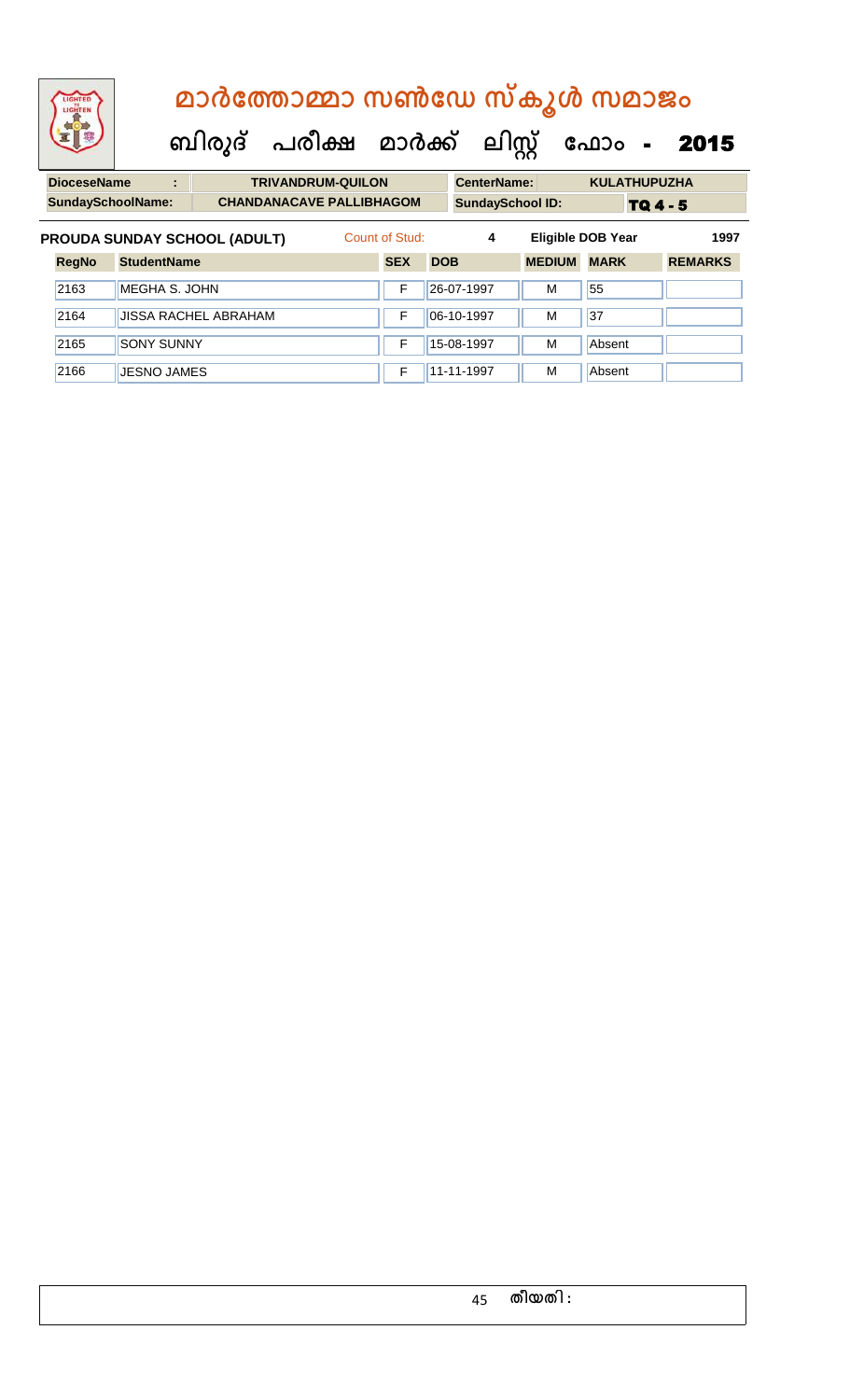|                          |                                  | ബിരുദ് | പരീക്ഷ                   | മാർക്ക്               |            | ലിസ്റ്റ്                |                    | ഫോം                      | 2015           |
|--------------------------|----------------------------------|--------|--------------------------|-----------------------|------------|-------------------------|--------------------|--------------------------|----------------|
| <b>DioceseName</b>       |                                  |        | <b>TRIVANDRUM-QUILON</b> |                       |            | <b>CenterName:</b>      |                    | <b>KULATHUPUZHA</b>      |                |
| <b>SundaySchoolName:</b> |                                  |        | <b>EZHAMKULAM SALEM</b>  |                       |            | <b>SundaySchool ID:</b> |                    |                          | TQ 4 - 6       |
|                          | <b>KUMARAVAKUP (JUNIOR)</b>      |        |                          | Count of Stud:        |            | 3                       |                    | <b>Eligible DOB Year</b> | 2004           |
| <b>RegNo</b>             | <b>StudentName</b>               |        |                          | <b>SEX</b>            | <b>DOB</b> |                         | <b>MEDIUM</b>      | <b>MARK</b>              | <b>REMARKS</b> |
| 4217                     | <b>JIBIN LALU</b>                |        |                          | M                     |            | 12-07-2004              | М                  | Absent                   |                |
| 4218                     | <b>JERIN</b>                     |        |                          | M                     |            | 01-06-2004              | М                  | $\overline{21}$          |                |
| 4219                     | <b>ALEENA MATHEW</b>             |        |                          | F                     |            | 27-06-2004              | M                  | 54                       |                |
|                          | <b>MADHYAVAKUP(INTERMEDIATE)</b> |        |                          | <b>Count of Stud:</b> |            | 3                       |                    | <b>Eligible DOB Year</b> | 2002           |
| <b>RegNo</b>             | <b>StudentName</b>               |        |                          | <b>SEX</b>            | <b>DOB</b> |                         | <b>MEDIUM MARK</b> |                          | <b>REMARKS</b> |
| 4465                     | <b>JOHN THOMAS</b>               |        |                          | M                     |            | 01-07-2002              | M                  | Absent                   |                |
| 4466                     | <b>SIVI SAJI</b>                 |        |                          | F                     |            | 03-03-2002              | M                  | 75                       |                |
| 4467                     | <b>CHRISTINA SKARIYA</b>         |        |                          | F                     |            | 17-07-2002              | М                  | 77                       |                |
|                          | <b>JESHTAVAKUP(SENIOR)</b>       |        |                          | <b>Count of Stud:</b> |            | 4                       |                    | <b>Eligible DOB Year</b> | 2000           |
| <b>RegNo</b>             | <b>StudentName</b>               |        |                          | <b>SEX</b>            | <b>DOB</b> |                         | <b>MEDIUM MARK</b> |                          | <b>REMARKS</b> |
| 4628                     | SANAL J. SAM                     |        |                          | M                     |            | 20-06-2000              | М                  | 61                       |                |
| 4629                     | <b>SIBIN BINU</b>                |        |                          | M                     |            | 13-05-2000              | M                  | 43                       |                |
| 4630                     | <b>JOBIN LALU</b>                |        |                          | M                     |            | 17-08-2000              | M                  | 16                       |                |
| 4631                     | <b>REUBEN WILSON</b>             |        |                          | M                     |            | 20-09-2000              | М                  | Absent                   |                |
|                          | YUVAVAKUP (YOUNG ADULT)          |        |                          | <b>Count of Stud:</b> |            | $\mathbf{2}$            |                    | <b>Eligible DOB Year</b> | 1998           |
| <b>RegNo</b>             | <b>StudentName</b>               |        |                          | <b>SEX</b>            | <b>DOB</b> |                         | <b>MEDIUM</b>      | <b>MARK</b>              | <b>REMARKS</b> |
| 3797                     | <b>FEBIN JOSE</b>                |        |                          | M                     |            | 23-05-1998              | M                  | 68                       |                |
| 3798                     | SANATH J. SAM                    |        |                          | М                     |            | 04-07-1998              | M                  | 33                       |                |
|                          | PROUDA SUNDAY SCHOOL (ADULT)     |        |                          | <b>Count of Stud:</b> |            | $\mathbf{2}$            |                    | <b>Eligible DOB Year</b> | 1997           |
| <b>RegNo</b>             | <b>StudentName</b>               |        |                          | <b>SEX</b>            | <b>DOB</b> |                         | <b>MEDIUM</b>      | <b>MARK</b>              | <b>REMARKS</b> |
| 2167                     | <b>JULIE.S</b>                   |        |                          | F                     |            | 03-03-1997              | M                  | Absent                   |                |
| 2168                     | <b>JUBIE.S</b>                   |        |                          | F                     |            | 03-03-1997              | М                  | 17                       |                |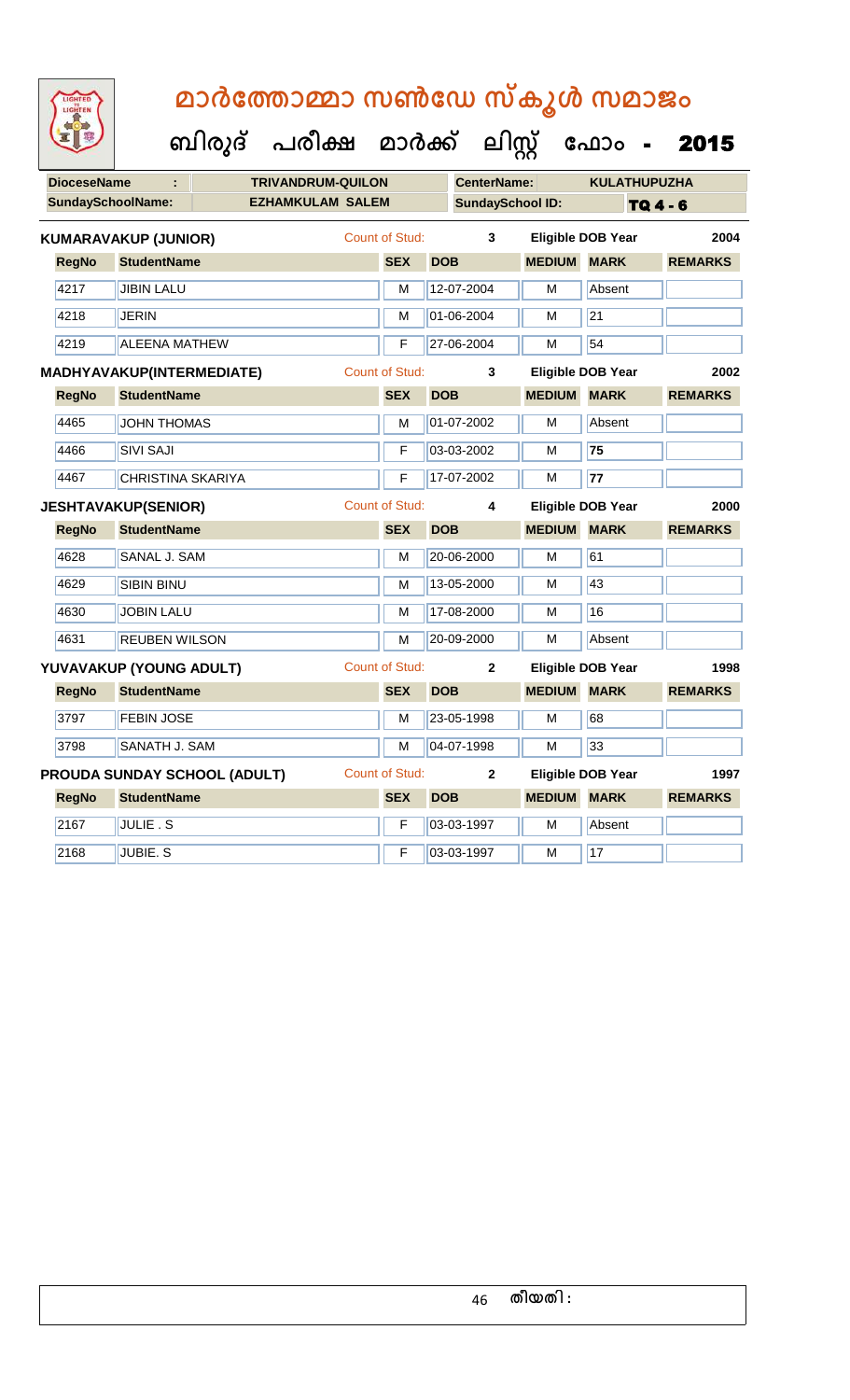| <b>DioceseName</b>       |                             | <b>TRIVANDRUM-QUILON</b> |                |            | <b>CenterName:</b>      |               | <b>KULATHUPUZHA</b>      |                |
|--------------------------|-----------------------------|--------------------------|----------------|------------|-------------------------|---------------|--------------------------|----------------|
| <b>SundaySchoolName:</b> |                             | <b>NELLIMOODE SALEM</b>  |                |            | <b>SundaySchool ID:</b> |               |                          | TQ 4 - 7       |
|                          | <b>KUMARAVAKUP (JUNIOR)</b> |                          | Count of Stud: |            | 1                       |               | <b>Eligible DOB Year</b> | 2004           |
| <b>RegNo</b>             | <b>StudentName</b>          |                          | <b>SEX</b>     | <b>DOB</b> |                         | <b>MEDIUM</b> | <b>MARK</b>              | <b>REMARKS</b> |
| 4220                     | ASHISH K. SHIJU             |                          | M              |            | 29-02-2004              | м             | 29                       |                |
|                          | MADHYAVAKUP(INTERMEDIATE)   |                          | Count of Stud: |            | 1                       |               | <b>Eligible DOB Year</b> | 2002           |
| <b>RegNo</b>             | <b>StudentName</b>          |                          | <b>SEX</b>     | <b>DOB</b> |                         | <b>MEDIUM</b> | <b>MARK</b>              | <b>REMARKS</b> |
| 4468                     | <b>TOMS PHILIP</b>          |                          | M              |            | 19-05-2002              | М             | 29                       |                |
|                          | <b>JESHTAVAKUP(SENIOR)</b>  |                          | Count of Stud: |            | 3                       |               | Eligible DOB Year        | 2000           |
| <b>RegNo</b>             | <b>StudentName</b>          |                          | <b>SEX</b>     | <b>DOB</b> |                         | <b>MEDIUM</b> | <b>MARK</b>              | <b>REMARKS</b> |
| 4632                     | <b>JEENU JOSE</b>           |                          | F              |            | 30-05-2000              | М             | 73                       |                |
| 4633                     | <b>SOUMYA PAULSON</b>       |                          | F              |            | 30-07-2000              | M             | 38                       |                |
| 4634                     | <b>SIBIN SAJI</b>           |                          | M              |            | 07-10-2000              | М             | 52                       |                |
|                          | YUVAVAKUP (YOUNG ADULT)     |                          | Count of Stud: |            | $\overline{2}$          |               | Eligible DOB Year        | 1998           |
| <b>RegNo</b>             | <b>StudentName</b>          |                          | <b>SEX</b>     | <b>DOB</b> |                         | <b>MEDIUM</b> | <b>MARK</b>              | <b>REMARKS</b> |
| 3799                     | <b>JOBIN JOSE</b>           |                          | M              |            | 02-02-1998              | M             | 53                       |                |
| 3800                     | <b>SNEHA PAULSON</b>        |                          | F              |            | 09-12-1998              | М             | 43                       |                |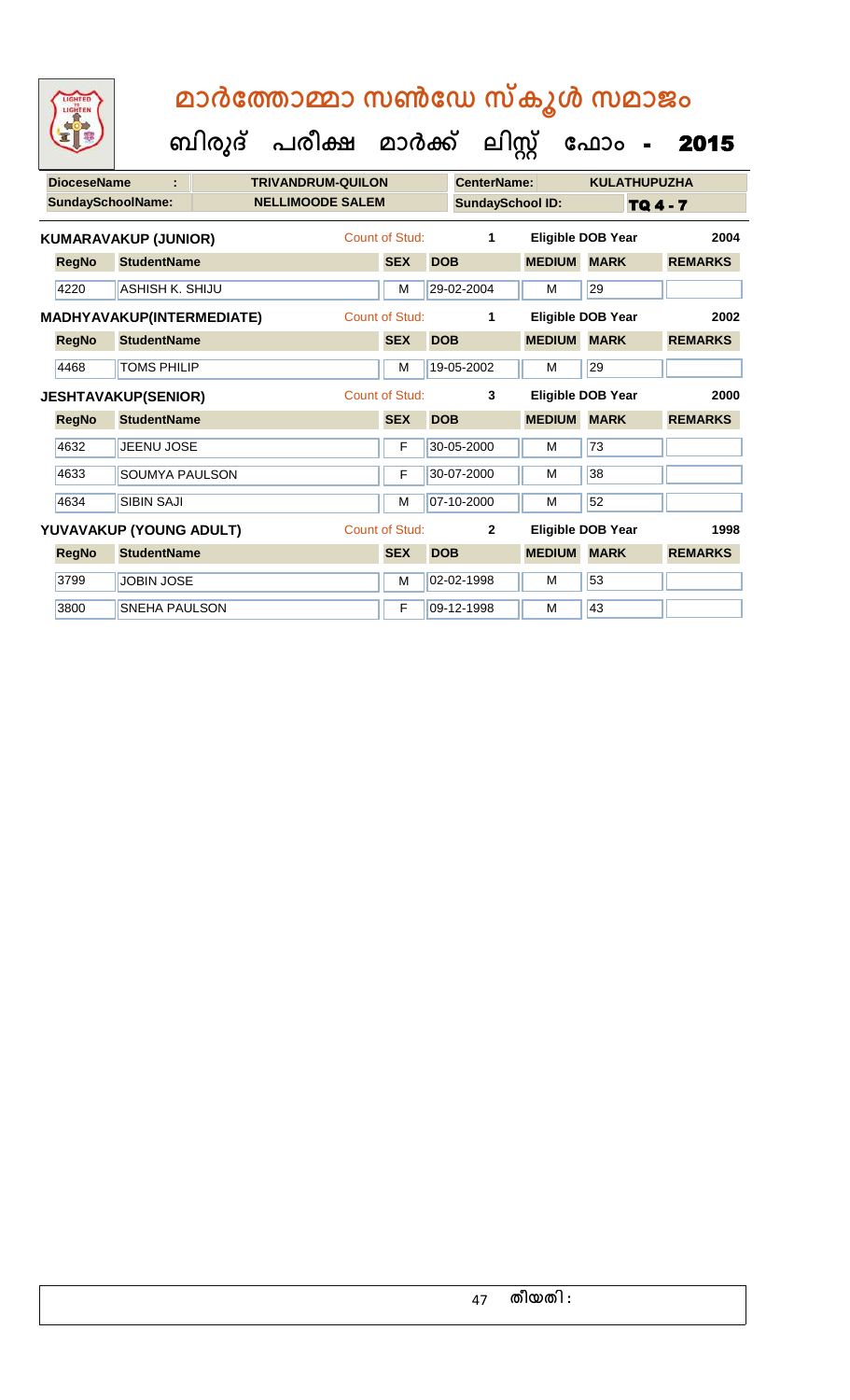| LIGHTED<br>LIGHTEN          | മാർത്തോമ്മാ സൺഡേ സ്കൂൾ സമാജം<br>ബിരുദ് പരീക്ഷ മാർക്ക് ലിസ്റ്റ്<br>ഫോം<br>2015<br>$\sim$ |                |  |                          |  |                |            |                    |                         |  |                          |                 |                |
|-----------------------------|-----------------------------------------------------------------------------------------|----------------|--|--------------------------|--|----------------|------------|--------------------|-------------------------|--|--------------------------|-----------------|----------------|
| <b>DioceseName</b>          |                                                                                         | $\blacksquare$ |  | <b>TRIVANDRUM-QUILON</b> |  |                |            | <b>CenterName:</b> |                         |  | <b>KULATHUPUZHA</b>      |                 |                |
| <b>SundaySchoolName:</b>    |                                                                                         |                |  | <b>VILAKUPARA</b>        |  |                |            |                    | <b>SundaySchool ID:</b> |  |                          | <b>TQ 4 - 8</b> |                |
| <b>KUMARAVAKUP (JUNIOR)</b> |                                                                                         |                |  |                          |  | Count of Stud: |            | 1                  |                         |  | <b>Eligible DOB Year</b> |                 | 2004           |
| <b>RegNo</b>                | <b>StudentName</b>                                                                      |                |  |                          |  | <b>SEX</b>     | <b>DOB</b> |                    | <b>MEDIUM</b>           |  | <b>MARK</b>              |                 | <b>REMARKS</b> |
| 4221                        | <b>JIBIN J. VARGHESE</b>                                                                |                |  |                          |  | м              |            | 16-06-2004         | м                       |  | Absent                   |                 |                |
| YUVAVAKUP (YOUNG ADULT)     |                                                                                         |                |  |                          |  | Count of Stud: |            | 1                  |                         |  | <b>Eligible DOB Year</b> |                 | 1998           |
| <b>RegNo</b>                | <b>StudentName</b>                                                                      |                |  |                          |  | <b>SEX</b>     | <b>DOB</b> |                    | <b>MEDIUM</b>           |  | <b>MARK</b>              |                 | <b>REMARKS</b> |
| 3801                        | <b>JINCY MATHAI</b>                                                                     |                |  |                          |  | F              |            | 16-01-1998         | м                       |  | Absent                   |                 |                |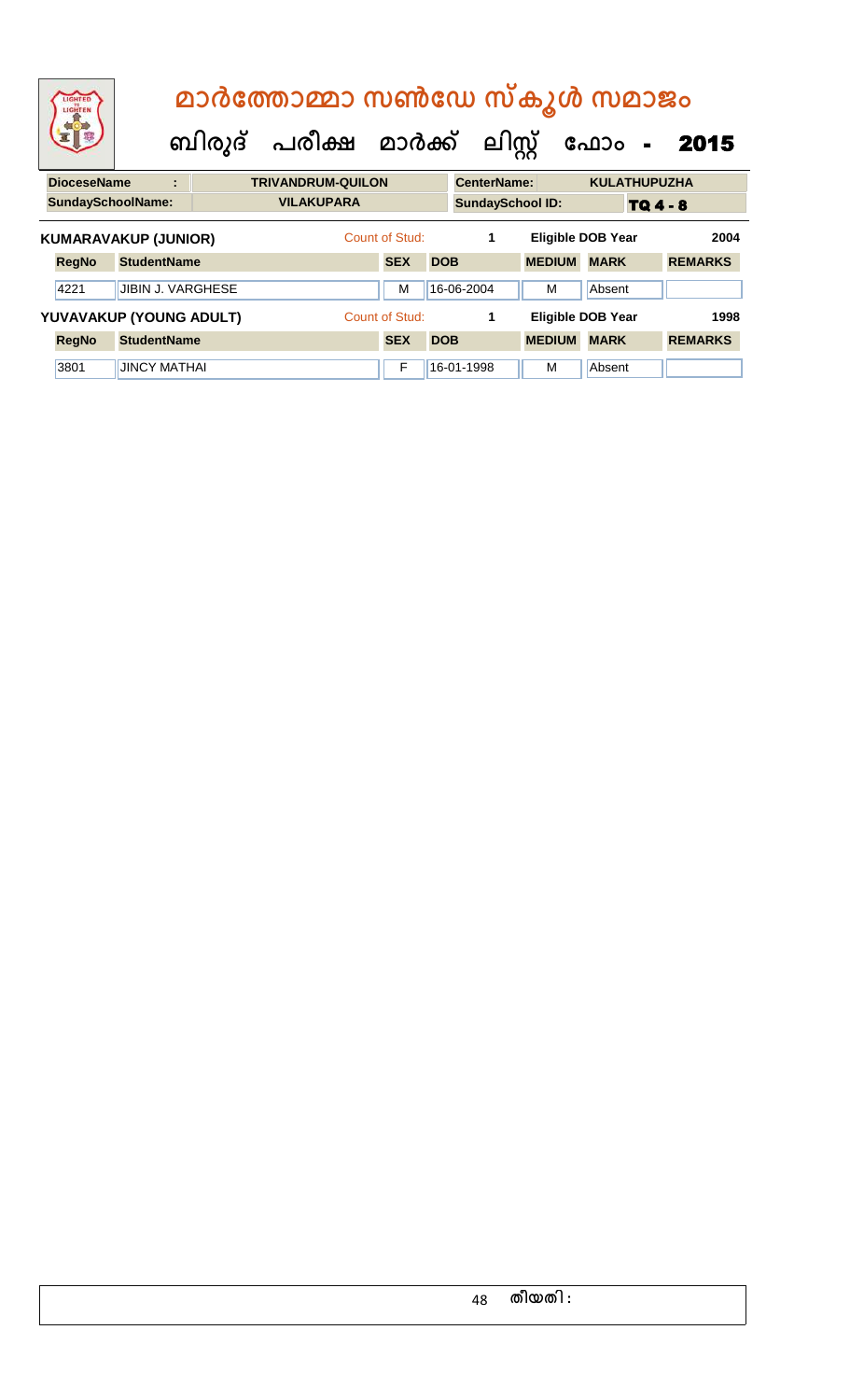**DioceseName : TRIVANDRUM-QUILON CenterName: TRIVANDRUM** SundaySchoolName: **PARUTHIPARA IMMANUEL** SundaySchool ID: TQ 5 - 1  **ബിരുദ് പരീക്ഷ മാര്ക് ക ലിസ്റ്റ ക ഫ ാോം** - 2015 **RegNo StudentName SEX DOB MEDIUM MARK REMARKS KUMARAVAKUP (JUNIOR)** Count of Stud: **15 Eligible DOB Year 2004** 4222 ACHSA LIZ VARGHESE **F** 25-10-2004 **E** 72 4223 **ANSA ALEX F 17-01-2004** E 23 4224 ALIZA MARIAM JACOB F 31-03-2004 E Absent 4225 ROHAN THOMAS M 14-09-2004 E **75** 4226 ANPU SHINE F 22-01-2004 E **80** 4227 JJOANNA GLORY JOSE F 21-07-2004 E Absent 4228 **IRENE MARY CHACKO F 06-02-2004 E** 51 4229 NEHA ANN TITTY F 22-06-2004 E **95** 4230 CYRIL GEORGE THOMAS M 06-11-2004 E **90** 4231 ADEN MATHEW AJITH M 05-10-2004 E Absent 4232 RISHON SIMON M 30-07-2004 M 58 4233 THOMAS M. GEORGE M 21-05-2004 M **76** 4234 **ROSHAN SAMUEL M M** 05-11-2004 M 39 4235 **ALFIE.G. ANIL M 06-04-2004 M** Absent 4236 RISHAN MATHUNNY RANJAN M 01-06-2004 M 22 **RegNo StudentName SEX DOB MEDIUM MARK REMARKS MADHYAVAKUP(INTERMEDIATE)** Count of Stud: **7 Eligible DOB Year 2002** 4469 STEVE CHANDY VARGHESE M M 26-09-2002 E Absent 4470 DAVID MATHEW M M 14-01-2002 E 36 4471 RACHEL ANN VARGHESE **F** 21-02-2002 **F** 56 4472 | ANAKHA ALEXNDER | F | 13-04-2002 | E | 37 4473 ANUJA RACHEL ANIL F 01-01-2002 E 64 4474 ANNIE V. ISSAC F 08-04-2002 E Absent 4475 DALIA RAJU GEORGE F 03-07-2002 E Absent **RegNo StudentName SEX DOB MEDIUM MARK REMARKS JESHTAVAKUP(SENIOR)** Count of Stud: **13 Eligible DOB Year 2000** 4635 ANISHA SUSAN MATHEW F 28-09-2000 E Absent 4636 **EMIYA ANNA GEORGE F 29-05-2000** E 59 4637 FEABA WILSON F 31-10-2000 E 66 4638 MARIAM SANTHY JOHN F 25-08-2000 E Absent

4639 SERA SARA VARGHESE F 06-03-2000 E **75**

4640 ALLEN SAMUEL SIMON M 25-09-2000 E 18

4644 SACHIN ABRAHAM MATHEW M 23-02-2000 E 37

4641 JOEL CHERIAN JOSE M M 06-12-2000 E Absent

4642 KEN HANOK SUNIL M 15-10-2000 E Absent 4643 NAVIN S. JOHN M 09-11-2000 E Absent

49 **തീയതി :**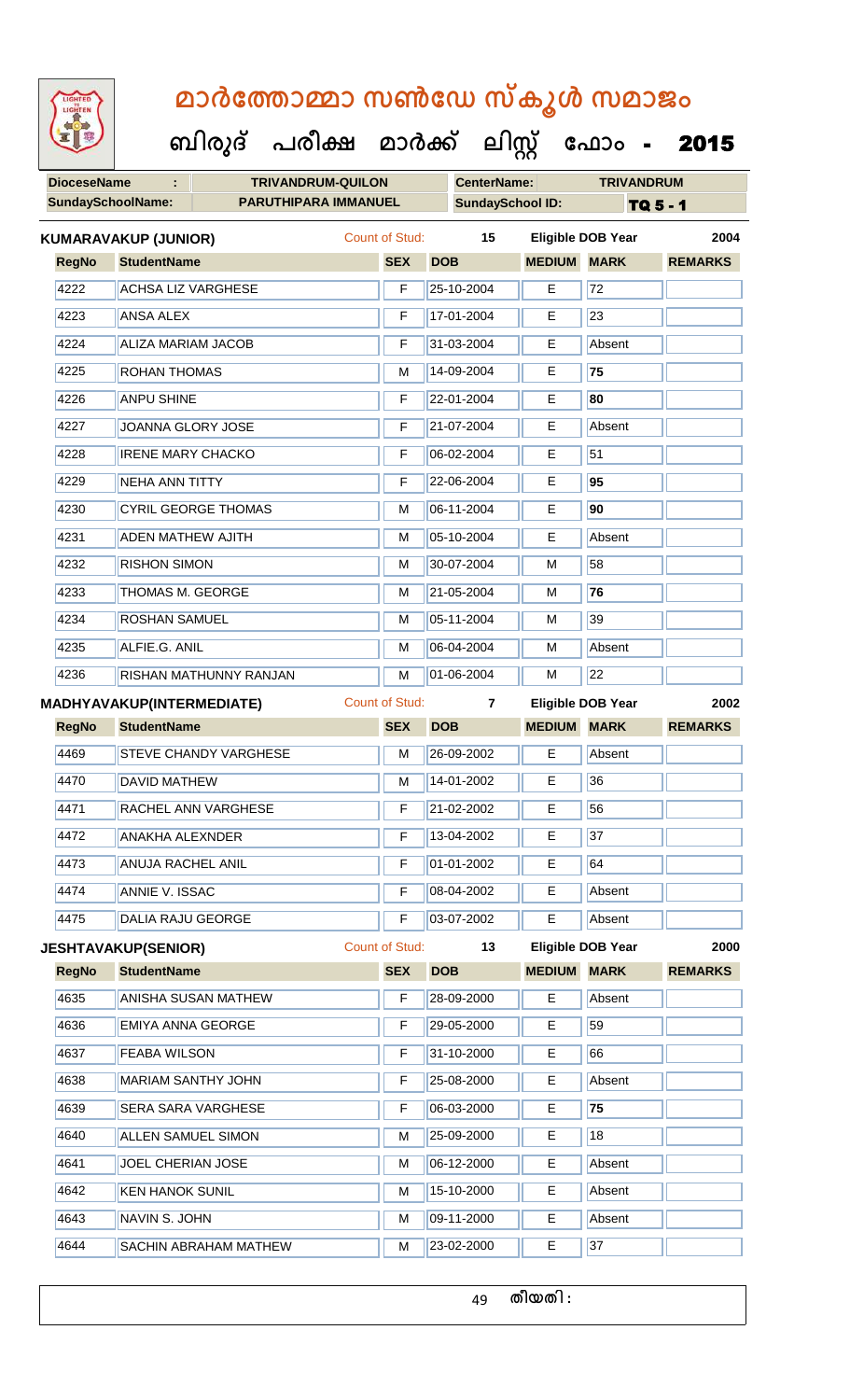# **ബിരുദ് പരീക്ഷ മാര്ക് ക ലിസ്റ്റ ക ഫ ാോം** - 2015  **മാര്കഫതാമ്മാ സണ്ഫേ സ്കൂള് സമാജോം**

| <b>DioceseName</b>       | ÷                       | <b>TRIVANDRUM-QUILON</b>     |                | <b>CenterName:</b>      |               | <b>TRIVANDRUM</b>        |                |
|--------------------------|-------------------------|------------------------------|----------------|-------------------------|---------------|--------------------------|----------------|
| <b>SundaySchoolName:</b> |                         | <b>PARUTHIPARA IMMANUEL</b>  |                | <b>SundaySchool ID:</b> |               | TQ 5 - 1                 |                |
| 4645                     | <b>SAJITH BABU</b>      |                              | М              | 07-09-2000              | E             | 38                       |                |
| 4646                     |                         | <b>TARUN VARGHESE MATHEW</b> | М              | 19-10-2000              | E             | Absent                   |                |
| 4647                     | SHEBA K.ABRAHAM         |                              | F              | 09-08-2000              | M             | 38                       |                |
|                          | YUVAVAKUP (YOUNG ADULT) |                              | Count of Stud: | 3                       |               | <b>Eligible DOB Year</b> | 1998           |
| <b>RegNo</b>             | <b>StudentName</b>      |                              | <b>SEX</b>     | <b>DOB</b>              | <b>MEDIUM</b> | <b>MARK</b>              | <b>REMARKS</b> |
| 3802                     |                         | NISSIE MARY JOHNSON          | F              | 29-03-1998              | E             | 76                       |                |
| 3803                     | <b>ANUSHA BENNY</b>     |                              | F              | 23-03-1998              | м             | 88                       |                |
| 3804                     | <b>ROHIT MATHEW</b>     |                              | м              | 12-10-1998              | E             | 49                       |                |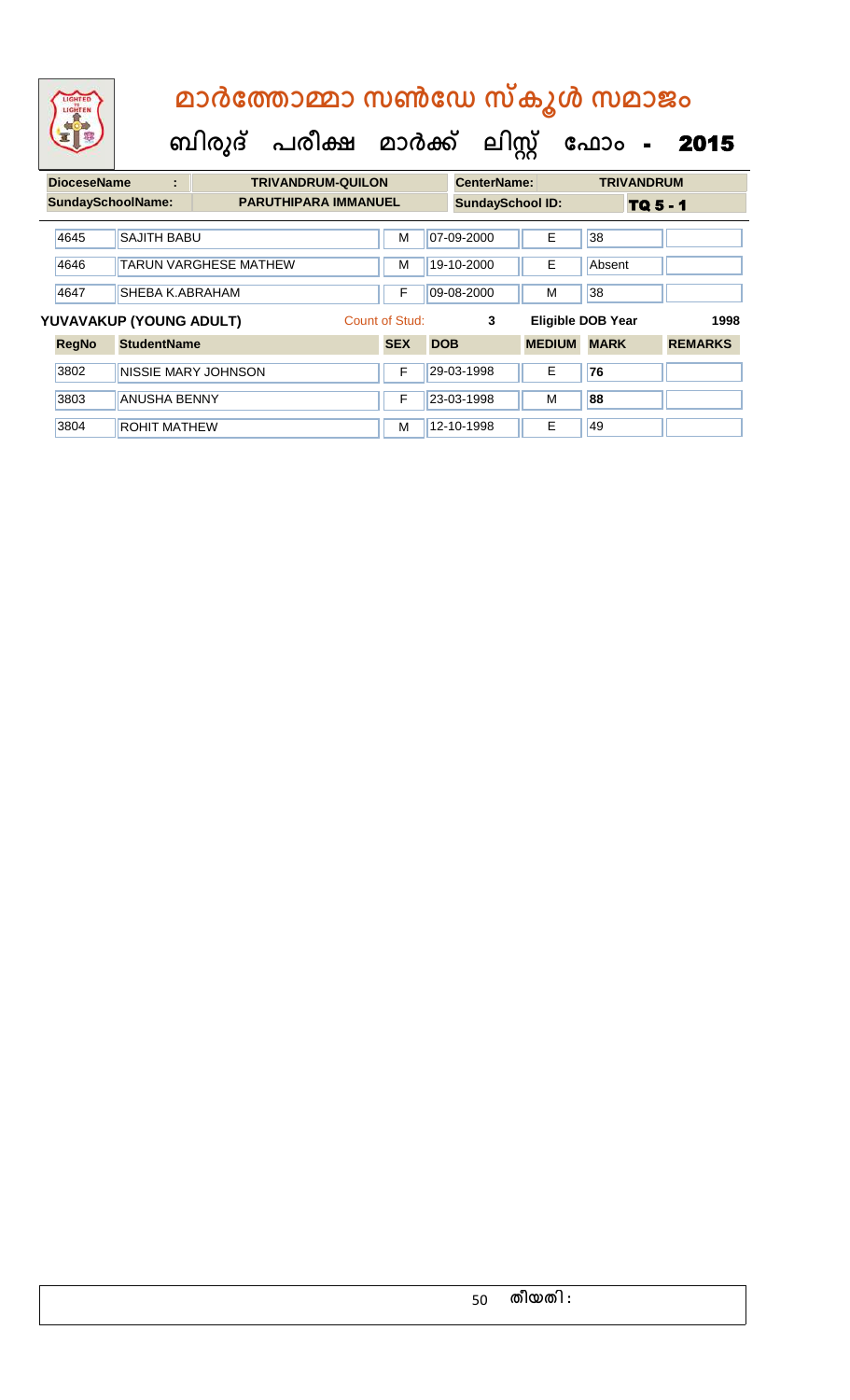**DioceseName : TRIVANDRUM-QUILON CenterName: TRIVANDRUM** SundaySchoolName: **VAZHUTHACAD SALEM SundaySchool ID:** TQ 5 - 2  **ബിരുദ് പരീക്ഷ മാര്ക് ക ലിസ്റ്റ ക ഫ ാോം** - 2015 **RegNo StudentName SEX DOB MEDIUM MARK REMARKS KUMARAVAKUP (JUNIOR)** Count of Stud: **3 Eligible DOB Year 2004** 4237 JOHANN LUKE JOHN M 22-08-2004 M **84** 4238 NISSI MARY JOSEPH F 07-06-2004 E **80** 4239 **DAN P. THOMAS** M 30-03-2004 **E** 81 **RegNo StudentName SEX DOB MEDIUM MARK REMARKS MADHYAVAKUP(INTERMEDIATE)** Count of Stud: **4 Eligible DOB Year 2002** 4476 JEHAT G. MATHAI M M 16-12-2002 M 32 4477 | AKHIL VARGHESE M | M | 14-03-2002 | M | 57 4478 SHAUN TITUS CHERIAN M 19-01-2002 E 21 **4479 NIMITHA SUSAN JOSE THE PULLE REF** 04-02-2002 **F** 19 **RegNo StudentName SEX DOB MEDIUM MARK REMARKS JESHTAVAKUP(SENIOR)** Count of Stud: **7 Eligible DOB Year 2000** 4648 JJOJI MANI KURIAN M 24-08-2000 M Absent 4649 NOEL ABRAHAM THOMAS M M 06-02-2000 E 18 4650 JISHA SUSAN JOHN F 21-02-2000 E 63 4651 CALVIN JOHN M 13-05-2000 M 17 4652 AMIT OOMMEN JOSEPH M 19-02-2000 E 46 4653 **ABIN ABRAHAM MATHEW M 25-10-2000** E 41 4654 EMY O. THOMAS F CONSERVED THE 108-04-2000 F 71 **RegNo StudentName SEX DOB MEDIUM MARK REMARKS YUVAVAKUP (YOUNG ADULT)** Count of Stud: **3 Eligible DOB Year 1998** 3805 SUNU SUSAN EDATHIL **F 16-01-1998** M Absent 3806 SANJO CHERIAN JOHN M 15-01-1998 E 25 3807 ANNA J. JOSEPH F 05-04-1998 E 63 **RegNo StudentName SEX DOB MEDIUM MARK REMARKS PROUDA SUNDAY SCHOOL (ADULT)** Count of Stud: **1 Eligible DOB Year 1997** 2169 BENJAMIN BABU M M 02-08-1997 M 14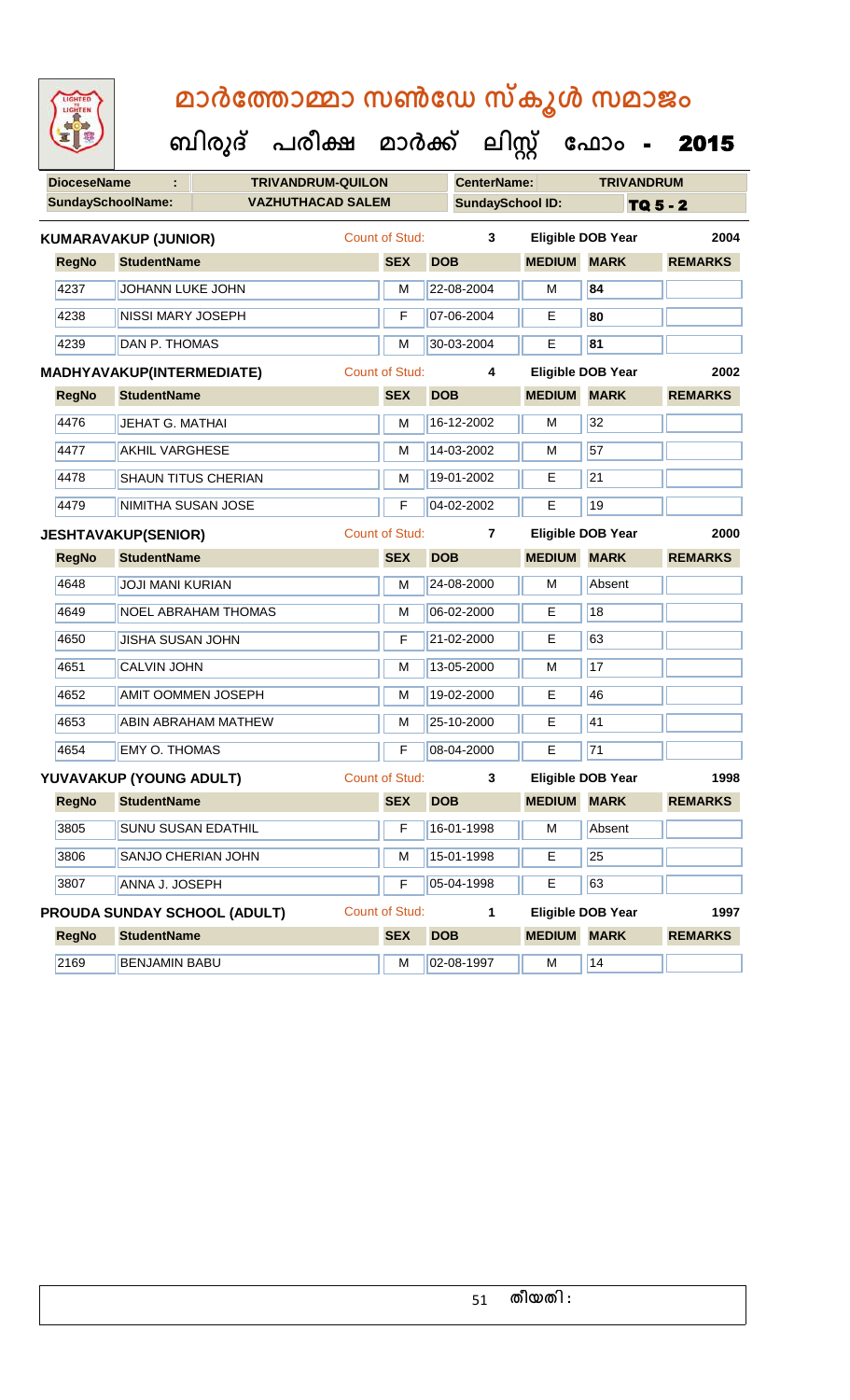**DioceseName : TRIVANDRUM-QUILON CenterName: TRIVANDRUM** SundaySchoolName: **PEROORKADA EBENEZER** SundaySchool ID: TQ 5 - 3  **ബിരുദ് പരീക്ഷ മാര്ക് ക ലിസ്റ്റ ക ഫ ാോം** - 2015 **RegNo StudentName SEX DOB MEDIUM MARK REMARKS KUMARAVAKUP (JUNIOR)** Count of Stud: **9 Eligible DOB Year 2004** 4240 ANIEE SANTHOSH F 27-07-2004 E Absent 4241 ISHITA SUNDEEP ELIAS **F** 15-03-2004 E Absent |4242 || MARIAM S. OOMMEN || F || 24-12-2004 || E || Absent 4243 NOBLE JOHN M 18-08-2004 E Absent 4244 SNEHA ELSA GINU F 28-11-2004 E 68 4245 ||AROMAL || M ||23-08-2004 || M ||Absent 4246 FEBA SUSAN SUNIL F 18-04-2004 M 69 4247 JOSHUA CYRUS ALEX M 23-02-2004 M **75** 4248 NEETHU SARA THOMAS F 21-11-2004 M 41 **RegNo StudentName SEX DOB MEDIUM MARK REMARKS MADHYAVAKUP(INTERMEDIATE)** Count of Stud: **3 Eligible DOB Year 2002** 4480 BINSA ANNIE ABRAHAM F 19-10-2002 M **75** 4481 REENA MATHEW F 26-05-2002 M **93** 4482 VINEETHA SUSAN VARGHESE F 20-02-2002 M Absent **RegNo StudentName SEX DOB MEDIUM MARK REMARKS JESHTAVAKUP(SENIOR)** Count of Stud: **12 Eligible DOB Year 2000** 4655 AKARSH SHAJI ABRAHAM M 18-07-2000 E 28 4656 | JACOB VARGHESE KARINGOTTU | M | 09-01-2000 | E | 63 4657 JOEL MATHEW JOSE M M 24-01-2000 E 65 4658 MEGHNA PRAMOD F 27-06-2000 E Absent 4659 NEHA MARIAM THARAKAN F 16-12-2000 E 53 4660 NEVIN KOSHY JOHN M 17-09-2000 E Absent 4661 ROHAN CHERIAN VARGHESE M M 24-02-2000 E Absent 4662 SAM JACOB MATHEW M 07-03-2000 E Absent 4663 ASHIK JACOB KOSHY M 08-09-2000 M 44 4664 MIDHU SUSAN SAM **F 16-09-2000** M Absent 4665 NIBITHA SUSAN THOMAS F 11-04-2000 M Absent 4666 SANDRA ANNA SUNIL TE 01-09-2000 M Absent **RegNo StudentName SEX DOB MEDIUM MARK REMARKS YUVAVAKUP (YOUNG ADULT)** Count of Stud: **11 Eligible DOB Year 1998** 3808 ALEENA ANN PHILIP **F 08-01-1998** E Absent 3809 BETSY ANN CHERIAN F 21-03-1998 E Absent 3810 DANNY THOMAS GEORGE M M 01-04-1998 E Absent 3811 RICHU MINNU THOMAS F F 05-10-1998 E 35 3812 SERENE ANU PHILIP F 12-09-1998 E **75** 3813 NIKITA ANNIE JACOB F 12-09-1998 E Absent

52 **തീയതി :**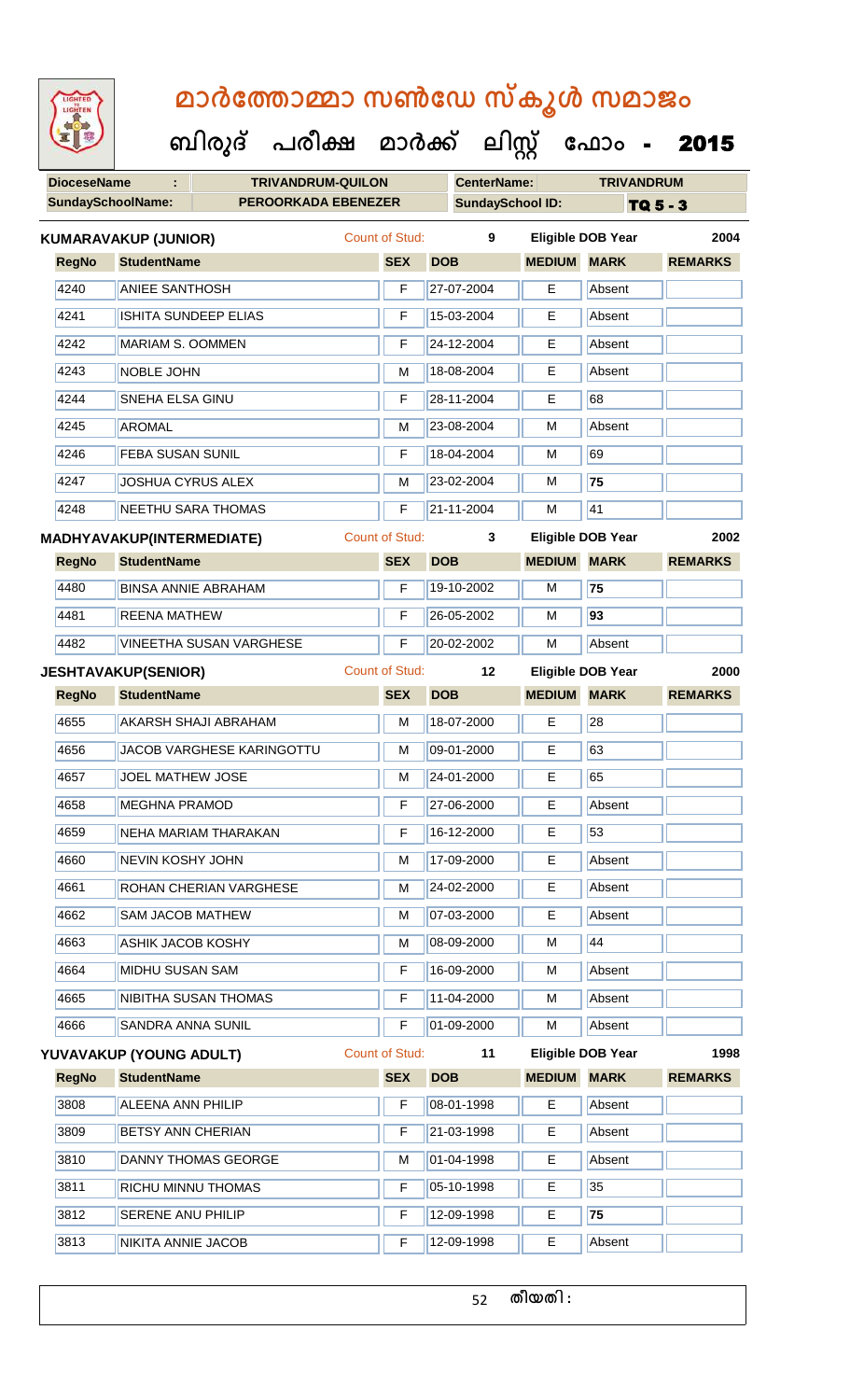| <b>DioceseName</b>       | ÷                        |                                     | <b>TRIVANDRUM-QUILON</b> |                |            | <b>CenterName:</b>      |               | <b>TRIVANDRUM</b>        |                |
|--------------------------|--------------------------|-------------------------------------|--------------------------|----------------|------------|-------------------------|---------------|--------------------------|----------------|
| <b>SundaySchoolName:</b> |                          | <b>PEROORKADA EBENEZER</b>          |                          |                |            | <b>SundaySchool ID:</b> |               | $TQ_5 - 3$               |                |
| 3814                     |                          | SNEHA ELIZABETH SHAJI               |                          | F              |            | 17-01-1998              | E             | 80                       |                |
| 3815                     |                          | <b>VIVEK THOMAS VARGHESE</b>        |                          | м              |            | 24-04-1998              | Е             | Absent                   |                |
| 3816                     | <b>ASHLEY T. KOSHY</b>   |                                     |                          | F              |            | 24-10-1998              | м             | 68                       |                |
| 3817                     | <b>GIBIN THOMSON</b>     |                                     |                          | м              |            | 03-04-1998              | M             | Absent                   |                |
| 3818                     | NIMITHA R. NELSON        |                                     |                          | F              |            | 12-03-1998              | M             | Absent                   |                |
|                          |                          | <b>PROUDA SUNDAY SCHOOL (ADULT)</b> |                          | Count of Stud: |            | 4                       |               | <b>Eligible DOB Year</b> | 1997           |
| <b>RegNo</b>             | <b>StudentName</b>       |                                     |                          | <b>SEX</b>     | <b>DOB</b> |                         | <b>MEDIUM</b> | <b>MARK</b>              | <b>REMARKS</b> |
| 2170                     |                          | ANN ABRAHAM PANACKAL                |                          | F              |            | 11-01-1997              | E             | Absent                   |                |
| 2171                     | <b>RON JACOB MATHEWS</b> |                                     |                          | M              |            | 14-05-1997              | E.            | Absent                   |                |
| 2172                     | <b>THOMAS NEVIN</b>      |                                     |                          | M              |            | 06-06-1997              | E             | Absent                   |                |
| 2173                     |                          | <b>REENI CHINNU THOMAS</b>          |                          | F              |            | 27-05-1997              | м             | Absent                   |                |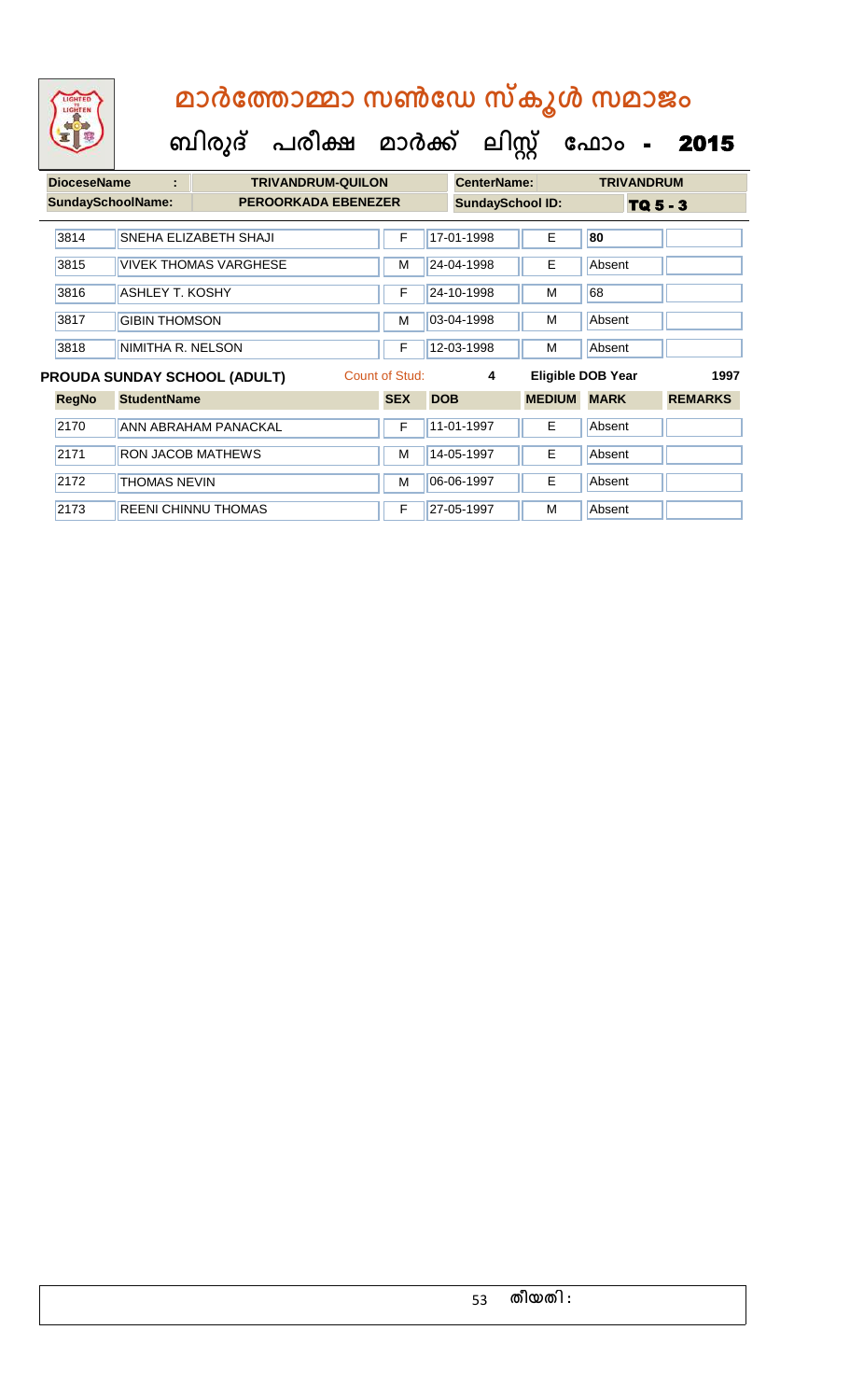| LIGHTED<br>LIGHTEN       |                                  |  | മാർത്തോമ്മാ സൺഡേ സ്കൂൾ സമാജം         |                       |                  |                          |                          |                 |
|--------------------------|----------------------------------|--|--------------------------------------|-----------------------|------------------|--------------------------|--------------------------|-----------------|
|                          |                                  |  | ബിരുദ് പരീക്ഷ മാർക്ക് ലിസ്റ്റ് ഫോം - |                       |                  |                          |                          | 2015            |
| <b>DioceseName</b>       |                                  |  | <b>TRIVANDRUM-QUILON</b>             |                       |                  | <b>CenterName:</b>       | <b>TRIVANDRUM</b>        |                 |
| <b>SundaySchoolName:</b> |                                  |  | <b>TRIVANDRUM TRINITY</b>            |                       |                  | <b>SundaySchool ID:</b>  |                          | <b>TQ 5 - 4</b> |
|                          | <b>KUMARAVAKUP (JUNIOR)</b>      |  |                                      | <b>Count of Stud:</b> |                  | 7                        | <b>Eligible DOB Year</b> | 2004            |
| <b>RegNo</b>             | <b>StudentName</b>               |  |                                      | <b>SEX</b>            | <b>DOB</b>       | <b>MEDIUM</b>            | <b>MARK</b>              | <b>REMARKS</b>  |
| 4249                     | <b>LIANA ELIZABETH KURIEN</b>    |  |                                      | F                     | 06-07-2004       | E.                       | Absent                   |                 |
| 4250                     | <b>ANU SOMI THOMAS</b>           |  |                                      | F                     | 19-08-2004       | м                        | 57                       |                 |
| 4251                     | <b>AQUILIN SABU</b>              |  |                                      | F                     | 31-10-2004       | Е                        | 52                       |                 |
| 4252                     | <b>CHRISTY ANN SURESH</b>        |  |                                      | F                     | 26-05-2004       | E.                       | Absent                   |                 |
| 4253                     | <b>MARIA ELIZABETH OOMMEN</b>    |  |                                      | F                     | 29-01-2004       | E.                       | 65                       |                 |
| 4254                     | JOHAN SAM VARKEY                 |  |                                      | М                     | 26-08-2004       | E                        | 80                       |                 |
| 4255                     | PRAKASH JOHN MATHEW              |  |                                      | M                     | 01-10-2004       | Е                        | 75                       |                 |
|                          | <b>MADHYAVAKUP(INTERMEDIATE)</b> |  | <b>Count of Stud:</b>                |                       | 6                | <b>Eligible DOB Year</b> | 2002                     |                 |
| <b>RegNo</b>             | <b>StudentName</b>               |  |                                      | <b>SEX</b>            | <b>DOB</b>       | <b>MEDIUM</b>            | <b>MARK</b>              | <b>REMARKS</b>  |
| 4483                     | <b>ALEENA SARAH BIJU</b>         |  |                                      | F                     | 13-04-2002       | Е                        | 53                       |                 |
| 4484                     | SHEBA THANKAM MATHEW             |  |                                      | F                     | 16-10-2002       | Е                        | Absent                   |                 |
| 4485                     | SNEHA ANN VARGHESE               |  |                                      | F                     | 22-01-2002       | м                        | 80                       |                 |
| 4486                     | SNEHA ELIZABETH RAJ              |  |                                      | F                     | 04-05-2002       | м                        | 68                       |                 |
| 4487                     | <b>VARGHESE PHILIP</b>           |  |                                      | М                     | 11-07-2002       | E.                       | 51                       |                 |
| 4488                     | <b>ALLEN SAM BINOY</b>           |  |                                      | M                     | 29-08-2002       | м                        | 29                       |                 |
|                          | <b>JESHTAVAKUP(SENIOR)</b>       |  |                                      |                       | Count of Stud: 8 |                          | Eligible DOB Year        | 2000            |
| <b>RegNo</b>             | <b>StudentName</b>               |  |                                      | <b>SEX</b>            | <b>DOB</b>       | <b>MEDIUM</b>            | <b>MARK</b>              | <b>REMARKS</b>  |
| 4667                     | <b>ABU GEORGE VARGHESE</b>       |  |                                      | M                     | 14-02-2000       | E.                       | Absent                   |                 |
| 4668                     | <b>DAVID VARGHSE THOMAS</b>      |  |                                      | М                     | 09-01-2000       | E.                       | Absent                   |                 |
| 4669                     | KATHLEEN MARIAM GEORGE           |  |                                      | F                     | 14-09-2000       | Е                        | Absent                   |                 |
| 4670                     | KRIPA ELSA SURESH                |  |                                      | F                     | 15-12-2000       | M                        | Absent                   |                 |
| 4671                     | NIRMAL JOSHUA VARGHESE           |  |                                      | М                     | 08-12-2000       | Е                        | Absent                   |                 |
| 4672                     | SACHIN K. SUNNY                  |  |                                      | М                     | 09-07-2000       | Е                        | Absent                   |                 |
| 4673                     | <b>JACOB ABRAHAM</b>             |  |                                      | М                     | 13-04-2000       | Е                        | 62                       |                 |
| 4674                     | SNEHA SUSAN SHAJU                |  |                                      | F                     | 21-05-2000       | м                        | Absent                   |                 |
|                          | YUVAVAKUP (YOUNG ADULT)          |  |                                      | Count of Stud:        |                  | $\mathbf{2}$             | <b>Eligible DOB Year</b> | 1998            |
| <b>RegNo</b>             | <b>StudentName</b>               |  |                                      | <b>SEX</b>            | <b>DOB</b>       | <b>MEDIUM MARK</b>       |                          | <b>REMARKS</b>  |
| 3819                     | JOEL C. CHACKO                   |  |                                      | М                     | 04-05-1998       | м                        | 42                       |                 |
| 3820                     | <b>MEBIN JACOB THOMAS</b>        |  |                                      | M                     | 24-02-1998       | M                        | 29                       |                 |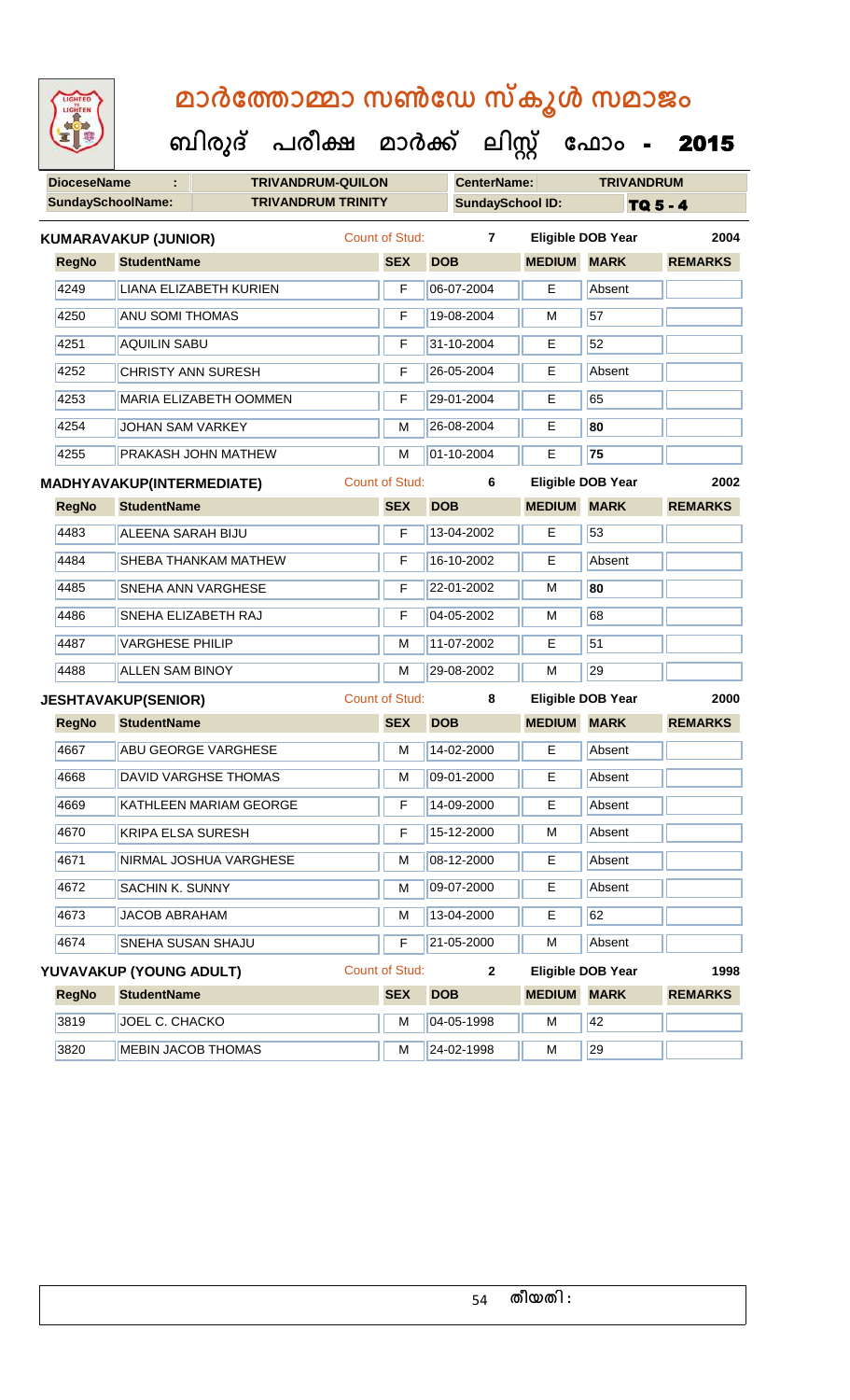| <b>DioceseName</b> | t                           | <b>TRIVANDRUM-QUILON</b> |                |            | CenterName:             |               | <b>TRIVANDRUM</b>        |                |
|--------------------|-----------------------------|--------------------------|----------------|------------|-------------------------|---------------|--------------------------|----------------|
|                    | <b>SundaySchoolName:</b>    | <b>SREEKARIYAM</b>       |                |            | <b>SundaySchool ID:</b> |               | TQ 5 - 6                 |                |
|                    | <b>KUMARAVAKUP (JUNIOR)</b> |                          | Count of Stud: |            | 1                       |               | <b>Eligible DOB Year</b> | 2004           |
| <b>RegNo</b>       | <b>StudentName</b>          |                          | <b>SEX</b>     | <b>DOB</b> |                         | <b>MEDIUM</b> | <b>MARK</b>              | <b>REMARKS</b> |
| 4256               | <b>GODSON V. PRINCE</b>     |                          | M              |            | 13-02-2004              | м             | Absent                   |                |
|                    | MADHYAVAKUP(INTERMEDIATE)   |                          | Count of Stud: |            | 5                       |               | Eligible DOB Year        | 2002           |
| <b>RegNo</b>       | <b>StudentName</b>          |                          | <b>SEX</b>     | <b>DOB</b> |                         | <b>MEDIUM</b> | <b>MARK</b>              | <b>REMARKS</b> |
| 4489               | NIKHIL JOHN THOMAS          |                          | M              |            | 15-01-2002              | E             | 66                       |                |
| 4490               | <b>NEVIN THOMAS JOHN</b>    |                          | M              |            | 02-05-2002              | E             | 36                       |                |
| 4491               | KIRAN THOMAS JACOB          |                          | M              |            | 03-06-2002              | E             | 79                       |                |
| 4492               | JOMOL K. JOLLY              |                          | F              |            | 07-08-2002              | М             | 62                       |                |
| 4493               | MERIN SAIRAH JAMES          |                          | F              |            | 30-11-2002              | м             | 75                       |                |
|                    | <b>JESHTAVAKUP(SENIOR)</b>  |                          | Count of Stud: |            | 1                       |               | Eligible DOB Year        | 2000           |
| <b>RegNo</b>       | <b>StudentName</b>          |                          | <b>SEX</b>     | <b>DOB</b> |                         | <b>MEDIUM</b> | <b>MARK</b>              | <b>REMARKS</b> |
| 4675               | JERIL K. JOLLY              |                          | M              |            | 02-09-2000              | м             | 33                       |                |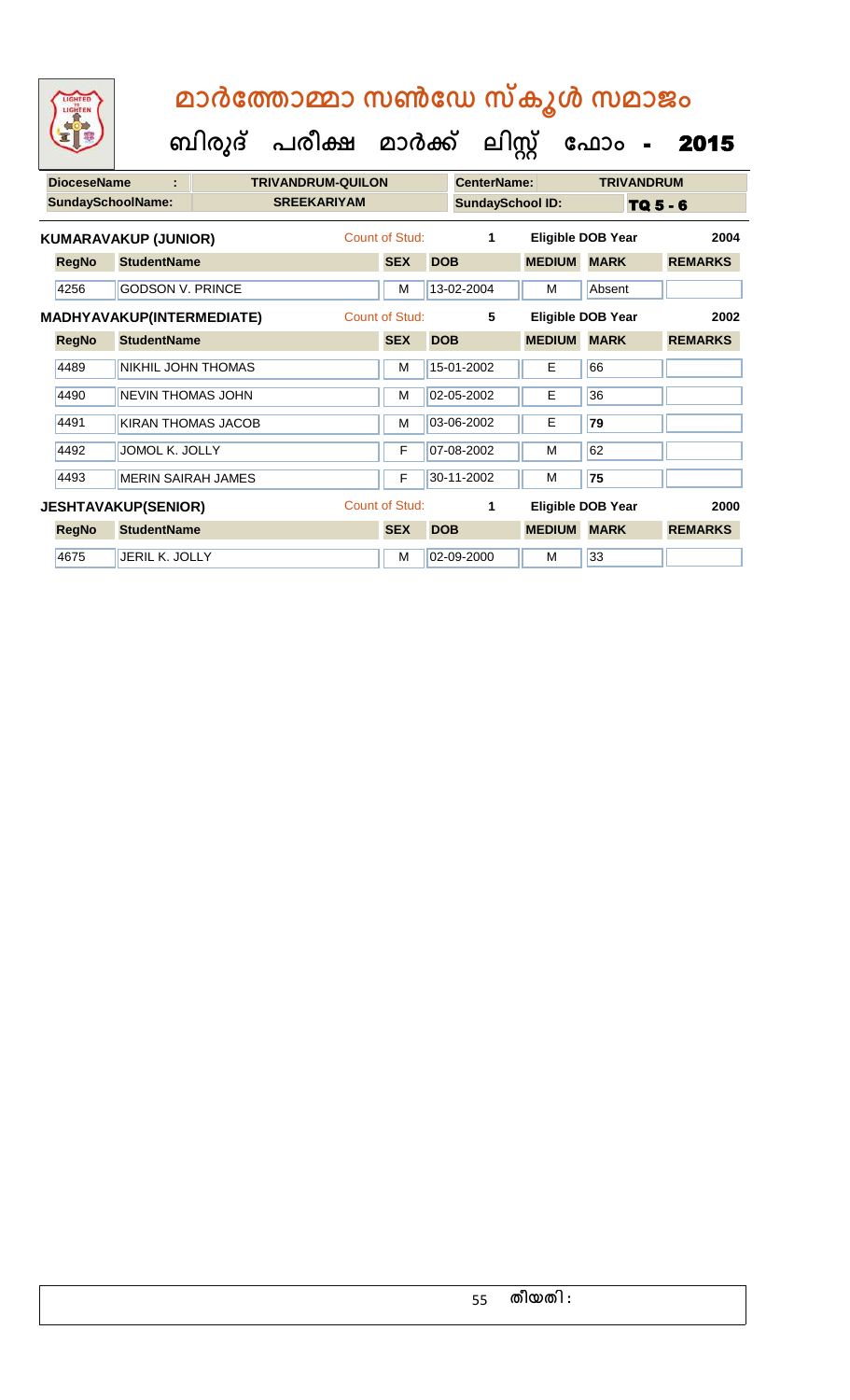**DioceseName : TRIVANDRUM-QUILON CenterName: TRIVANDRUM** SundaySchoolName: **MUKKOLACKAL BETHEL SundaySchool ID:** TQ 5 - 8  **ബിരുദ് പരീക്ഷ മാര്ക് ക ലിസ്റ്റ ക ഫ ാോം** - 2015 **RegNo StudentName SEX DOB MEDIUM MARK REMARKS KUMARAVAKUP (JUNIOR)** Count of Stud: **9 Eligible DOB Year 2004** 4257 ABE J. ROY M 28-04-2004 E **92** 4258 ABHINAV SHIBU GEORGE M 11-02-2004 E **85** 4259 **ABHISHEK P.K M 108-05-2004** E 51 4260 ADARSH P.K M 08-05-2004 E 58 4261 ARPITHA MIRIAM VARUGHESE F 10-04-2004 E **93** 4262 CAROLIN DEENA VARUGHESE F 08-05-2004 E **92** 4263 LIYA THOMAS F 10-06-2004 E 47 4264 MILAN SANTHOSH M 10-08-2004 E Absent 4265 RACHEL MARY JOY F 25-05-2004 E **97 RegNo StudentName SEX DOB MEDIUM MARK REMARKS MADHYAVAKUP(INTERMEDIATE)** Count of Stud: **13 Eligible DOB Year 2002** 4494 ALEENA ANN RAJAN F 11-06-2002 E 68 4495 ANGELA SARA THOMAS F 09-09-2002 E 63 4496 CHRISLINE MOLLY VARUGHESE F 30-06-2002 E **90** 4497 FEBA ELSA MATHEW F 04-07-2002 E **75** 4498 JOANN PRATAP F 25-05-2002 E 65 4499 LIJA THOMAS F **F 04-11-2002** E 62 4500 MERIN SUSAN PANICKER F 26-07-2002 E **77** 4501 NAVYA SUSAN ALEX F 24-03-2002 E **87** 4502 NIKITA ANN JOHN F 14-12-2002 E 55 4503 SANIDH IDUKALA VARUGHESE M 13-01-2002 E **75** 4504 SANJANA VARGHESE **F** 22-04-2002 **E** Absent 4505 SNEHA BIJU F 20-05-2002 E **82** 4506 STEVE THOMAS M 01-06-2002 E **75 RegNo StudentName SEX DOB MEDIUM MARK REMARKS JESHTAVAKUP(SENIOR)** Count of Stud: **9 Eligible DOB Year 2000** 4676 ANNA CHACKO **F 23-08-2000** E 35 4677 ANNIE M. SHAJI F 30-11-2000 E Absent 4678 ANUGRAHA MARIAM JOHN F 23-02-2000 E Absent 4679 FEBIN THOMAS MATHEW M 27-11-2000 E 29 4680 JACOB THOMAS MEDICINE MEDICINE Absent 4681 LINDA ELIZABETH JOY F 31-03-2000 E 69 4682 MELWIN MATHEW JOHN M M 20-12-2000 E 55 4683 RIYA GRACE PANICKER **F 19-08-2000** E 55

4684 **ROSHAN DANIEL M 20-03-2000** E 53

56 **തീയതി :**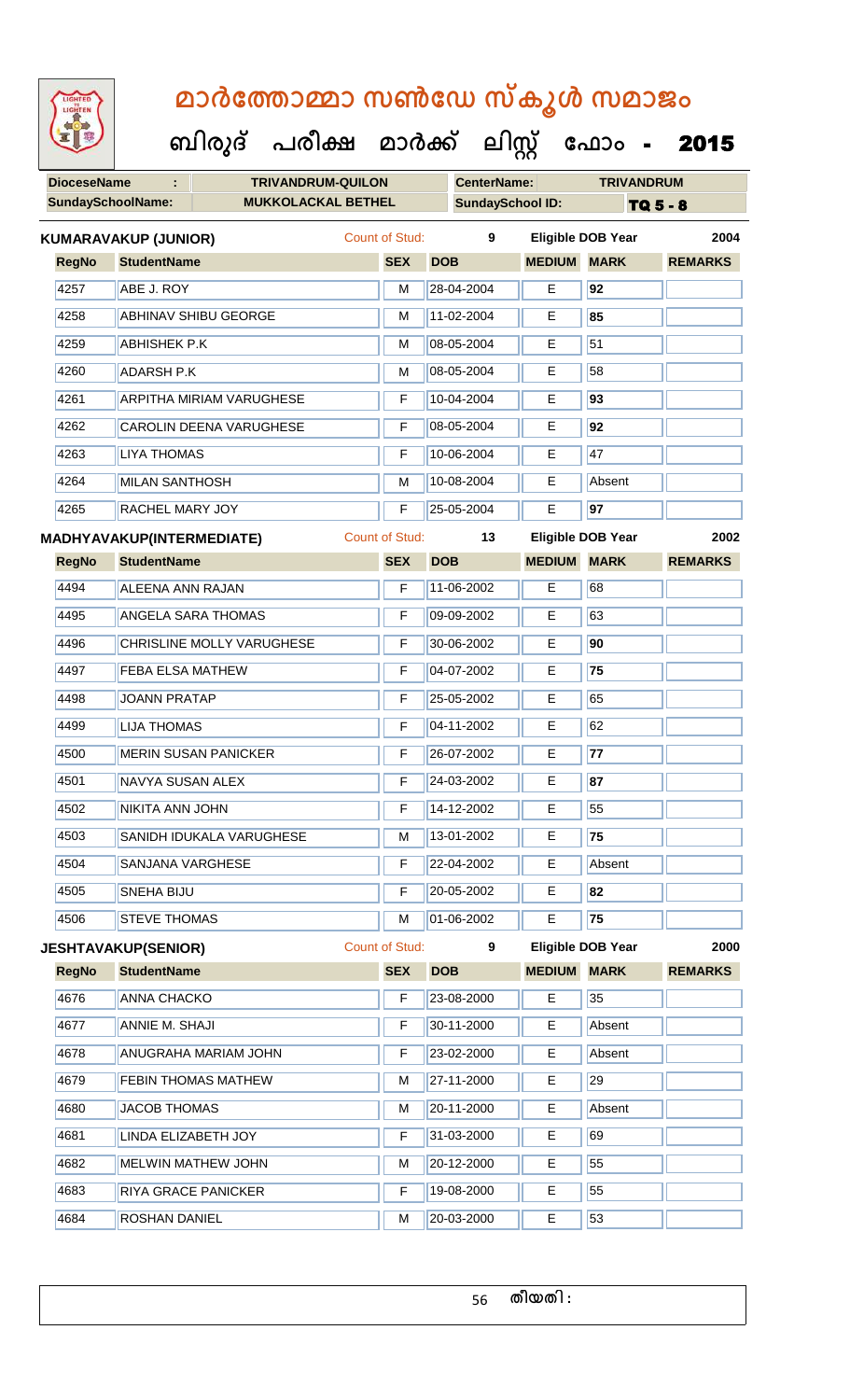# **ബിരുദ് പരീക്ഷ മാര്ക് ക ലിസ്റ്റ ക ഫ ാോം** - 2015  **മാര്കഫതാമ്മാ സണ്ഫേ സ്കൂള് സമാജോം**

| <b>DioceseName</b> |                           |                             | <b>TRIVANDRUM-QUILON</b> |                |            | <b>CenterName:</b>      |                          | <b>TRIVANDRUM</b> |                 |
|--------------------|---------------------------|-----------------------------|--------------------------|----------------|------------|-------------------------|--------------------------|-------------------|-----------------|
|                    | SundaySchoolName:         | <b>MUKKOLACKAL BETHEL</b>   |                          |                |            | <b>SundaySchool ID:</b> |                          |                   | <b>TQ 5 - 8</b> |
|                    | YUVAVAKUP (YOUNG ADULT)   |                             |                          | Count of Stud: |            | 8                       | <b>Eligible DOB Year</b> |                   | 1998            |
| <b>RegNo</b>       | <b>StudentName</b>        |                             |                          | <b>SEX</b>     | <b>DOB</b> |                         | <b>MEDIUM</b>            | <b>MARK</b>       | <b>REMARKS</b>  |
| 3821               | <b>CHELSEA MARIA JOHN</b> |                             |                          | F              | 26-03-1998 |                         | Е                        | Absent            |                 |
| 3822               |                           | DHAYA MARIAM PHILIP         |                          | F              | 20-10-1998 |                         | E.                       | 49                |                 |
| 3823               | <b>IAN SONY CHERIAN</b>   |                             |                          | M              | 05-10-1998 |                         | E                        | 58                |                 |
| 3824               | <b>MERIN MARIAM JOSE</b>  |                             |                          | F              | 05-06-1998 |                         | м                        | 62                |                 |
| 3825               | <b>NEVIL JACOB</b>        |                             |                          | м              | 11-05-1998 |                         | M                        | 44                |                 |
| 3826               |                           | RAHUL MATHEW SAMUEL         |                          | м              | 26-09-1998 |                         | E                        | 53                |                 |
| 3827               |                           | <b>REBECCA SUSAN PHILIP</b> |                          | F              | 06-03-1998 |                         | М                        | 77                |                 |
| 3828               | <b>SNEHA SHIBU</b>        |                             |                          | F              | 22-08-1998 |                         | M                        | 51                |                 |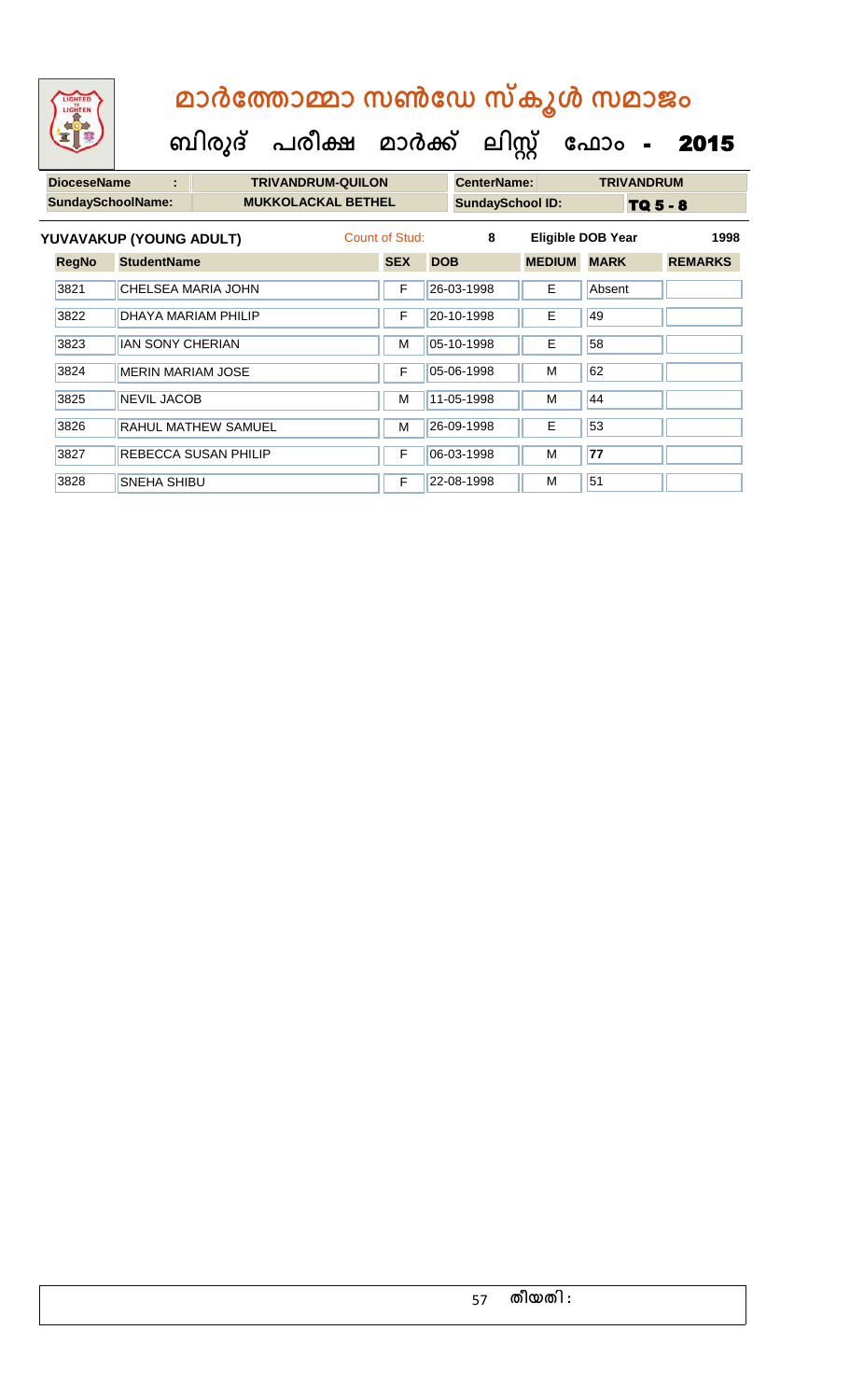**DioceseName : TRIVANDRUM-QUILON CenterName: TRIVANDRUM** SundaySchoolName: **NANTHANCODE JERUSALEM** SundaySchool ID: **TQ 5 - 9 ബിരുദ് പരീക്ഷ മാര്ക് ക ലിസ്റ്റ ക ഫ ാോം** - 2015 **RegNo StudentName SEX DOB MEDIUM MARK REMARKS KUMARAVAKUP (JUNIOR)** Count of Stud: **9 Eligible DOB Year 2004** 4266 GEORGE JACOB ALEXANDER M 17-10-2004 E Absent 4267 JOANNE RACHEL TOM F 28-09-2004 E **97** 4268 | JOSHUA KURIEN MATHEW | M | 24-09-2004 | E | 51 4269 LIYA MARY KURIEN F 29-11-2004 E **88** 4270 JOEL VARGHESE OOMMEN M 21-07-2004 E **76** 4271 SHREYA ALICE JACOB F 01-05-2004 E **91** 4272 ZARIAN SUSAN GEORGE F 02-03-2004 E 54 4273 JULIAN JIJU VARGHESE **F 105-11-2004** E Absent 4274 ESTELLA ANNETTE KOSHY F 13-10-2004 E **76 RegNo StudentName SEX DOB MEDIUM MARK REMARKS MADHYAVAKUP(INTERMEDIATE)** Count of Stud: **11 Eligible DOB Year 2002** 4507 AUGUSTINE P. NINAN M 105-09-2002 E Absent 4508 RITHIK ZACHARIAH KOSHY M 19-08-2002 E 33 4509 KEVIN SAM RAJAN MEDITIAN MEDITIAN MEDITIAN MEDITIAN MEDITIAN ADSent 4510 SIBIN GEORGE M M 18-11-2002 E 58 4511 JACOB VARGHESE M 10-04-2002 E Absent 4512 ANGELA BETH ALEXANDER **F** 30-05-2002 E 61 4513 DIYA ARUN F 24-05-2002 E **75** 4514 TIYA MARY GEORGE F 17-05-2002 E 64 4515 ISABELLA SUZANNE KOSHY F 02-12-2002 E **88** 4516 KENITHA IVY ISSAC F 29-10-2002 E 66 4517 JOEL JOHNSON M 16-11-2002 E 37 **JESHTAVAKUP(SENIOR)** Count of Stud: **7 Eligible DOB Year 2000**

**RegNo StudentName SEX DOB MEDIUM MARK REMARKS** 4685 ANDREA LIZ ALEXANDER F 01-06-2000 E 41 4686 NEHA GEORGE **F 28-07-2000** E Absent 4687 HANNAH ABRAHAM F 11-08-2000 E **78** 4688 JULA ELIZABATH MATHEW F 08-08-2000 E 63 4689 ROSHAN THOMAS M M 26-07-2000 E 69 4690 ALWIN VARGHESE M M 28-03-2000 E 40 4691 CHERIAN P. NINAN M 28-04-2000 E **75**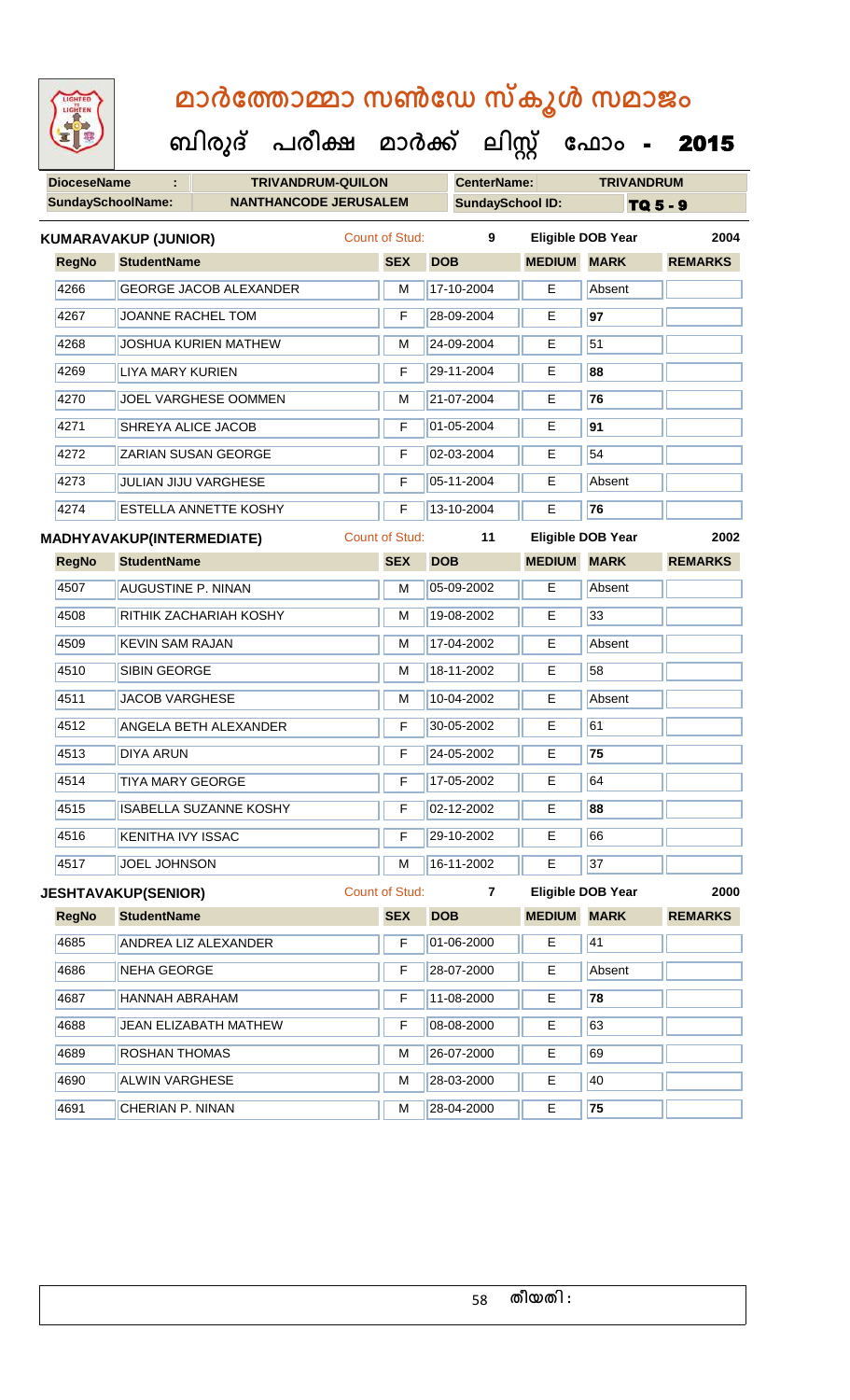**ബിരുദ് പരീക്ഷ മാര്ക് ക ലിസ്റ്റ ക ഫ ാോം** - 2015

| <b>DioceseName</b>       | ÷                           | <b>TRIVANDRUM-QUILON</b>     |                       |            | <b>CenterName:</b>      |               | <b>TRIVANDRUM</b>        |                |
|--------------------------|-----------------------------|------------------------------|-----------------------|------------|-------------------------|---------------|--------------------------|----------------|
| <b>SundaySchoolName:</b> |                             | <b>PATTOOR ST THOMAS</b>     |                       |            | <b>SundaySchool ID:</b> |               |                          | TQ 5 - 10      |
|                          | <b>KUMARAVAKUP (JUNIOR)</b> |                              | <b>Count of Stud:</b> |            | 3                       |               | <b>Eligible DOB Year</b> | 2004           |
| <b>RegNo</b>             | <b>StudentName</b>          |                              | <b>SEX</b>            | <b>DOB</b> |                         | <b>MEDIUM</b> | <b>MARK</b>              | <b>REMARKS</b> |
| 4275                     |                             | <b>LEAH RACHEL MATHEW</b>    | F                     |            | 09-02-2004              | M             | 94                       |                |
| 4276                     | TINO S. THOMAS              |                              | M                     |            | 22-06-2004              | M             | 43                       |                |
| 4277                     | <b>SANYA MARY DENNIS</b>    |                              | F                     |            | 01-08-2004              | Е             | 96                       |                |
|                          | MADHYAVAKUP(INTERMEDIATE)   |                              | <b>Count of Stud:</b> |            | 3                       |               | <b>Eligible DOB Year</b> | 2002           |
| <b>RegNo</b>             | <b>StudentName</b>          |                              | <b>SEX</b>            | <b>DOB</b> |                         | <b>MEDIUM</b> | <b>MARK</b>              | <b>REMARKS</b> |
| 4518                     |                             | <b>MELVIN CHACKO DENNIS</b>  | M                     |            | 26-03-2002              | E             | 75                       |                |
| 4519                     |                             | <b>TARAN BENJAMIN THOMAS</b> | M                     |            | 25-01-2002              | E             | $\overline{70}$          |                |
| 4520                     | <b>ROSHAN SABU</b>          |                              | M                     |            | 05-01-2002              | M             | 78                       |                |
|                          | <b>JESHTAVAKUP(SENIOR)</b>  |                              | Count of Stud:        |            | 4                       |               | <b>Eligible DOB Year</b> | 2000           |
| <b>RegNo</b>             | <b>StudentName</b>          |                              | <b>SEX</b>            | <b>DOB</b> |                         | <b>MEDIUM</b> | <b>MARK</b>              | <b>REMARKS</b> |
| 4692                     | RAINU SARA GEORGE           |                              | F                     |            | 17-06-2000              | M             | Absent                   |                |
| 4693                     | JITHIN P. RAJ               |                              | M                     |            | 10-04-2000              | M             | 11                       |                |
| 4694                     |                             | SANDRA ABRAHAM CHERIAN       | F                     |            | 19-05-2000              | E             | 70                       |                |
| 4695                     | <b>ATHUL ALEX THOMAS</b>    |                              | M                     |            | 02-08-2000              | E             | 15                       |                |
|                          | YUVAVAKUP (YOUNG ADULT)     |                              | <b>Count of Stud:</b> |            | $\overline{2}$          |               | Eligible DOB Year        | 1998           |
| <b>RegNo</b>             | <b>StudentName</b>          |                              | <b>SEX</b>            | <b>DOB</b> |                         | <b>MEDIUM</b> | <b>MARK</b>              | <b>REMARKS</b> |
| 3829                     |                             | <b>VINEETH DANIEL VINOY</b>  | M                     |            | 08-03-1998              | E             | 76                       |                |
| 3830                     | SAM K. JOHN                 |                              | M                     |            | 18-07-1998              | M             | 17                       |                |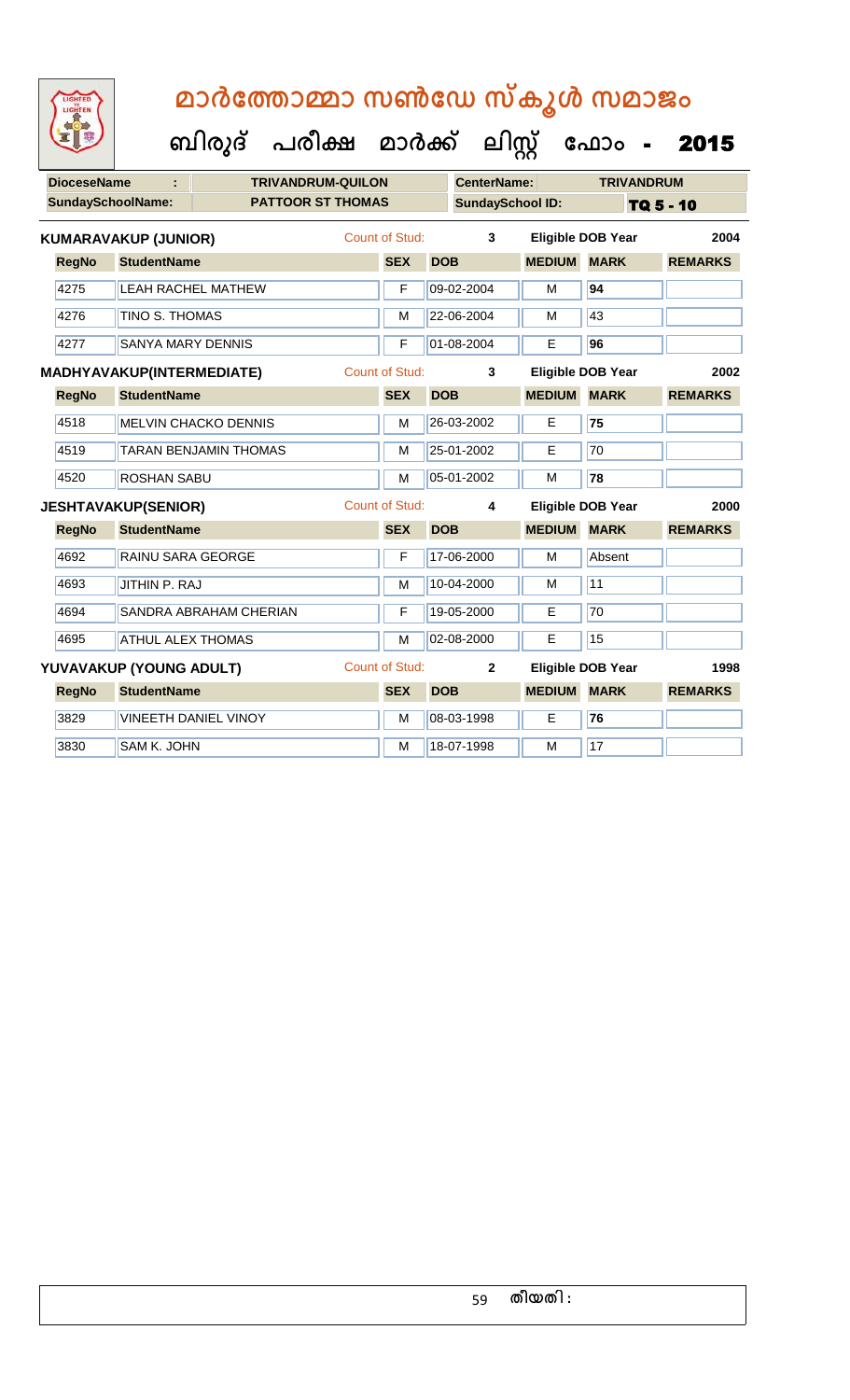| LIGHTED<br>LIGHTEN |                             | ബിരുദ്                           | മാർത്തോമ്മാ സൺഡേ സ്കൂൾ സമാജം<br>പരീക്ഷ മാർക്ക് |                |            | ലിസ്റ്റ്                |               | ഫോം -                    | 2015           |
|--------------------|-----------------------------|----------------------------------|------------------------------------------------|----------------|------------|-------------------------|---------------|--------------------------|----------------|
| <b>DioceseName</b> |                             |                                  | <b>TRIVANDRUM-QUILON</b>                       |                |            | <b>CenterName:</b>      |               | <b>TRIVANDRUM</b>        |                |
|                    | <b>SundaySchoolName:</b>    |                                  | <b>KAZHAKOOTTAM BETHEL</b>                     |                |            | <b>SundaySchool ID:</b> |               |                          | TQ 5 - 11      |
|                    | <b>KUMARAVAKUP (JUNIOR)</b> |                                  |                                                | Count of Stud: |            | 4                       |               | <b>Eligible DOB Year</b> | 2004           |
| <b>RegNo</b>       | <b>StudentName</b>          |                                  |                                                | <b>SEX</b>     | <b>DOB</b> |                         | <b>MEDIUM</b> | <b>MARK</b>              | <b>REMARKS</b> |
| 4278               |                             | <b>JOSH MATHEW KURIEN</b>        |                                                | M              |            | 27-04-2004              | м             | 82                       |                |
| 4279               |                             | ALPHYIN ISAAC ANIL               |                                                | М              |            | 31-07-2004              | м             | 42                       |                |
| 4280               |                             | <b>MIRIAM ALICE SAM</b>          |                                                | F              |            | 25-12-2004              | м             | 92                       |                |
| 4281               |                             | <b>ASHLEY SUSAN MONCY</b>        |                                                | F              |            | 11-07-2004              | E             | 33                       |                |
|                    |                             | <b>MADHYAVAKUP(INTERMEDIATE)</b> |                                                | Count of Stud: |            | 5                       |               | <b>Eligible DOB Year</b> | 2002           |
| <b>RegNo</b>       | <b>StudentName</b>          |                                  |                                                | <b>SEX</b>     | <b>DOB</b> |                         | <b>MEDIUM</b> | <b>MARK</b>              | <b>REMARKS</b> |
|                    |                             |                                  |                                                |                |            |                         |               |                          |                |
| 4521               |                             | NITHIN C. PANICKER               |                                                | M              |            | 19-03-2002              | E             | 35                       |                |
| 4522               | <b>KEVIN SHAJI</b>          |                                  |                                                | М              |            | 29-09-2002              | E             | 49                       |                |
| 4523               | <b>SHAREN M. SAM</b>        |                                  |                                                | F              |            | 28-08-2002              | м             | Absent                   |                |

4524 RESHMA RAJAN F 01-06-2002 M Absent

4525 RIYA SEBASTIAN F 06-12-2002 M Absent

4696 ASHLA SUSAN REJI F 21-11-2000 M 45

4698 BIBIN PANICKER M M 16-07-2000 M 57

4697 SAJNA JAMES **F 15-05-2000** M Absent

4699 JOSEPH HEZEKIEL M 07-12-2000 M Absent

**RegNo StudentName SEX DOB MEDIUM MARK REMARKS JESHTAVAKUP(SENIOR)** Count of Stud: **4 Eligible DOB Year 2000**

#### 60 **തീയതി :**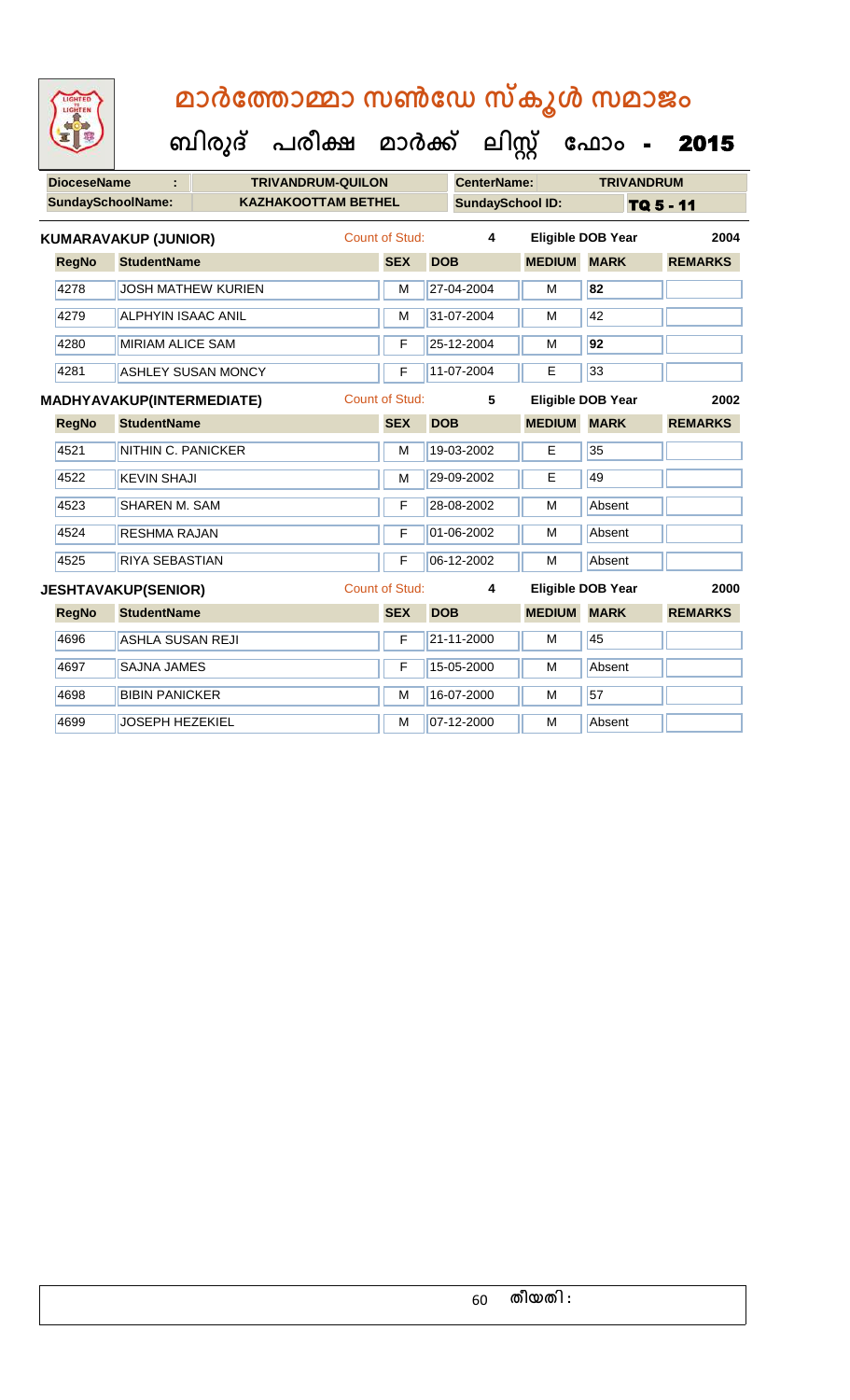| LIGHTED<br>LIGHTEN                 |                             |  |  | മാർത്തോമ്മാ സൺഡേ സ്കൂൾ സമാജം   |                |            |                         |                          |             |                   |                |
|------------------------------------|-----------------------------|--|--|--------------------------------|----------------|------------|-------------------------|--------------------------|-------------|-------------------|----------------|
|                                    |                             |  |  | ബിരുദ് പരീക്ഷ മാർക്ക് ലിസ്റ്റ് |                |            |                         |                          |             |                   | ഫോം - 2015     |
| <b>DioceseName</b>                 | ÷                           |  |  | <b>TRIVANDRUM-QUILON</b>       |                |            | <b>CenterName:</b>      |                          |             | <b>TRIVANDRUM</b> |                |
| <b>SundaySchoolName:</b>           |                             |  |  | <b>ANAYARA ST THOMAS</b>       |                |            | <b>SundaySchool ID:</b> |                          |             | TQ 5 - 12         |                |
|                                    | <b>KUMARAVAKUP (JUNIOR)</b> |  |  |                                | Count of Stud: |            | 1                       | <b>Eligible DOB Year</b> |             |                   | 2004           |
| <b>StudentName</b><br><b>RegNo</b> |                             |  |  |                                | <b>SEX</b>     | <b>DOB</b> |                         | <b>MEDIUM</b>            | <b>MARK</b> |                   | <b>REMARKS</b> |
| 4282                               | <b>SNEHA SANTHOSH</b>       |  |  |                                | F              |            | 12-03-2004              | M                        | 82          |                   |                |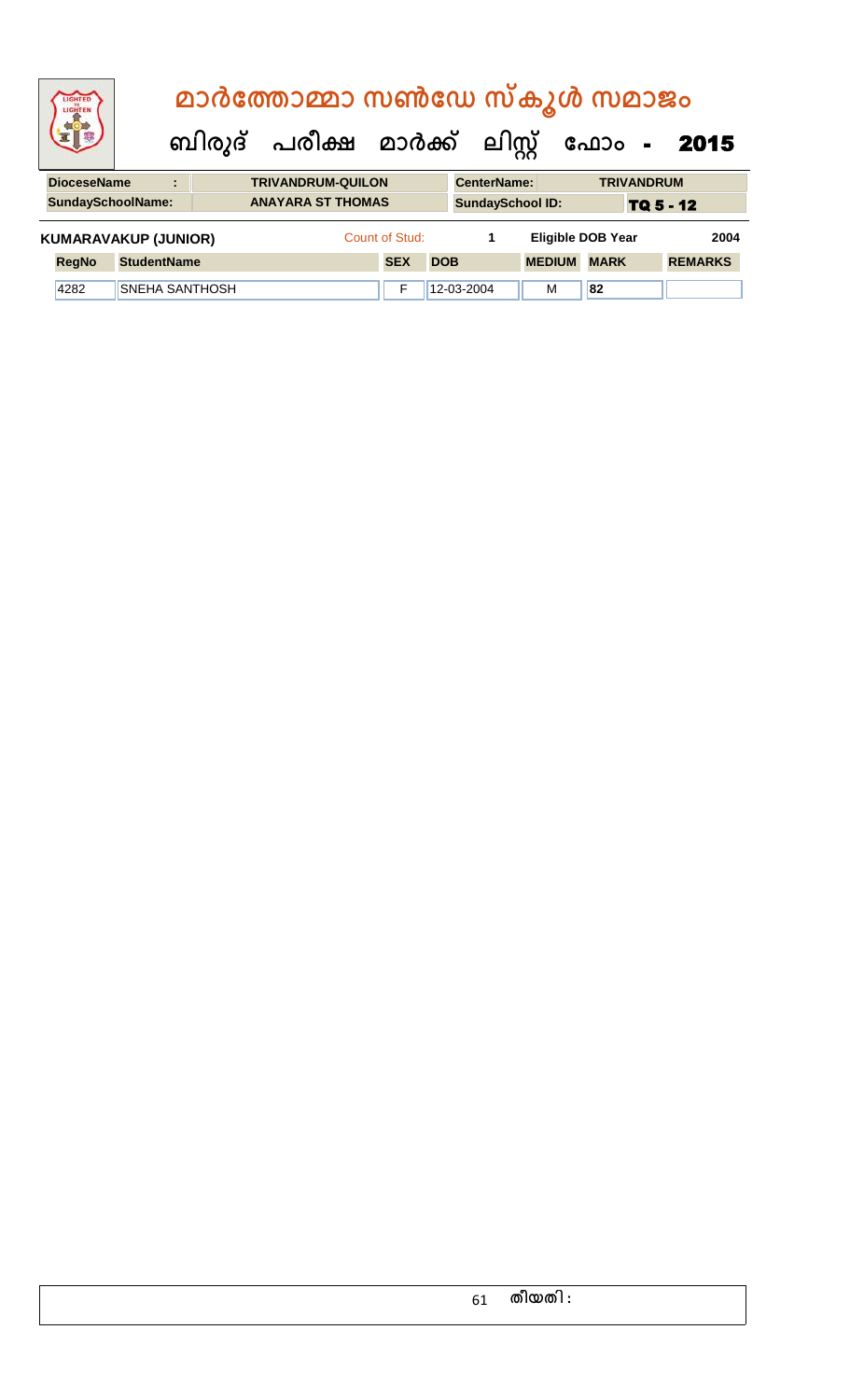| <b>DioceseName</b> |                            |                                     | <b>TRIVANDRUM-QUILON</b>  |                       |            | <b>CenterName:</b>      |               | <b>TRIVANDRUM</b>        |                |
|--------------------|----------------------------|-------------------------------------|---------------------------|-----------------------|------------|-------------------------|---------------|--------------------------|----------------|
|                    | <b>SundaySchoolName:</b>   |                                     | <b>J M M STUDY CENTRE</b> |                       |            | <b>SundaySchool ID:</b> |               |                          | TQ 5 - 14      |
|                    | MADHYAVAKUP(INTERMEDIATE)  |                                     |                           | Count of Stud:        |            | $\overline{2}$          |               | <b>Eligible DOB Year</b> | 2002           |
| <b>RegNo</b>       | <b>StudentName</b>         |                                     |                           | <b>SEX</b>            | <b>DOB</b> |                         | <b>MEDIUM</b> | <b>MARK</b>              | <b>REMARKS</b> |
| 4526               | ALEENA P. ABRAHAM          |                                     |                           | F                     |            | 18-02-2002              | М             | Absent                   |                |
| 4527               |                            | <b>STEPHIN JOSE ABRAHAM</b>         |                           | M                     |            | 28-02-2002              | Е             | 80                       |                |
|                    | <b>JESHTAVAKUP(SENIOR)</b> |                                     |                           | <b>Count of Stud:</b> |            | $\overline{2}$          |               | Eligible DOB Year        | 2000           |
| <b>RegNo</b>       | <b>StudentName</b>         |                                     |                           | <b>SEX</b>            | <b>DOB</b> |                         | <b>MEDIUM</b> | <b>MARK</b>              | <b>REMARKS</b> |
| 4700               | <b>DEEPAK BANNY JOHN</b>   |                                     |                           | M                     |            | 01-11-2000              | м             | 51                       |                |
| 4701               |                            | JEFRY JACOB CHERIAN                 |                           | M                     |            | 04-10-2000              | м             | 73                       |                |
|                    | YUVAVAKUP (YOUNG ADULT)    |                                     |                           | <b>Count of Stud:</b> |            | $\mathbf{2}$            |               | <b>Eligible DOB Year</b> | 1998           |
| <b>RegNo</b>       | <b>StudentName</b>         |                                     |                           | <b>SEX</b>            | <b>DOB</b> |                         | <b>MEDIUM</b> | <b>MARK</b>              | <b>REMARKS</b> |
| 3831               |                            | <b>SRUTHY SOSA SAMUEL</b>           |                           | F                     |            | 14-01-1998              | M             | 36                       |                |
| 3832               | <b>TEENA ANNA MATHEW</b>   |                                     |                           | F                     |            | 14-06-1998              | Е             | 47                       |                |
|                    |                            | <b>PROUDA SUNDAY SCHOOL (ADULT)</b> |                           | Count of Stud:        |            | 1                       |               | Eligible DOB Year        | 1997           |
| <b>RegNo</b>       | <b>StudentName</b>         |                                     |                           | <b>SEX</b>            | <b>DOB</b> |                         | <b>MEDIUM</b> | <b>MARK</b>              | <b>REMARKS</b> |
| 2174               | <b>JESLIN MARY CHERIAN</b> |                                     |                           | F                     |            | 29-01-1997              | м             | Absent                   |                |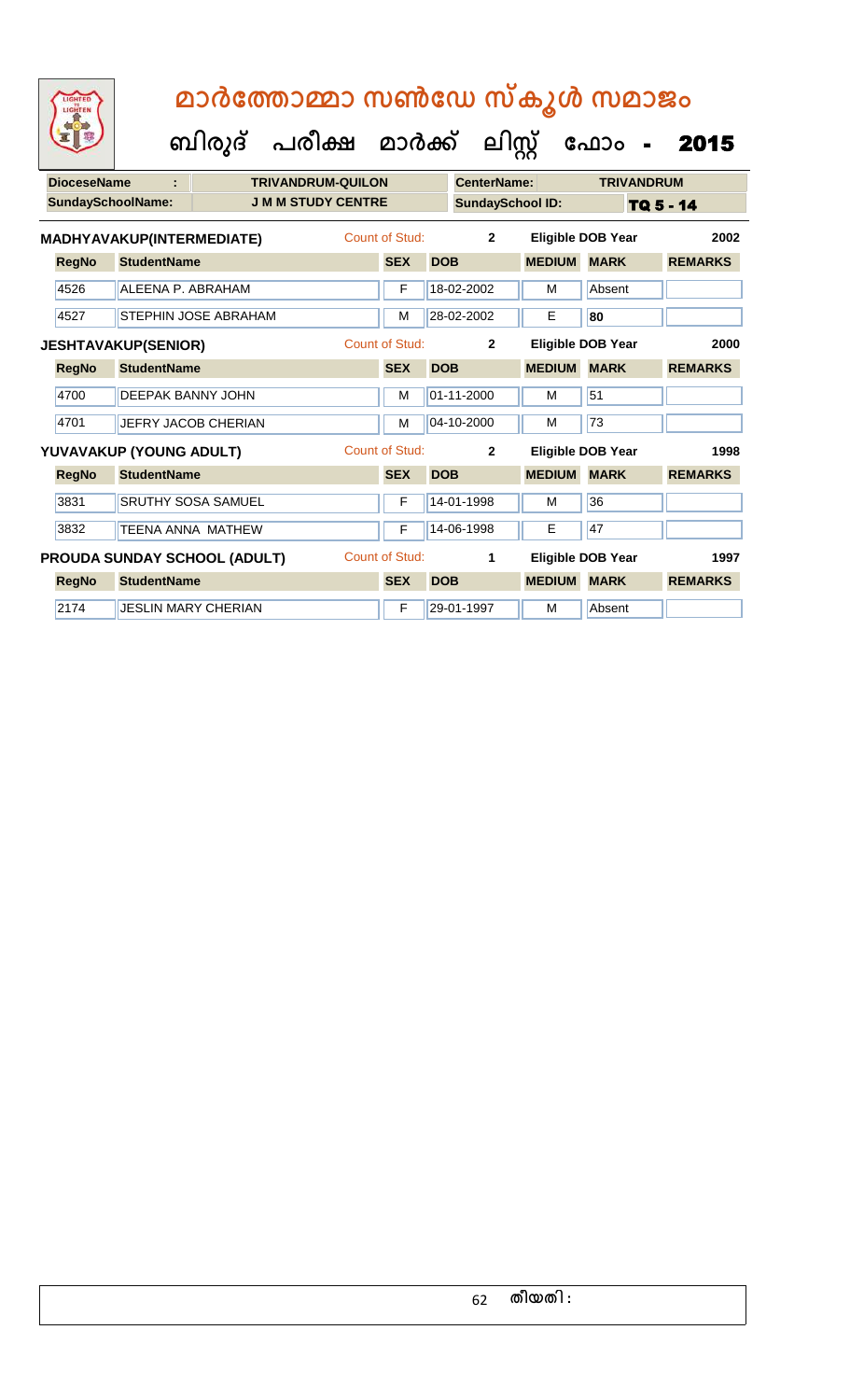| <b>DioceseName</b>       | t                           | <b>TRIVANDRUM-QUILON</b>       |                       |            | <b>CenterName:</b>      |               | <b>TRIVANDRUM</b>        |                |
|--------------------------|-----------------------------|--------------------------------|-----------------------|------------|-------------------------|---------------|--------------------------|----------------|
| <b>SundaySchoolName:</b> |                             | <b>PUNCHAKARY CONGREGATION</b> |                       |            | <b>SundaySchool ID:</b> |               |                          | TQ 5 - 17      |
|                          | <b>KUMARAVAKUP (JUNIOR)</b> |                                | Count of Stud:        |            | $\overline{2}$          |               | <b>Eligible DOB Year</b> | 2004           |
| <b>RegNo</b>             | <b>StudentName</b>          |                                | <b>SEX</b>            | <b>DOB</b> |                         | <b>MEDIUM</b> | <b>MARK</b>              | <b>REMARKS</b> |
| 0                        | <b>AJAY</b>                 |                                | M                     |            | 05-08-2003              | M             | Absent                   |                |
| 0                        | <b>VANAS</b>                |                                | M                     |            | 05-09-2003              | M             | Absent                   |                |
|                          | MADHYAVAKUP(INTERMEDIATE)   |                                | <b>Count of Stud:</b> |            | 3                       |               | Eligible DOB Year        | 2002           |
| <b>RegNo</b>             | <b>StudentName</b>          |                                | <b>SEX</b>            | <b>DOB</b> |                         | <b>MEDIUM</b> | <b>MARK</b>              | <b>REMARKS</b> |
| 0                        | <b>AJESH</b>                |                                | M                     |            | 06-07-2001              | M             | Absent                   |                |
| 0                        | <b>ALEX</b>                 |                                | M                     |            | 08-09-2001              | м             | Absent                   |                |
| $\overline{0}$           | SANOJ                       |                                | M                     |            | 04-08-2001              | м             | Absent                   |                |
|                          | <b>JESHTAVAKUP(SENIOR)</b>  |                                | <b>Count of Stud:</b> |            | $\overline{2}$          |               | <b>Eligible DOB Year</b> | 2000           |
| <b>RegNo</b>             | <b>StudentName</b>          |                                | <b>SEX</b>            | <b>DOB</b> |                         | <b>MEDIUM</b> | <b>MARK</b>              | <b>REMARKS</b> |
| 0                        | <b>JAYON</b>                |                                | M                     |            | 12-04-2009              | м             | Absent                   |                |
| $\overline{0}$           | <b>NEETHU</b>               |                                | F                     |            | 17-08-2009              | M             | Absent                   |                |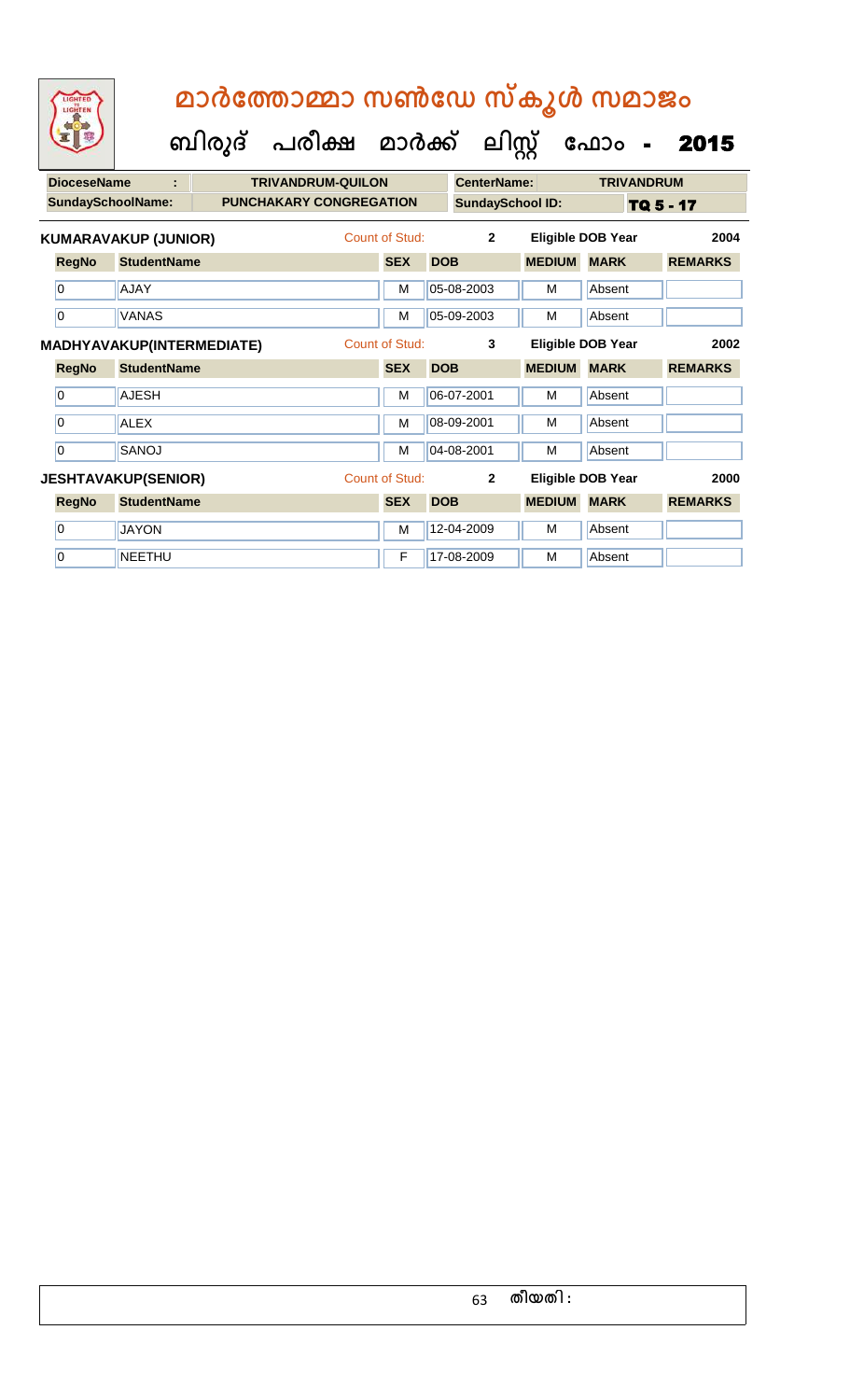| <b>DioceseName</b>       | ÷                            | <b>TRIVANDRUM-QUILON</b> |                       |            | <b>CenterName:</b>      |                          |             | <b>TRIVANDRUM</b> |                |  |
|--------------------------|------------------------------|--------------------------|-----------------------|------------|-------------------------|--------------------------|-------------|-------------------|----------------|--|
| <b>SundaySchoolName:</b> |                              | <b>VATTIYOORCAVE</b>     |                       |            | <b>SundaySchool ID:</b> |                          |             | TQ 5 - 18         |                |  |
|                          | <b>KUMARAVAKUP (JUNIOR)</b>  |                          | Count of Stud:        |            | 1                       | <b>Eligible DOB Year</b> |             |                   | 2004           |  |
| <b>RegNo</b>             | <b>StudentName</b>           |                          | <b>SEX</b>            | <b>DOB</b> |                         | <b>MEDIUM</b>            | <b>MARK</b> |                   | <b>REMARKS</b> |  |
| 4283                     | <b>BRYAN STANLEY, J</b>      |                          | M                     |            | 05-01-2004              | E                        | Absent      |                   |                |  |
|                          | MADHYAVAKUP(INTERMEDIATE)    |                          | Count of Stud:        |            | $\overline{2}$          | Eligible DOB Year        |             |                   | 2002           |  |
| <b>RegNo</b>             | <b>StudentName</b>           |                          | <b>SEX</b>            | <b>DOB</b> |                         | <b>MEDIUM</b>            | <b>MARK</b> |                   | <b>REMARKS</b> |  |
| 4528                     | MATHEW P. JOHN               |                          | M                     |            | 08-01-2002              | E                        | 33          |                   |                |  |
| 4529                     | <b>IRINA RACHEL SABU</b>     |                          | F                     |            | 07-05-2002              | Е                        | 75          |                   |                |  |
|                          | <b>JESHTAVAKUP(SENIOR)</b>   |                          | Count of Stud:        |            | $\mathbf{2}$            | <b>Eligible DOB Year</b> |             |                   | 2000           |  |
| <b>RegNo</b>             | <b>StudentName</b>           |                          | <b>SEX</b>            | <b>DOB</b> |                         | <b>MEDIUM</b>            | <b>MARK</b> |                   | <b>REMARKS</b> |  |
| 4702                     | GEEVARGHESE. M.V.            |                          | M                     |            | 21-12-2000              | Е                        | 42          |                   |                |  |
| 4703                     | <b>MAHIMA MARIAM. T</b>      |                          | F                     |            | 15-11-2000              | Е                        | 65          |                   |                |  |
|                          | PROUDA SUNDAY SCHOOL (ADULT) |                          | <b>Count of Stud:</b> |            | 1                       | <b>Eligible DOB Year</b> |             |                   | 1997           |  |
| <b>RegNo</b>             | <b>StudentName</b>           |                          | <b>SEX</b>            | <b>DOB</b> |                         | <b>MEDIUM</b>            | <b>MARK</b> |                   | <b>REMARKS</b> |  |
| 2199                     | <b>MATHEW VARGHESE</b>       |                          | M                     |            | 12-12-1997              | м                        | 29          |                   |                |  |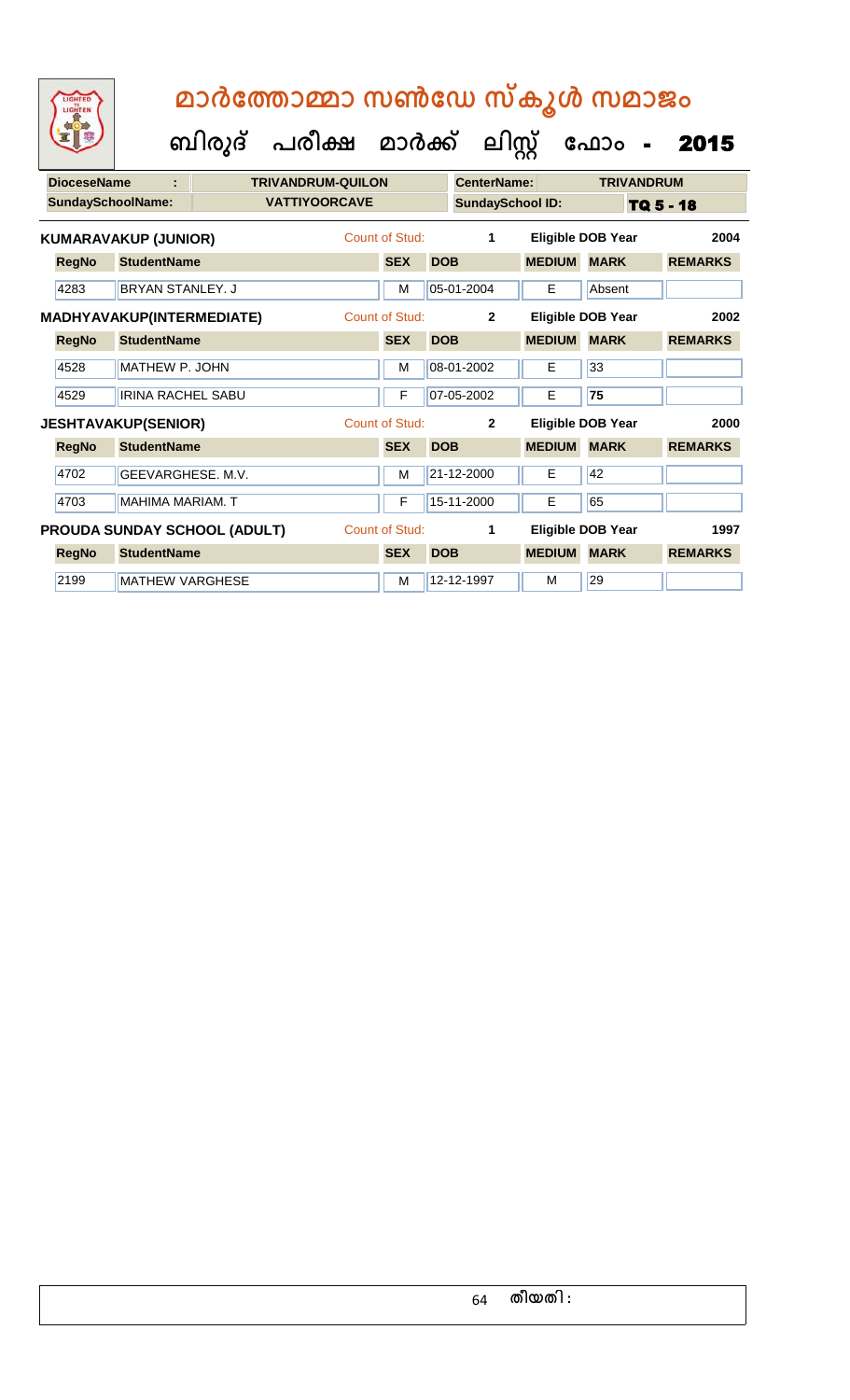**DioceseName : TRIVANDRUM-QUILON CenterName: NEYYATTINKARA SundaySchoolName: VANDANNOOR SundaySchool ID:** TQ 6 - 1  **ബിരുദ് പരീക്ഷ മാര്ക് ക ലിസ്റ്റ ക ഫ ാോം** - 2015 **RegNo StudentName SEX DOB MEDIUM MARK REMARKS KUMARAVAKUP (JUNIOR)** Count of Stud: **3 Eligible DOB Year 2004** 0 ANUJA. J. N F 10-07-2005 M Absent 0 **PREJITH. S** M 11-09-2005 M Absent 4284 SANIYA. J.V F 28-10-2004 M Absent **RegNo StudentName SEX DOB MEDIUM MARK REMARKS MADHYAVAKUP(INTERMEDIATE)** Count of Stud: **2 Eligible DOB Year 2002** 0 ASHISH M 01-10-2003 M Absent 0 SURIYA S.S. F 16-06-2003 M Absent **RegNo StudentName SEX DOB MEDIUM MARK REMARKS JESHTAVAKUP(SENIOR)** Count of Stud: **4 Eligible DOB Year 2000** 4704 CHANDU M 03-02-2000 M Absent 4705 SOORAJ M 06-04-2000 M Absent 4706 SUJITH M 16-11-2000 M Absent 4707 GEETHU F 06-06-2000 M Absent **RegNo StudentName SEX DOB MEDIUM MARK REMARKS YUVAVAKUP (YOUNG ADULT)** Count of Stud: **2 Eligible DOB Year 1998** 3833 AJAY M 14-11-1998 M Absent **3834 AKHIL ARGENT M 31-05-1998 M Absent**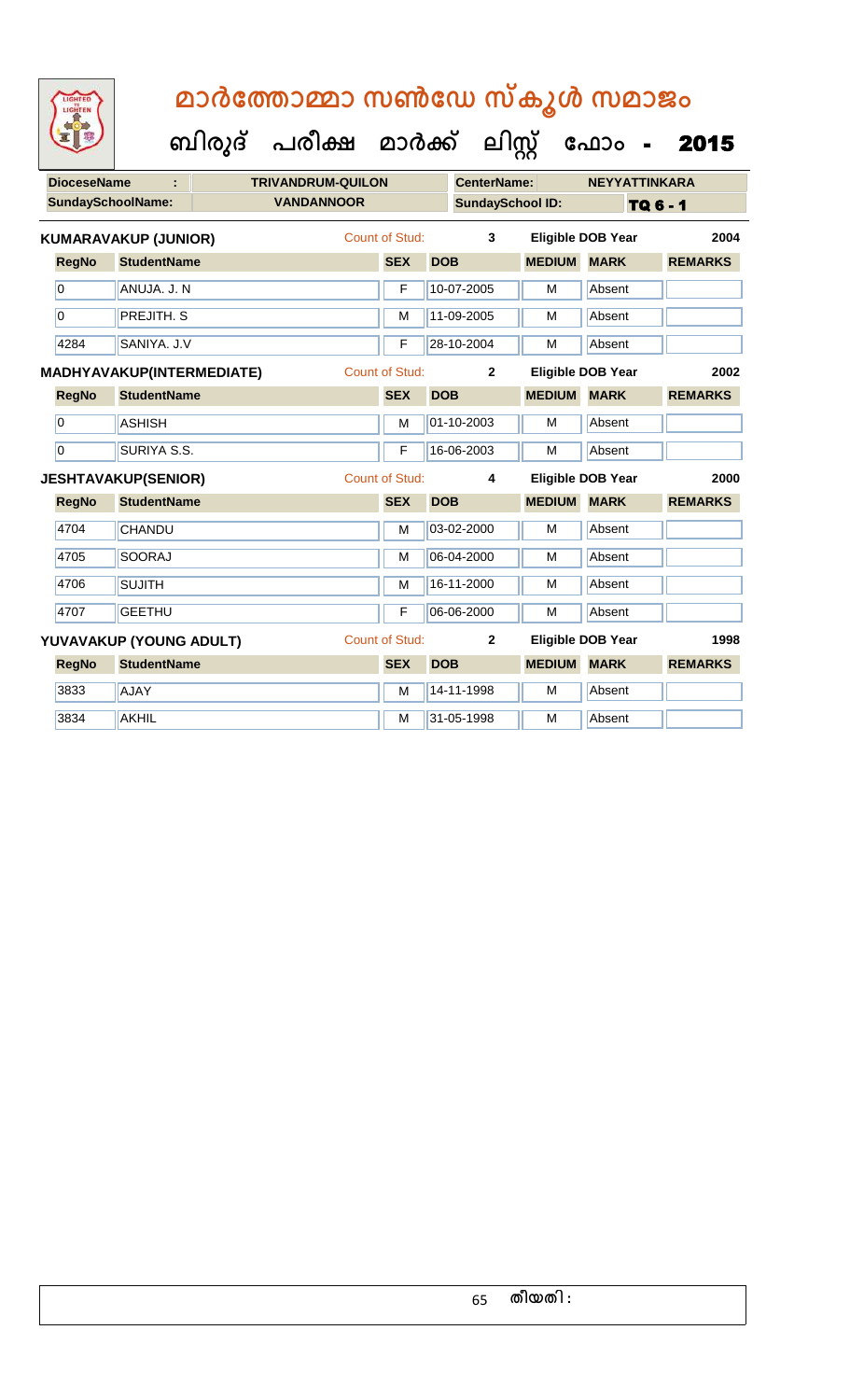**DioceseName : TRIVANDRUM-QUILON CenterName: NEYYATTINKARA** SundaySchoolName: **MARIYAPURAM SundaySchool ID:** TQ 6 - 3  **ബിരുദ് പരീക്ഷ മാര്ക് ക ലിസ്റ്റ ക ഫ ാോം** - 2015 **RegNo StudentName SEX DOB MEDIUM MARK REMARKS KUMARAVAKUP (JUNIOR)** Count of Stud: **9 Eligible DOB Year 2004** 4285 KARISHMA. S F 06-11-2004 M 59 4286 APARNA N. RAJ F 22-06-2004 M **75** 4287 SRUTHY. S F 26-03-2004 M 37 4288 ABIN. V.R M 21-11-2004 M 15 4289 MAHIN. G.S MAHIN. G.S MEDICAL MEDICAL MEDICAL MEDICAL MEDICAL MEDICAL MEDICAL MEDICAL MEDICAL MEDICAL MEDICAL MEDICAL MEDICAL MEDICAL MEDICAL MEDICAL MEDICAL MEDICAL MEDICAL MEDICAL MEDICAL MEDICAL MEDICAL MEDICAL MED 4290 BIJITH. B.S M 05-03-2004 M 47 4291 SANDEEP. S M 19-05-2004 M Absent 4292 JIJO. S M 17-09-2004 M Absent 4293 ||ANOOP. S M 18-05-2004 || M 6 **RegNo StudentName SEX DOB MEDIUM MARK REMARKS MADHYAVAKUP(INTERMEDIATE)** Count of Stud: **3 Eligible DOB Year 2002** 4530 CHARISMA MARIAM GEEVARGHEESE F 16-06-2002 M **79** 4531 SNEHA . S F 15-06-2002 M 37 4532 ABIN RAJ M 10-05-2002 M 22 **RegNo StudentName SEX DOB MEDIUM MARK REMARKS JESHTAVAKUP(SENIOR)** Count of Stud: **7 Eligible DOB Year 2000** 4708 **EBINA S. SURESH F 26-11-2000** M 35 4709 SANDRA. J F 24-10-2000 M 33 4710 AVINASH. C.A M 17-09-2000 M 141 4711 AKHIL. M M 10-05-2000 M 39 4712 SUJIT. S M 07-06-2000 M 30 4713 | ASHISH. A M 30-01-2000 | M Absent 4714 AJAY SABU M 27-11-2000 M 59 **RegNo StudentName SEX DOB MEDIUM MARK REMARKS YUVAVAKUP (YOUNG ADULT)** Count of Stud: **2 Eligible DOB Year 1998** 3835 ANU. B.J F 26-01-1998 M Absent 3836 SINI. S.L **F 06-06-1998** M 33 **RegNo StudentName SEX DOB MEDIUM MARK REMARKS PROUDA SUNDAY SCHOOL (ADULT)** Count of Stud: **5 Eligible DOB Year 1997** 2175 JINO. S M 24-06-1997 M Absent 2176 **INDU PRIYA. K F 105-03-1997** M 59 2177 **AJIN. V.S M 25-05-1997 M** 25-05-1997 M 2178 SARATH A.R M 11-08-1997 M 5 2179 LENEESH PREMAN M M 19-11-1997 M Absent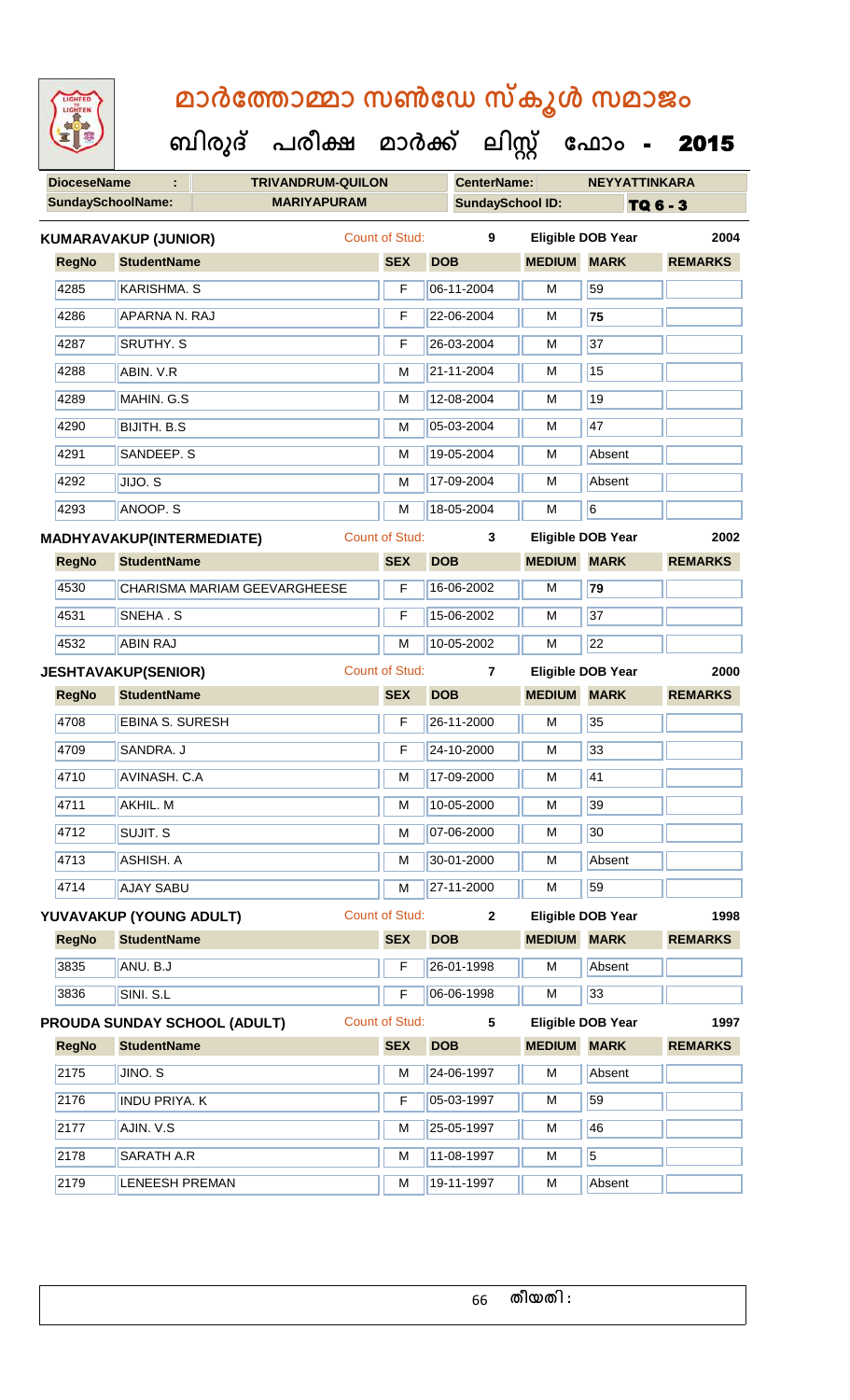| <b>DioceseName</b> |                             | <b>TRIVANDRUM-QUILON</b> |                       |            | <b>CenterName:</b>      |               | <b>NEYYATTINKARA</b>     |                |
|--------------------|-----------------------------|--------------------------|-----------------------|------------|-------------------------|---------------|--------------------------|----------------|
|                    | <b>SundaySchoolName:</b>    | <b>VAZHUTHOOR</b>        |                       |            | <b>SundaySchool ID:</b> |               | TQ 6 - 4                 |                |
|                    | <b>KUMARAVAKUP (JUNIOR)</b> |                          | <b>Count of Stud:</b> |            | 4                       |               | <b>Eligible DOB Year</b> | 2004           |
| <b>RegNo</b>       | <b>StudentName</b>          |                          | <b>SEX</b>            | <b>DOB</b> |                         | <b>MEDIUM</b> | <b>MARK</b>              | <b>REMARKS</b> |
| 4294               | ABY, S. BIJU                |                          | M                     |            | 10-03-2004              | M             | Absent                   |                |
| 4295               | ASIN M. JOY                 |                          | M                     |            | 28-04-2004              | M             | 53                       |                |
| 4296               | <b>ARPITHA K. RAJAN</b>     |                          | F                     |            | 23-01-2004              | M             | 56                       |                |
| 4297               | <b>DAVID BINU PAUL</b>      |                          | M                     |            | 18-09-2004              | M             | Absent                   |                |
|                    | MADHYAVAKUP(INTERMEDIATE)   |                          | Count of Stud:        |            | $\overline{2}$          |               | <b>Eligible DOB Year</b> | 2002           |
| <b>RegNo</b>       | <b>StudentName</b>          |                          | <b>SEX</b>            | <b>DOB</b> |                         | <b>MEDIUM</b> | <b>MARK</b>              | <b>REMARKS</b> |
| 4533               | <b>ASISH S. ALEX</b>        |                          | M                     |            | 25-04-2002              | M             | 18                       |                |
| 4534               | ASISH K. RAJAN              |                          | M                     |            | 18-11-2002              | M             | 60                       |                |
|                    | <b>JESHTAVAKUP(SENIOR)</b>  |                          | Count of Stud:        |            | 4                       |               | <b>Eligible DOB Year</b> | 2000           |
| <b>RegNo</b>       | <b>StudentName</b>          |                          | <b>SEX</b>            | <b>DOB</b> |                         | <b>MEDIUM</b> | <b>MARK</b>              | <b>REMARKS</b> |
| 4715               | <b>ANJIMA S. ALEX</b>       |                          | F                     |            | 13-09-2000              | M             | Absent                   |                |
| 4716               | <b>KEERTHANA T. JOY</b>     |                          | F                     |            | 12-04-2000              | M             | Absent                   |                |
| 4717               | <b>SANDHRA BINU PAUL</b>    |                          | F                     |            | 11-02-2000              | M             | Absent                   |                |
| 4718               | <b>ALPHY ALAN S.L</b>       |                          | M                     |            | 04-04-2000              | M             | Absent                   |                |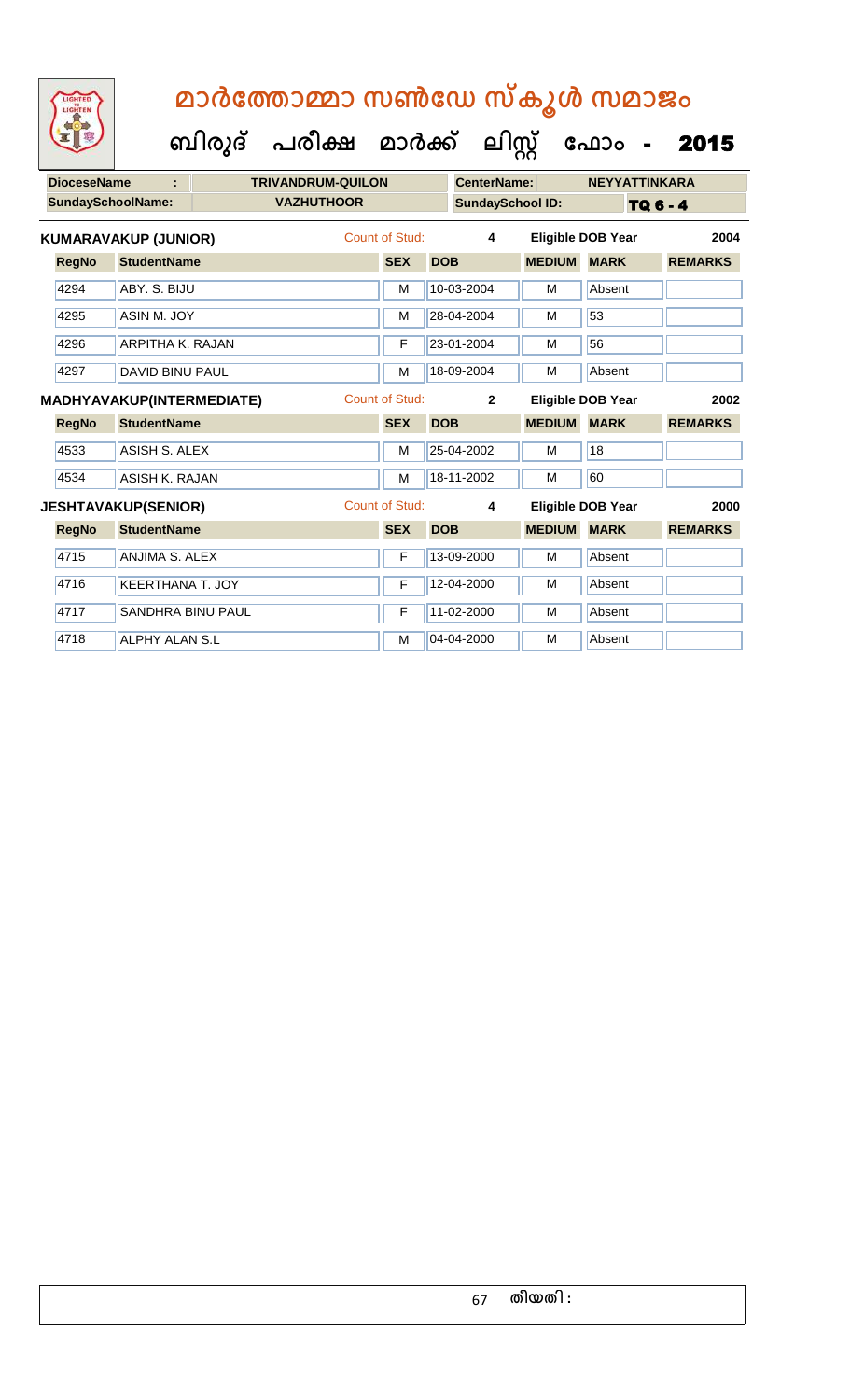| LIGHTED<br>LIGHTEN                          |                    |                                     | മാർത്തോമ്മാ സൺഡേ സ്കൂൾ സമാജം<br>ബിരുദ് പരീക്ഷ മാർക്ക് ലിസ്റ്റ് |                              |            |                         |               | ഫോം<br>$\blacksquare$                   | 2015                   |
|---------------------------------------------|--------------------|-------------------------------------|----------------------------------------------------------------|------------------------------|------------|-------------------------|---------------|-----------------------------------------|------------------------|
| <b>DioceseName</b>                          | ÷                  |                                     | <b>TRIVANDRUM-QUILON</b>                                       |                              |            | <b>CenterName:</b>      |               | <b>NEYYATTINKARA</b>                    |                        |
| <b>SundaySchoolName:</b>                    |                    |                                     | <b>POOVAR</b>                                                  |                              |            | <b>SundaySchool ID:</b> |               |                                         | TQ 6 - 5               |
| <b>KUMARAVAKUP (JUNIOR)</b><br><b>RegNo</b> | <b>StudentName</b> |                                     |                                                                | Count of Stud:<br><b>SEX</b> | <b>DOB</b> | 1                       | <b>MEDIUM</b> | <b>Eligible DOB Year</b><br><b>MARK</b> | 2004<br><b>REMARKS</b> |
| 4298                                        | SHYNA, S.S.        |                                     |                                                                | F                            |            | 08-11-2004              | M             | Absent                                  |                        |
|                                             |                    | <b>PROUDA SUNDAY SCHOOL (ADULT)</b> |                                                                | Count of Stud:               |            | $\mathbf{2}$            |               | <b>Eligible DOB Year</b>                | 1997                   |
| <b>RegNo</b>                                | <b>StudentName</b> |                                     |                                                                | <b>SEX</b>                   | <b>DOB</b> |                         | <b>MEDIUM</b> | <b>MARK</b>                             | <b>REMARKS</b>         |
| 2180                                        | RESHMA, S.R.       |                                     |                                                                | F                            |            | 20-08-1997              | M             | Absent                                  |                        |
| 2181                                        | <b>BALUMON, B</b>  |                                     |                                                                | м                            |            | 20-05-1997              | м             | Absent                                  |                        |

68 **തീയതി :**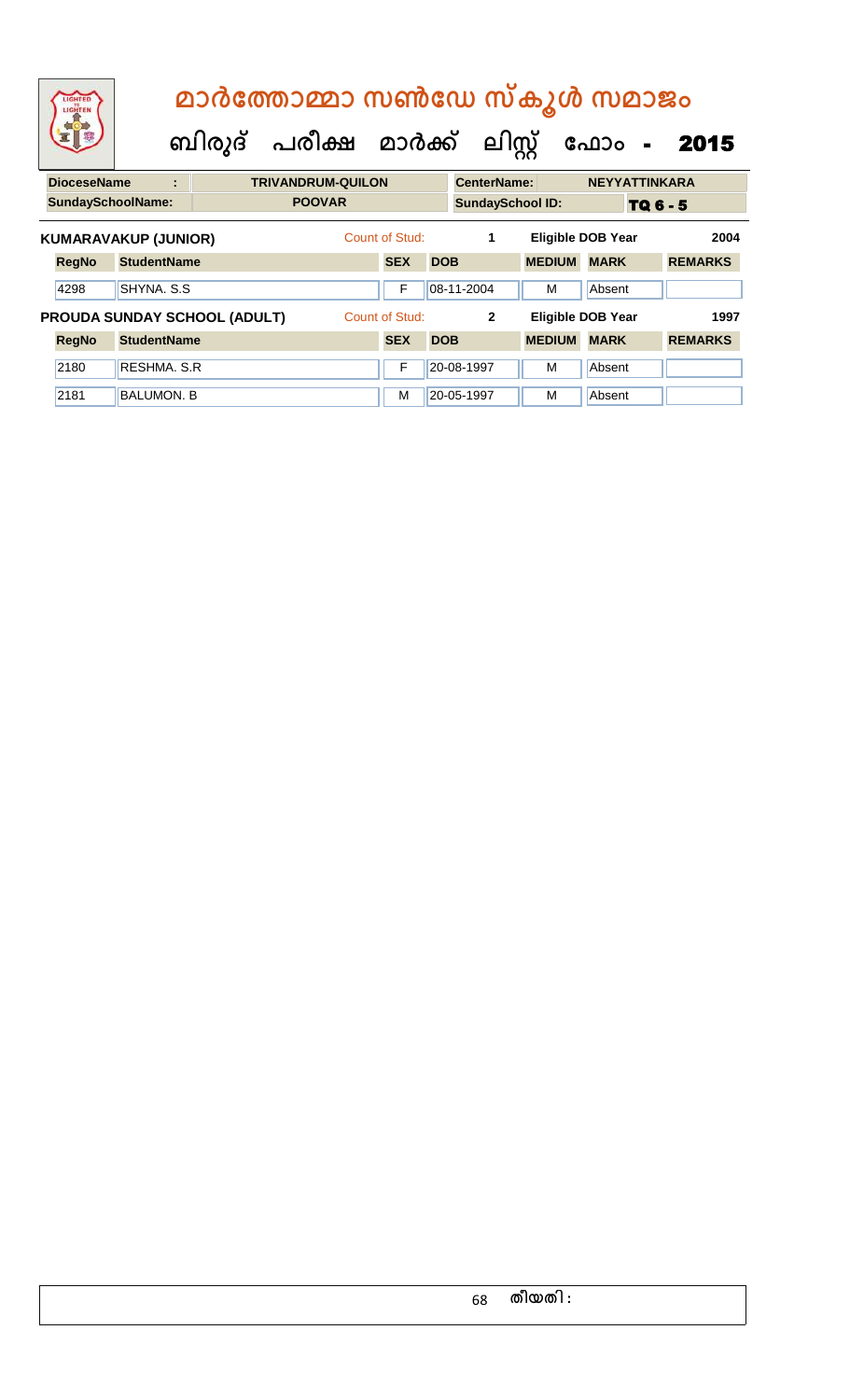| <b>EXECUTIVE AND RESIDENCE</b> |  | മാർത്തോമ്മാ സൺഡേ സ്കൂൾ സമാജം              |                    |                      |
|--------------------------------|--|-------------------------------------------|--------------------|----------------------|
|                                |  | ബിരുദ് പരീക്ഷ മാർക്ക് ലിസ്റ്റ് ഫോം - 2015 |                    |                      |
| <b>DioceseName</b>             |  | <b>TRIVANDRUM-QUILON</b>                  | <b>CenterName:</b> | <b>NEYYATTINKARA</b> |

| <b>SundaySchoolName:</b> |                            |                                     | <b>KULATHOOR</b> |                |            | <b>SundaySchool ID:</b> |               |                          | TQ 6 - 6       |      |
|--------------------------|----------------------------|-------------------------------------|------------------|----------------|------------|-------------------------|---------------|--------------------------|----------------|------|
|                          | <b>JESHTAVAKUP(SENIOR)</b> |                                     |                  | Count of Stud: |            | $\mathbf{2}$            |               | <b>Eligible DOB Year</b> |                | 2000 |
| <b>RegNo</b>             | <b>StudentName</b>         |                                     |                  | <b>SEX</b>     | <b>DOB</b> |                         | <b>MEDIUM</b> | <b>MARK</b>              | <b>REMARKS</b> |      |
| 4719                     | FEBA, V.S.                 |                                     |                  | F              |            | 05-04-2000              | м             | Absent                   |                |      |
| 4720                     | AHIL. T.S                  |                                     |                  | M              |            | $10-04-2000$            | м             | Absent                   |                |      |
|                          |                            | <b>PROUDA SUNDAY SCHOOL (ADULT)</b> |                  | Count of Stud: |            |                         |               | <b>Eligible DOB Year</b> |                | 1997 |
| <b>RegNo</b>             | <b>StudentName</b>         |                                     |                  | <b>SEX</b>     | <b>DOB</b> |                         | <b>MEDIUM</b> | <b>MARK</b>              | <b>REMARKS</b> |      |
| 2182                     | AJITHKUMAR.K               |                                     |                  | M              |            | 26-05-1997              | M             | Absent                   |                |      |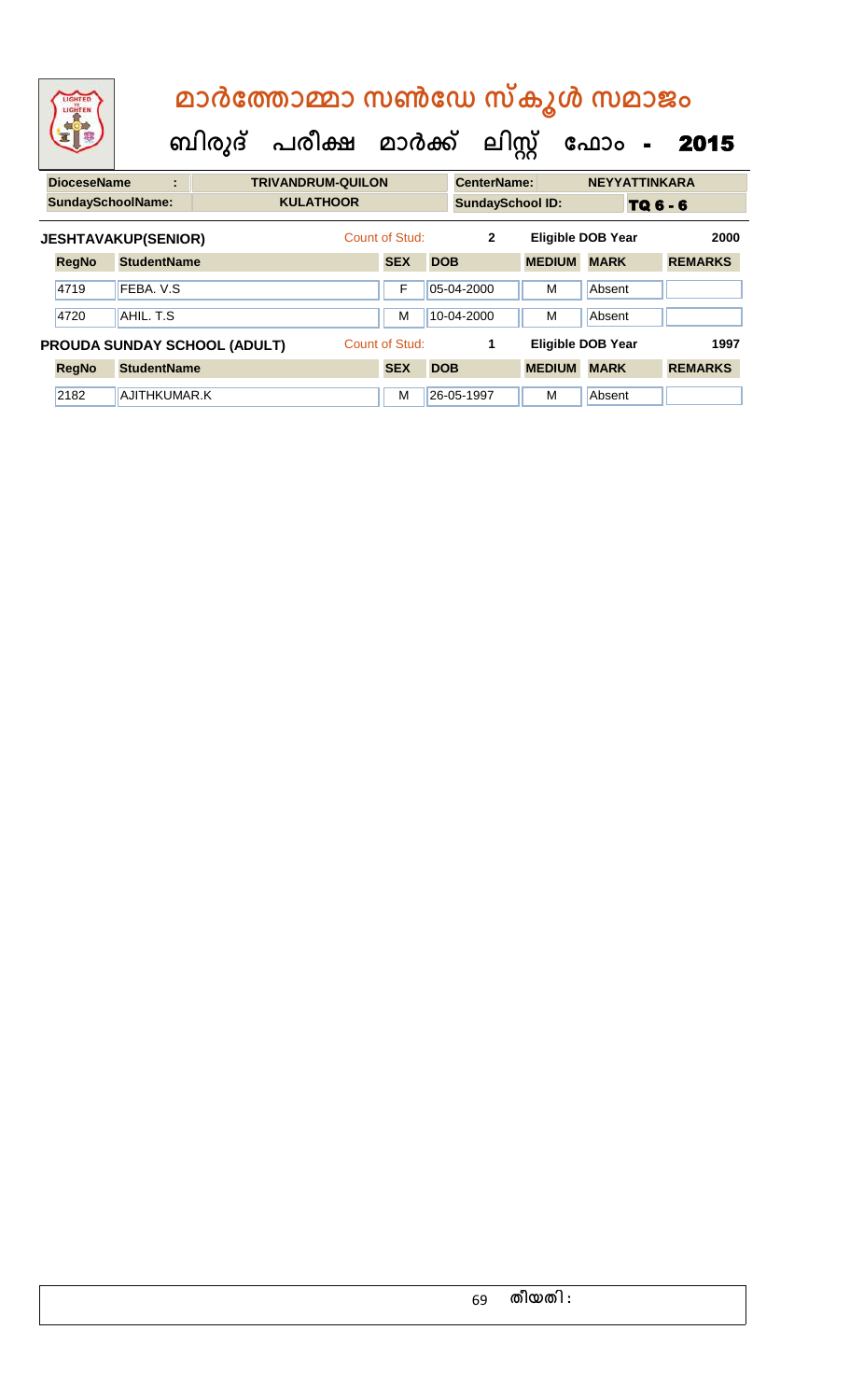

|              | <b>DioceseName</b>       | G                           |                                     | <b>TRIVANDRUM-QUILON</b> |                       |            | <b>CenterName:</b>      |                    | <b>NEYYATTINKARA</b>     |                |
|--------------|--------------------------|-----------------------------|-------------------------------------|--------------------------|-----------------------|------------|-------------------------|--------------------|--------------------------|----------------|
|              | <b>SundaySchoolName:</b> |                             |                                     | <b>KAVUVILA</b>          |                       |            | <b>SundaySchool ID:</b> |                    |                          | TQ 6 - 7       |
|              |                          | <b>KUMARAVAKUP (JUNIOR)</b> |                                     |                          | Count of Stud:        |            | $\overline{2}$          |                    | <b>Eligible DOB Year</b> | 2004           |
| <b>RegNo</b> |                          | <b>StudentName</b>          |                                     |                          | <b>SEX</b>            | <b>DOB</b> |                         | <b>MEDIUM</b>      | <b>MARK</b>              | <b>REMARKS</b> |
| 4299         |                          | <b>ABHIJITH</b>             |                                     |                          | M                     |            | 15-07-2004              | M                  | Absent                   |                |
| 4300         |                          | ANUJA                       |                                     |                          | F                     |            | 01-06-2004              | M                  | 47                       |                |
|              |                          |                             | MADHYAVAKUP(INTERMEDIATE)           |                          | <b>Count of Stud:</b> |            | $\mathbf 2$             |                    | <b>Eligible DOB Year</b> | 2002           |
| <b>RegNo</b> |                          | <b>StudentName</b>          |                                     |                          | <b>SEX</b>            | <b>DOB</b> |                         | <b>MEDIUM</b>      | <b>MARK</b>              | <b>REMARKS</b> |
| 4535         |                          | <b>ANEESHA V.S</b>          |                                     |                          | $\mathsf{F}$          |            | 09-09-2002              | M                  | 22                       |                |
| 4536         |                          | <b>ANCY A.S</b>             |                                     |                          | F                     |            | 08-07-2002              | M                  | Absent                   |                |
|              |                          | <b>JESHTAVAKUP(SENIOR)</b>  |                                     |                          | <b>Count of Stud:</b> |            | 4                       |                    | <b>Eligible DOB Year</b> | 2000           |
| <b>RegNo</b> |                          | <b>StudentName</b>          |                                     |                          | <b>SEX</b>            | <b>DOB</b> |                         | <b>MEDIUM MARK</b> |                          | <b>REMARKS</b> |
| 4721         |                          | <b>NEENA S.L</b>            |                                     |                          | F                     |            | 30-08-2000              | M                  | Absent                   |                |
| 4722         |                          | <b>NISHA SUNDER</b>         |                                     |                          | F                     |            | 16-05-2000              | M                  | 27                       |                |
| 4723         |                          | ANOOP A.S                   |                                     |                          | M                     |            | 07-11-2000              | M                  | Absent                   |                |
| 4724         |                          | AJITH. A                    |                                     |                          | M                     |            | 08-06-2000              | M                  | 17                       |                |
|              |                          | YUVAVAKUP (YOUNG ADULT)     |                                     |                          | <b>Count of Stud:</b> |            | $\overline{2}$          |                    | <b>Eligible DOB Year</b> | 1998           |
| <b>RegNo</b> |                          | <b>StudentName</b>          |                                     |                          | <b>SEX</b>            | <b>DOB</b> |                         | <b>MEDIUM MARK</b> |                          | <b>REMARKS</b> |
| 3837         |                          | <b>PRAVEEN P</b>            |                                     |                          | M                     |            | 01-09-1998              | M                  | Absent                   |                |
| 3838         |                          | <b>ANUSHA A.S</b>           |                                     |                          | F                     |            | 24-10-1998              | M                  | 29                       |                |
|              |                          |                             | <b>PROUDA SUNDAY SCHOOL (ADULT)</b> |                          | <b>Count of Stud:</b> |            | 1                       |                    | <b>Eligible DOB Year</b> | 1997           |
| <b>RegNo</b> |                          | <b>StudentName</b>          |                                     |                          | <b>SEX</b>            | <b>DOB</b> |                         | <b>MEDIUM</b>      | <b>MARK</b>              | <b>REMARKS</b> |
| 2183         |                          | <b>JEFI J. KUMAR</b>        |                                     |                          | F                     |            | 13-08-1997              | M                  | 18                       |                |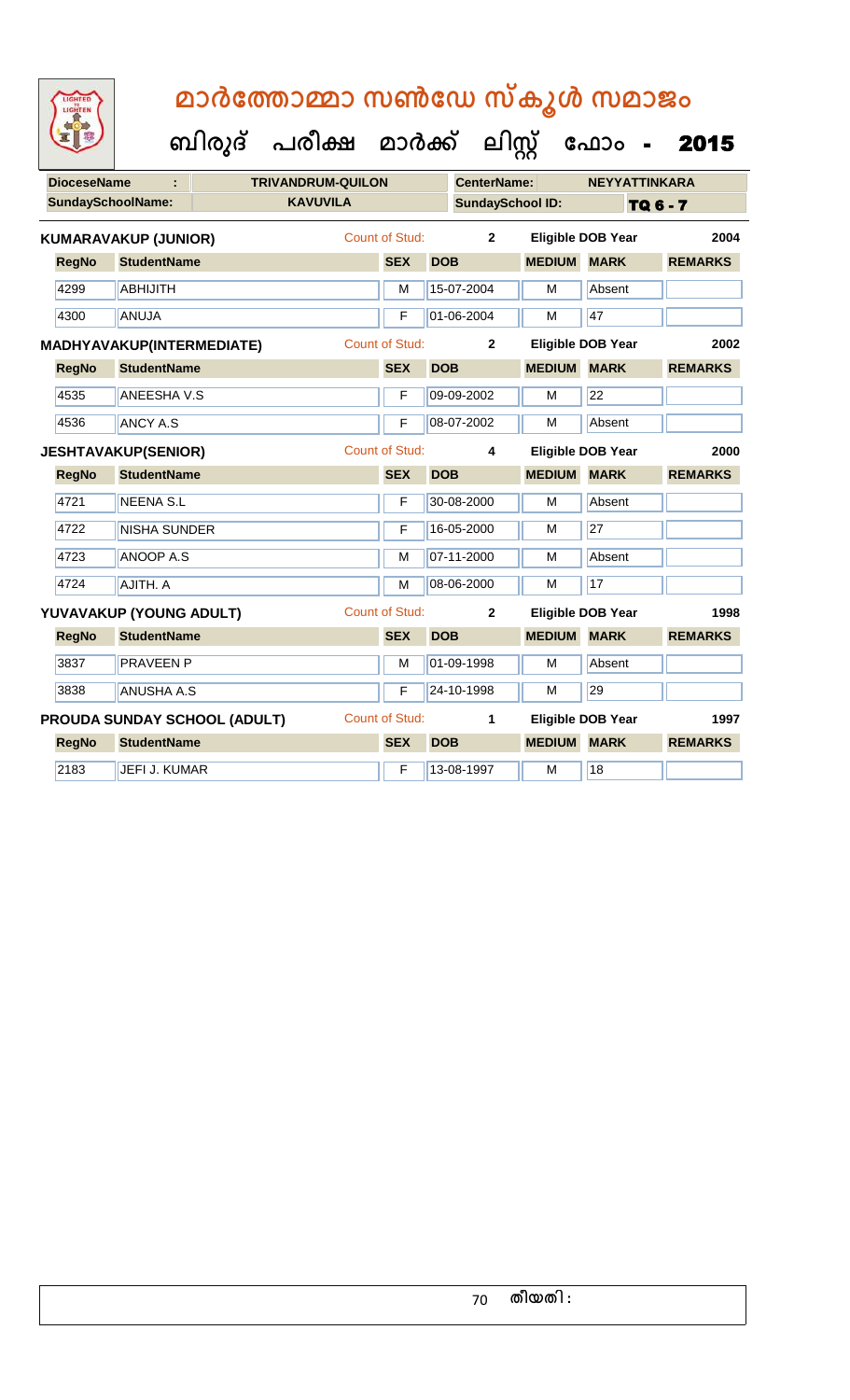**ക ലിസ്റ്റ**

**ക ഫ ാോം** - 2015

 **ബിരുദ് പരീക്ഷ മാര്ക്**

**DioceseName : TRIVANDRUM-QUILON CenterName: NEYYATTINKARA SundaySchoolName: KUNNATHUKAL SundaySchool ID:** TQ 6 - 9 **RegNo StudentName SEX DOB MEDIUM MARK REMARKS KUMARAVAKUP (JUNIOR)** Count of Stud: **4 Eligible DOB Year 2004** 4301 ATHUL. J.S M 22-06-2004 M Absent 4302 ABHILASH M M 04-05-2004 M Absent 4303 NIBHIN VARGHESE M 27-02-2004 M Absent 4304 SILPA F 01-05-2004 M Absent **RegNo StudentName SEX DOB MEDIUM MARK REMARKS MADHYAVAKUP(INTERMEDIATE)** Count of Stud: **1 Eligible DOB Year 2002** 4537 MAHIMA. S F 22-09-2002 M 60 **RegNo StudentName SEX DOB MEDIUM MARK REMARKS JESHTAVAKUP(SENIOR)** Count of Stud: **1 Eligible DOB Year 2000** 4725 BLESSY. M F 28-06-2000 M 42 **RegNo StudentName SEX DOB MEDIUM MARK REMARKS YUVAVAKUP (YOUNG ADULT)** Count of Stud: **1 Eligible DOB Year 1998** 3839 ANCY M.R F 08-05-1998 M 52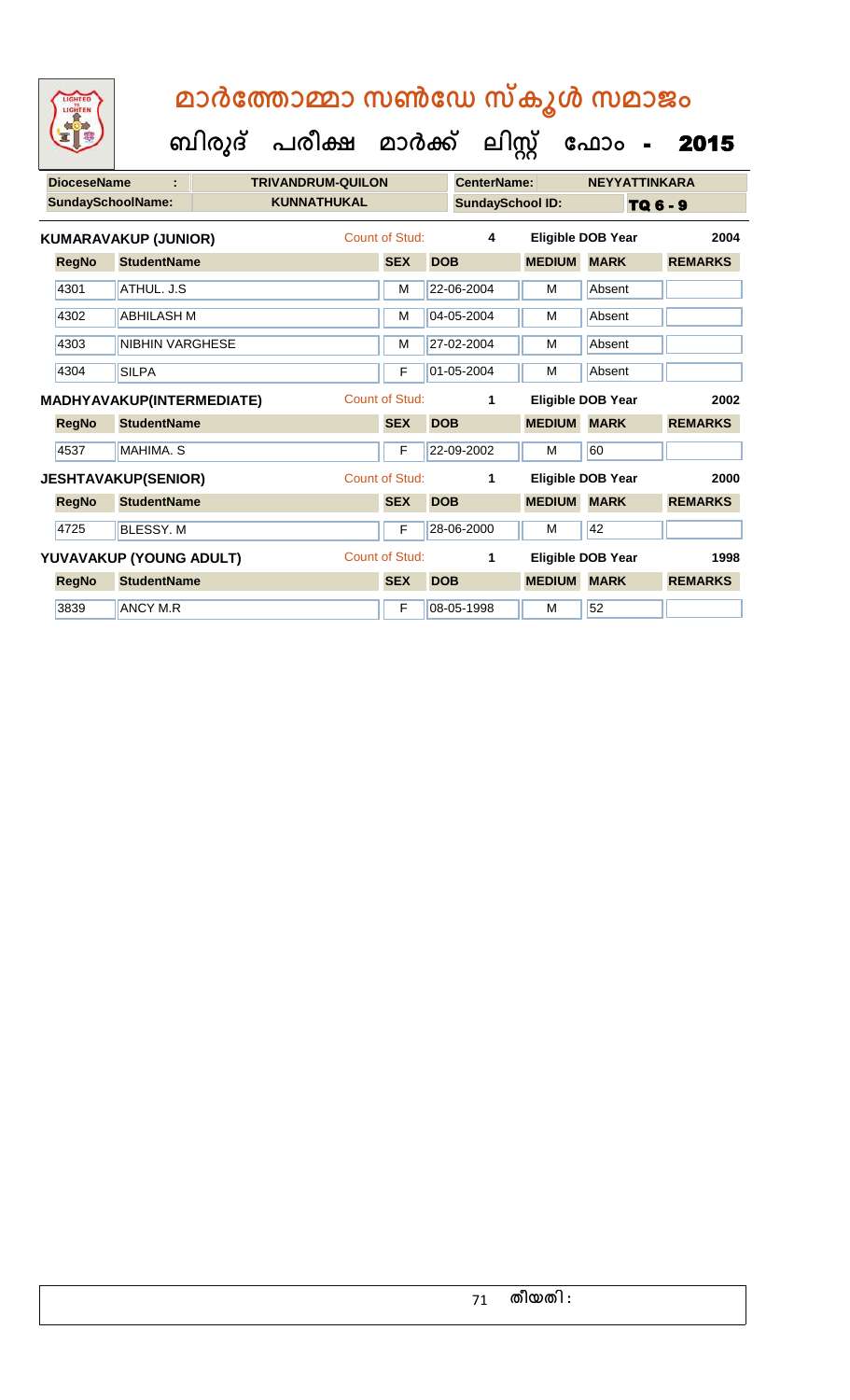|                                                      | LIGHTED<br>LIGHTEN | മാർത്തോമ്മാ സൺഡേ സ്കൂൾ സമാജം |                                    |                         |                    |                          |                          |                |
|------------------------------------------------------|--------------------|------------------------------|------------------------------------|-------------------------|--------------------|--------------------------|--------------------------|----------------|
|                                                      |                    |                              | ബിരുദ് പരീക്ഷ മാർക്ക് ലിസ്റ്റ് ഫോം |                         |                    |                          |                          | 2015           |
| <b>DioceseName</b><br>÷.<br><b>TRIVANDRUM-QUILON</b> |                    |                              |                                    |                         | <b>CenterName:</b> |                          | <b>NEYYATTINKARA</b>     |                |
| <b>SundaySchoolName:</b>                             |                    |                              | <b>KORANAMCODE</b>                 | <b>SundaySchool ID:</b> |                    | TQ 6 - 10                |                          |                |
| <b>KUMARAVAKUP (JUNIOR)</b>                          |                    |                              |                                    | <b>Count of Stud:</b>   | 6                  |                          | <b>Eligible DOB Year</b> | 2004           |
|                                                      | <b>RegNo</b>       | <b>StudentName</b>           |                                    | <b>SEX</b>              | <b>DOB</b>         | <b>MEDIUM</b>            | <b>MARK</b>              | <b>REMARKS</b> |
|                                                      | 4305               | <b>AJIN SATHYAN</b>          |                                    | М                       | 27-09-2004         | M                        | Absent                   |                |
|                                                      | 4306               | <b>ARCHA SURESH</b>          |                                    | F                       | 24-02-2004         | м                        | 45                       |                |
|                                                      | 4307               | <b>SACHU</b>                 |                                    | М                       | 01-01-2004         | м                        | 37                       |                |
|                                                      | 4308               | <b>SOHAN PAUL</b>            |                                    | М                       | 25-02-2004         | м                        | 38                       |                |
|                                                      | 4309               | <b>SHALIN SHIBU</b>          |                                    | F                       | 07-12-2004         | м                        | 40                       |                |
|                                                      | 4310               | <b>YEMIMA</b>                |                                    | F                       | 03-06-2004         | M                        | 36                       |                |
| Count of Stud:<br>MADHYAVAKUP(INTERMEDIATE)          |                    |                              |                                    |                         | 4                  |                          | <b>Eligible DOB Year</b> | 2002           |
|                                                      | <b>RegNo</b>       | <b>StudentName</b>           |                                    | <b>SEX</b>              | <b>DOB</b>         | <b>MEDIUM</b>            | <b>MARK</b>              | <b>REMARKS</b> |
|                                                      | 4538               | <b>AFIN SATHYAN</b>          |                                    | М                       | 23-10-2002         | м                        | Absent                   |                |
|                                                      | 4539               | <b>ASWIN</b>                 |                                    | М                       | 09-11-2002         | м                        | Absent                   |                |
|                                                      | 4540               | <b>MAHIN</b>                 |                                    | М                       | 03-02-2002         | м                        | Absent                   |                |
|                                                      | 4541               | <b>SYAM JOHN</b>             |                                    | М                       | 03-12-2002         | М                        | $\overline{9}$           |                |
| <b>JESHTAVAKUP(SENIOR)</b>                           |                    |                              |                                    | Count of Stud:          | 5                  | <b>Eligible DOB Year</b> |                          | 2000           |
|                                                      | <b>RegNo</b>       | <b>StudentName</b>           |                                    | <b>SEX</b>              | <b>DOB</b>         | <b>MEDIUM MARK</b>       |                          | <b>REMARKS</b> |
|                                                      | 4726               | <b>ANCY BELSES</b>           |                                    | F                       | 22-02-2000         | м                        | 47                       |                |
|                                                      | 4727               | <b>AJAY DEV</b>              |                                    | М                       | 23-07-2000         | м                        | 13                       |                |
|                                                      |                    |                              |                                    |                         |                    |                          |                          |                |
|                                                      | 4728               | <b>JINCY</b>                 |                                    | F                       | 04-12-2000         | м                        | Absent                   |                |
|                                                      | 4729               | <b>MAHIMA</b>                |                                    | F                       | 01-08-2000         | м                        | Absent                   |                |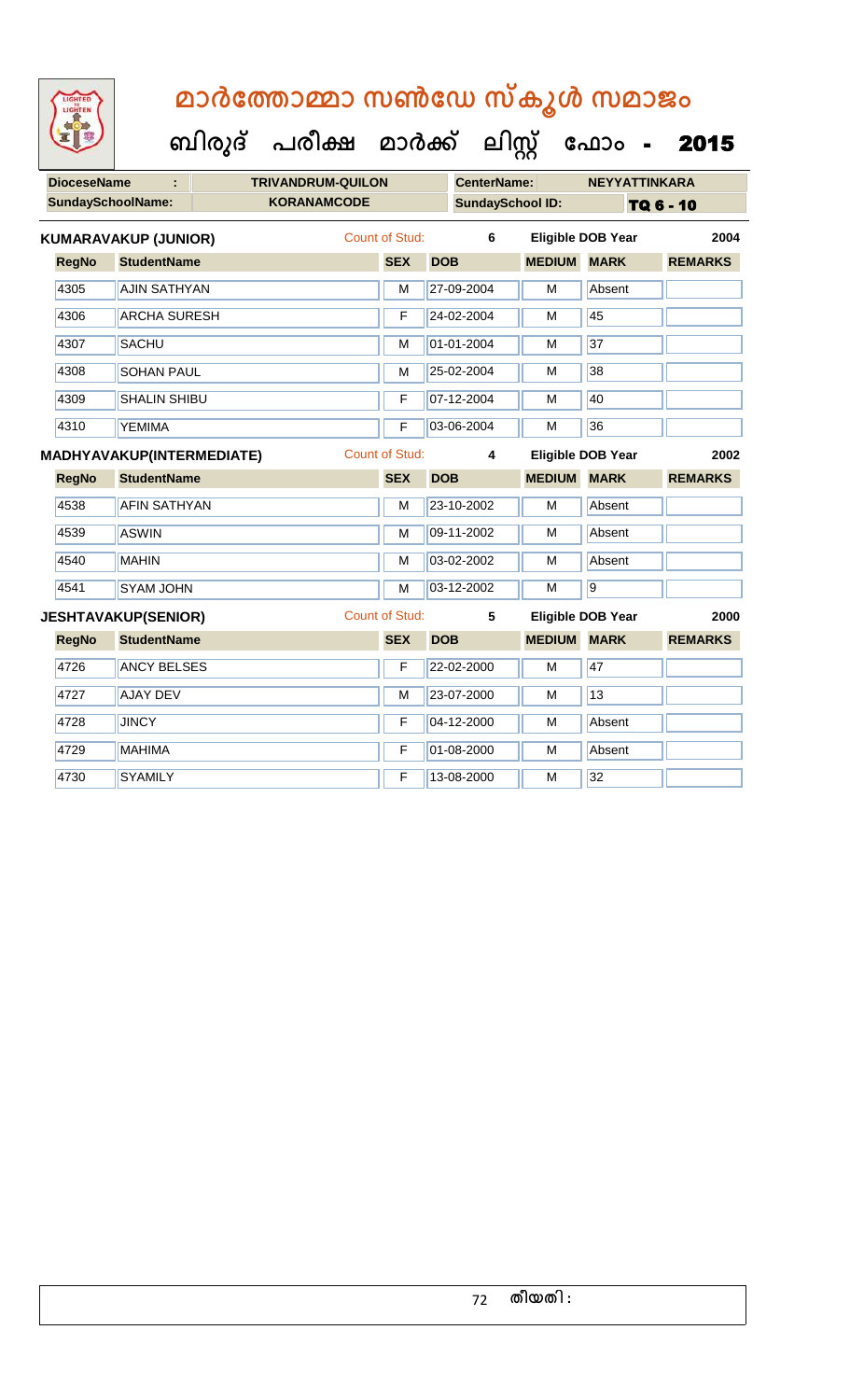| LIGHTED<br>TO<br>LIGHTEN |                       |   | മാർത്തോമ്മാ സൺഡേ സ്കൂൾ സമാജം<br>ബിരുദ് പരീക്ഷ മാർക്ക് ലിസ്റ്റ് |                          |                |            |                    | ഫോം -                   |                          | 2015      |                |  |
|--------------------------|-----------------------|---|----------------------------------------------------------------|--------------------------|----------------|------------|--------------------|-------------------------|--------------------------|-----------|----------------|--|
| <b>DioceseName</b>       |                       | ÷ |                                                                | <b>TRIVANDRUM-QUILON</b> |                |            | <b>CenterName:</b> |                         | <b>NEYYATTINKARA</b>     |           |                |  |
| <b>SundaySchoolName:</b> |                       |   |                                                                | <b>MADAVOORPARA</b>      |                |            |                    | <b>SundaySchool ID:</b> |                          | TQ 6 - 11 |                |  |
|                          |                       |   | MADHYAVAKUP(INTERMEDIATE)                                      |                          | Count of Stud: |            | 1                  |                         | <b>Eligible DOB Year</b> |           | 2002           |  |
| <b>RegNo</b>             | <b>StudentName</b>    |   |                                                                |                          | <b>SEX</b>     | <b>DOB</b> |                    | <b>MEDIUM</b>           | <b>MARK</b>              |           | <b>REMARKS</b> |  |
| 4542                     | <b>ANOOP IMMANUEL</b> |   |                                                                |                          | м              |            | 11-08-2002         | м                       | 28                       |           |                |  |
| YUVAVAKUP (YOUNG ADULT)  |                       |   |                                                                |                          | Count of Stud: |            | 1                  |                         | <b>Eligible DOB Year</b> |           | 1998           |  |
| <b>RegNo</b>             | <b>StudentName</b>    |   |                                                                |                          | <b>SEX</b>     | <b>DOB</b> |                    | <b>MEDIUM</b>           | <b>MARK</b>              |           | <b>REMARKS</b> |  |
| 3840                     | RAHUL, R.L            |   |                                                                |                          | м              |            | 04-01-1998         | м                       | 31                       |           |                |  |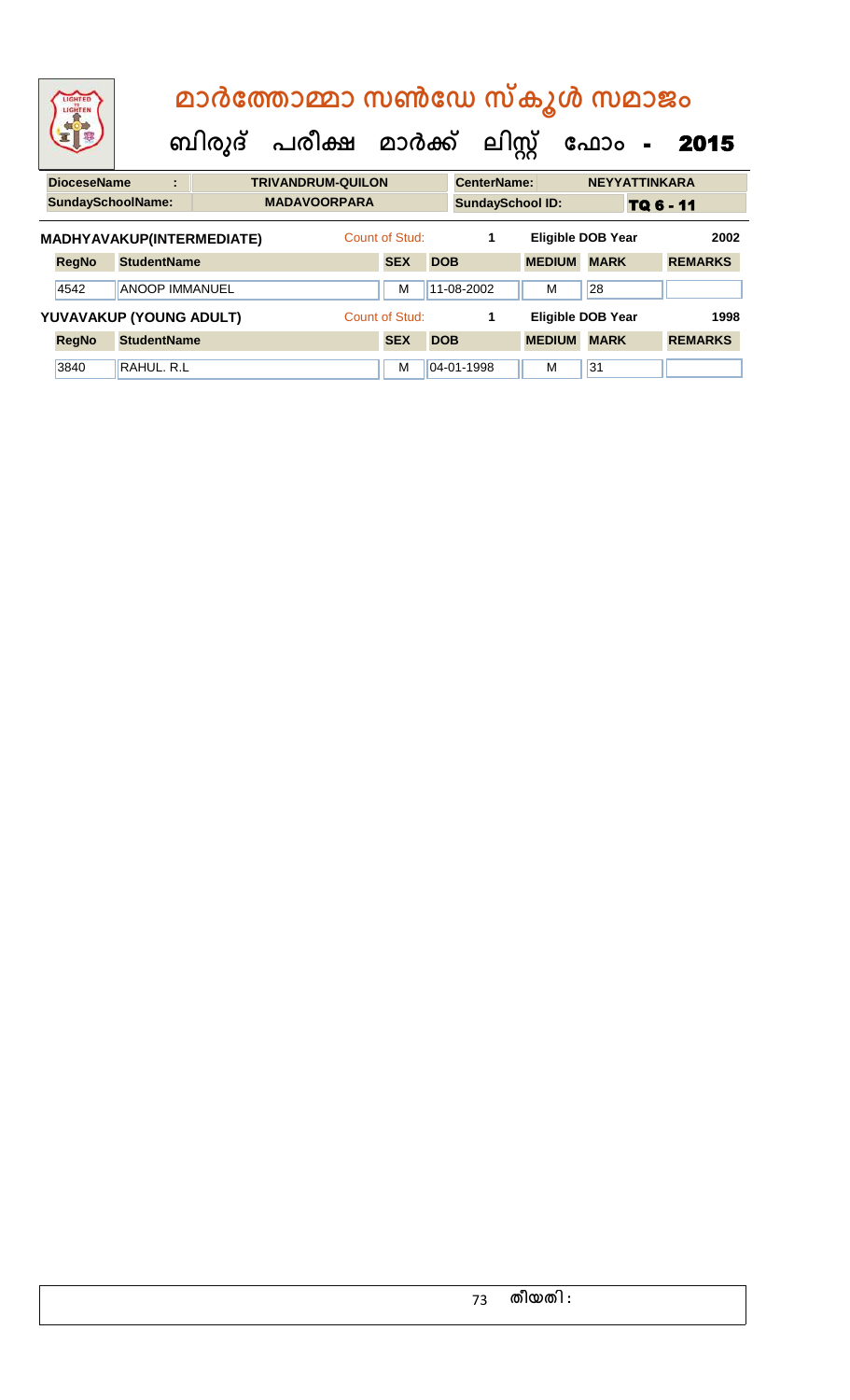| LIGHTED<br>LIGHTEN         |                    |   | മാർത്തോമ്മാ സൺഡേ സ്കൂൾ സമാജം   |                          |                |            |                    |                         |                          |                            |                |      |
|----------------------------|--------------------|---|--------------------------------|--------------------------|----------------|------------|--------------------|-------------------------|--------------------------|----------------------------|----------------|------|
|                            |                    |   | ബിരുദ് പരീക്ഷ മാർക്ക് ലിസ്റ്റ് |                          |                |            |                    |                         | ഫോം                      | $\mathcal{L}_{\mathbf{r}}$ | 2015           |      |
| <b>DioceseName</b>         |                    | t |                                | <b>TRIVANDRUM-QUILON</b> |                |            | <b>CenterName:</b> |                         |                          | <b>NEYYATTINKARA</b>       |                |      |
| <b>SundaySchoolName:</b>   |                    |   |                                | <b>ERUTHAVOOR</b>        |                |            |                    | <b>SundaySchool ID:</b> |                          | TQ 6 - 13                  |                |      |
| MADHYAVAKUP(INTERMEDIATE)  |                    |   |                                |                          | Count of Stud: |            | 1                  |                         | <b>Eligible DOB Year</b> |                            |                | 2002 |
| <b>RegNo</b>               | <b>StudentName</b> |   |                                |                          | <b>SEX</b>     | <b>DOB</b> |                    | <b>MEDIUM</b>           | <b>MARK</b>              |                            | <b>REMARKS</b> |      |
| 4543                       | RIYA S. RAJAN      |   |                                |                          | F              |            | 27-10-2002         | м                       | Absent                   |                            |                |      |
| <b>JESHTAVAKUP(SENIOR)</b> |                    |   |                                |                          | Count of Stud: |            | 1                  |                         | <b>Eligible DOB Year</b> |                            |                | 2000 |
| <b>RegNo</b>               | <b>StudentName</b> |   |                                |                          | <b>SEX</b>     | <b>DOB</b> |                    | <b>MEDIUM</b>           | <b>MARK</b>              |                            | <b>REMARKS</b> |      |
| 0                          | ASHWIN S. AGI      |   |                                |                          | м              |            | 22-01-2001         | м                       | Absent                   |                            |                |      |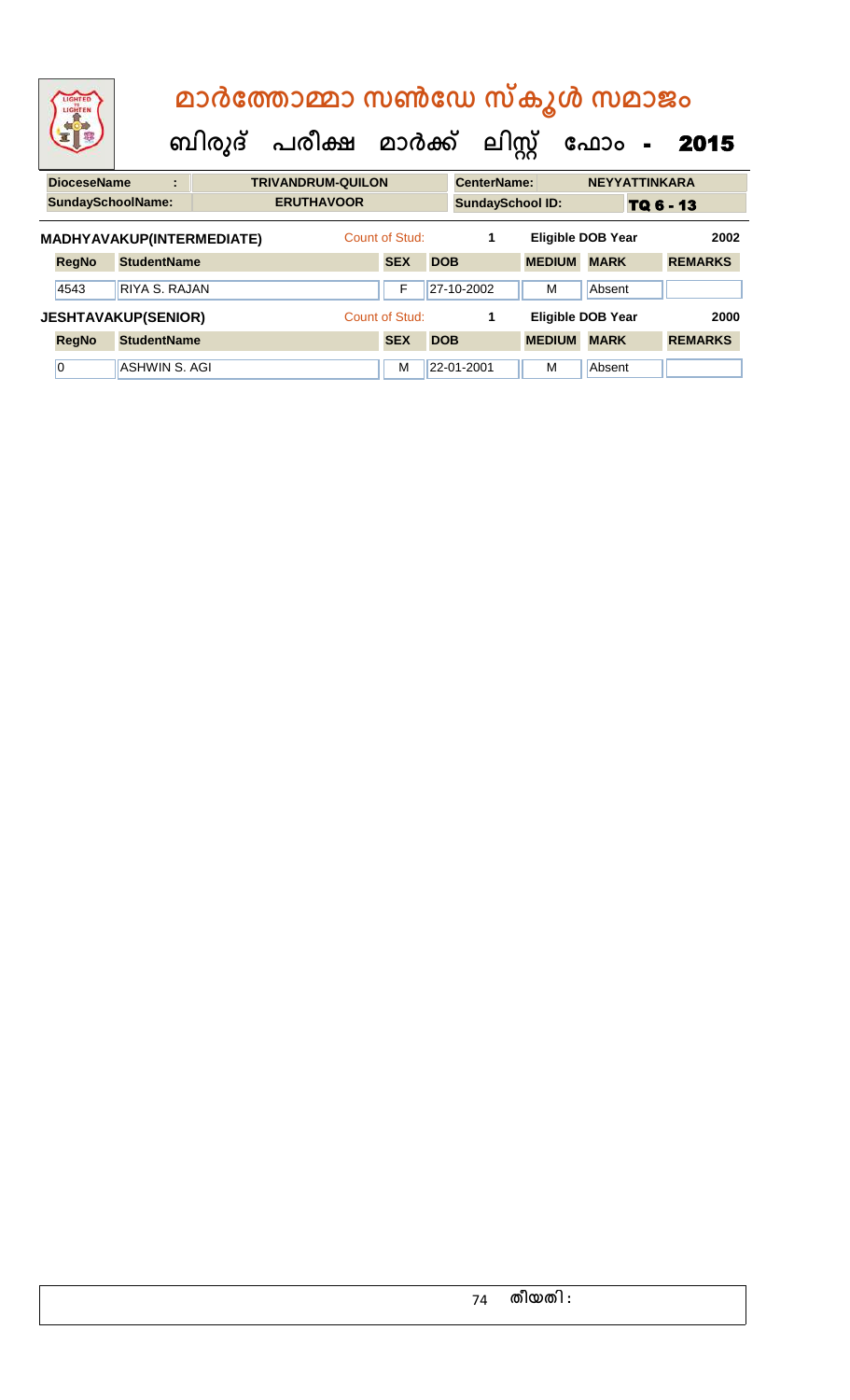| <b>DioceseName</b>       | t                           | <b>TRIVANDRUM-QUILON</b>            |                |            | CenterName:             |               | <b>KATTAKADA</b>         |                 |
|--------------------------|-----------------------------|-------------------------------------|----------------|------------|-------------------------|---------------|--------------------------|-----------------|
| <b>SundaySchoolName:</b> |                             | <b>KULATHUMMEL IMMANUEL</b>         |                |            | <b>SundaySchool ID:</b> |               |                          | <b>TQ 7 - 1</b> |
|                          | <b>KUMARAVAKUP (JUNIOR)</b> |                                     | Count of Stud: |            | $\mathbf 1$             |               | <b>Eligible DOB Year</b> | 2004            |
| <b>RegNo</b>             | <b>StudentName</b>          |                                     | <b>SEX</b>     | <b>DOB</b> |                         | <b>MEDIUM</b> | <b>MARK</b>              | <b>REMARKS</b>  |
| 4920                     | <b>ANUGRAHA T JOHN</b>      |                                     | F              |            | 07-12-2004              | E             | Absent                   |                 |
|                          | MADHYAVAKUP(INTERMEDIATE)   |                                     | Count of Stud: |            | $\mathbf{2}$            |               | Eligible DOB Year        | 2002            |
| <b>RegNo</b>             | <b>StudentName</b>          |                                     | <b>SEX</b>     | <b>DOB</b> |                         | <b>MEDIUM</b> | <b>MARK</b>              | <b>REMARKS</b>  |
| 4544                     | <b>SAVYA S. MATHEW</b>      |                                     | F              |            | 17-08-2002              | м             | 85                       |                 |
| 4545                     | SONA RAJ S.L                |                                     | F              |            | 10-04-2002              | м             | 77                       |                 |
|                          | <b>JESHTAVAKUP(SENIOR)</b>  |                                     | Count of Stud: |            | 1                       |               | <b>Eligible DOB Year</b> | 2000            |
| <b>RegNo</b>             | <b>StudentName</b>          |                                     | <b>SEX</b>     | <b>DOB</b> |                         | <b>MEDIUM</b> | <b>MARK</b>              | <b>REMARKS</b>  |
| 4731                     | <b>MIDHUN</b>               |                                     | M              |            | 19-08-2000              | м             | 21                       |                 |
|                          |                             | <b>PROUDA SUNDAY SCHOOL (ADULT)</b> | Count of Stud: |            | $\mathbf{2}$            |               | <b>Eligible DOB Year</b> | 1997            |
| <b>RegNo</b>             | <b>StudentName</b>          |                                     | <b>SEX</b>     | <b>DOB</b> |                         | <b>MEDIUM</b> | <b>MARK</b>              | <b>REMARKS</b>  |
| 2200                     | <b>ANNIE</b>                |                                     | F              |            | 31-05-1997              | м             | 13                       |                 |
| 2201                     | <b>JEENA ANAND</b>          |                                     | F              |            | 23-07-1997              | М             | 27                       |                 |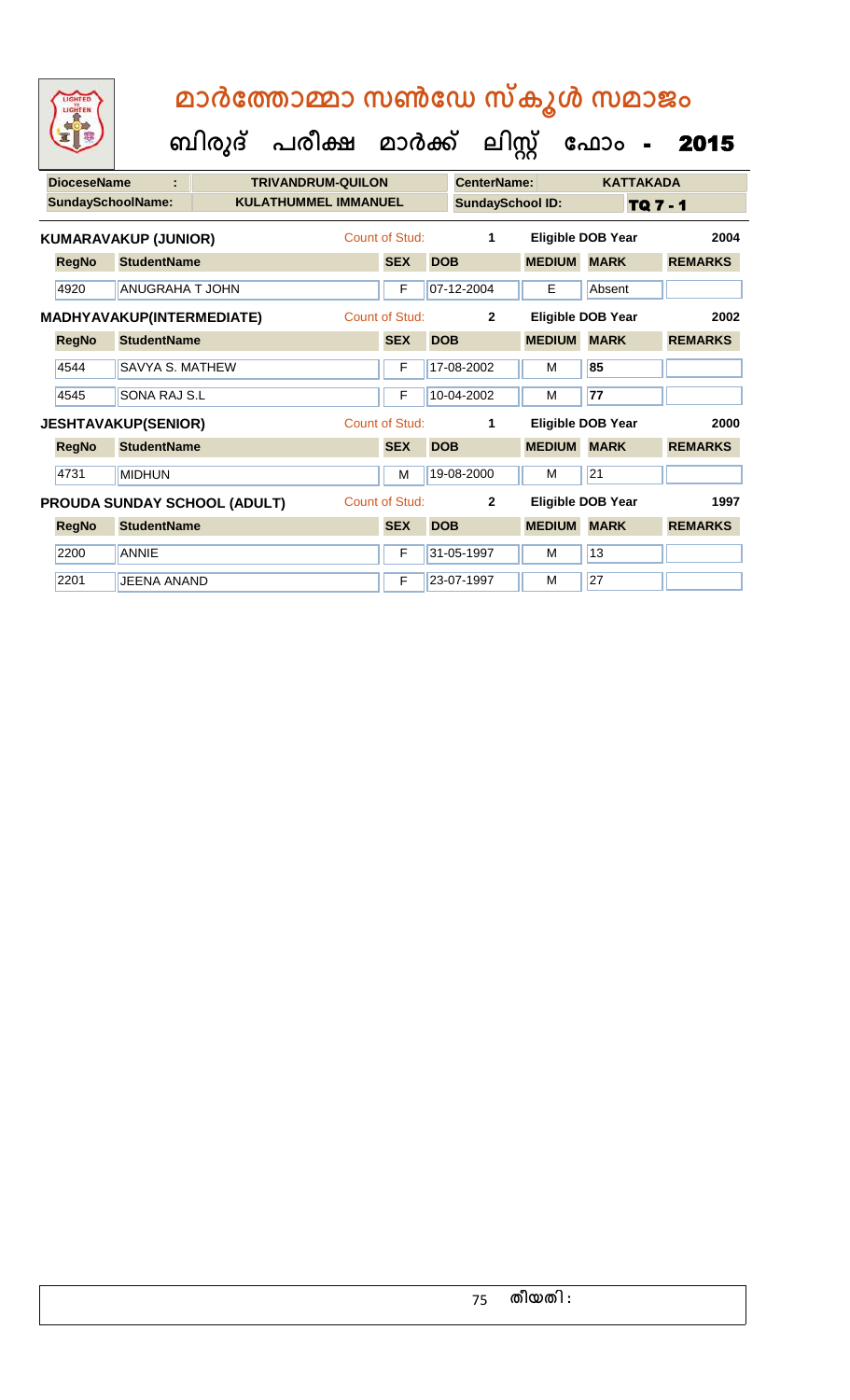| <b>DioceseName</b> | ÷                           | <b>TRIVANDRUM-QUILON</b> |                |            | <b>CenterName:</b>      |               | <b>KATTAKADA</b>         |                 |
|--------------------|-----------------------------|--------------------------|----------------|------------|-------------------------|---------------|--------------------------|-----------------|
|                    | <b>SundaySchoolName:</b>    | <b>VEERANACAVE</b>       |                |            | <b>SundaySchool ID:</b> |               |                          | <b>TQ 7 - 2</b> |
|                    | <b>KUMARAVAKUP (JUNIOR)</b> |                          | Count of Stud: |            | 1                       |               | <b>Eligible DOB Year</b> | 2004            |
| <b>RegNo</b>       | <b>StudentName</b>          |                          | <b>SEX</b>     | <b>DOB</b> |                         | <b>MEDIUM</b> | <b>MARK</b>              | <b>REMARKS</b>  |
| 4311               | <b>ASHVIN, S</b>            |                          | M              |            | 27-06-2004              | м             | Absent                   |                 |
|                    | MADHYAVAKUP(INTERMEDIATE)   |                          | Count of Stud: |            | 3                       |               | Eligible DOB Year        | 2002            |
| <b>RegNo</b>       | <b>StudentName</b>          |                          | <b>SEX</b>     | <b>DOB</b> |                         | <b>MEDIUM</b> | <b>MARK</b>              | <b>REMARKS</b>  |
| 4546               | <b>AMBADI SURESH</b>        |                          | M              |            | 28-08-2002              | м             | 12                       |                 |
| 4547               | <b>ABI SOLAMAN</b>          |                          | M              |            | 12-06-2002              | м             | 26                       |                 |
| 4548               | <b>ANAKHA S.S</b>           |                          | F              |            | 18-03-2002              | м             | 39                       |                 |
|                    | <b>JESHTAVAKUP(SENIOR)</b>  |                          | Count of Stud: |            | 3                       |               | Eligible DOB Year        | 2000            |
| <b>RegNo</b>       | <b>StudentName</b>          |                          | <b>SEX</b>     | <b>DOB</b> |                         | <b>MEDIUM</b> | <b>MARK</b>              | <b>REMARKS</b>  |
| 4732               | <b>ANCY M.S</b>             |                          | F              |            | 25-10-2000              | м             | 42                       |                 |
| 4733               | NIMISHA. J.S                |                          | F              |            | 14-02-2000              | М             | 21                       |                 |
| 4734               | <b>SRUTHI .S</b>            |                          | F              |            | 23-10-2000              | М             | 29                       |                 |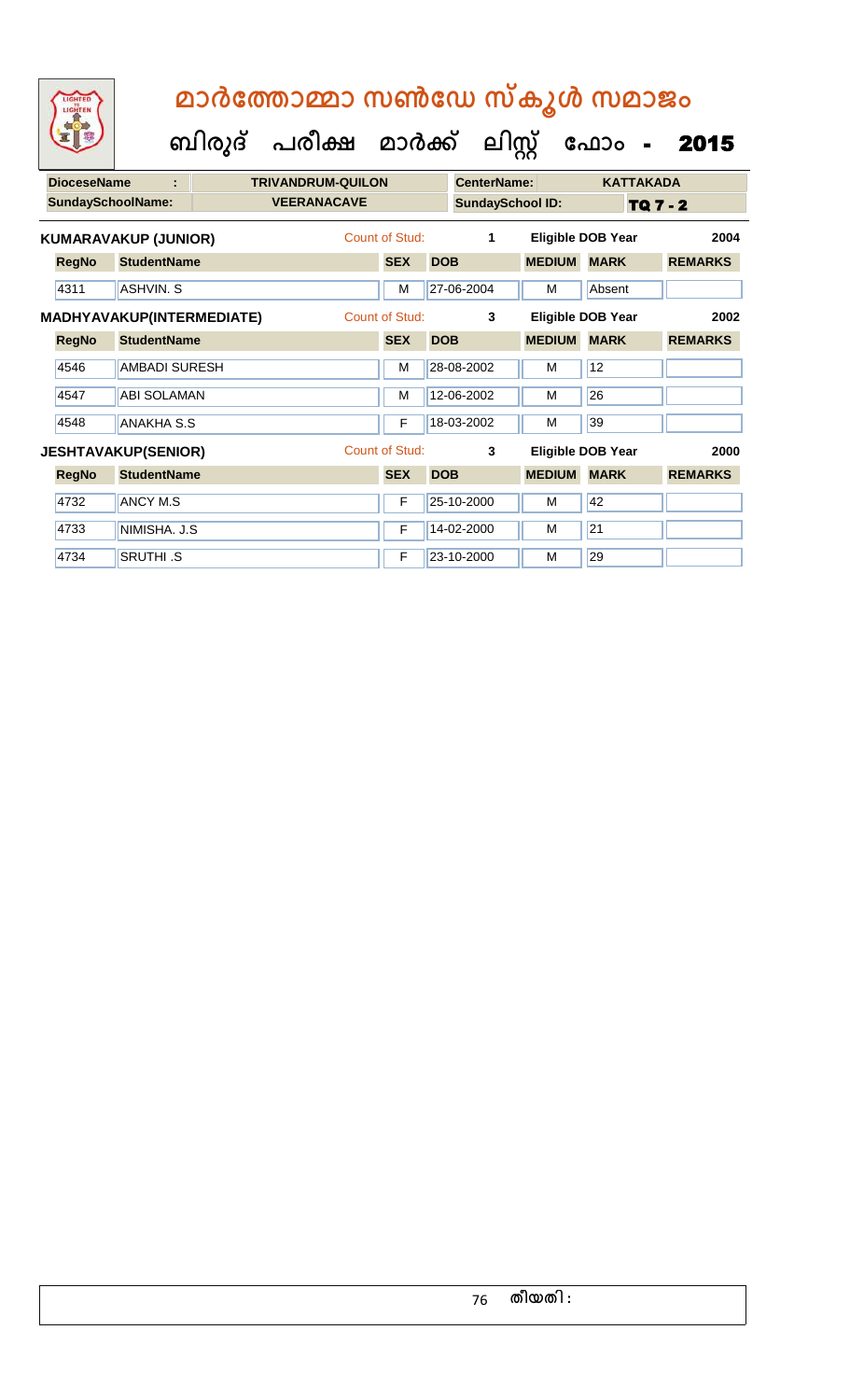| <b>DioceseName</b> | ÷                           | <b>TRIVANDRUM-QUILON</b> |                |            | CenterName:             |               | <b>KATTAKADA</b>         |                 |
|--------------------|-----------------------------|--------------------------|----------------|------------|-------------------------|---------------|--------------------------|-----------------|
|                    | <b>SundaySchoolName:</b>    | <b>KALLIKODE TRINITY</b> |                |            | <b>SundaySchool ID:</b> |               |                          | <b>TQ 7 - 3</b> |
|                    | <b>KUMARAVAKUP (JUNIOR)</b> |                          | Count of Stud: |            | 1                       |               | <b>Eligible DOB Year</b> | 2004            |
| <b>RegNo</b>       | <b>StudentName</b>          |                          | <b>SEX</b>     | <b>DOB</b> |                         | <b>MEDIUM</b> | <b>MARK</b>              | <b>REMARKS</b>  |
| 4312               | ABIJITH, C                  |                          | M              |            | 28-05-2004              | М             | 22                       |                 |
|                    | MADHYAVAKUP(INTERMEDIATE)   |                          | Count of Stud: |            | $\overline{2}$          |               | <b>Eligible DOB Year</b> | 2002            |
| <b>RegNo</b>       | <b>StudentName</b>          |                          | <b>SEX</b>     | <b>DOB</b> |                         | <b>MEDIUM</b> | <b>MARK</b>              | <b>REMARKS</b>  |
| 4549               | <b>NITHIN STEPHEN</b>       |                          | M              |            | 09-12-2002              | м             | 18                       |                 |
| 4550               | <b>ANADHU</b>               |                          | M              |            | 10-07-2002              | м             | 12                       |                 |
|                    | <b>JESHTAVAKUP(SENIOR)</b>  |                          | Count of Stud: |            | 3                       |               | <b>Eligible DOB Year</b> | 2000            |
| <b>RegNo</b>       | <b>StudentName</b>          |                          | <b>SEX</b>     | <b>DOB</b> |                         | <b>MEDIUM</b> | <b>MARK</b>              | <b>REMARKS</b>  |
| 4735               | <b>SREEKUTTY</b>            |                          | F              |            | 21-02-2000              | м             | <b>9</b>                 |                 |
| 4736               | <b>NEETHU</b>               |                          | F              |            | 19-12-2000              | M             | 22                       |                 |
| 4737               | AKHILA S. ANIL              |                          | F              |            | 12-10-2000              | М             | 31                       |                 |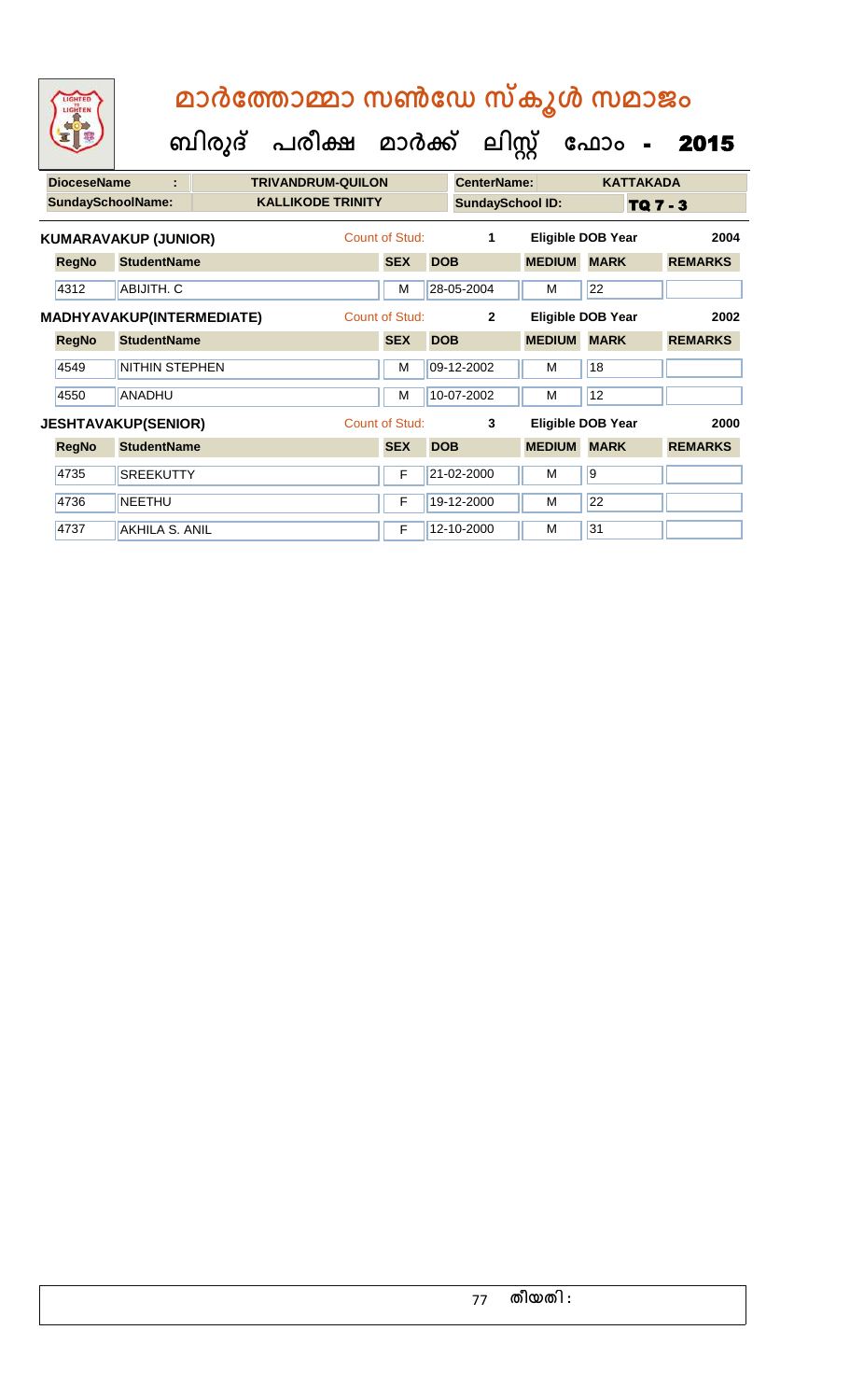| <b>DioceseName</b> | ÷                          | <b>TRIVANDRUM-QUILON</b> |                |            | CenterName:             |                   |                | <b>KATTAKADA</b> |                |
|--------------------|----------------------------|--------------------------|----------------|------------|-------------------------|-------------------|----------------|------------------|----------------|
|                    | <b>SundaySchoolName:</b>   | <b>THEVANCODE BETHEL</b> |                |            | <b>SundaySchool ID:</b> |                   |                | <b>TQ 7 - 4</b>  |                |
|                    | MADHYAVAKUP(INTERMEDIATE)  |                          | Count of Stud: |            | $\mathbf{2}$            | Eligible DOB Year |                |                  | 2002           |
| <b>RegNo</b>       | <b>StudentName</b>         |                          | <b>SEX</b>     | <b>DOB</b> |                         | <b>MEDIUM</b>     | <b>MARK</b>    |                  | <b>REMARKS</b> |
| 4551               | <b>U. UNIL</b>             |                          | M              |            | 12-05-2002              | M                 | 24             |                  |                |
| 4552               | <b>JINCY</b>               |                          | F              |            | $11-02-2002$            | M                 | 52             |                  |                |
|                    | <b>JESHTAVAKUP(SENIOR)</b> |                          | Count of Stud: |            | 4                       | Eligible DOB Year |                |                  | 2000           |
| <b>RegNo</b>       | <b>StudentName</b>         |                          | <b>SEX</b>     | <b>DOB</b> |                         | <b>MEDIUM</b>     | <b>MARK</b>    |                  | <b>REMARKS</b> |
| 4738               | <b>CHRISTY JUSTUS</b>      |                          | M              |            | 15-04-2000              | M                 | 36             |                  |                |
| 4739               | <b>JWALA</b>               |                          | F              |            | 05-11-2000              | M                 | 49             |                  |                |
| 4740               | <b>SAUMYA CHANDRAN</b>     |                          | F              |            | 30-10-2000              | M                 | Absent         |                  |                |
| 4741               | <b>ANU MOHAN</b>           |                          | F              |            | 07-03-2000              | м                 | $\overline{8}$ |                  |                |
|                    | YUVAVAKUP (YOUNG ADULT)    |                          | Count of Stud: |            | $\overline{2}$          | Eligible DOB Year |                |                  | 1998           |
| <b>RegNo</b>       | <b>StudentName</b>         |                          | <b>SEX</b>     | <b>DOB</b> |                         | <b>MEDIUM</b>     | <b>MARK</b>    |                  | <b>REMARKS</b> |
| 3841               | <b>DIVYA CHANDRAN</b>      |                          | F              |            | 09-01-1998              | M                 | 49             |                  |                |
| 3842               | <b>ROJIMOL</b>             |                          | F              |            | 18-08-1998              | м                 | Absent         |                  |                |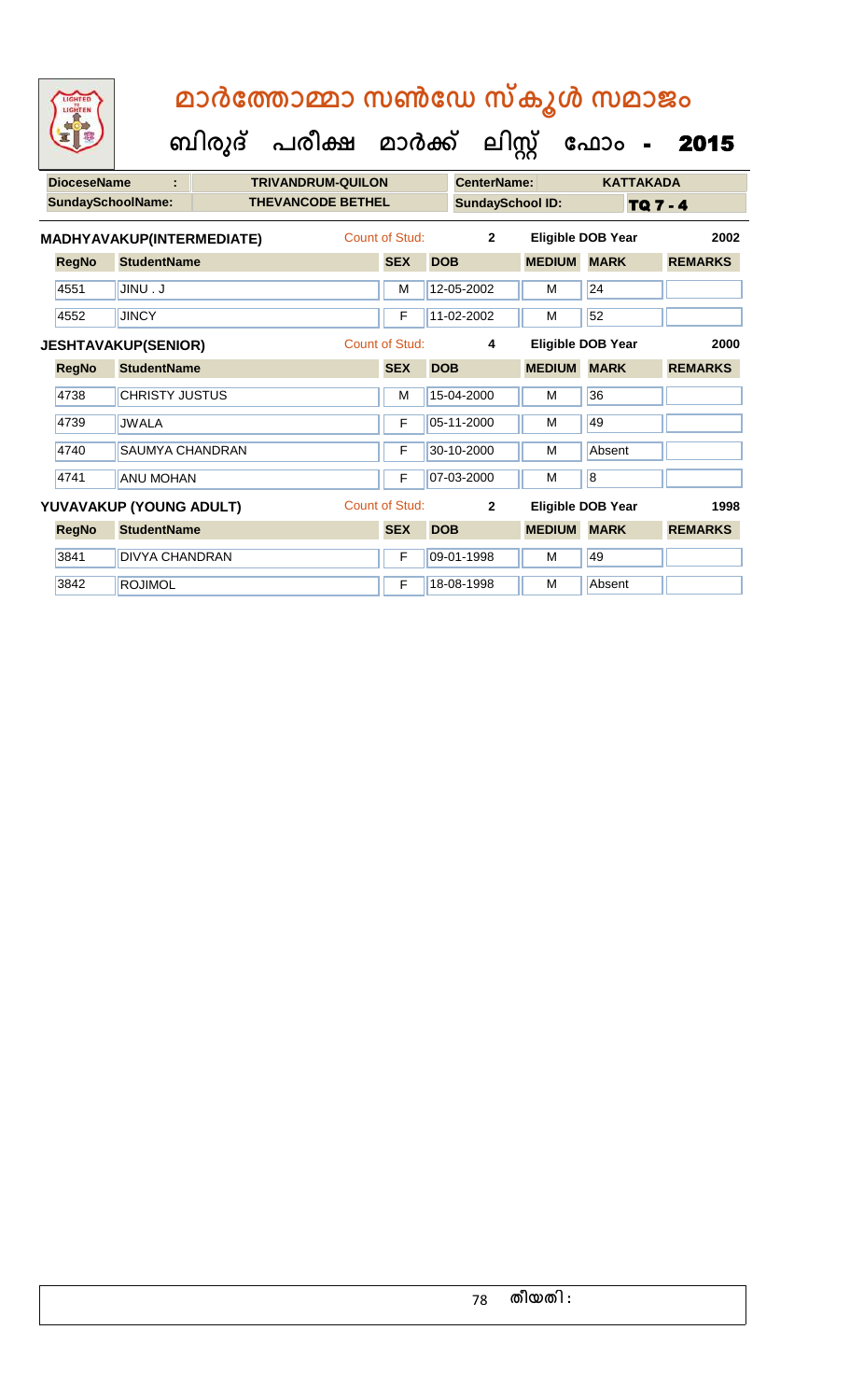**DioceseName : TRIVANDRUM-QUILON CenterName: KATTAKADA** SundaySchoolName: **KUTTICHAL SALEM SundaySchool ID:** TQ 7 - 5  **ബിരുദ് പരീക്ഷ മാര്ക് ക ലിസ്റ്റ ക ഫ ാോം** - 2015 **RegNo StudentName SEX DOB MEDIUM MARK REMARKS KUMARAVAKUP (JUNIOR)** Count of Stud: **4 Eligible DOB Year 2004** 0 AMAL M 26-05-2005 M Absent 0 ASHINO JACOB F 11-03-2005 M Absent 4313 ABY M 17-04-2004 M 37 4314 ANJU F 06-06-2004 M 27 **RegNo StudentName SEX DOB MEDIUM MARK REMARKS JESHTAVAKUP(SENIOR)** Count of Stud: **3 Eligible DOB Year 2000** 0 AJINO JACOB F 23-04-2001 M Absent 0 ANANDHU M 13-11-2001 M Absent 4742 RAKHI F 16-11-2000 M 18 **RegNo StudentName SEX DOB MEDIUM MARK REMARKS YUVAVAKUP (YOUNG ADULT)** Count of Stud: **2 Eligible DOB Year 1998** 0 ANIE F 09-12-1999 M Absent 3843 RADHIKA F 28-05-1998 M 37 **RegNo StudentName SEX DOB MEDIUM MARK REMARKS PROUDA SUNDAY SCHOOL (ADULT)** Count of Stud: **1 Ligible DOB Year 1997** 2184 ARYA F 25-07-1997 M 25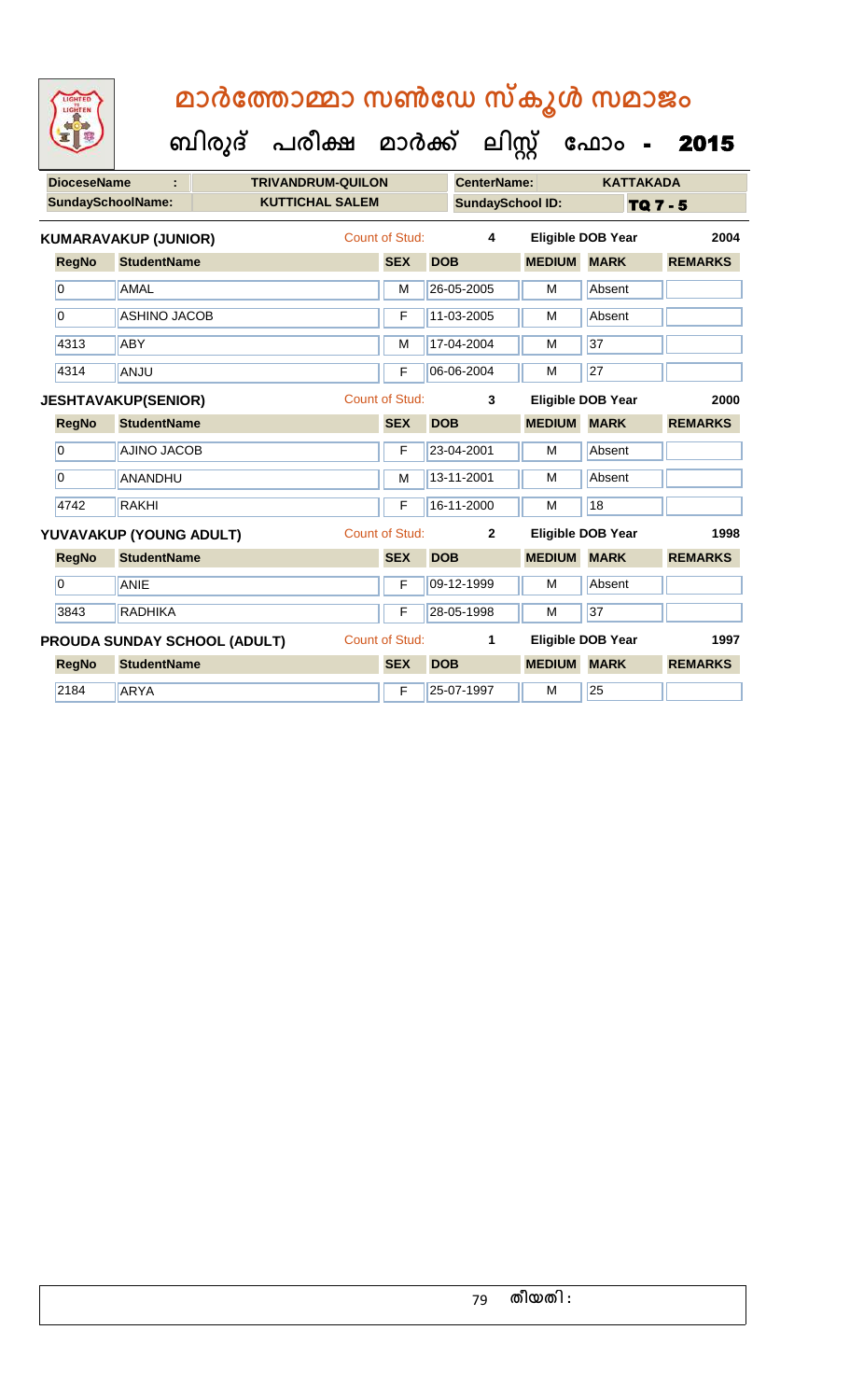| <b>IGHTED</b> |
|---------------|
|               |
|               |
|               |
|               |

| ၣဝ |  |
|----|--|
|    |  |

| <b>DioceseName</b>       |                             | <b>TRIVANDRUM-QUILON</b>     |                       |            | <b>CenterName:</b>      |                    | <b>KATTAKADA</b>         |                 |
|--------------------------|-----------------------------|------------------------------|-----------------------|------------|-------------------------|--------------------|--------------------------|-----------------|
| <b>SundaySchoolName:</b> |                             | <b>KONNIYOOR BETHEL</b>      |                       |            | <b>SundaySchool ID:</b> |                    |                          | <b>TQ 7 - 7</b> |
|                          | <b>KUMARAVAKUP (JUNIOR)</b> |                              | <b>Count of Stud:</b> |            | 4                       |                    | <b>Eligible DOB Year</b> | 2004            |
| <b>RegNo</b>             | <b>StudentName</b>          |                              | <b>SEX</b>            | <b>DOB</b> |                         | <b>MEDIUM</b>      | <b>MARK</b>              | <b>REMARKS</b>  |
| 4315                     | SIJO JOSE                   |                              | M                     |            | 01-01-2004              | M                  | 80                       |                 |
| 4316                     | KAVYA, B                    |                              | F                     |            | 22-07-2004              | м                  | 30                       |                 |
| 4317                     | ANUPAMA. V.A                |                              | F                     |            | 09-08-2004              | M                  | 26                       |                 |
| 4318                     | <b>JIJINA</b>               |                              | F                     |            | 21-01-2004              | M                  | 38                       |                 |
|                          | MADHYAVAKUP(INTERMEDIATE)   |                              | <b>Count of Stud:</b> |            | 3                       |                    | <b>Eligible DOB Year</b> | 2002            |
| <b>RegNo</b>             | <b>StudentName</b>          |                              | <b>SEX</b>            | <b>DOB</b> |                         | <b>MEDIUM MARK</b> |                          | <b>REMARKS</b>  |
| $\overline{0}$           | <b>AUSHA. A.S</b>           |                              | F                     |            | 07-01-2003              | M                  | Absent                   |                 |
| 4553                     | <b>KESIYA. B</b>            |                              | F                     |            | 01-12-2002              | м                  | 45                       |                 |
| 4554                     | JIJO. G                     |                              | м                     |            | 03-05-2002              | м                  | Absent                   |                 |
|                          | <b>JESHTAVAKUP(SENIOR)</b>  |                              | <b>Count of Stud:</b> |            | 4                       |                    | Eligible DOB Year        | 2000            |
| <b>RegNo</b>             | <b>StudentName</b>          |                              | <b>SEX</b>            | <b>DOB</b> |                         | <b>MEDIUM</b>      | <b>MARK</b>              | <b>REMARKS</b>  |
| 4743                     | AJEESH A                    |                              | M                     |            | 31-01-2000              | M                  | 33                       |                 |
| 4744                     | SNEHA J.S                   |                              | F                     |            | 20-12-2000              | м                  | 64                       |                 |
| 4745                     | SNEHA G.V                   |                              | F                     |            | 05-08-2000              | M                  | Absent                   |                 |
| 4746                     | RESHMA RAMESH               |                              | F                     |            | 10-11-2000              | M                  | 43                       |                 |
|                          | YUVAVAKUP (YOUNG ADULT)     |                              | <b>Count of Stud:</b> |            | 3                       |                    | <b>Eligible DOB Year</b> | 1998            |
| <b>RegNo</b>             | <b>StudentName</b>          |                              | <b>SEX</b>            | <b>DOB</b> |                         | <b>MEDIUM</b>      | <b>MARK</b>              | <b>REMARKS</b>  |
| 3844                     | <b>JITEESH RAJ</b>          |                              | М                     |            | 20-12-1998              | М                  | 78                       |                 |
| 3845                     | <b>JISHMA RAJ</b>           |                              | F                     |            | 20-12-1998              | M                  | 29                       |                 |
| 3846                     | <b>VICHITHRA VIJAYAN</b>    |                              | F                     |            | 27-11-1998              | м                  | 38                       |                 |
|                          |                             | PROUDA SUNDAY SCHOOL (ADULT) | <b>Count of Stud:</b> |            | 1                       |                    | <b>Eligible DOB Year</b> | 1997            |
| <b>RegNo</b>             | <b>StudentName</b>          |                              | <b>SEX</b>            | <b>DOB</b> |                         | <b>MEDIUM MARK</b> |                          | <b>REMARKS</b>  |
| 2185                     | JINI. B                     |                              | F                     |            | 08-12-1997              | M                  | Absent                   |                 |
|                          |                             |                              |                       |            |                         |                    |                          |                 |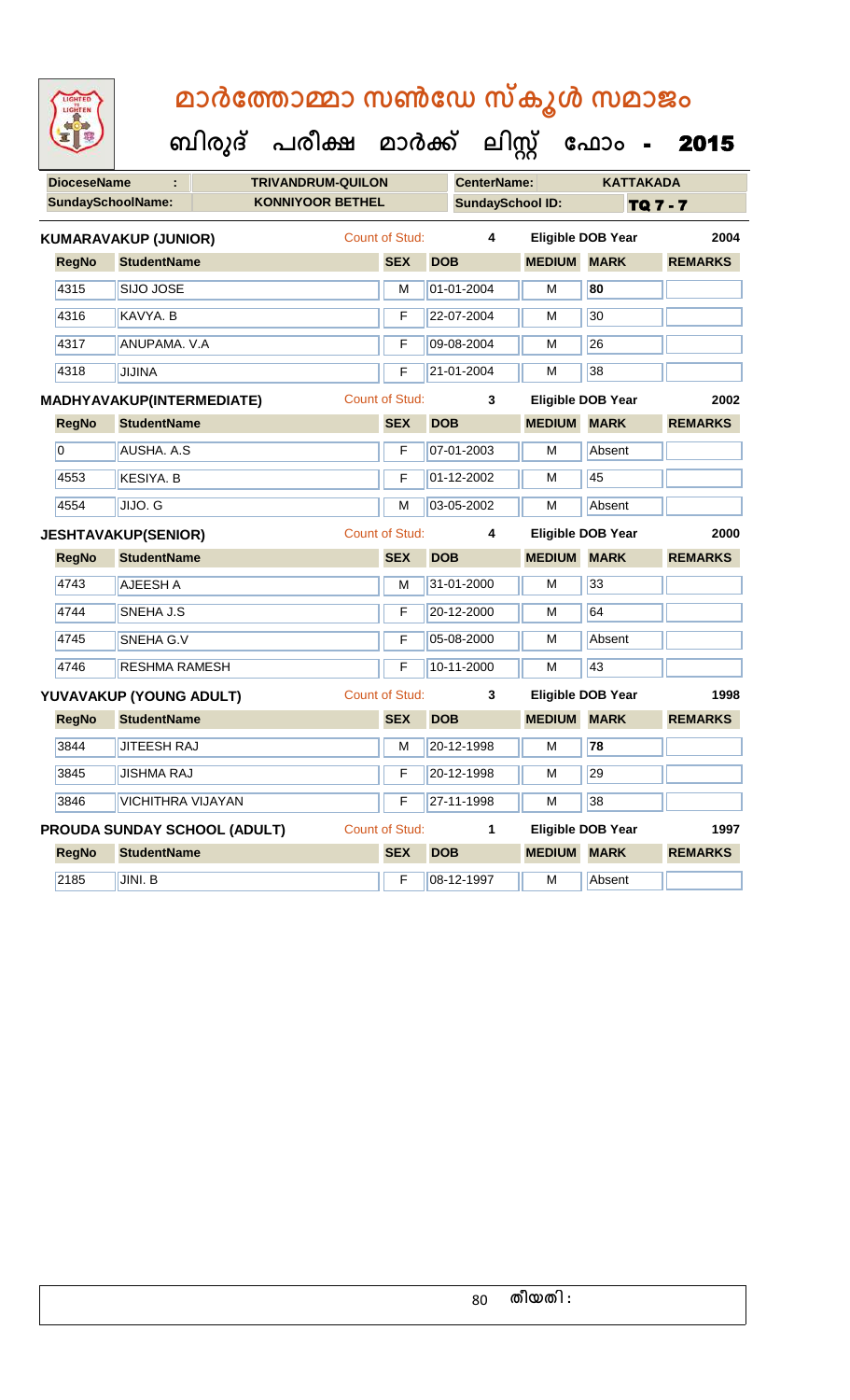|                          |                             | ബിരുദ്                       | പരീക്ഷ                   | മാർക്ക്               |            | ലിസ്റ്റ്                |                    | ഫോം                      | 2015            |
|--------------------------|-----------------------------|------------------------------|--------------------------|-----------------------|------------|-------------------------|--------------------|--------------------------|-----------------|
| <b>DioceseName</b>       | ÷                           |                              | <b>TRIVANDRUM-QUILON</b> |                       |            | <b>CenterName:</b>      |                    | <b>KATTAKADA</b>         |                 |
| <b>SundaySchoolName:</b> |                             |                              | <b>CHIRAKUNNU</b>        |                       |            | <b>SundaySchool ID:</b> |                    |                          | <b>TQ 7 - 8</b> |
|                          | <b>KUMARAVAKUP (JUNIOR)</b> |                              |                          | <b>Count of Stud:</b> |            | 1                       |                    | <b>Eligible DOB Year</b> | 2004            |
| <b>RegNo</b>             | <b>StudentName</b>          |                              |                          | <b>SEX</b>            | <b>DOB</b> |                         | <b>MEDIUM MARK</b> |                          | <b>REMARKS</b>  |
| 4319                     | <b>AKHILA ANIL</b>          |                              |                          | F                     |            | 30-12-2004              | М                  | 46                       |                 |
|                          | MADHYAVAKUP(INTERMEDIATE)   |                              |                          | <b>Count of Stud:</b> |            | 3                       |                    | Eligible DOB Year        | 2002            |
| <b>RegNo</b>             | <b>StudentName</b>          |                              |                          | <b>SEX</b>            | <b>DOB</b> |                         | <b>MEDIUM</b>      | <b>MARK</b>              | <b>REMARKS</b>  |
| 4555                     | <b>AMAL SUNNY</b>           |                              |                          | M                     |            | 24-02-2002              | M                  | $\overline{9}$           |                 |
| 4556                     | <b>STEPHIN THOMAS</b>       |                              |                          | M                     |            | 27-02-2002              | М                  | 20                       |                 |
| 4557                     | SIJIN B. VINCENT            |                              |                          | M                     |            | 20-05-2002              | м                  | 20                       |                 |
|                          | <b>JESHTAVAKUP(SENIOR)</b>  |                              |                          | Count of Stud:        |            | 4                       |                    | <b>Eligible DOB Year</b> | 2000            |
| <b>RegNo</b>             | <b>StudentName</b>          |                              |                          | <b>SEX</b>            | <b>DOB</b> |                         | <b>MEDIUM</b>      | <b>MARK</b>              | <b>REMARKS</b>  |
| 4747                     |                             | <b>ABIN VARGHESE ABRAHAM</b> |                          | M                     |            | 10-11-2000              | М                  | 20                       |                 |
| 4748                     | JIBU B.T                    |                              |                          | M                     |            | 13-08-2000              | M                  | 19                       |                 |
| 4749                     | <b>LIJO JOHN</b>            |                              |                          | M                     |            | 18-01-2000              | м                  | 39                       |                 |
| 4750                     | <b>MERIN ELMA JOSEPH</b>    |                              |                          | F                     |            | 13-07-2000              | М                  | 54                       |                 |
|                          | YUVAVAKUP (YOUNG ADULT)     |                              |                          | <b>Count of Stud:</b> |            | 4                       |                    | <b>Eligible DOB Year</b> | 1998            |
| <b>RegNo</b>             | <b>StudentName</b>          |                              |                          | <b>SEX</b>            | <b>DOB</b> |                         | <b>MEDIUM</b>      | <b>MARK</b>              | <b>REMARKS</b>  |
| 3847                     | <b>KRIPA ANS ABRAHAM</b>    |                              |                          | F                     |            | 29-04-1998              | M                  | 68                       |                 |
| 3848                     | <b>REETTA B.T</b>           |                              |                          | F                     |            | 05-12-1998              | М                  | Absent                   |                 |
| 3849                     | <b>SALINI S.L</b>           |                              |                          | F                     |            | 24-08-1998              | М                  | 72                       |                 |
| 3850                     | <b>VIJILA</b>               |                              |                          | F                     |            | 20-09-1998              | М                  | 19                       |                 |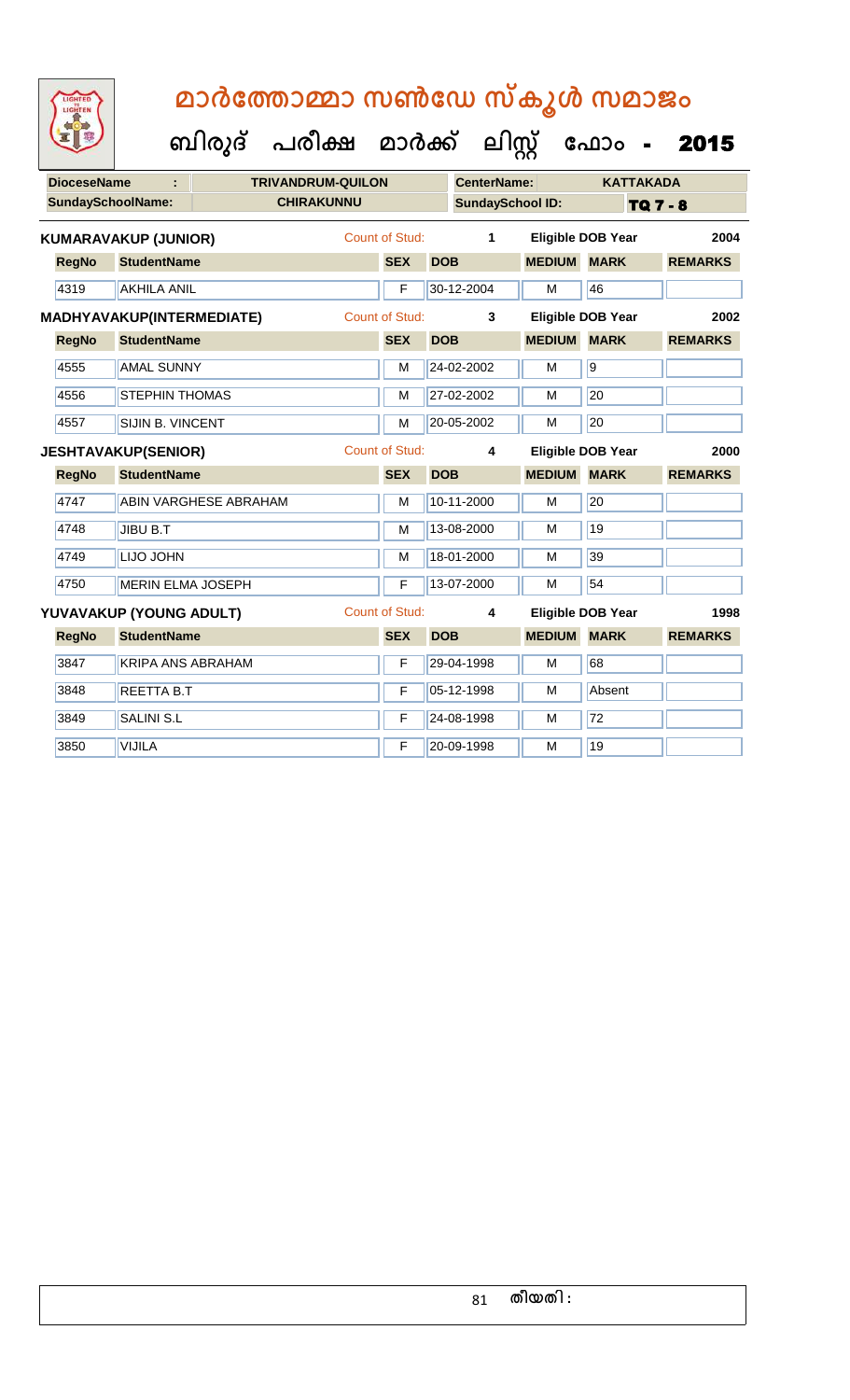| $\begin{pmatrix}\n\frac{1}{2} & \frac{1}{2} & \frac{1}{2} & \frac{1}{2} \\ \frac{1}{2} & \frac{1}{2} & \frac{1}{2} & \frac{1}{2} \\ \frac{1}{2} & \frac{1}{2} & \frac{1}{2} & \frac{1}{2}\n\end{pmatrix}$ |   | മാർത്തോമ്മാ സൺഡേ സ്കൂൾ സമാജം              |                         |                  |  |
|-----------------------------------------------------------------------------------------------------------------------------------------------------------------------------------------------------------|---|-------------------------------------------|-------------------------|------------------|--|
|                                                                                                                                                                                                           |   | ബിരുദ് പരീക്ഷ മാർക്ക് ലിസ്റ്റ് ഫോം - 2015 |                         |                  |  |
| <b>DioceseName</b>                                                                                                                                                                                        | ٠ | <b>TRIVANDRUM-QUILON</b>                  | <b>CenterName:</b>      | <b>KATTAKADA</b> |  |
| <b>SundaySchoolName:</b>                                                                                                                                                                                  |   | <b>MYLACHAL</b>                           | <b>SundaySchool ID:</b> | TO 7 - 9         |  |

|              | <b>SundaySchoolName:</b>    | <b>MYLACHAL</b> |                | <b>SundaySchool ID:</b> |               |                          | TQ 7 - 9       |
|--------------|-----------------------------|-----------------|----------------|-------------------------|---------------|--------------------------|----------------|
|              | <b>KUMARAVAKUP (JUNIOR)</b> |                 | Count of Stud: | 1                       |               | <b>Eligible DOB Year</b> | 2004           |
| <b>RegNo</b> | <b>StudentName</b>          |                 | <b>SEX</b>     | <b>DOB</b>              | <b>MEDIUM</b> | <b>MARK</b>              | <b>REMARKS</b> |
| 4320         | ABISHEK S. JOHN             |                 | M              | 15-04-2004              | M             | 53                       |                |
|              | MADHYAVAKUP(INTERMEDIATE)   |                 | Count of Stud: | $\mathbf{2}$            |               | <b>Eligible DOB Year</b> | 2002           |
| <b>RegNo</b> | <b>StudentName</b>          |                 | <b>SEX</b>     | <b>DOB</b>              | <b>MEDIUM</b> | <b>MARK</b>              | <b>REMARKS</b> |
| 4558         | VIJAY, V                    |                 | M              | 11-06-2002              | M             | Absent                   |                |
| 4559         | JEESON, S                   |                 | M              | 24-04-2002              | M             | Absent                   |                |
|              | <b>JESHTAVAKUP(SENIOR)</b>  |                 | Count of Stud: | $\mathbf{2}$            |               | <b>Eligible DOB Year</b> | 2000           |
| <b>RegNo</b> | <b>StudentName</b>          |                 | <b>SEX</b>     | <b>DOB</b>              | <b>MEDIUM</b> | <b>MARK</b>              | <b>REMARKS</b> |
| 4751         | <b>VIJAYMOL</b>             |                 | F              | 18-08-2000              | м             | 24                       |                |
| 4752         | KIRAN, D                    |                 | м              | 24-10-2000              | м             | Absent                   |                |
|              |                             |                 |                |                         |               |                          |                |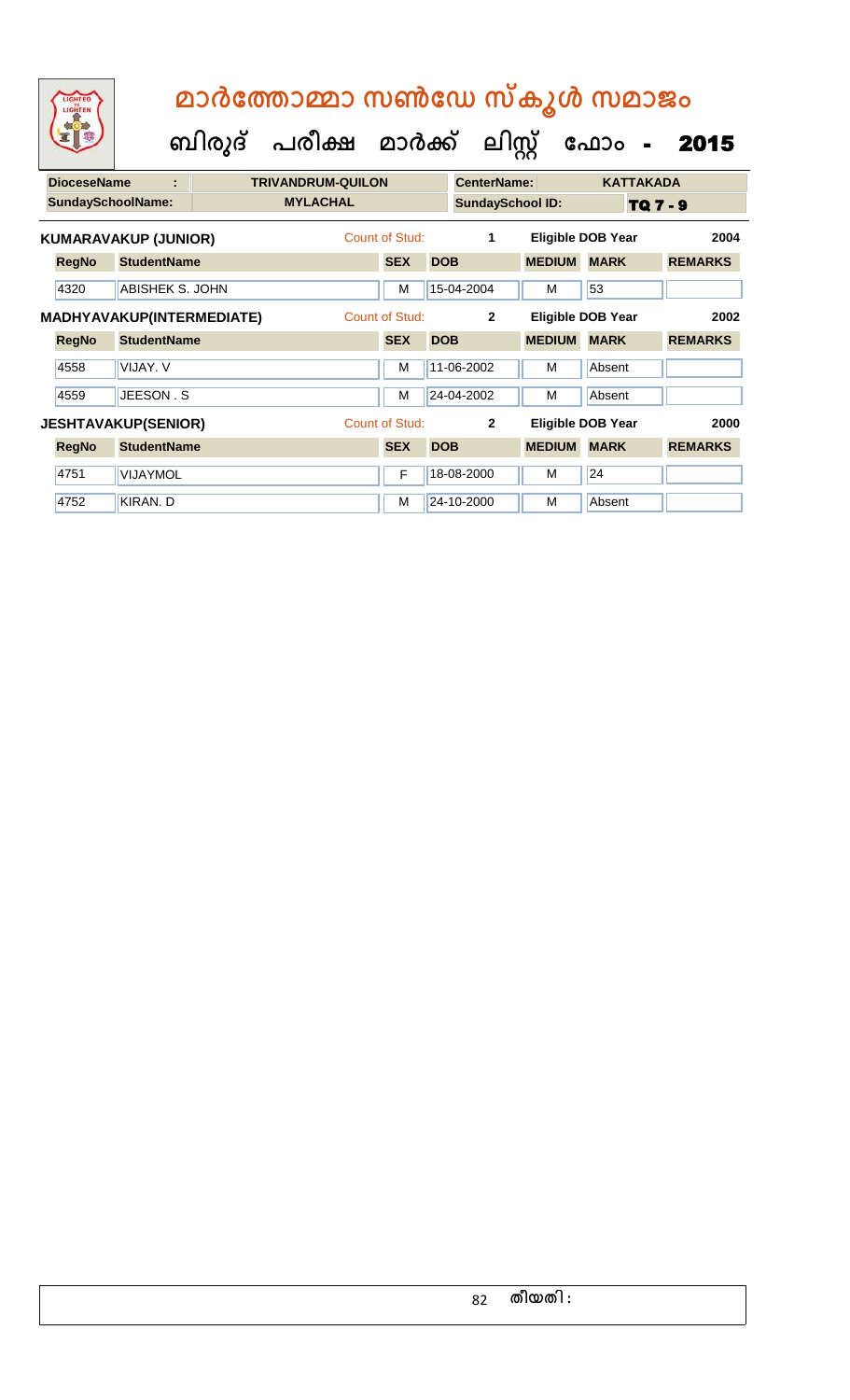| <b>DioceseName</b> |                             | <b>TRIVANDRUM-QUILON</b> |                     |                       | <b>CenterName:</b> |                         | <b>KATTAKADA</b> |                          |                |      |
|--------------------|-----------------------------|--------------------------|---------------------|-----------------------|--------------------|-------------------------|------------------|--------------------------|----------------|------|
|                    | SundaySchoolName:           |                          | <b>PALATTUKONAM</b> |                       |                    | <b>SundaySchool ID:</b> |                  | TQ 7 - 10                |                |      |
|                    | <b>KUMARAVAKUP (JUNIOR)</b> |                          |                     | Count of Stud:        |                    | $\overline{2}$          |                  | <b>Eligible DOB Year</b> |                | 2004 |
| <b>RegNo</b>       | <b>StudentName</b>          |                          |                     | <b>SEX</b>            | <b>DOB</b>         |                         | <b>MEDIUM</b>    | <b>MARK</b>              | <b>REMARKS</b> |      |
| 4321               | <b>SHIBIN BABU</b>          |                          |                     | M                     |                    | 28-10-2004              | М                | 46                       |                |      |
| 4322               | <b>VISMAYA</b>              |                          |                     | F                     |                    | 27-05-2004              | M                | 64                       |                |      |
|                    | MADHYAVAKUP(INTERMEDIATE)   |                          |                     | <b>Count of Stud:</b> |                    | $\overline{2}$          |                  | Eligible DOB Year        |                | 2002 |
| <b>RegNo</b>       | <b>StudentName</b>          |                          |                     | <b>SEX</b>            | <b>DOB</b>         |                         | <b>MEDIUM</b>    | <b>MARK</b>              | <b>REMARKS</b> |      |
| 4560               | <b>ANIJA S.R</b>            |                          |                     | F                     |                    | 09-04-2002              | м                | Absent                   |                |      |
| 4561               | JOMOL JOHNY                 |                          |                     | F                     |                    | 14-09-2002              | М                | Absent                   |                |      |
|                    | <b>JESHTAVAKUP(SENIOR)</b>  |                          |                     | <b>Count of Stud:</b> |                    | $\mathbf{2}$            |                  | Eligible DOB Year        |                | 2000 |
| <b>RegNo</b>       | <b>StudentName</b>          |                          |                     | <b>SEX</b>            | <b>DOB</b>         |                         | <b>MEDIUM</b>    | <b>MARK</b>              | <b>REMARKS</b> |      |
| 4753               | <b>ANISHMA S.R</b>          |                          |                     | F                     |                    | 26-03-2000              | м                | Absent                   |                |      |
| 4754               | SHIBILA BABU. S             |                          |                     | F                     |                    | 23-06-2000              | м                | 76                       |                |      |
|                    | YUVAVAKUP (YOUNG ADULT)     |                          |                     | <b>Count of Stud:</b> |                    | 1                       |                  | <b>Eligible DOB Year</b> |                | 1998 |
| <b>RegNo</b>       | <b>StudentName</b>          |                          |                     | <b>SEX</b>            | <b>DOB</b>         |                         | <b>MEDIUM</b>    | <b>MARK</b>              | <b>REMARKS</b> |      |
| 3851               | <b>VIJITHA CHANDRAN</b>     |                          |                     | F                     |                    | 05-10-1998              | м                | Absent                   |                |      |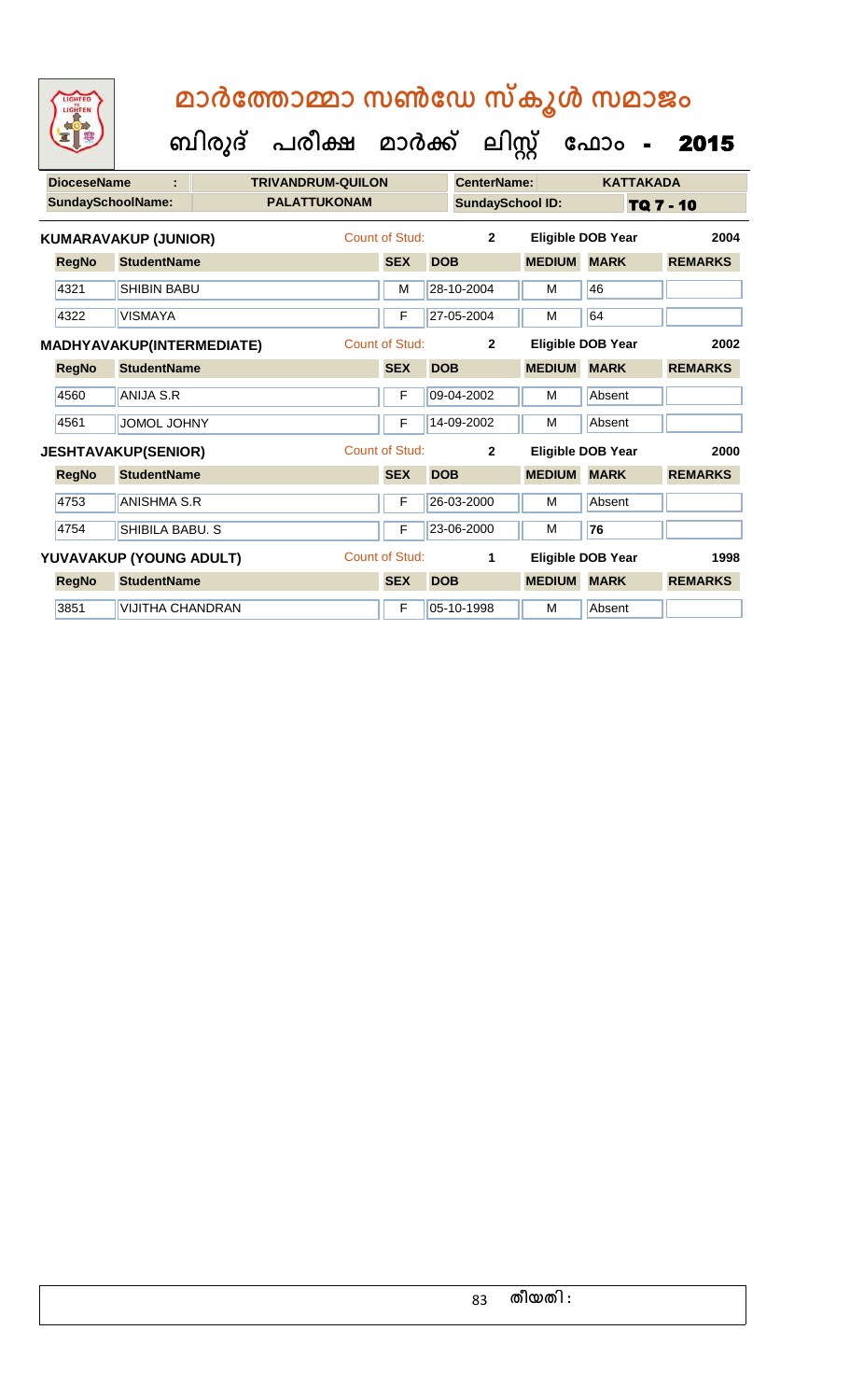| <b>DioceseName</b><br>÷ |                   |                          |                                                                                                                                                                                                                                   |            |                          |                                                    |                                                                                                                            | <b>KATTAKADA</b>                              |                                                                                                      |
|-------------------------|-------------------|--------------------------|-----------------------------------------------------------------------------------------------------------------------------------------------------------------------------------------------------------------------------------|------------|--------------------------|----------------------------------------------------|----------------------------------------------------------------------------------------------------------------------------|-----------------------------------------------|------------------------------------------------------------------------------------------------------|
|                         |                   |                          | <b>VILLUCHARY</b>                                                                                                                                                                                                                 |            |                          |                                                    |                                                                                                                            | TQ 7 - 11                                     |                                                                                                      |
|                         |                   |                          |                                                                                                                                                                                                                                   |            |                          | $\overline{\mathbf{4}}$                            |                                                                                                                            | 2004                                          |                                                                                                      |
| <b>RegNo</b>            |                   |                          |                                                                                                                                                                                                                                   | <b>SEX</b> |                          |                                                    |                                                                                                                            | <b>MARK</b>                                   | <b>REMARKS</b>                                                                                       |
| 0                       |                   |                          |                                                                                                                                                                                                                                   | M          |                          |                                                    | м                                                                                                                          | Absent                                        |                                                                                                      |
| 4323                    | AKHIL P.S         |                          |                                                                                                                                                                                                                                   | M          |                          |                                                    | м                                                                                                                          | Absent                                        |                                                                                                      |
| 4324                    |                   |                          |                                                                                                                                                                                                                                   | F          |                          |                                                    | м                                                                                                                          | Absent                                        |                                                                                                      |
| 4325                    | <b>SUPRABHA</b>   |                          |                                                                                                                                                                                                                                   | F          |                          |                                                    | м                                                                                                                          | Absent                                        |                                                                                                      |
|                         |                   |                          |                                                                                                                                                                                                                                   |            |                          | 1                                                  |                                                                                                                            |                                               | 2002                                                                                                 |
| <b>RegNo</b>            |                   |                          |                                                                                                                                                                                                                                   | <b>SEX</b> |                          |                                                    | <b>MEDIUM</b>                                                                                                              | <b>MARK</b>                                   | <b>REMARKS</b>                                                                                       |
| 4562                    |                   |                          |                                                                                                                                                                                                                                   | F          |                          |                                                    | м                                                                                                                          | Absent                                        |                                                                                                      |
|                         |                   |                          |                                                                                                                                                                                                                                   |            |                          | 1                                                  |                                                                                                                            |                                               | 2000                                                                                                 |
| <b>RegNo</b>            |                   |                          |                                                                                                                                                                                                                                   | <b>SEX</b> |                          |                                                    |                                                                                                                            | <b>MARK</b>                                   | <b>REMARKS</b>                                                                                       |
| $\overline{0}$          | <b>JITHIN DAS</b> |                          |                                                                                                                                                                                                                                   | M          |                          |                                                    | м                                                                                                                          | Absent                                        |                                                                                                      |
|                         |                   | <b>SundaySchoolName:</b> | <b>KUMARAVAKUP (JUNIOR)</b><br><b>StudentName</b><br><b>BINOY JOHN</b><br><b>MEENU VIJAYAN</b><br><b>MADHYAVAKUP(INTERMEDIATE)</b><br><b>StudentName</b><br><b>ANJANA P.S</b><br><b>JESHTAVAKUP(SENIOR)</b><br><b>StudentName</b> |            | <b>TRIVANDRUM-QUILON</b> | Count of Stud:<br>Count of Stud:<br>Count of Stud: | <b>DOB</b><br>12-02-2005<br>09-04-2004<br>15-10-2004<br>12-10-2004<br><b>DOB</b><br>25-11-2002<br><b>DOB</b><br>08-07-2001 | <b>CenterName:</b><br><b>SundaySchool ID:</b> | <b>Eligible DOB Year</b><br><b>MEDIUM</b><br>Eligible DOB Year<br>Eligible DOB Year<br><b>MEDIUM</b> |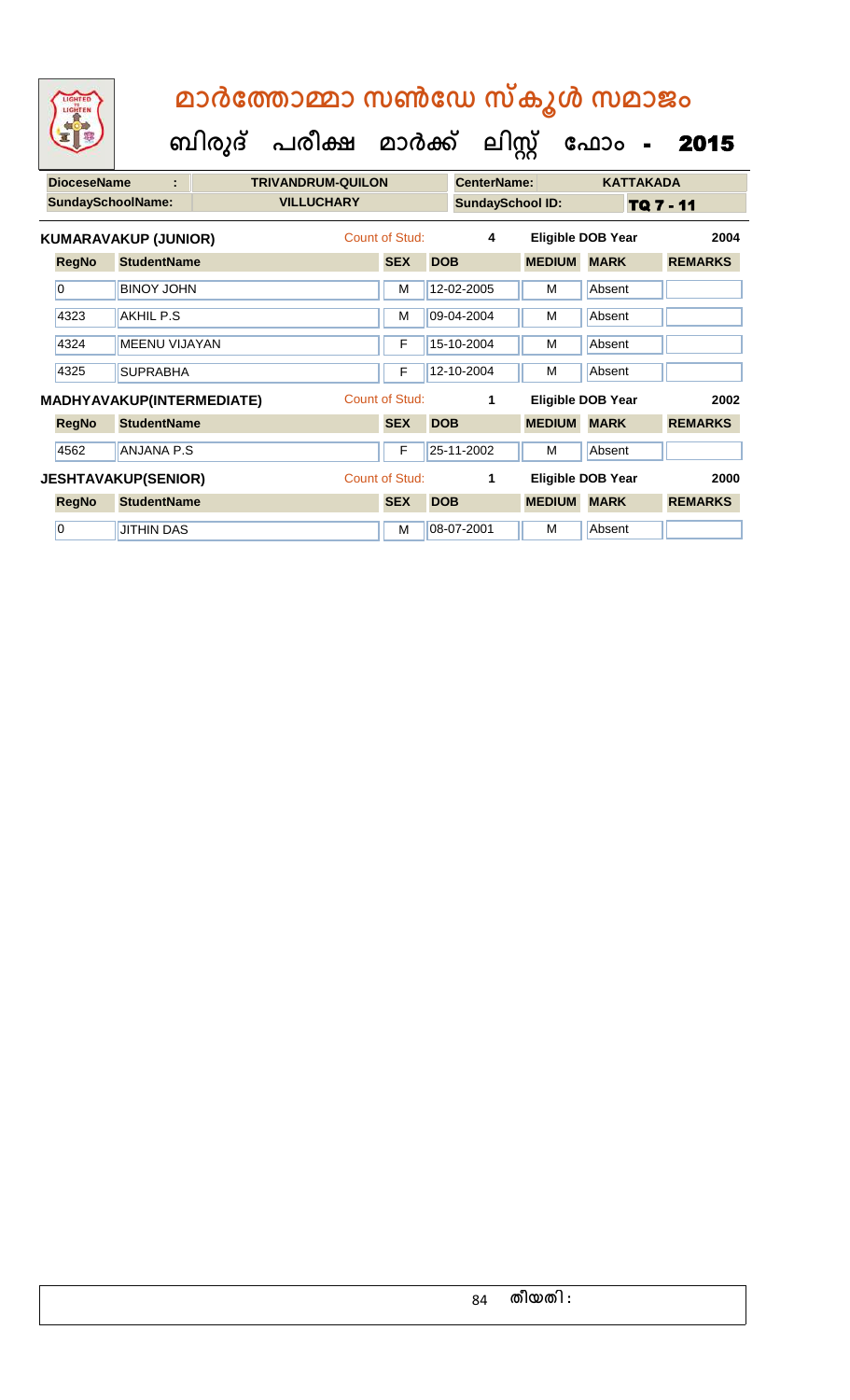| LIGHTED<br>LIGHTER         |                    |                                  |  | മാർത്തോമ്മാ സൺഡേ സ്കൂൾ സമാജം   |                |            |            |                    |                          |             |                  |                |
|----------------------------|--------------------|----------------------------------|--|--------------------------------|----------------|------------|------------|--------------------|--------------------------|-------------|------------------|----------------|
|                            |                    |                                  |  | ബിരുദ് പരീക്ഷ മാർക്ക് ലിസ്റ്റ് |                |            |            |                    |                          | ഫോം -       |                  | 2015           |
| <b>DioceseName</b>         |                    | $\blacksquare$<br>$\blacksquare$ |  | <b>TRIVANDRUM-QUILON</b>       |                |            |            | <b>CenterName:</b> |                          |             | <b>KATTAKADA</b> |                |
| <b>SundaySchoolName:</b>   |                    |                                  |  | <b>ELACODE</b>                 |                |            |            |                    | <b>SundaySchool ID:</b>  |             | <b>TQ 7 - 13</b> |                |
| <b>JESHTAVAKUP(SENIOR)</b> |                    |                                  |  |                                | Count of Stud: |            |            | 1                  | <b>Eligible DOB Year</b> |             |                  | 2000           |
| <b>RegNo</b>               | <b>StudentName</b> |                                  |  |                                | <b>SEX</b>     | <b>DOB</b> |            |                    | <b>MEDIUM</b>            | <b>MARK</b> |                  | <b>REMARKS</b> |
| 4755                       | <b>REMYAR.S</b>    |                                  |  |                                | F              |            | 28-02-2000 |                    | м                        | 46          |                  |                |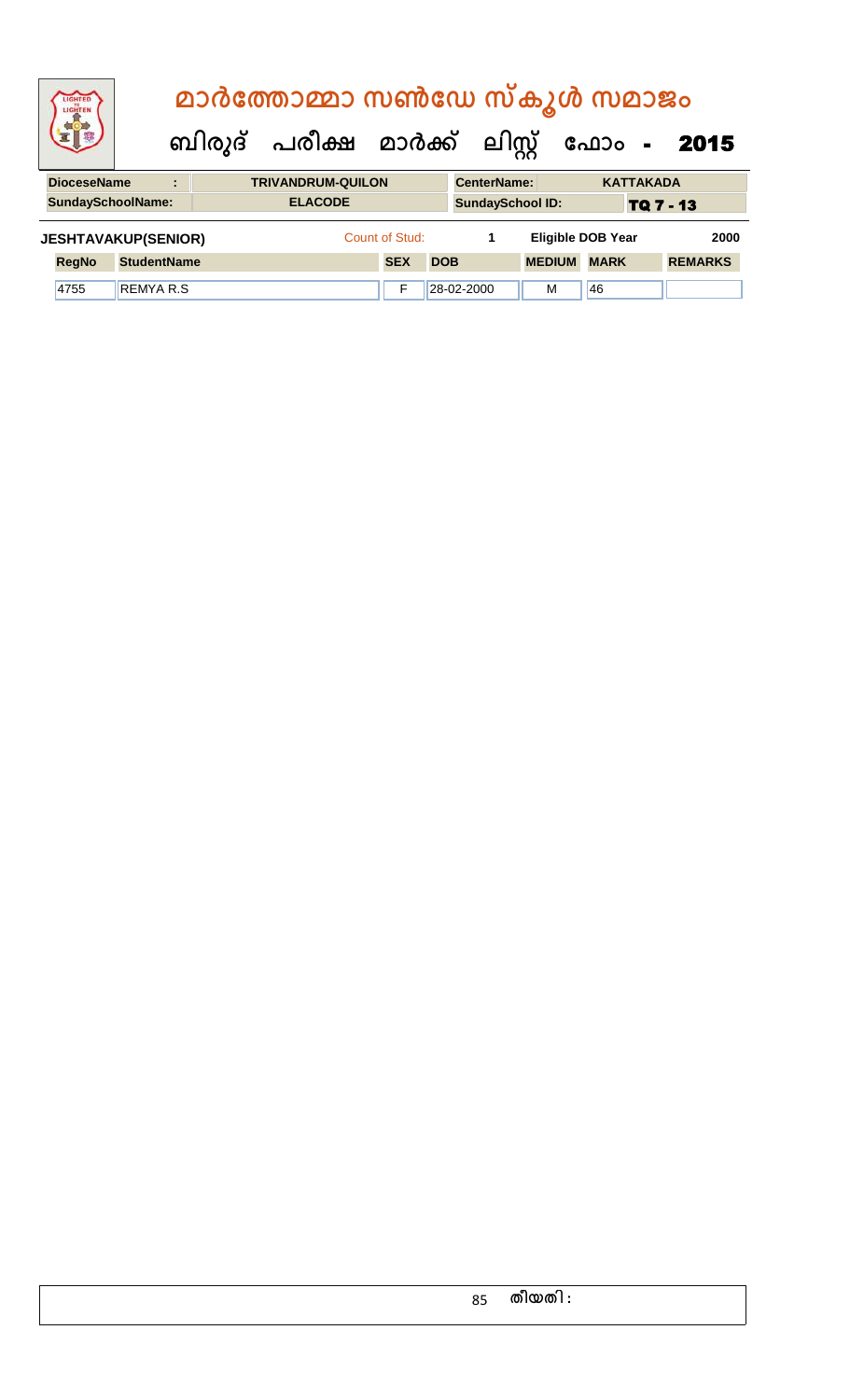| LIGHTED<br>LIGHTEN         |                    |   | മാർത്തോമ്മാ സൺഡേ സ്കൂൾ സമാജം<br>ബിരുദ് പരീക്ഷ മാർക്ക് ലിസ്റ്റ് |                |            |                    |                         | ഫോം -                    |                  | 2015           |  |
|----------------------------|--------------------|---|----------------------------------------------------------------|----------------|------------|--------------------|-------------------------|--------------------------|------------------|----------------|--|
| <b>DioceseName</b>         |                    | ÷ | <b>TRIVANDRUM-QUILON</b>                                       |                |            | <b>CenterName:</b> |                         |                          | <b>KATTAKADA</b> |                |  |
| <b>SundaySchoolName:</b>   |                    |   | <b>KANNAMPALLY</b>                                             |                |            |                    | <b>SundaySchool ID:</b> |                          | <b>TQ 7 - 14</b> |                |  |
| <b>JESHTAVAKUP(SENIOR)</b> |                    |   |                                                                | Count of Stud: |            | 1                  |                         | <b>Eligible DOB Year</b> |                  | 2000           |  |
| <b>RegNo</b>               | <b>StudentName</b> |   |                                                                | <b>SEX</b>     | <b>DOB</b> |                    | <b>MEDIUM</b>           | <b>MARK</b>              |                  | <b>REMARKS</b> |  |
| 4756                       | <b>ATHIRA A.S</b>  |   |                                                                | F              |            | 17-07-2000         | м                       | Absent                   |                  |                |  |
| YUVAVAKUP (YOUNG ADULT)    |                    |   |                                                                | Count of Stud: |            | 1                  |                         | <b>Eligible DOB Year</b> |                  | 1998           |  |
| <b>RegNo</b>               | <b>StudentName</b> |   |                                                                | <b>SEX</b>     | <b>DOB</b> |                    | <b>MEDIUM</b>           | <b>MARK</b>              |                  | <b>REMARKS</b> |  |
| 3852                       | <b>AKHIL JITH</b>  |   |                                                                | M              |            | 08-09-1998         | м                       | 24                       |                  |                |  |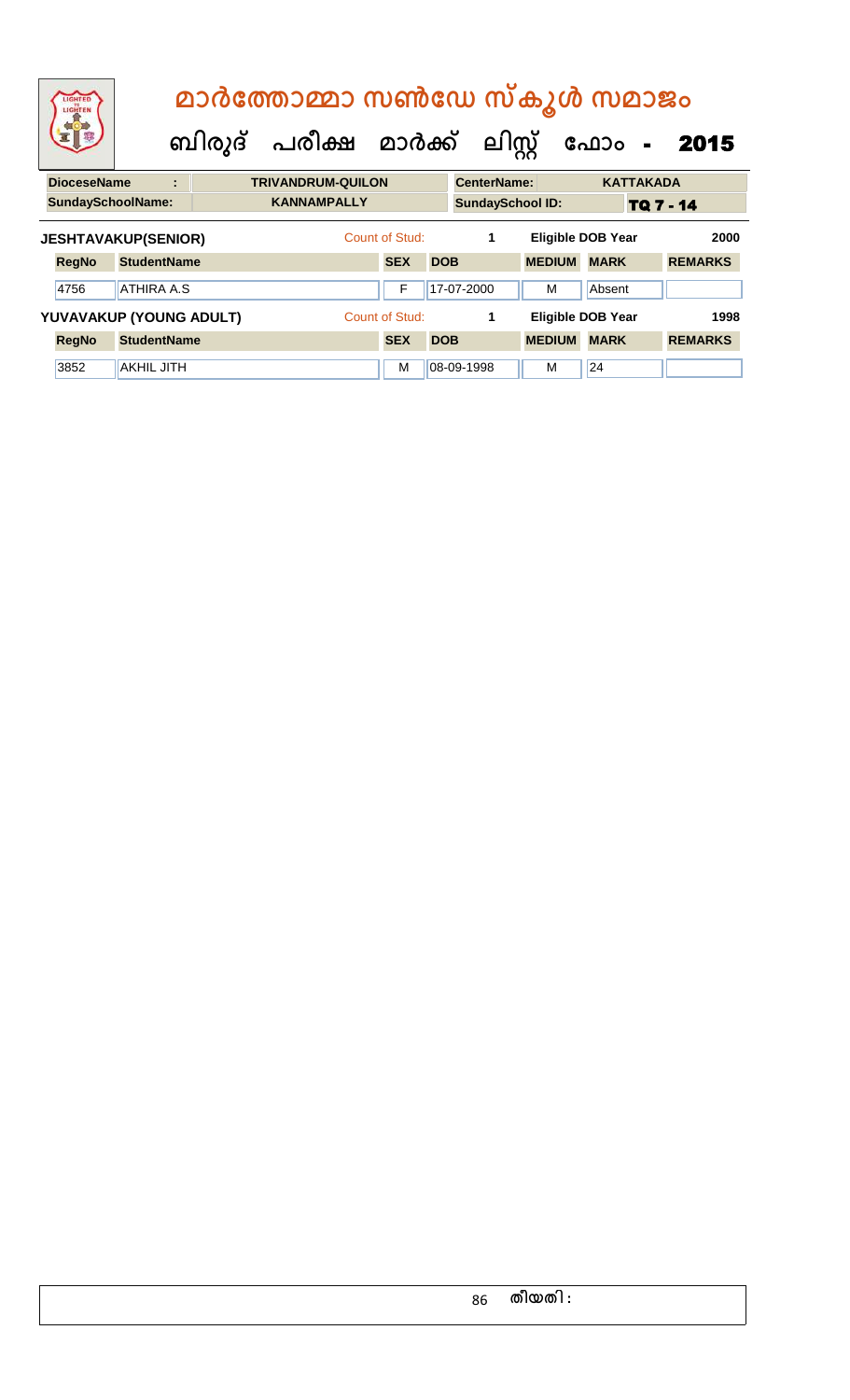| LIGHTED<br>LIGHTEN                  |                    |   | മാർത്തോമ്മാ സൺഡേ സ്കൂൾ സമാജം   |  |  |                           |                |            |                         |  |                          |             |                  |                |  |
|-------------------------------------|--------------------|---|--------------------------------|--|--|---------------------------|----------------|------------|-------------------------|--|--------------------------|-------------|------------------|----------------|--|
|                                     |                    |   | ബിരുദ് പരീക്ഷ മാർക്ക് ലിസ്റ്റ് |  |  |                           |                |            |                         |  |                          | ഫോം         | $\mathbf{r}$     | 2015           |  |
| <b>DioceseName</b>                  |                    | ÷ |                                |  |  | <b>TRIVANDRUM-QUILON</b>  |                |            | <b>CenterName:</b>      |  |                          |             | <b>KATTAKADA</b> |                |  |
| <b>SundaySchoolName:</b>            |                    |   |                                |  |  | <b>VATTAPARAMPU HOREB</b> |                |            | <b>SundaySchool ID:</b> |  |                          |             | TQ 7 - 16        |                |  |
| <b>KUMARAVAKUP (JUNIOR)</b>         |                    |   |                                |  |  |                           | Count of Stud: |            | 1                       |  | <b>Eligible DOB Year</b> |             |                  | 2004           |  |
| <b>RegNo</b>                        | <b>StudentName</b> |   |                                |  |  |                           | <b>SEX</b>     | <b>DOB</b> |                         |  | <b>MEDIUM</b>            | <b>MARK</b> |                  | <b>REMARKS</b> |  |
| 4326                                | <b>RAJITHA</b>     |   |                                |  |  |                           | F              |            | 24-09-2004              |  | м                        | 30          |                  |                |  |
| <b>PROUDA SUNDAY SCHOOL (ADULT)</b> |                    |   |                                |  |  |                           | Count of Stud: |            | 1                       |  | <b>Eligible DOB Year</b> |             |                  | 1997           |  |
| <b>RegNo</b>                        | <b>StudentName</b> |   |                                |  |  |                           | <b>SEX</b>     | <b>DOB</b> |                         |  | <b>MEDIUM</b>            | <b>MARK</b> |                  | <b>REMARKS</b> |  |
| 2186                                | AJITH, M.V.        |   |                                |  |  |                           | м              |            | 29-09-1997              |  | м                        | 25          |                  |                |  |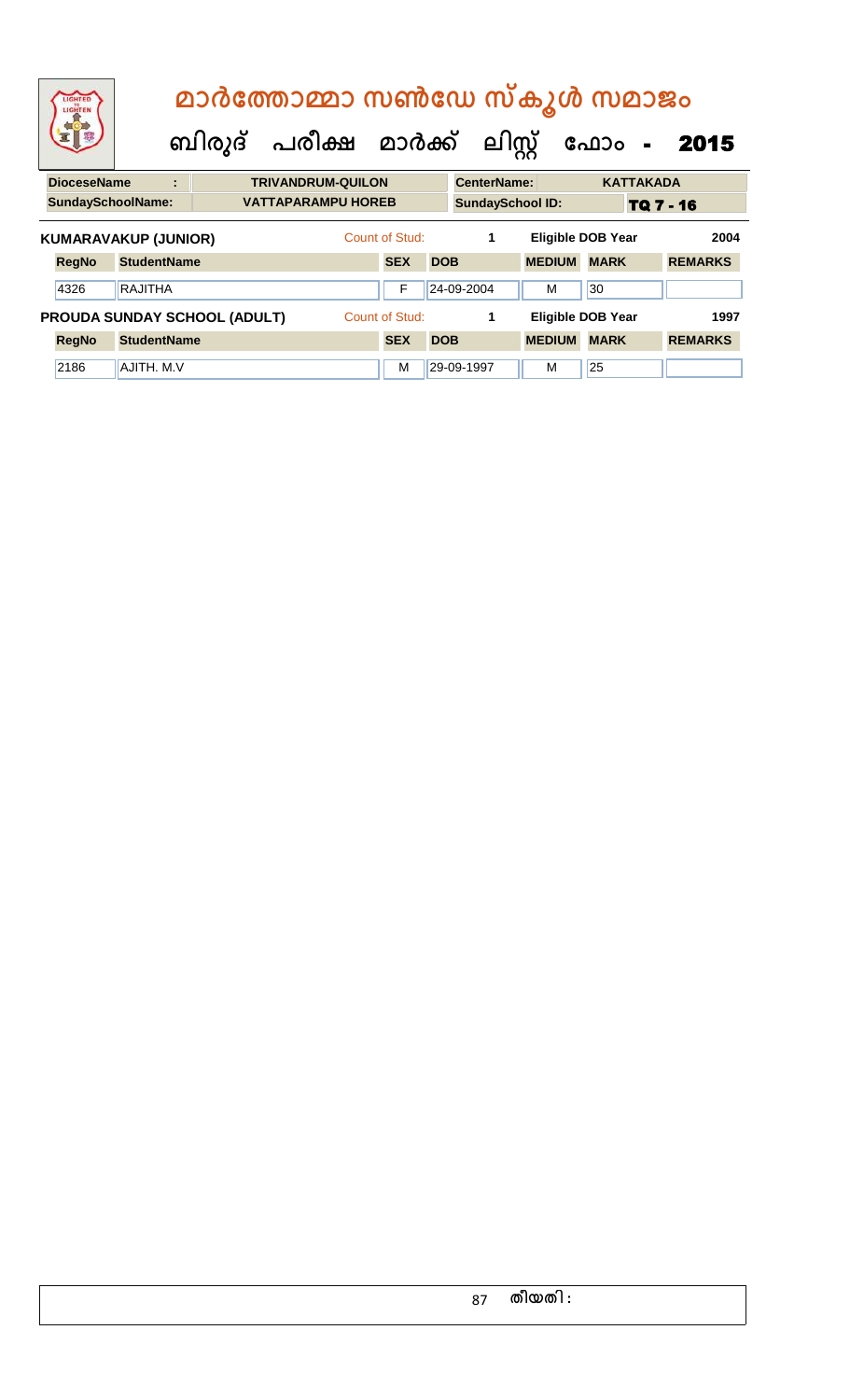**DioceseName : TRIVANDRUM-QUILON CenterName: KATTAKADA** SundaySchoolName: **KARUNYA NEYYAR DAM** SundaySchool ID: TQ 7 - 17  **ബിരുദ് പരീക്ഷ മാര്ക് ക ലിസ്റ്റ ക ഫ ാോം** - 2015 **RegNo StudentName SEX DOB MEDIUM MARK REMARKS KUMARAVAKUP (JUNIOR)** Count of Stud: **14 Eligible DOB Year 2004** 4327 ABHIJITH BAIJU M 31-05-2004 M Absent 4328 KARTHIK. S M 10-08-2004 M 11 |4329 || SHIBIN S.S || M || 21-01-2004 || M || Absent 4330 ADITHYAN R M 30-10-2004 M Absent 4331 ARYA MOHAN F 19-07-2004 M 26 4332 NANDANA SURESH F 24-07-2004 M 30 4333 SANDRA S.S F 7 09-06-2004 M 37 4334 ANANTHU. B M 23-06-2004 M Absent 4335 VISHNU YASUS M 31-05-2004 M 31 4336 DEEPU. S M 16-04-2004 M 16-04-2004 M 4337 ANAND KRISHNAN M 17-01-2004 M 61 4338 DEVIKA.S F 101-02-2004 M 59 4339 NIBIN GOPU M M 04-02-2004 M 7 4340 JOBIN K M 01-02-2004 M 61 **RegNo StudentName SEX DOB MEDIUM MARK REMARKS MADHYAVAKUP(INTERMEDIATE)** Count of Stud: **35 Eligible DOB Year 2002** 4563 ANNIE VARGHESE F 11-06-2002 M Absent 4564 **ABHIRAMI. V.S** F 05-12-2002 M Absent 4565 SARATH S.P M 19-08-2002 M Absent 4566 AKHIL BALAN M 17-05-2002 M Absent 4567 ANAKHA.S F 18-03-2002 M Absent 4568 ARYA VIJAYAN F 15-05-2002 M 7 4569 JINU. J M 12-05-2002 M Absent 4570 JINCY S.J F 11-12-2002 M Absent 4571 JUBIL M 09-09-2002 M 11 4572 ABHINAV M 12-12-2002 M 11 4573 JITHIN. M.J M 20-08-2002 M 26 4574 NITHIN STEPHEN M 09-12-2002 M 31 4575 SUCHITHRA TE 05-08-2002 M Absent 4576 VIJIN VINCENT M 09-12-2002 M Absent 4577 SIMI SIMI SIMI SIMI SIMI SIMI SIMI SIMI SIMI SIMI SIMI SIMI SIMI SI 4578 NOUFIA. M F 13-10-2002 M 36 4579 AMAL RAJ M 06-06-2002 M Absent 4580 NITHYA F 04-10-2002 M 15 4581 NIRAN. M M 13-06-2002 M 13-06-2002 M 4582 ANU SURESH F 26-11-2002 M 21

88 **തീയതി :**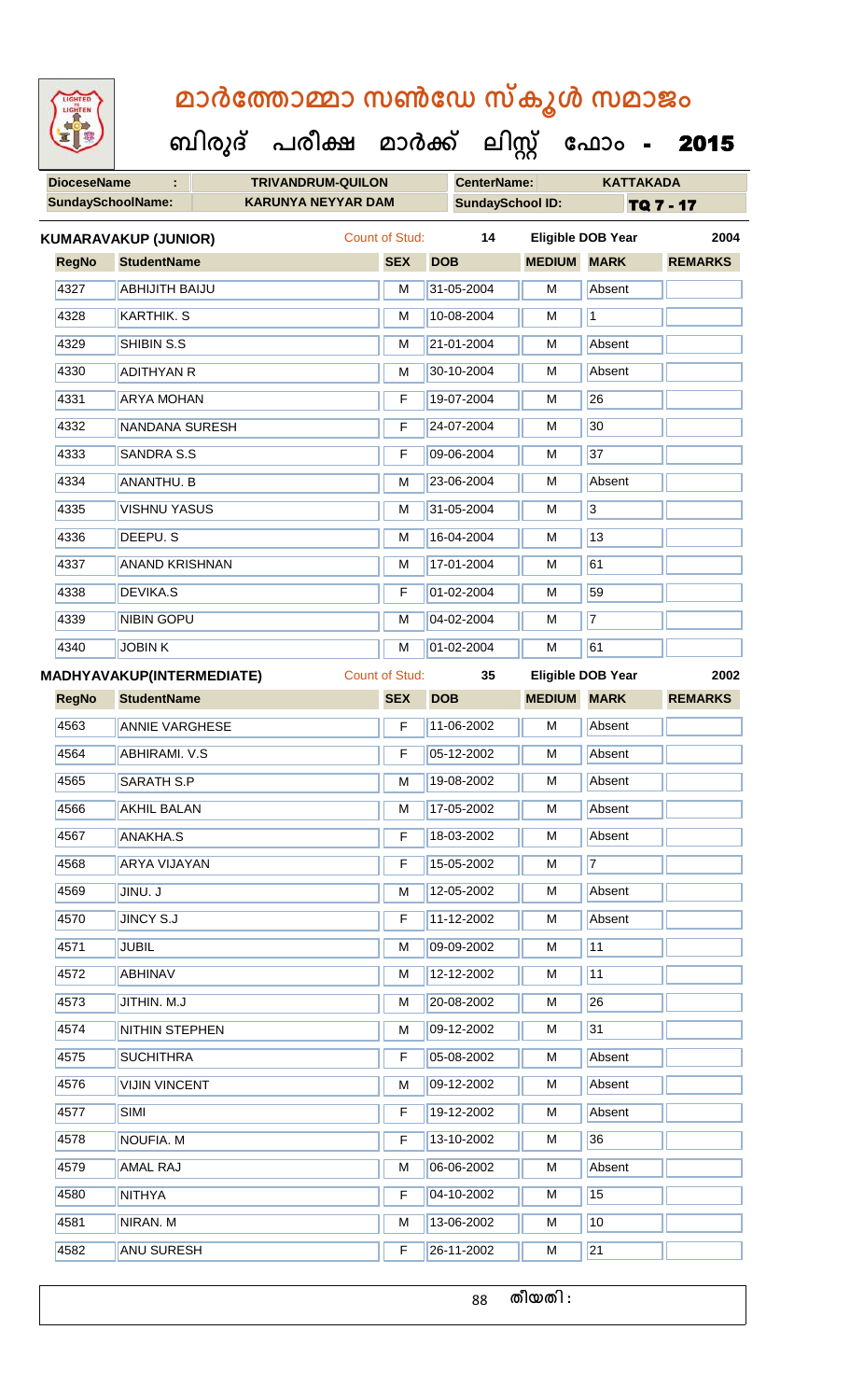

| <b>SundaySchoolName:</b><br><b>KARUNYA NEYYAR DAM</b><br><b>ANJANA SURESH</b><br>VINAYA. V<br><b>ABHIRAMI. A.S</b><br>AKHIL S.S<br><b>HEPHZIBA. L</b><br><b>SHEENA B.S</b><br><b>RIJIMOL</b><br><b>ANEESHA.K</b><br>MANU. M.S<br>MEENU. M.S | F<br>F<br>F<br>M<br>F<br>F<br>F<br>F | <b>SundaySchool ID:</b><br>24-11-2002<br>20-02-2002<br>02-07-2002<br>10-01-2002<br>16-11-2002<br>03-12-2002<br>22-04-2002 | M<br>M<br>M<br>M<br>M<br>M | 25<br>31<br>26<br>12<br>Absent | TQ 7 - 17                |
|---------------------------------------------------------------------------------------------------------------------------------------------------------------------------------------------------------------------------------------------|--------------------------------------|---------------------------------------------------------------------------------------------------------------------------|----------------------------|--------------------------------|--------------------------|
|                                                                                                                                                                                                                                             |                                      |                                                                                                                           |                            |                                |                          |
|                                                                                                                                                                                                                                             |                                      |                                                                                                                           |                            |                                |                          |
|                                                                                                                                                                                                                                             |                                      |                                                                                                                           |                            |                                |                          |
|                                                                                                                                                                                                                                             |                                      |                                                                                                                           |                            |                                |                          |
|                                                                                                                                                                                                                                             |                                      |                                                                                                                           |                            |                                |                          |
|                                                                                                                                                                                                                                             |                                      |                                                                                                                           |                            |                                |                          |
|                                                                                                                                                                                                                                             |                                      |                                                                                                                           |                            | 23                             |                          |
|                                                                                                                                                                                                                                             |                                      |                                                                                                                           | M                          | 43                             |                          |
|                                                                                                                                                                                                                                             |                                      | 12-10-2002                                                                                                                | M                          | 37                             |                          |
|                                                                                                                                                                                                                                             | M                                    | 23-11-2002                                                                                                                | M                          | 14                             |                          |
|                                                                                                                                                                                                                                             | F                                    | 16-11-2002                                                                                                                | M                          | 22                             |                          |
| <b>SIBI BELZ</b>                                                                                                                                                                                                                            | M                                    | 28-03-2002                                                                                                                | M                          | 22                             |                          |
| ATHIRA. B.S                                                                                                                                                                                                                                 | F                                    | 22-01-2002                                                                                                                | M                          | 21                             |                          |
| <b>ADITHYA ANIL</b>                                                                                                                                                                                                                         | F                                    | 24-12-2002                                                                                                                | M                          | Absent                         |                          |
| <b>SREEDEVI VIJAYAN</b>                                                                                                                                                                                                                     | F                                    | 22-06-2002                                                                                                                | M                          | Absent                         |                          |
| <b>AKHIL SAJU</b>                                                                                                                                                                                                                           | M                                    | 13-03-2002                                                                                                                | M                          | 13                             |                          |
| <b>JESHTAVAKUP(SENIOR)</b>                                                                                                                                                                                                                  |                                      | 26                                                                                                                        |                            |                                | 2000                     |
| <b>StudentName</b>                                                                                                                                                                                                                          | <b>SEX</b>                           | <b>DOB</b>                                                                                                                | <b>MEDIUM</b>              | <b>MARK</b>                    | <b>REMARKS</b>           |
| <b>ROJA</b>                                                                                                                                                                                                                                 | F                                    | 31-12-2000                                                                                                                | M                          | 23                             |                          |
| <b>ARATHY</b>                                                                                                                                                                                                                               | F                                    | 17-09-2000                                                                                                                | M                          | Absent                         |                          |
| ANURAJ                                                                                                                                                                                                                                      | M                                    | 13-09-2000                                                                                                                | M                          | Absent                         |                          |
| <b>SHIHASKHAN</b>                                                                                                                                                                                                                           | M                                    | 24-06-2000                                                                                                                | M                          | $\overline{8}$                 |                          |
| ARUN. G                                                                                                                                                                                                                                     | М                                    | 01-07-2000                                                                                                                | М                          | 14                             |                          |
| <b>ARCHANA</b>                                                                                                                                                                                                                              | F                                    | 27-01-2000                                                                                                                | М                          | Absent                         |                          |
| <b>JWALA</b>                                                                                                                                                                                                                                | F                                    | 05-11-2000                                                                                                                | M                          | Absent                         |                          |
| <b>ABHISHEK</b>                                                                                                                                                                                                                             | M                                    | 07-05-2000                                                                                                                | M                          | Absent                         |                          |
| <b>REMYA</b>                                                                                                                                                                                                                                | F                                    | 21-08-2000                                                                                                                | м                          | Absent                         |                          |
| <b>SUJA</b>                                                                                                                                                                                                                                 | F                                    | 17-06-2000                                                                                                                | M                          | $\vert 6 \vert$                |                          |
| <b>ABHIJITH</b>                                                                                                                                                                                                                             | М                                    | 07-01-2000                                                                                                                | M                          | $\vert 4 \vert$                |                          |
| SRUTHI. S                                                                                                                                                                                                                                   | F                                    | 25-04-2000                                                                                                                | M                          | 58                             |                          |
| ANUMOL                                                                                                                                                                                                                                      | F                                    | 08-06-2000                                                                                                                | M                          | Absent                         |                          |
| <b>DEVAYANI</b>                                                                                                                                                                                                                             | F                                    | 16-09-2000                                                                                                                | M                          | 13                             |                          |
| <b>AISWARYA</b>                                                                                                                                                                                                                             | F                                    | 21-07-2000                                                                                                                | M                          | 15                             |                          |
| RAJEEV RAJENDRAN                                                                                                                                                                                                                            | М                                    | 22-09-2000                                                                                                                | M                          | 10                             |                          |
| <b>SAJANA</b>                                                                                                                                                                                                                               | F                                    | 19-08-2000                                                                                                                | M                          | 24                             |                          |
| <b>SANTHOSH</b>                                                                                                                                                                                                                             | М                                    | 04-11-2000                                                                                                                | M                          | 16                             |                          |
| AJITH. S.S                                                                                                                                                                                                                                  | М                                    | 16-08-2000                                                                                                                | M                          | 32                             |                          |
| SREEJITH. R.S.                                                                                                                                                                                                                              | М                                    | 24-09-2000                                                                                                                | M                          | Absent                         |                          |
| SHAIJU.W.C                                                                                                                                                                                                                                  | М                                    | 23-11-2000                                                                                                                | м                          | 10                             |                          |
|                                                                                                                                                                                                                                             |                                      |                                                                                                                           | <b>Count of Stud:</b>      |                                | <b>Eligible DOB Year</b> |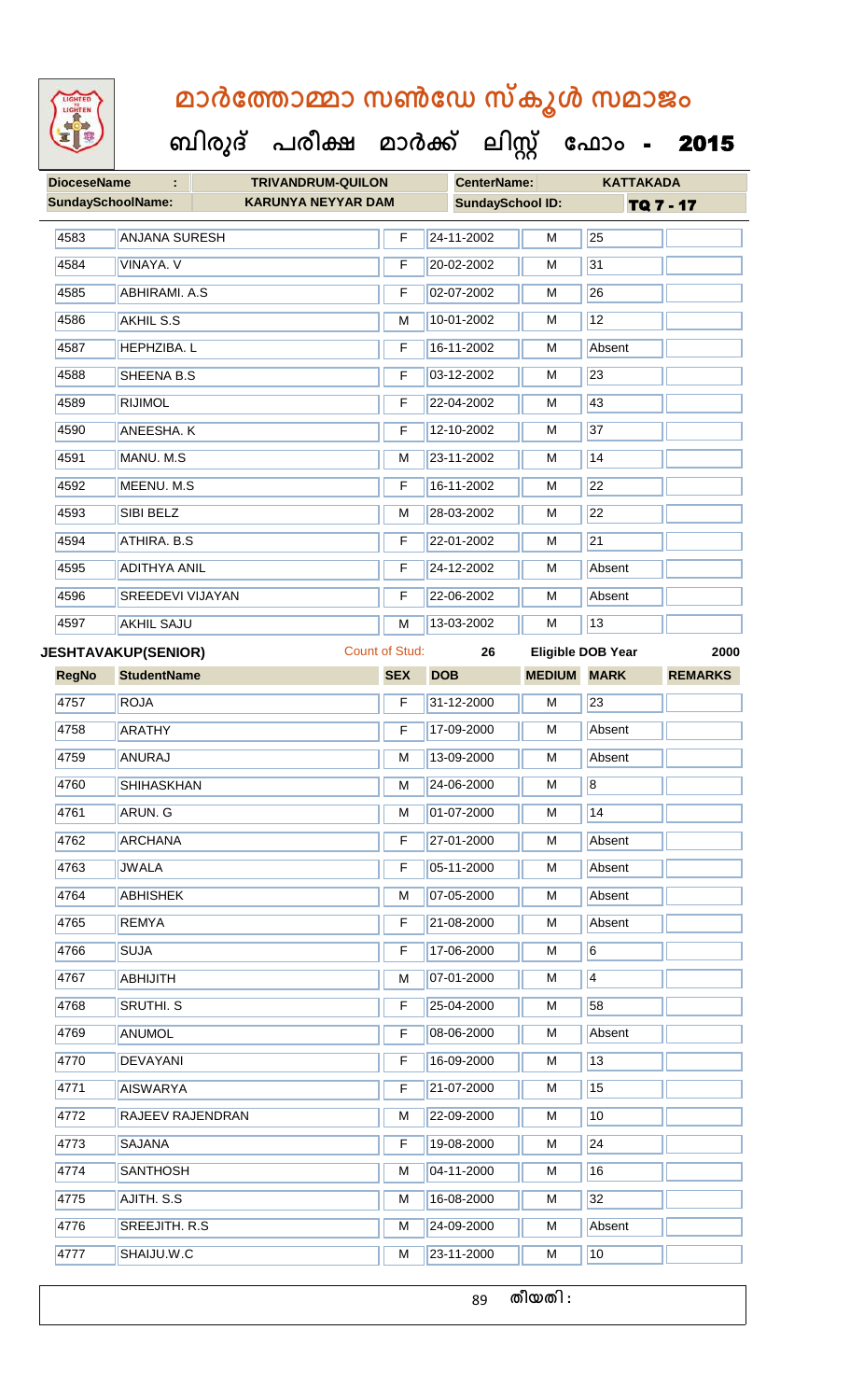

| <b>DioceseName</b> | ÷                        | <b>TRIVANDRUM-QUILON</b>  |   | <b>CenterName:</b>      |   | <b>KATTAKADA</b> |
|--------------------|--------------------------|---------------------------|---|-------------------------|---|------------------|
|                    | <b>SundaySchoolName:</b> | <b>KARUNYA NEYYAR DAM</b> |   | <b>SundaySchool ID:</b> |   | TQ 7 - 17        |
| 4778               | <b>SRUTHIA, S</b>        |                           | F | 04-02-2000              | M | 13               |
| 4779               | NIMA M. SHAJI            |                           | F | 19-12-2000              | M | 14               |
| 4780               | <b>SRUTHI.S</b>          |                           | F | 23-09-2000              | M | Absent           |
| 4781               | KARUNYA SUNIL            |                           | F | 17-08-2000              | M | 44               |
| 4782               | ANCY. G                  |                           | F | 14-01-2000              | M | 17               |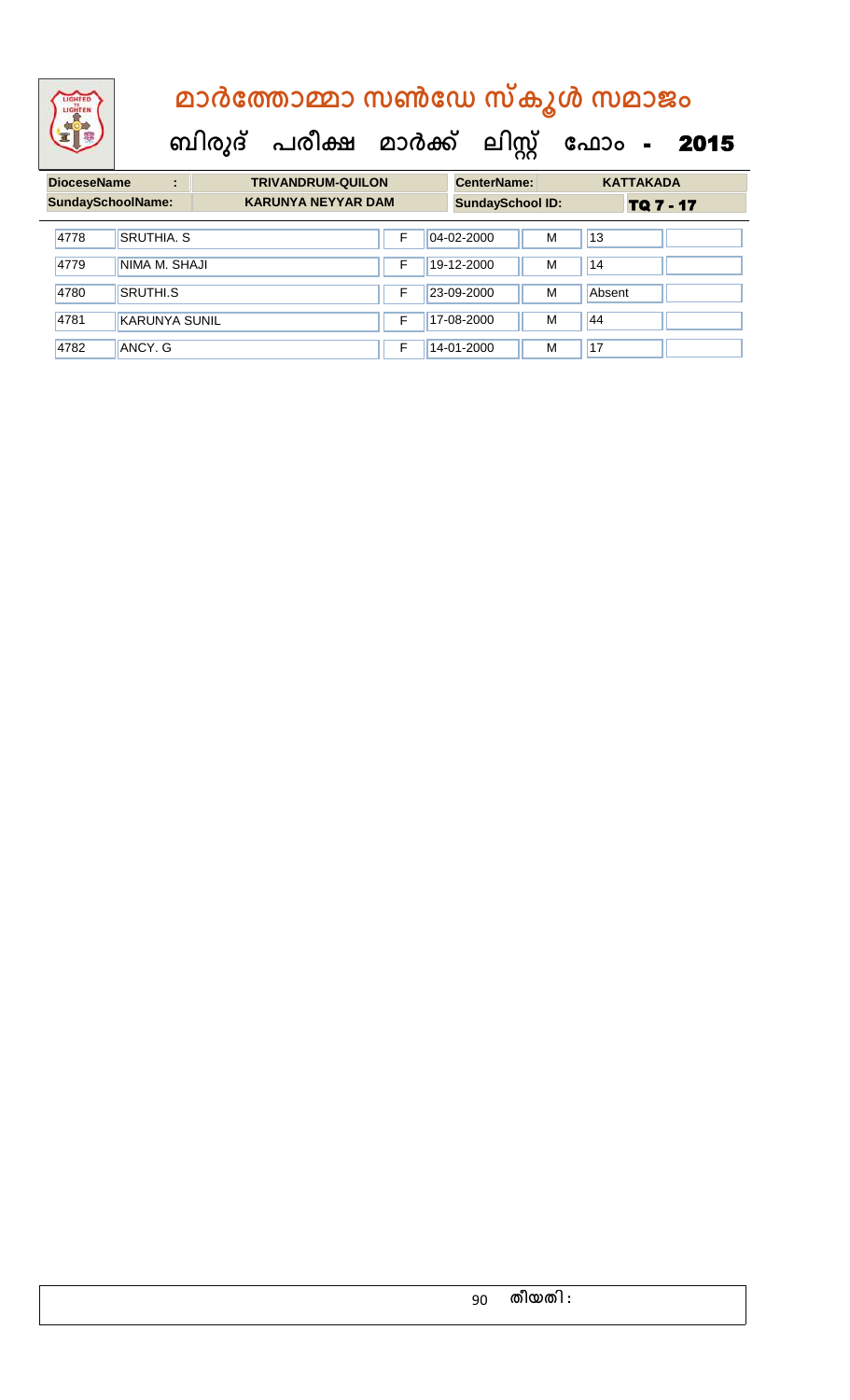| <b>DioceseName</b><br>t |                            |                              | <b>TRIVANDRUM-QUILON</b> |                       |            | <b>CenterName:</b>      |               | <b>KATTAKADA</b>         |                |  |
|-------------------------|----------------------------|------------------------------|--------------------------|-----------------------|------------|-------------------------|---------------|--------------------------|----------------|--|
|                         | <b>SundaySchoolName:</b>   |                              | <b>ADUVALLY</b>          |                       |            | <b>SundaySchool ID:</b> |               | TQ 7 - 18                |                |  |
|                         | MADHYAVAKUP(INTERMEDIATE)  |                              |                          | Count of Stud:        |            | 1                       |               | <b>Eligible DOB Year</b> | 2002           |  |
| <b>RegNo</b>            | <b>StudentName</b>         |                              |                          | <b>SEX</b>            | <b>DOB</b> |                         | <b>MEDIUM</b> | <b>MARK</b>              | <b>REMARKS</b> |  |
| 4598                    | <b>SANGEETH V. MATHEW</b>  |                              |                          | M                     |            | 12-01-2002              | м             | 78                       |                |  |
|                         | <b>JESHTAVAKUP(SENIOR)</b> |                              |                          | Count of Stud:        |            | $\overline{2}$          |               | Eligible DOB Year        | 2000           |  |
| <b>RegNo</b>            | <b>StudentName</b>         |                              |                          | <b>SEX</b>            | <b>DOB</b> |                         | <b>MEDIUM</b> | <b>MARK</b>              | <b>REMARKS</b> |  |
| 4783                    | <b>REKHA J.S</b>           |                              |                          | F                     |            | 28-12-2000              | м             | 38                       |                |  |
| 4784                    | RAMYA S.A                  |                              |                          | F                     |            | 21-08-2000              | м             | 59                       |                |  |
|                         | YUVAVAKUP (YOUNG ADULT)    |                              |                          | <b>Count of Stud:</b> |            | 3                       |               | Eligible DOB Year        | 1998           |  |
| <b>RegNo</b>            | <b>StudentName</b>         |                              |                          | <b>SEX</b>            | <b>DOB</b> |                         | <b>MEDIUM</b> | <b>MARK</b>              | <b>REMARKS</b> |  |
| 3853                    | RESHMA J.S                 |                              |                          | F                     |            | 15-01-1998              | м             | 17                       |                |  |
| 3854                    | <b>ABHIJITH B.V</b>        |                              |                          | F                     |            | 22-12-1998              | м             | 83                       |                |  |
| 3855                    | AJU.S                      |                              |                          | M                     |            | 26-02-1998              | М             | Absent                   |                |  |
|                         |                            | PROUDA SUNDAY SCHOOL (ADULT) |                          | Count of Stud:        |            | 1                       |               | <b>Eligible DOB Year</b> | 1997           |  |
| <b>RegNo</b>            | <b>StudentName</b>         |                              |                          | <b>SEX</b>            | <b>DOB</b> |                         | <b>MEDIUM</b> | <b>MARK</b>              | <b>REMARKS</b> |  |
| 2187                    |                            | <b>SRUTHI MERIN MATHEW</b>   |                          | F                     |            | 25-10-1997              | м             | 65                       |                |  |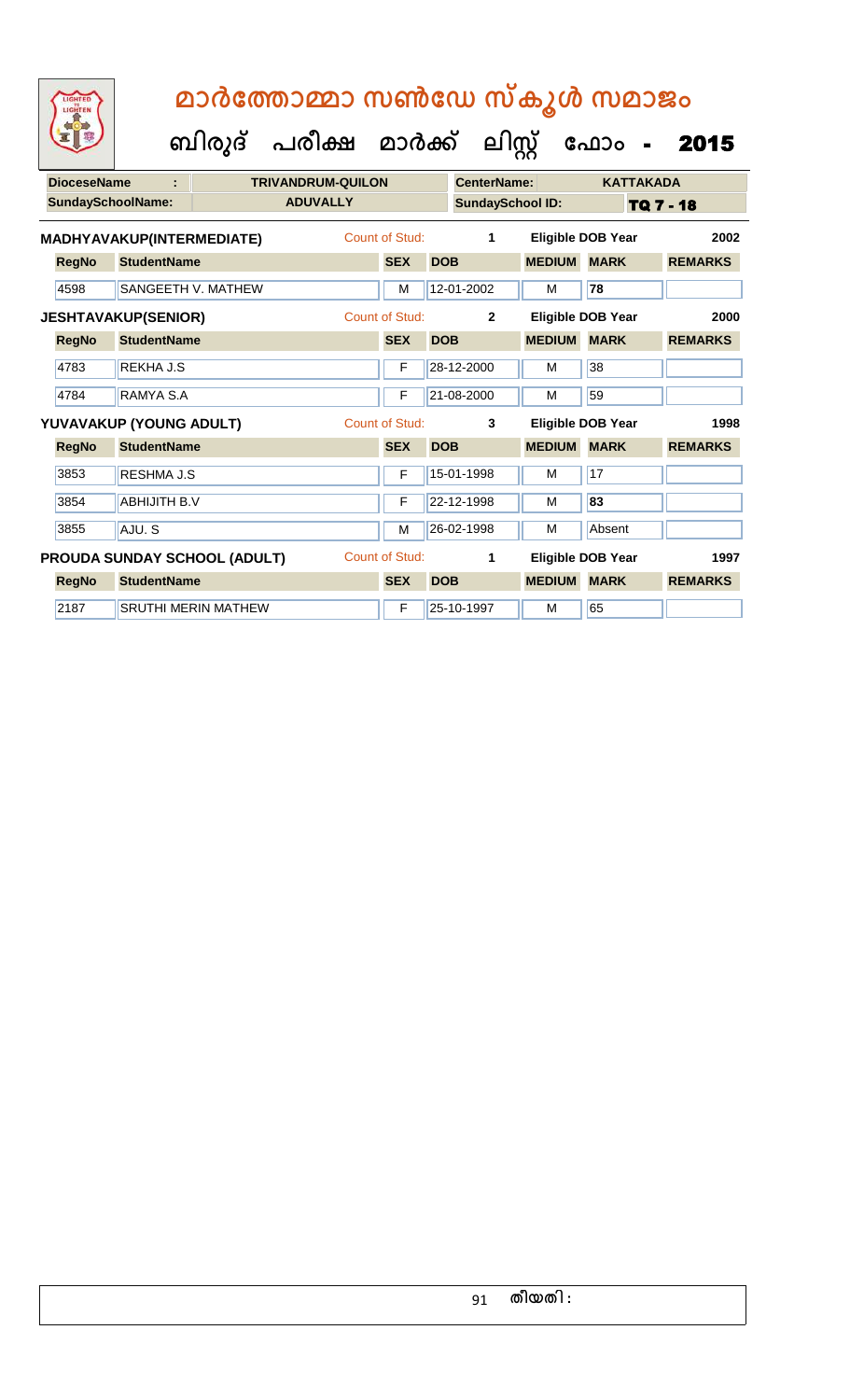**ബിരുദ് പരീക്ഷ മാര്ക്**

2188 JUSSAN SAM OOMMEN M M 09-10-1997 M 48

**ക ലിസ്റ്റ**

**DioceseName : TRIVANDRUM-QUILON CenterName: KULASEKHARAM** SundaySchoolName: **KULASEKHARAM SundaySchool ID:** TQ 8 - 1 ഫോം - 2015 **RegNo StudentName SEX DOB MEDIUM MARK REMARKS KUMARAVAKUP (JUNIOR)** Count of Stud: **1 Eligible DOB Year 2004** 4341 AJOY T. VARGHESE M 13-05-2004 M **75 RegNo StudentName SEX DOB MEDIUM MARK REMARKS MADHYAVAKUP(INTERMEDIATE)** Count of Stud: **2 Eligible DOB Year 2002** 4599 RIJO K. REGI M 23-09-2002 E 4 4600 ROHAN ANIL M 26-11-2002 M 62 **RegNo StudentName SEX DOB MEDIUM MARK REMARKS YUVAVAKUP (YOUNG ADULT)** Count of Stud: **3 Eligible DOB Year 1998** 3856 ANU S. VARGHESE F F 24-04-1998 F 61 3857 SIJU THOMAS M 27-08-1998 M 27-08-1998 M 3858 MITHRA ANNA CHERIAN F 31-10-1998 M 12 **RegNo StudentName SEX DOB MEDIUM MARK REMARKS PROUDA SUNDAY SCHOOL (ADULT)** Count of Stud: **1 Eligible DOB Year 1997**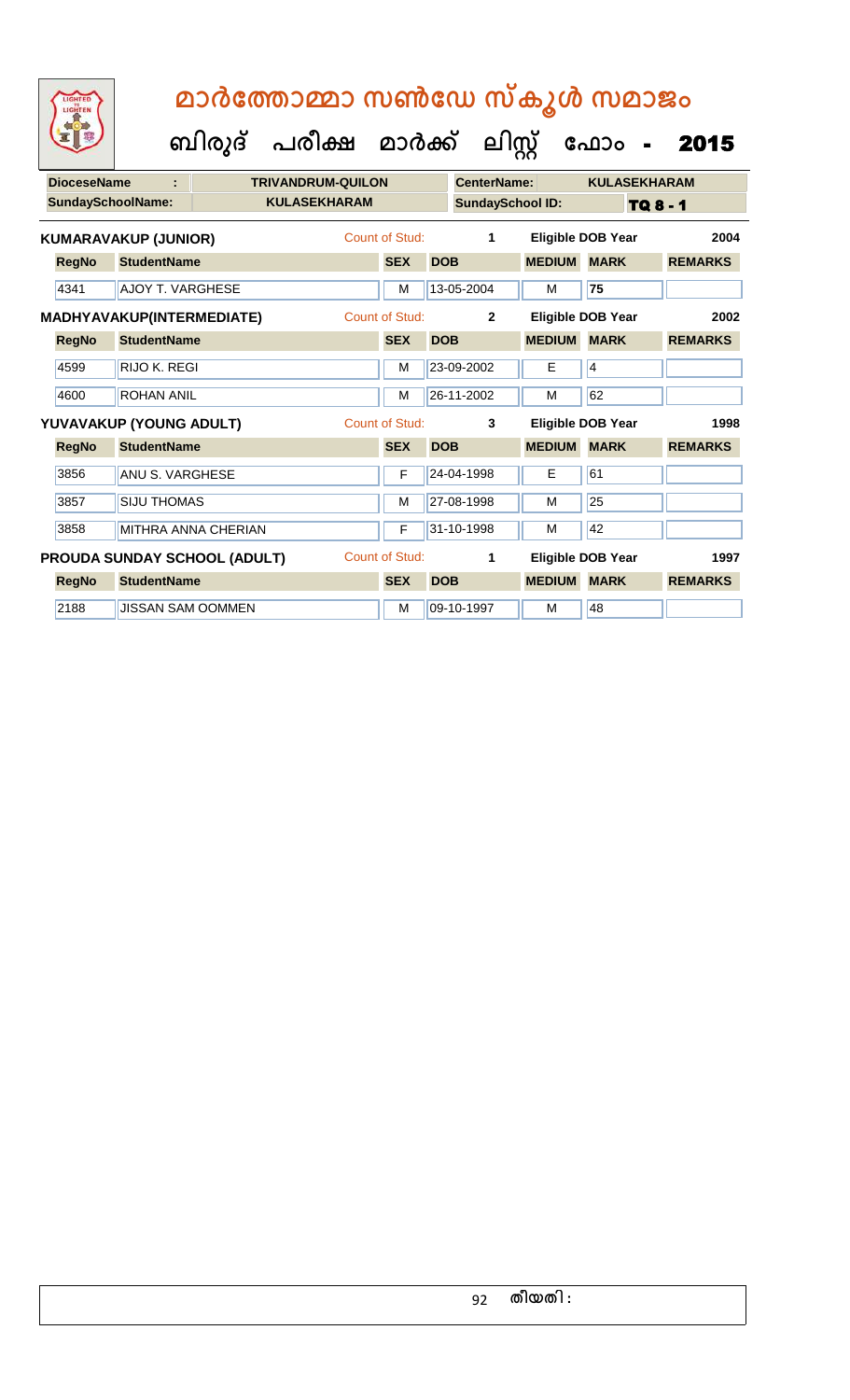| LIGHTED<br>LIGHTEN       | മാർത്തോമ്മാ സൺഡേ സ്കൂൾ സമാജം         |                       |                         |               |                          |                 |
|--------------------------|--------------------------------------|-----------------------|-------------------------|---------------|--------------------------|-----------------|
|                          | ബിരുദ് പരീക്ഷ മാർക്ക് ലിസ്റ്റ് ഫോം - |                       |                         |               |                          | 2015            |
| <b>DioceseName</b>       | <b>TRIVANDRUM-QUILON</b>             |                       | <b>CenterName:</b>      |               | <b>KULASEKHARAM</b>      |                 |
| <b>SundaySchoolName:</b> | <b>KOVILLOOR SALEM</b>               |                       | <b>SundaySchool ID:</b> |               |                          | <b>TQ 8 - 2</b> |
|                          | <b>KUMARAVAKUP (JUNIOR)</b>          | Count of Stud:        | 5                       |               | Eligible DOB Year        | 2004            |
| <b>RegNo</b>             | <b>StudentName</b>                   | <b>SEX</b>            | <b>DOB</b>              | <b>MEDIUM</b> | <b>MARK</b>              | <b>REMARKS</b>  |
| 4342                     | <b>JOEL GEO ANIL</b>                 | М                     | 27-04-2004              | м             | 46                       |                 |
| 4343                     | <b>MEEVAL THOMAS</b>                 | М                     | 17-08-2004              | м             | 62                       |                 |
| 4344                     | ANNA MARIAM GEORGE                   | F                     | 22-11-2004              | м             | 38                       |                 |
| 4345                     | <b>RICHU REJI</b>                    | F                     | 27-05-2004              | м             | 32                       |                 |
| 4346                     | <b>JISNA JOY</b>                     | F                     | 17-12-2004              | м             | 42                       |                 |
|                          | MADHYAVAKUP(INTERMEDIATE)            | <b>Count of Stud:</b> | 4                       |               | <b>Eligible DOB Year</b> | 2002            |
| <b>RegNo</b>             | <b>StudentName</b>                   | <b>SEX</b>            | <b>DOB</b>              | <b>MEDIUM</b> | <b>MARK</b>              | <b>REMARKS</b>  |
| 4601                     | <b>RUDOLF ABRAHAM</b>                | M                     | 12-11-2002              | м             | Absent                   |                 |
| 4602                     | <b>MERIN MARY MATHEW</b>             | F                     | 24-05-2002              | м             | 66                       |                 |
| 4603                     | <b>VIDHYA.S</b>                      | F                     | 26-01-2002              | м             | 27                       |                 |
| 4604                     | <b>JESNA MARIAM</b>                  | F                     | 06-04-2002              | м             | Absent                   |                 |
|                          | <b>JESHTAVAKUP(SENIOR)</b>           | <b>Count of Stud:</b> | 6                       |               | <b>Eligible DOB Year</b> | 2000            |
| <b>RegNo</b>             | <b>StudentName</b>                   | <b>SEX</b>            | <b>DOB</b>              | <b>MEDIUM</b> | <b>MARK</b>              | <b>REMARKS</b>  |
| 4785                     | <b>NISHA JOSEPH</b>                  | F                     | 02-03-2000              | M             | 36                       |                 |
| 4786                     | <b>SHEENA SAM</b>                    | F                     | 31-01-2000              | м             | 49                       |                 |
| 4787                     | DIYA MARIAM JOHN                     | F                     | 12-12-2000              | M             | Absent                   |                 |
| 4788                     | <b>MEENU K. KOSHY</b>                | F                     | 24-10-2000              | M             | 47                       |                 |
| 4789                     | <b>ANILA VARGHESE</b>                | F                     | 23-03-2000              | M             | 24                       |                 |
| 4790                     | <b>DIVYA S</b>                       | F                     | 12-05-2000              | M             | 21                       |                 |
|                          | YUVAVAKUP (YOUNG ADULT)              | Count of Stud:        | $\overline{\mathbf{4}}$ |               | <b>Eligible DOB Year</b> | 1998            |
| <b>RegNo</b>             | <b>StudentName</b>                   | <b>SEX</b>            | <b>DOB</b>              | <b>MEDIUM</b> | <b>MARK</b>              | <b>REMARKS</b>  |
| 3859                     | <b>MAHIMA ANNA THOMAS</b>            | F                     | 27-09-1998              | M             | 46                       |                 |
| 3860                     | SIBBYA SAM SUNIL                     | F                     | 22-04-1998              | M             | 50                       |                 |
| 3861                     | <b>JENITA MARY THOMAS</b>            | F                     | 02-08-1998              | M             | 68                       |                 |
| 3862                     | <b>NIBIN RAJI</b>                    | M                     | 01-08-1998              | M             | Absent                   |                 |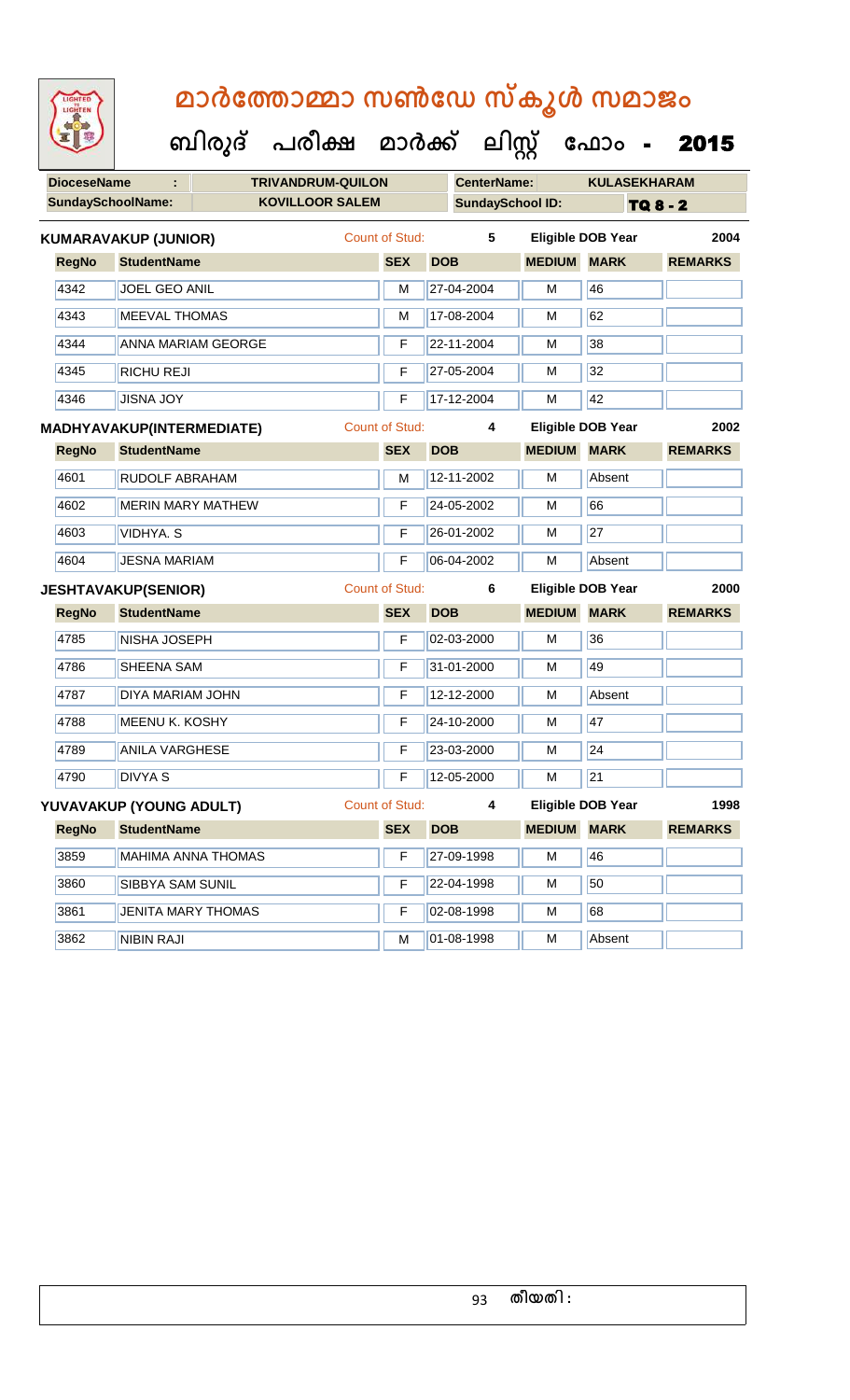| LIGHTED<br>LIGHTEN        |                            |   |  | മാർത്തോമ്മാ സൺഡേ സ്കൂൾ സമാജം<br>ബിരുദ് പരീക്ഷ മാർക്ക് ലിസ്റ്റ് |                |            |                         |               | ഫോം<br>$\blacksquare$    | 2015           |
|---------------------------|----------------------------|---|--|----------------------------------------------------------------|----------------|------------|-------------------------|---------------|--------------------------|----------------|
| <b>DioceseName</b>        |                            | t |  | <b>TRIVANDRUM-QUILON</b>                                       |                |            | <b>CenterName:</b>      |               | <b>KULASEKHARAM</b>      |                |
| <b>SundaySchoolName:</b>  |                            |   |  | <b>MEZHAKODE</b>                                               |                |            | <b>SundaySchool ID:</b> |               |                          | TQ 8 - 3       |
| MADHYAVAKUP(INTERMEDIATE) |                            |   |  |                                                                | Count of Stud: |            | 1                       |               | <b>Eligible DOB Year</b> | 2002           |
| <b>RegNo</b>              | <b>StudentName</b>         |   |  |                                                                | <b>SEX</b>     | <b>DOB</b> |                         | <b>MEDIUM</b> | <b>MARK</b>              | <b>REMARKS</b> |
| 4605                      | <b>TINU MATHEW</b>         |   |  |                                                                | м              |            | 29-08-2002              | м             | 45                       |                |
|                           | <b>JESHTAVAKUP(SENIOR)</b> |   |  |                                                                | Count of Stud: |            | 1                       |               | <b>Eligible DOB Year</b> | 2000           |
| <b>RegNo</b>              | <b>StudentName</b>         |   |  |                                                                | <b>SEX</b>     | <b>DOB</b> |                         | <b>MEDIUM</b> | <b>MARK</b>              | <b>REMARKS</b> |
| 4791                      | <b>SHILPA SAJI</b>         |   |  |                                                                | F              |            | 26-04-2000              | м             | 54                       |                |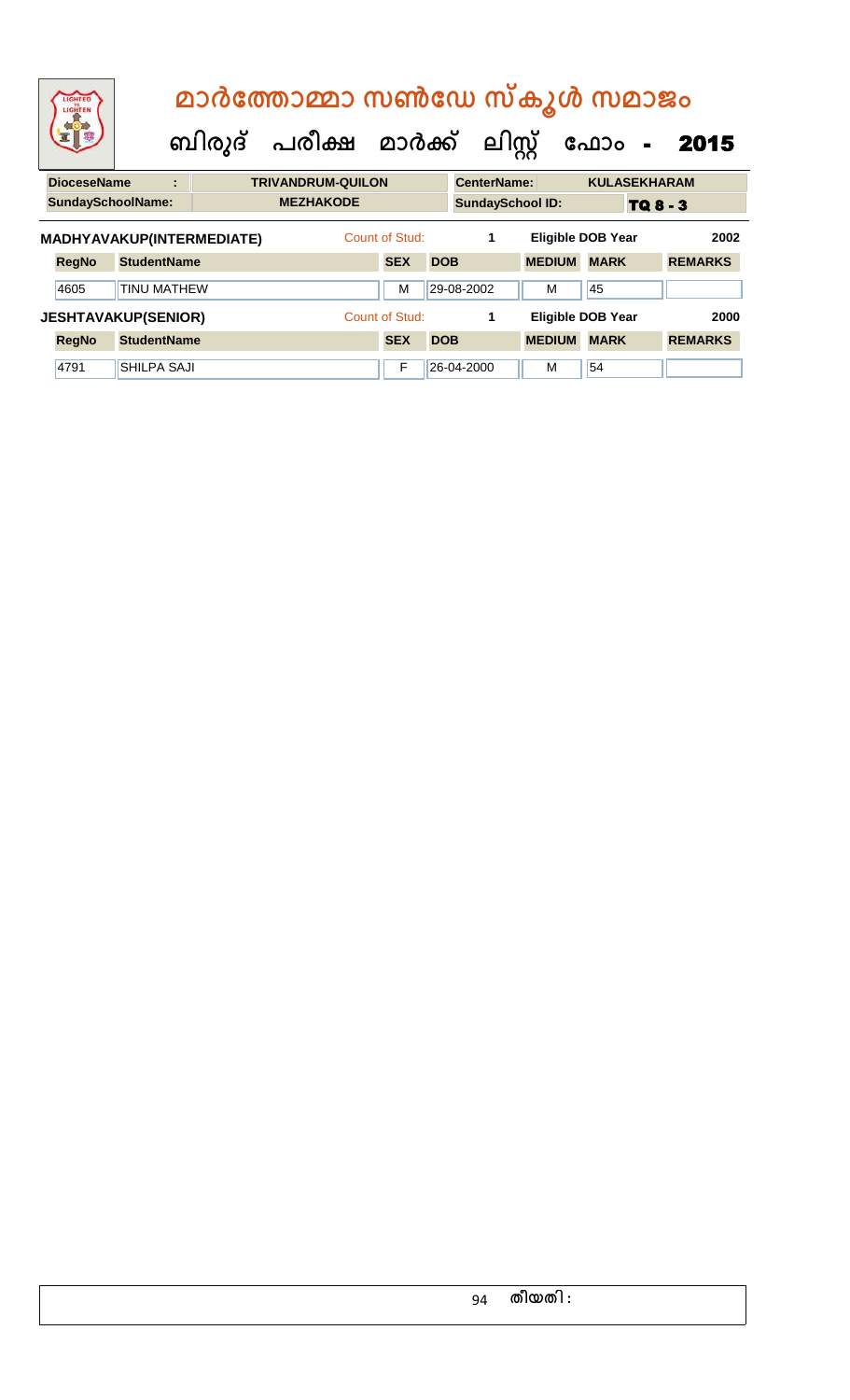| <b>DioceseName</b> |                             | <b>TRIVANDRUM-QUILON</b>     |  |                       |            | <b>CenterName:</b>      |               | <b>KULASEKHARAM</b>      |                 |  |
|--------------------|-----------------------------|------------------------------|--|-----------------------|------------|-------------------------|---------------|--------------------------|-----------------|--|
|                    | <b>SundaySchoolName:</b>    | <b>MELPALA</b>               |  |                       |            | <b>SundaySchool ID:</b> |               |                          | <b>TQ 8 - 7</b> |  |
|                    | <b>KUMARAVAKUP (JUNIOR)</b> |                              |  | Count of Stud:        |            | $\mathbf{2}$            |               | <b>Eligible DOB Year</b> | 2004            |  |
| <b>RegNo</b>       | <b>StudentName</b>          |                              |  | <b>SEX</b>            | <b>DOB</b> |                         | <b>MEDIUM</b> | <b>MARK</b>              | <b>REMARKS</b>  |  |
| 4347               | <b>LIJO JACOB</b>           |                              |  | M                     |            | 18-02-2004              | M             | $\overline{21}$          |                 |  |
| 4348               | ABI T. RAJU                 |                              |  | M                     |            | 01-01-2004              | M             | 51                       |                 |  |
|                    | MADHYAVAKUP(INTERMEDIATE)   |                              |  | <b>Count of Stud:</b> |            | 1                       |               | <b>Eligible DOB Year</b> | 2002            |  |
| <b>RegNo</b>       | <b>StudentName</b>          |                              |  | <b>SEX</b>            | <b>DOB</b> |                         | <b>MEDIUM</b> | <b>MARK</b>              | <b>REMARKS</b>  |  |
| 4606               | <b>BABITHA</b>              |                              |  | $\mathsf{F}$          |            | 29-04-2002              | M             | Absent                   |                 |  |
|                    | <b>JESHTAVAKUP(SENIOR)</b>  |                              |  | <b>Count of Stud:</b> |            | 1                       |               | <b>Eligible DOB Year</b> | 2000            |  |
| <b>RegNo</b>       | <b>StudentName</b>          |                              |  | <b>SEX</b>            | <b>DOB</b> |                         | <b>MEDIUM</b> | <b>MARK</b>              | <b>REMARKS</b>  |  |
| 4792               | <b>ASWIN</b>                |                              |  | M                     |            | 09-07-2000              | M             | Absent                   |                 |  |
|                    | YUVAVAKUP (YOUNG ADULT)     |                              |  | <b>Count of Stud:</b> |            | 3                       |               | <b>Eligible DOB Year</b> | 1998            |  |
| <b>RegNo</b>       | <b>StudentName</b>          |                              |  | <b>SEX</b>            | <b>DOB</b> |                         | <b>MEDIUM</b> | <b>MARK</b>              | <b>REMARKS</b>  |  |
| 3863               | JOMOL J.S                   |                              |  | F                     |            | 23-11-1998              | M             | 23                       |                 |  |
| 3864               | <b>RESHMAR.S</b>            |                              |  | $\mathsf{F}$          |            | 10-04-1998              | M             | 6                        |                 |  |
| 3865               | <b>SNEHAN LAL</b>           |                              |  | M                     |            | 04-07-1998              | M             | 10                       |                 |  |
|                    |                             | PROUDA SUNDAY SCHOOL (ADULT) |  | Count of Stud:        |            | 1                       |               | <b>Eligible DOB Year</b> | 1997            |  |
| <b>RegNo</b>       | <b>StudentName</b>          |                              |  | <b>SEX</b>            | <b>DOB</b> |                         | <b>MEDIUM</b> | <b>MARK</b>              | <b>REMARKS</b>  |  |
| 2189               | <b>KIRAN RAJ</b>            |                              |  | M                     |            | 02-05-1997              | M             | Absent                   |                 |  |